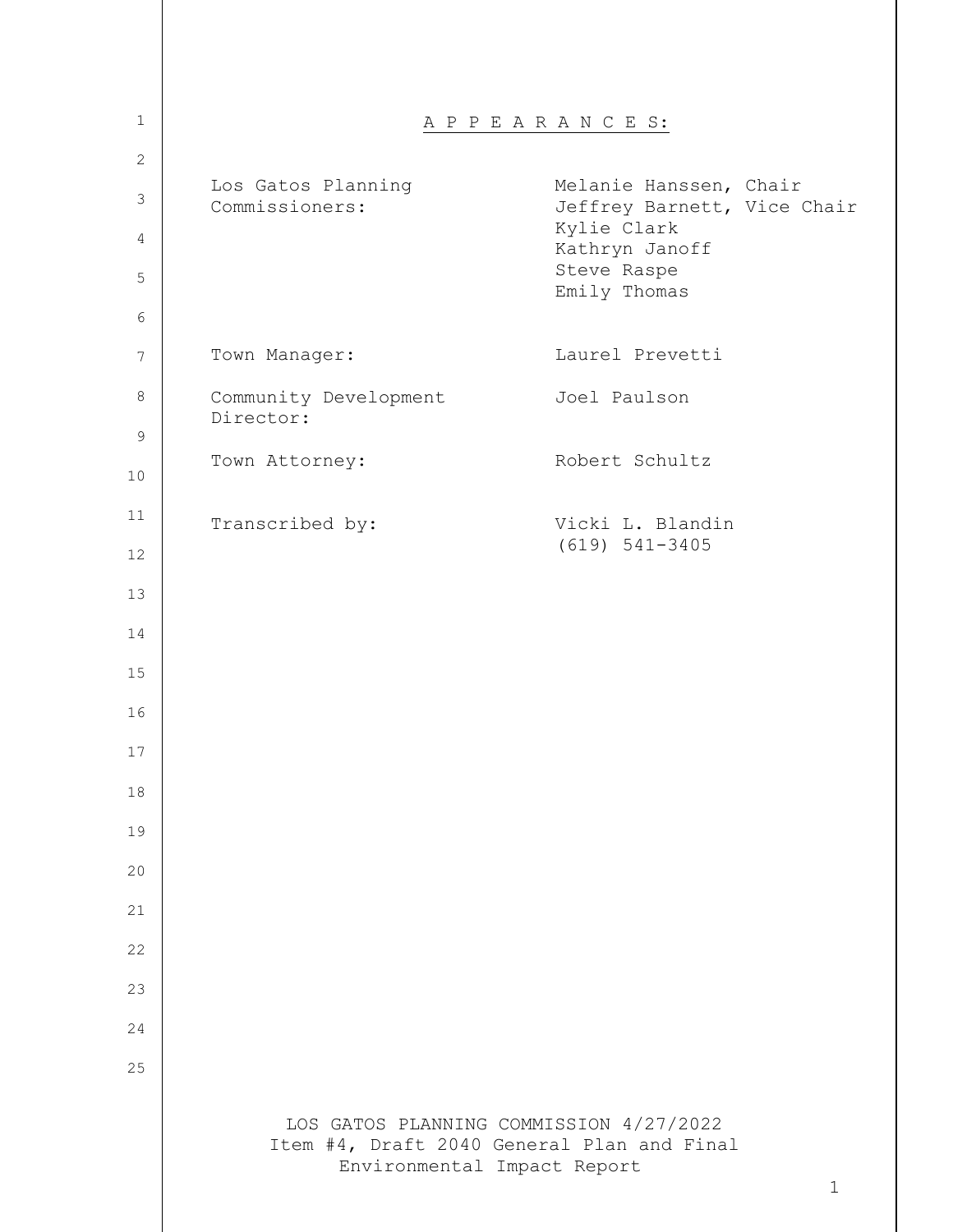| $\mathbf 1$ |                                                                                                                           |
|-------------|---------------------------------------------------------------------------------------------------------------------------|
| 2           | PROCEEDINGS:                                                                                                              |
| 3           |                                                                                                                           |
| 4           | CHAIR HANSSEN: The last item on the agenda is the                                                                         |
| 5           | continuation of the discussion of the Draft 2040 General                                                                  |
| 6           | Plan as well as the Final EIR that goes along with it.                                                                    |
| 7           | Staff did an amended agenda.                                                                                              |
| 8           | The Planning Commission met on Monday of this                                                                             |
| $\mathsf 9$ | week to continue its discussion that started in our April                                                                 |
| 10          | $13th$ meeting, and during the meeting on Monday, as noted in                                                             |
| 11          | the Staff Report, we did finish several of the elements and                                                               |
| 12          | got through most of the comments on the Land Use Element,                                                                 |
| 13          | but did not finish our recommendation on the Land Use                                                                     |
| 14          | Element. In addition we will be discussing the Community                                                                  |
| 15<br>16    | Design Element, and then we'll be discussing the Final EIR,                                                               |
| 17          | and the goal is for the Planning Commission to make a                                                                     |
| 18          | recommendation regarding the overall Draft General Plan as                                                                |
| 19          | well as the Final EIR and whether it should be certified or                                                               |
| 20          | not.                                                                                                                      |
| 21          | That being the case, I will ask Staff if you                                                                              |
| 22          | wanted to make a quick Staff Report covering anything                                                                     |
| 23          | before we start the discussion?                                                                                           |
| 24          |                                                                                                                           |
| 25          |                                                                                                                           |
|             | LOS GATOS PLANNING COMMISSION 4/27/2022<br>Item #4, Draft 2040 General Plan and Final<br>Environmental Impact Report<br>2 |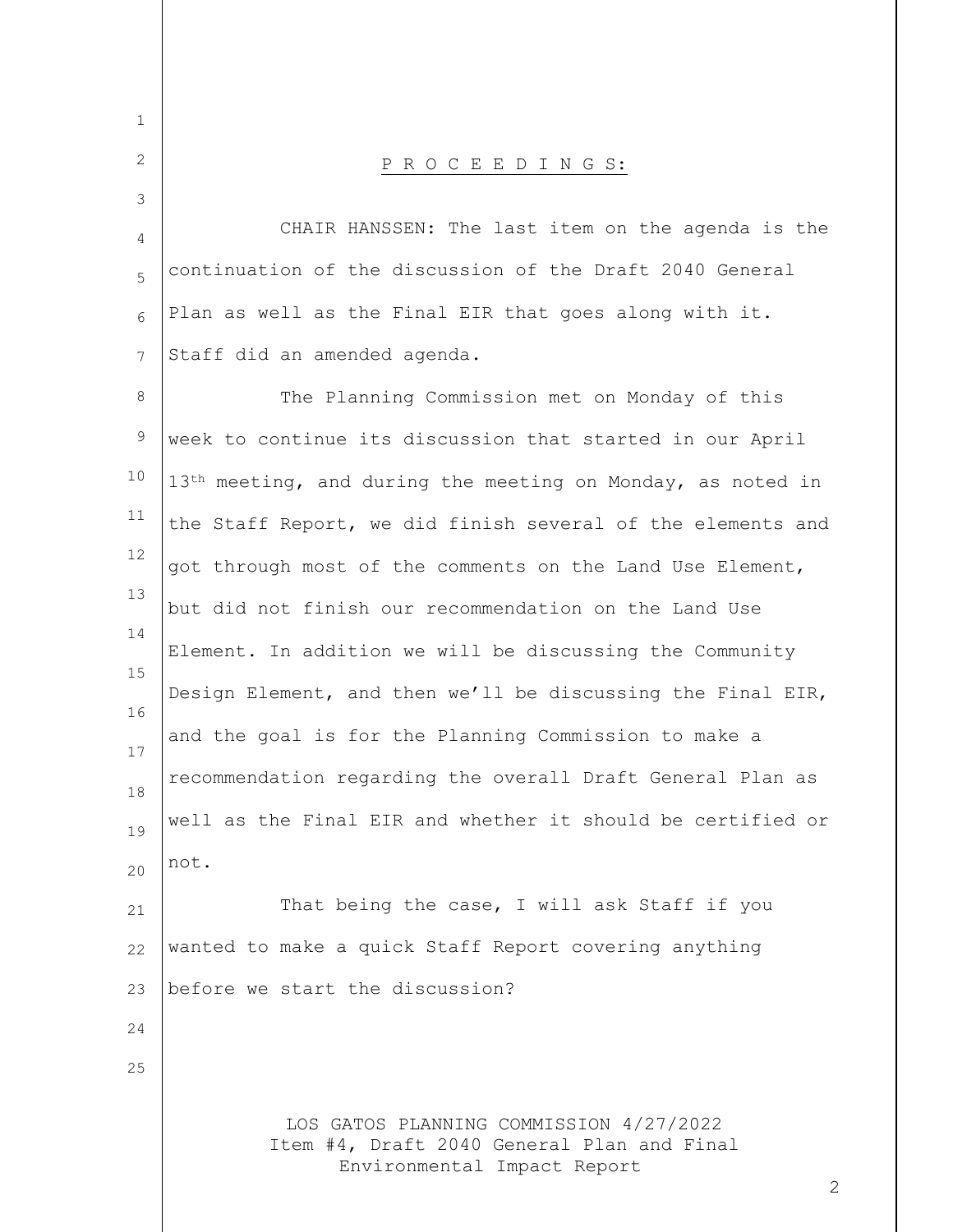1 2 3 JENNIFER ARMER: Thank you, Chair. Good evening, Commissioners. You actually did cover most of the points that I was going to go over to start us off this evening.

4 5 6 7 8  $\mathsf{Q}$ Just making sure that everybody who is watching is aware that there are materials on the Draft 2040 General Plan and Final Environmental Impact Report available in the Planning Commission packets for the April 13th meeting, the April 25th special meeting, and then for tonight's meeting.

10 11 12 13 14 The discussion so far has been focused on going step-by-step through the summary of potential comments and potential changes proposed by the public and other agencies and Staff, all included in Exhibit 7, and that's from the Staff Report from April 13th.

LOS GATOS PLANNING COMMISSION 4/27/2022 Item #4, Draft 2040 General Plan and Final 15 16 17 18 19 20 21 22 23 24 25 As previously stated, we have made it through most of the chapters, most of the elements of the General Plan, and at the end of the last meeting on Monday we got through a discussion of the Land Use Element. The discussion of the Land Use Element did go through all of the ideas summarized in Exhibit 7 as well as some other ideas by the Commissioners, though no specific motion was made, because we didn't get to the end of that discussion. Staff's notes include general support from the Commission for items 21, 33, and 34, but we expect a motion giving specific direction would occur after the conclusion

Environmental Impact Report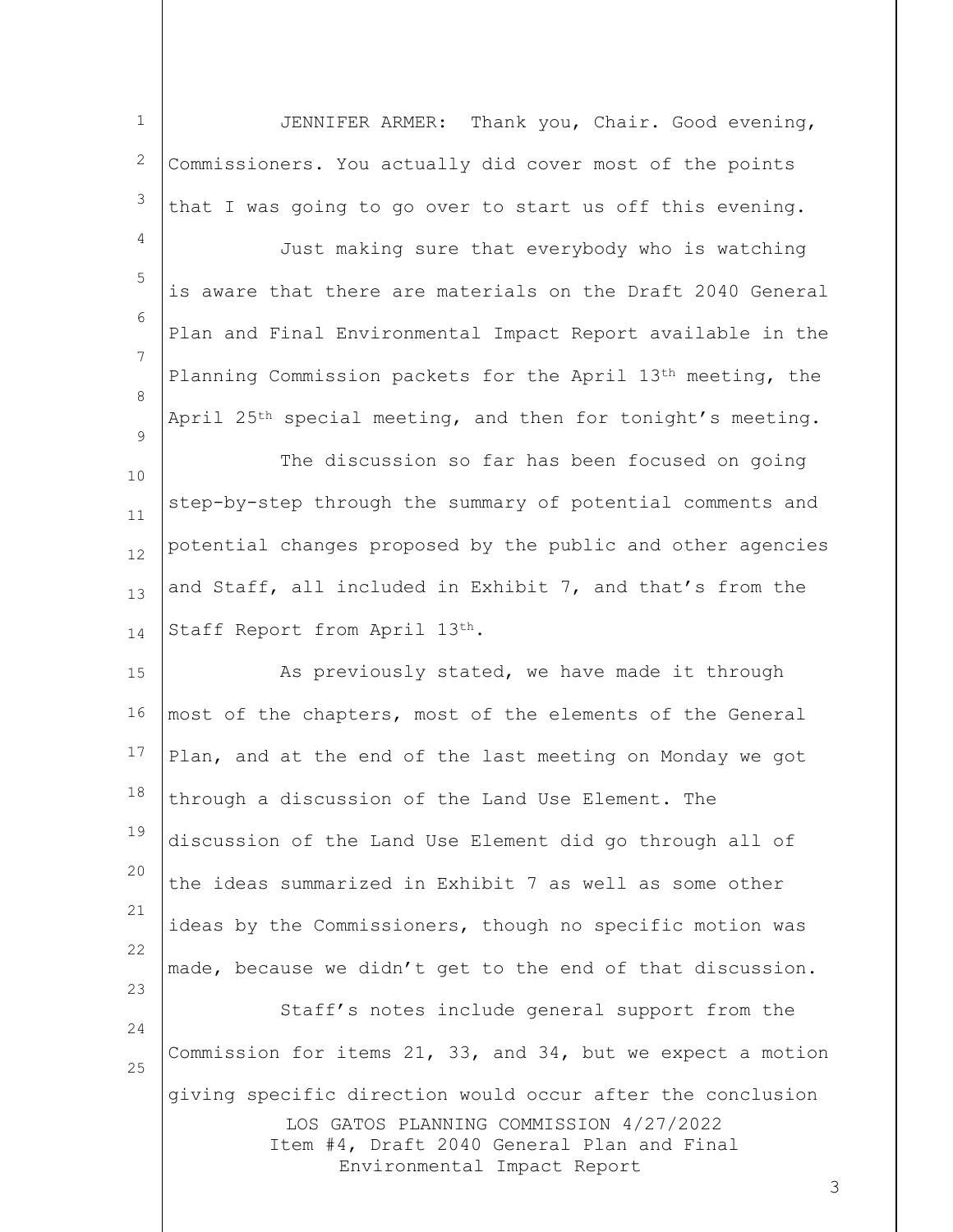1 2 3 4 5 of the discussion of the housing numbers, which is what we will be focusing on next. Once that discussion of the Land Use Element is complete, then as the Chair mentioned, we would move on to the Community Design Element and then on to the Final EIR.

7 8  $\mathsf{Q}$ I'm available to provide additional information on the Final EIR when we do get to that section, since that discussion is slightly different than discussing the Draft 2040 General Plan.

6

10

11 12 13 There was a Desk Item today with some additional Commissioner comments, but this concludes Staff's presentation and I'd be happy to answer any questions.

14 15 16 CHAIR HANSSEN: Thank you very much, Ms. Armer. Do any Commissioners have questions for Ms. Armer? I don't see any.

LOS GATOS PLANNING COMMISSION 4/27/2022 Item #4, Draft 2040 General Plan and Final Environmental Impact Report 17 18 19 20 21 22 23 24 25 As a reminder to members of the public, we did take all of the verbal comments relative to the Planning Commission's consideration of the 2040 General Plan and Final EIR during our April 13th meeting, so we will not be doing public comments during this portion of the meeting, however, we have received hundreds of comments over the last year since the General Plan Update Advisory Committee ceased meeting and completed the Draft General Plan, and we continue to receive a number of written comments and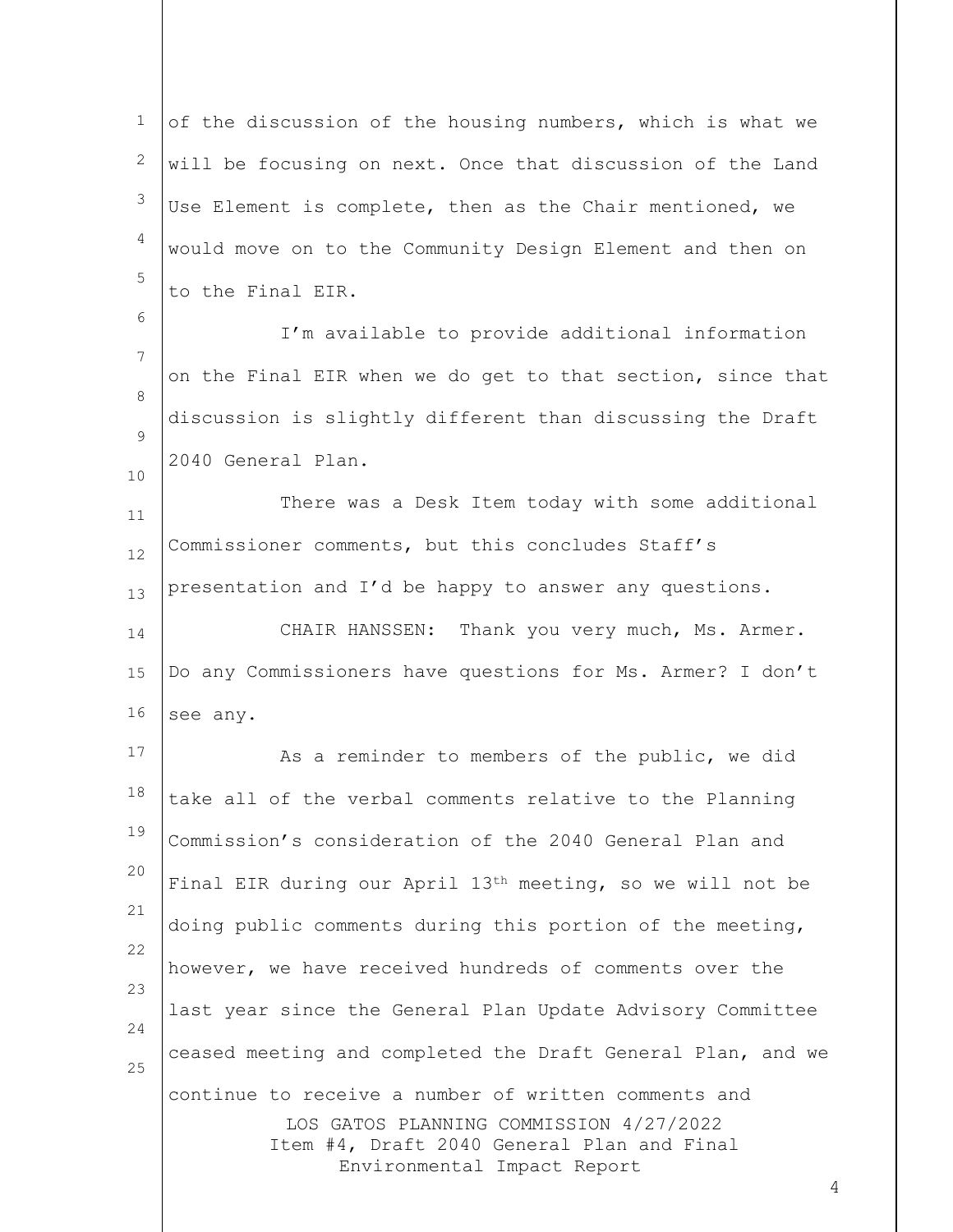1 2 3 4 5 6 received quite a few verbal comments as well during our April 13th meeting, so all of those comments that you have made have been reviewed and considered by the Commission as we discussed the General Plan, and we do incredibly appreciate all of the public input that we've received on the Draft General Plan.

7

25

8 9 10 11 12 13 14 15 16 17 18 19 With that in mind, we will turn our discussion to, as Ms. Armer and I alluded to, where we were in the Land Use Element. The very last thing that we did in our meeting on Monday, which was a special meeting, is we talked about Exhibit 7 is something that Staff did for us and that was part of the April 13<sup>th</sup> Staff Report, and it is a summary of all of the comments that have been received since the Draft General Plan was received, and they did categorize them by element, and while we did go through all of the comments we did not complete the discussion of what the build number would be in the recommendation that was going to go to Town Council.

20 21 22 23 24 What we did do is we took a poll of the Commissioners in terms of what their feelings were on the possibility of reductions to the build number that were listed in item 20.

> LOS GATOS PLANNING COMMISSION 4/27/2022 Item #4, Draft 2040 General Plan and Final Environmental Impact Report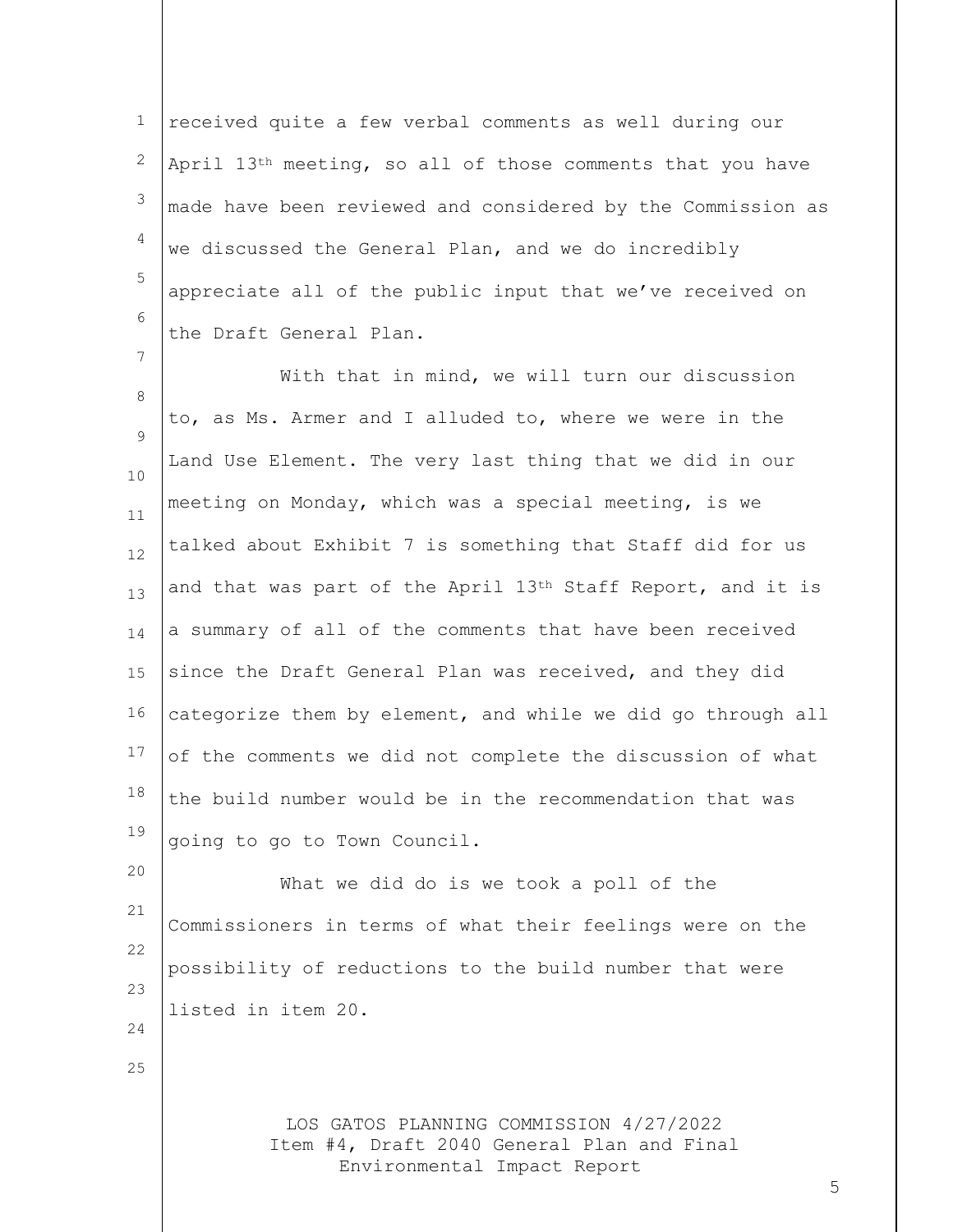1 2 3 In the comments were no increase in housing units and housing levels whatsoever, which is not recommended, because that would be in violation of state law.

4 5 6 7 The second one is reducing the number of new housing units to a lower, less ambitious target than the 3,738 number that was put into the build table of the Draft General Plan.

8

21

9 10 11 12 13 14 15 Item C is reducing the number of new housing units to 1,993, which is not recommended by Staff, because that is the actual number for the RHNA for the plan and it doesn't incorporate anything that is naturally going to happen that the Town has no control over, such as growth of ADUs and projects that are already in the pipeline, and also that we are required to do a buffer by HCD.

16 17 18 19 20 Then item D is reducing the number of new housing units to 1,993 plus a 15-20% buffer, and of course while we can look at doing that, we also have to remember that there will be housing units built outside of the timeline of 2031 when the completion of the next Housing Element is done.

22 23 24 25 I added an additional item, which was item E, which was to leave the number and the densities in the Land Use section as they were and as are listed currently in the Draft General Plan, and the reason that's not in item 20 is

> LOS GATOS PLANNING COMMISSION 4/27/2022 Item #4, Draft 2040 General Plan and Final Environmental Impact Report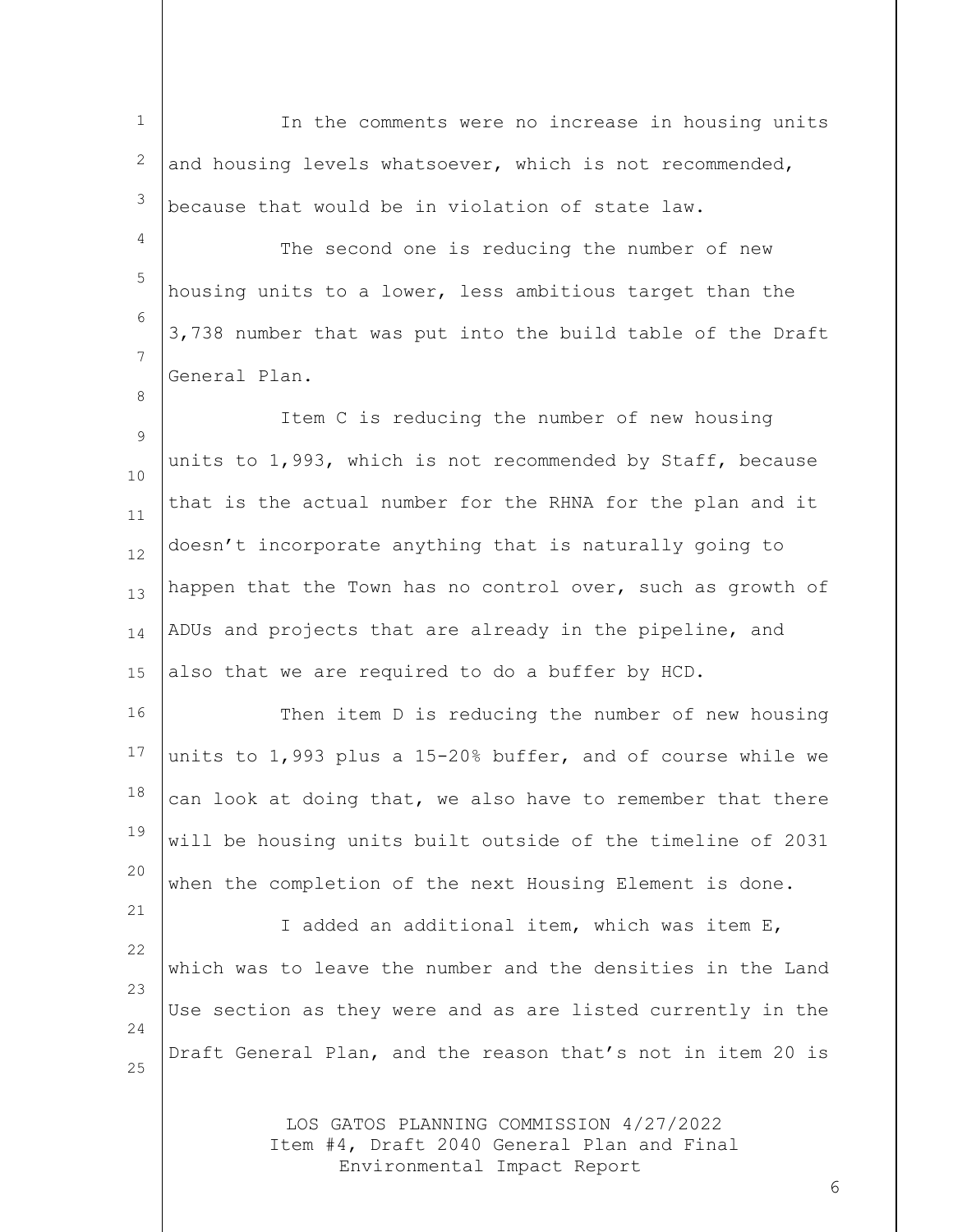1 2 because the whole Exhibit 7 was recommended changes, and leaving it the way it is would not be a change.

LOS GATOS PLANNING COMMISSION 4/27/2022 Item #4, Draft 2040 General Plan and Final 3 4 5 6 7 8  $\mathsf{Q}$ 10 11 12 13 14 15 16 17 18 19 20 21 22 23 24 25 I thought it might not be a bad idea before we go any further, rather than just having a poll of the Commissioners that we should vote whether or not to reduce the number in the General Plan versus leaving it the same. I was hoping to get a motion one way or the other and then we could vote on that, and then depending where the Commission comes out will help guide our discussion in terms of if the will of the Commission was to recommend to reduce the number, then we would be able to proceed with that, and if the will of the Commission was to leave it the same, then we would proceed with that. Are there any questions or comments on that? Commissioner Janoff. COMMISSIONER JANOFF: Thank you. I think that I will repeat what I said when we started this conversation at our last meeting on Monday. We're the Planning Commission and our job is to plan and make sure the plans for the Town are recommended in a prudent and thoughtful manner listening to the public, listening to what we have to do legally, so we've got a big decision.

Environmental Impact Report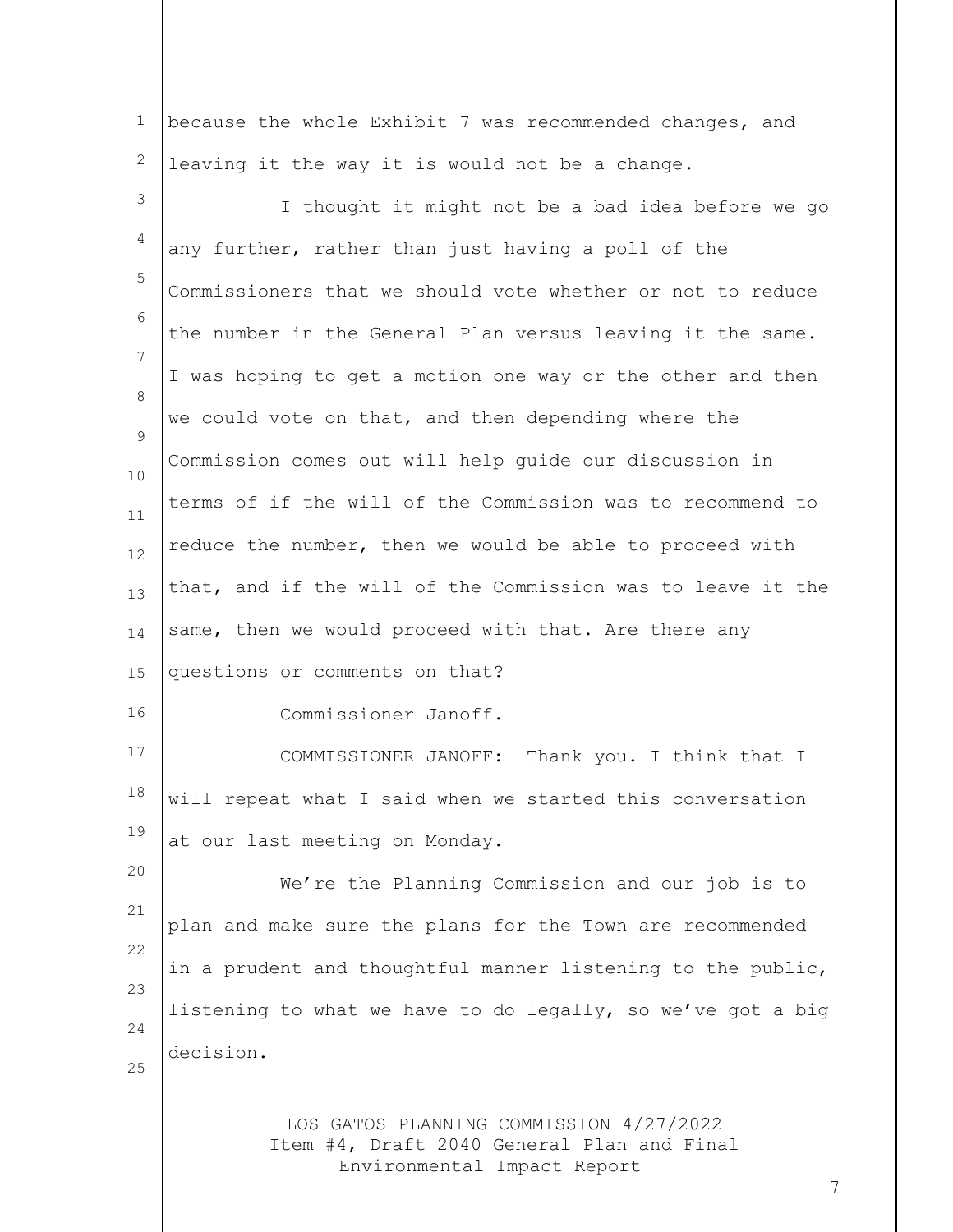1 2 3 4 5 6 7 8  $\mathsf{Q}$ 10 11 12 13 14 15 16 17 18 19 20 21 22 23 I understand why the number in the current Draft General Plan is what is, the total as well as the breakdown, and I'm also mindful of the amount of feedback we've gotten from the public. Let me say that it's more than feedback, it's more like uproar, recommending that we reduce those numbers, in some cases to the lowest that we would recommend, which would be the current RHNA housing cycle numbers plus the buffer, or someplace in between that RHNA number and buffer and what is in the current General Plan. I'm in favor of doing what the Commission through its deliberation is interested in doing, but I would say, as I did last time, that in our planning capacity we have to remember that the General Plan is covering three housing cycles, two complete housing cycles and the initiation of a third, so I'd like to hear the Commission's discussion around whether it's prudent or not to simply ignore the next two or severely reduce the next targets for the next two housing cycles, which is the general direction that a lot of the public is asking us to take. What impact does that have—maybe is a question for Staff—if we don't include

24 25 anticipation of additional numbers coming in the future RHNA cycles?

those numbers greater than the current RHNA cycle in

LOS GATOS PLANNING COMMISSION 4/27/2022 Item #4, Draft 2040 General Plan and Final Environmental Impact Report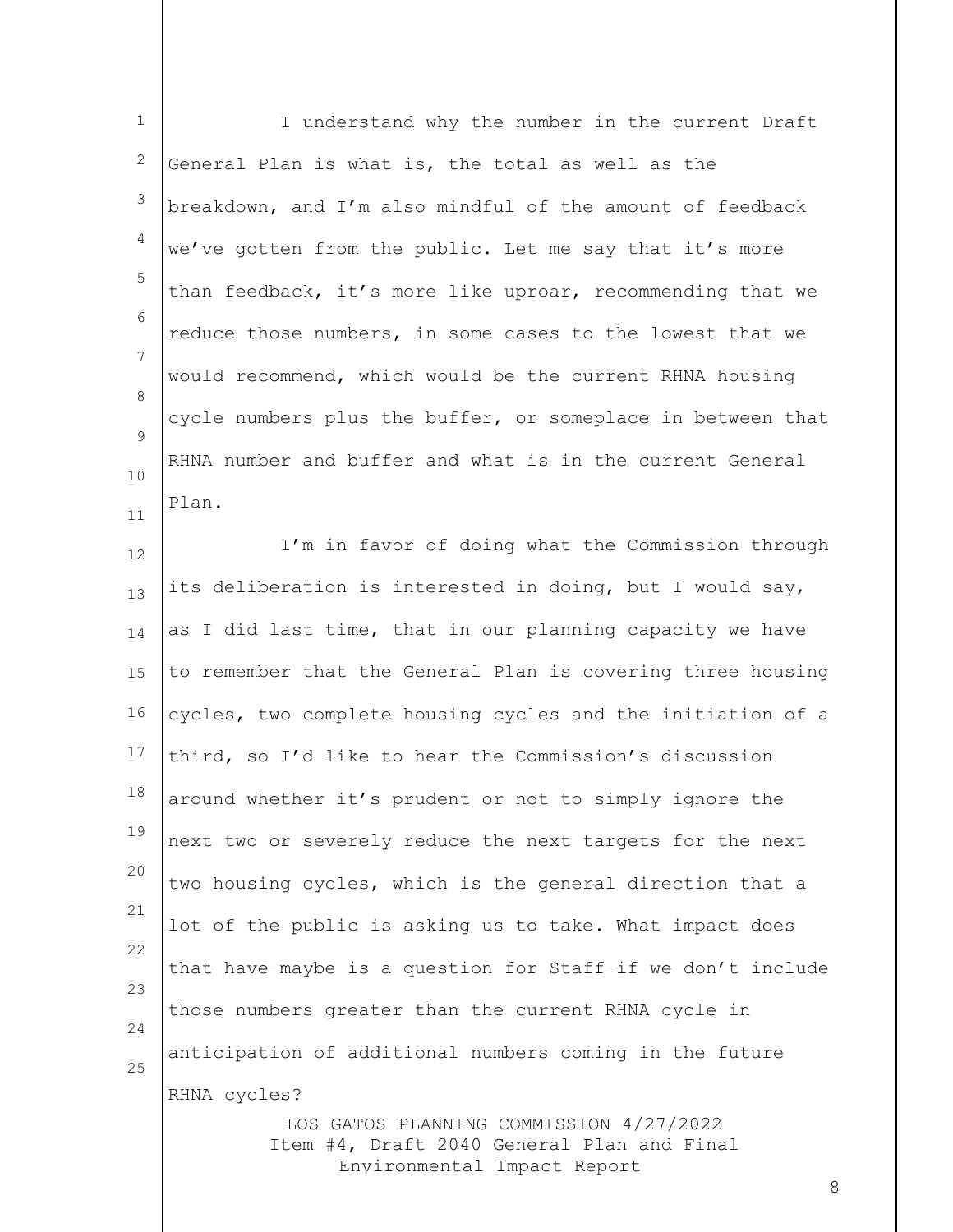| $\mathbf 1$ | I'm just interested in what the conversation                                          |
|-------------|---------------------------------------------------------------------------------------|
| 2           | around that would be. I personally feel like we have a                                |
| 3           | responsibility to include those future cycles. Whether we                             |
| 4           | need to do it with specific numbers or not, I'm not sure,                             |
| 5           | but certainly our zoning designations and the changes that                            |
| 6           | we're making to the zoning designations would facilitate                              |
| 7           | growth in those future housing cycles. I'm just really                                |
| 8           | struggling with that question and would appreciate                                    |
| 9<br>10     | conversation from the Commission and Staff.                                           |
| 11          | CHAIR HANSSEN: Would you like Staff to respond                                        |
| 12          | to what you were saying, if we were to, say, focus only on                            |
| 13          | 1,993 plus the buffer, how would that translate into                                  |
| 14          | possibilities for considering that the General Plan is a                              |
| 15          | 2040 General Plan?                                                                    |
| 16          | COMMISSIONER JANOFF: Yes, I would.                                                    |
| 17          | CHAIR HANSSEN: So if Staff could comment on                                           |
| 18          | that, that would be helpful.                                                          |
| 19          | JENNIFER ARMER: Thank you for that question. You                                      |
| 20          | are correct, this is a 20-year plan and the housing numbers                           |
| 21          | associated with the RHNA allocation, that is just for the                             |
| 22          | eight-year RHNA cycle, the next Housing Element update, and                           |
| 23          | so that is one component of what has been discussed through                           |
| 24          | this process, that there will be another cycle-and-a-half                             |
| 25          | that's included in these 20 years, and so recognizing that                            |
|             | LOS GATOS PLANNING COMMISSION 4/27/2022<br>Item #4, Draft 2040 General Plan and Final |
|             | Environmental Impact Report<br>9                                                      |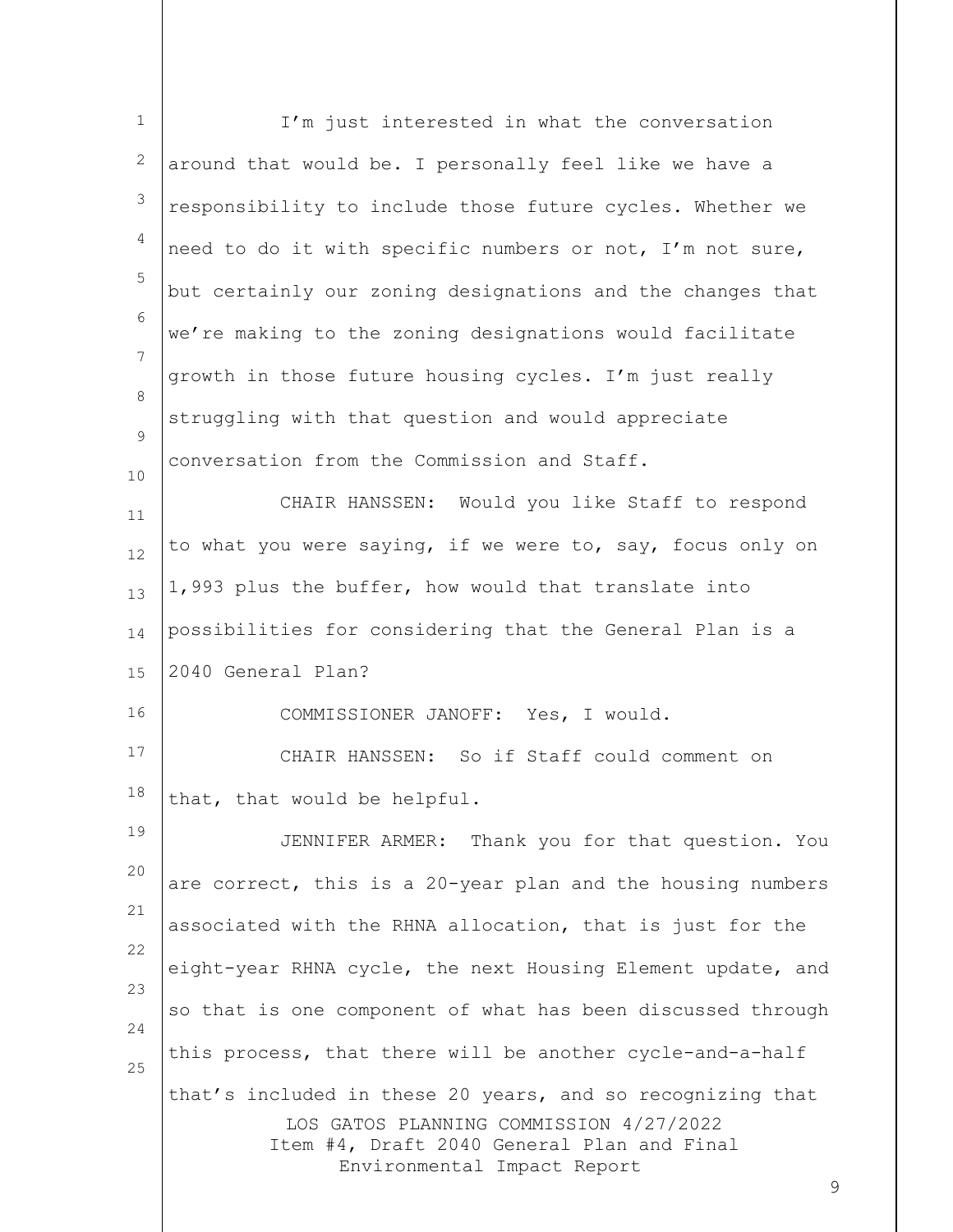1 2 the growth projected in this Draft General Plan is based on a 20-year rather than just an eight-year cycle.

3 4 5 6 7 8  $\mathsf{Q}$ 10 11 12 13 In addition to that, one of things though to keep in mind in this discussion is that you have recommended that there be a five-year kind of check in on the Land Use Element in particular, and there is an implementation measure for a ten-year check in on the whole General Plan, so there are options through that timeline to check in, or if we get to the next cycle and find that there isn't enough capacity within the General Plan, then it may be that as part of that Housing Element there needs to also be some updates to the land use regulations.

LOS GATOS PLANNING COMMISSION 4/27/2022 Item #4, Draft 2040 General Plan and Final Environmental Impact Report 14 15 16 17 18 19 20 21 22 23 24 25 All of that being said, Staff is in support of the Draft 2040 General Plan as recommended by the GPAC, and if some reductions were proposed as part of the recommendation from the Planning Commission, we would recommend that it not be any more than the difference that was noted on page six of the Staff Report for the April 13th meeting where we laid out certain portions of the built-out table, certain portions of those numbers that wouldn't count towards the next eight year, for example, 300 ADU units, and we modified some of those numbers to try to make this more of a apples-to-apples comparison and then showed what the different between that and the RHNA plus buffer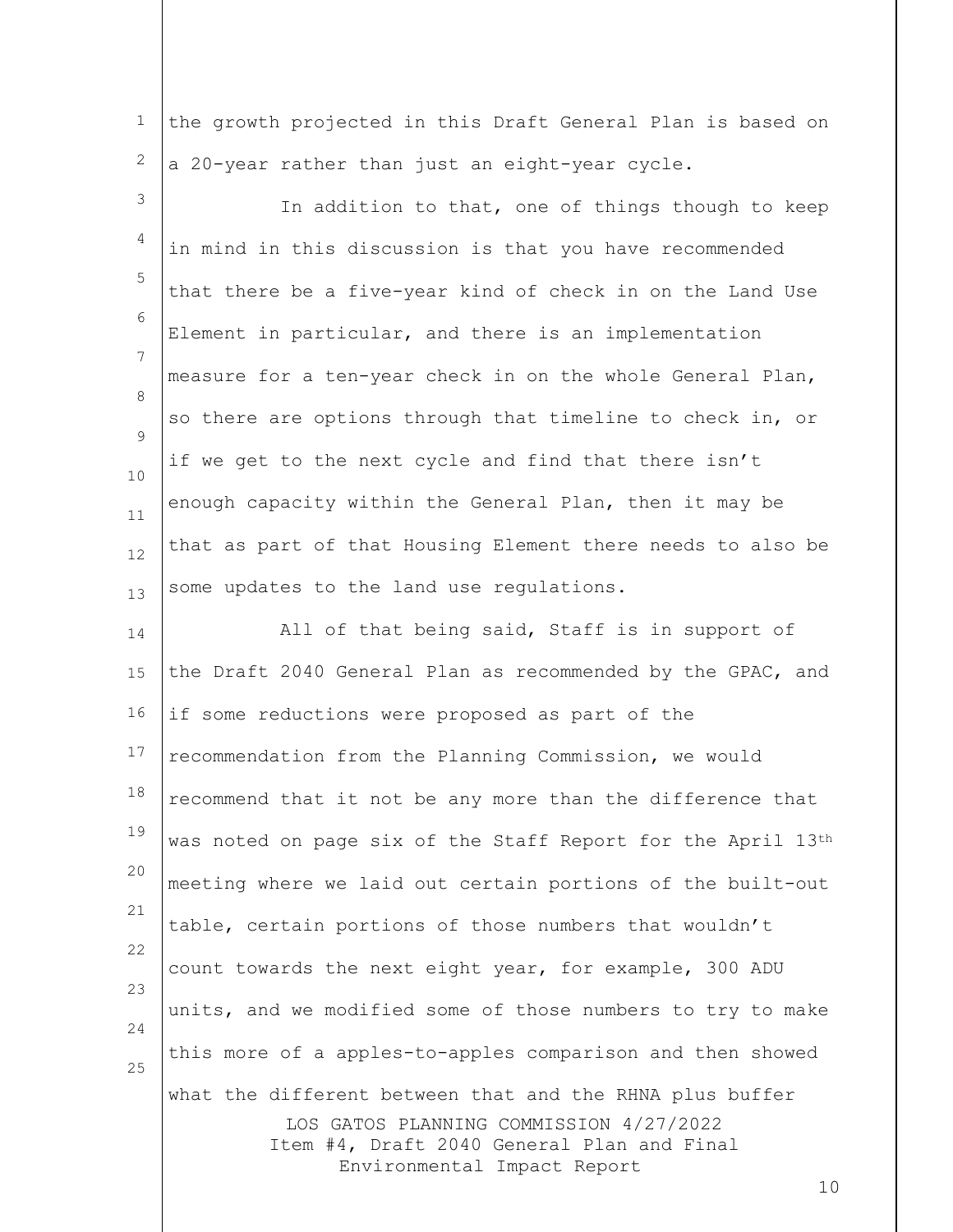1 2 is, and so a reduction that's greater than that would not be recommended by Staff.

3 4 CHAIR HANSSEN: Very good. Commissioner Thomas, you have your hand up.

5 6 7 8  $\mathsf{Q}$ 10 11 12 13 14 15 16 17 18 19 COMMISSIONER THOMAS: Thank you, Chair Hanssen. I do appreciate the reminder that we will be checking in on the Land Use Element at a more frequent cycle than the 20 year General Plan cycle, I just don't see how we reasonably are not going to get similar RHNA numbers moving forward in the future, and so if that's the case I feel like this 3,700 number seems very reasonable. I completely understand that that makes a lot of people in Town very scared for very justifiable reasons, but I also am very confident that the rest of the General Plan and the implementation programs that are being prioritized over the next five and ten years are ones that will improve infrastructure and ensure that the Town can support this housing. I think that when people voiced concerns to me

LOS GATOS PLANNING COMMISSION 4/27/2022 Item #4, Draft 2040 General Plan and Final Environmental Impact Report 20 21 22 23 24 25 prior to when I came I didn't talk to anyone about it, but when I saw all of our feedback and public comments that were received, I feel like people see this number and have an initial reaction without reading and looking at the entire General Plan, and I think that a lot of residents would be comforted by understanding more fully the entire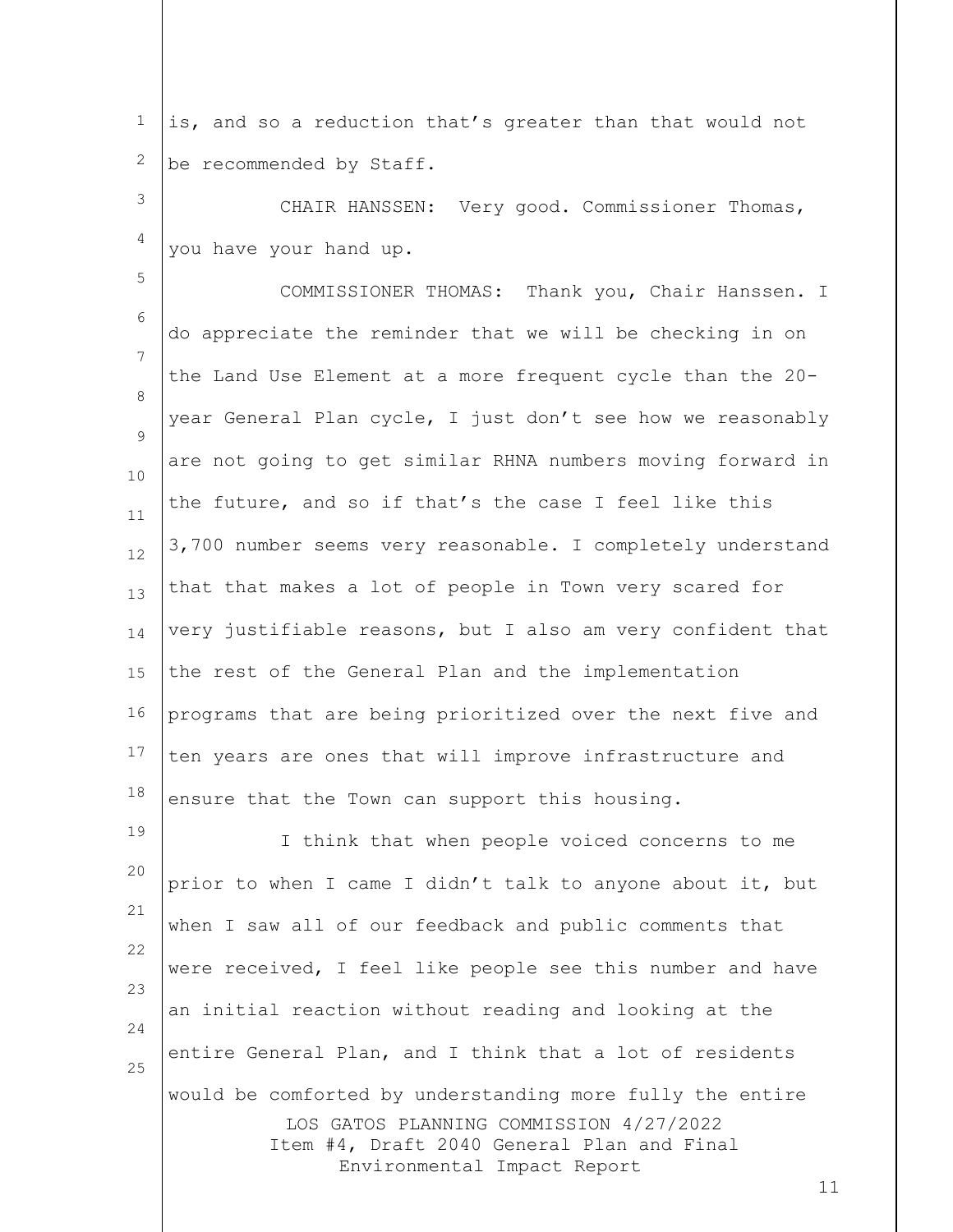1 2 General Plan as an entire package instead of just this small piece of the Land Use Element.

3 4 5 6 7 8  $\mathsf{Q}$ 10 11 12 13 14 15 16 17 18 19 20 21 22 I want to be in agreement with the other Commissioners tonight and I've really been trying to think a lot about this over the past two days since our meeting on Monday, but I am afraid that we're setting future Commissions, Housing Element Advisory Boards, and the Town up for many more challenges instead of opportunities to meet our future RHNA numbers if we reduce this number significantly. So that's my main concern, and I think that having a goal, and then if we in like five or ten years need to adjust this land use number down, that's going to be easier to do than getting our RHNA and then having to go back and change our land use, and check in with our Land Use Element as we're writing a new Housing Element, so I don't think we should plan on having to change the Land Use Element. I think we should try to hope for it to be designed to last 20 years and as the backup have it be available to be updated. So those are my feelings on these things.

LOS GATOS PLANNING COMMISSION 4/27/2022 Item #4, Draft 2040 General Plan and Final Environmental Impact Report 23 24 25 I think also something that is really important is that no matter what the number is in the General Plan, the Town and the plan itself does not have control over how many units are going to be developed. The Town itself is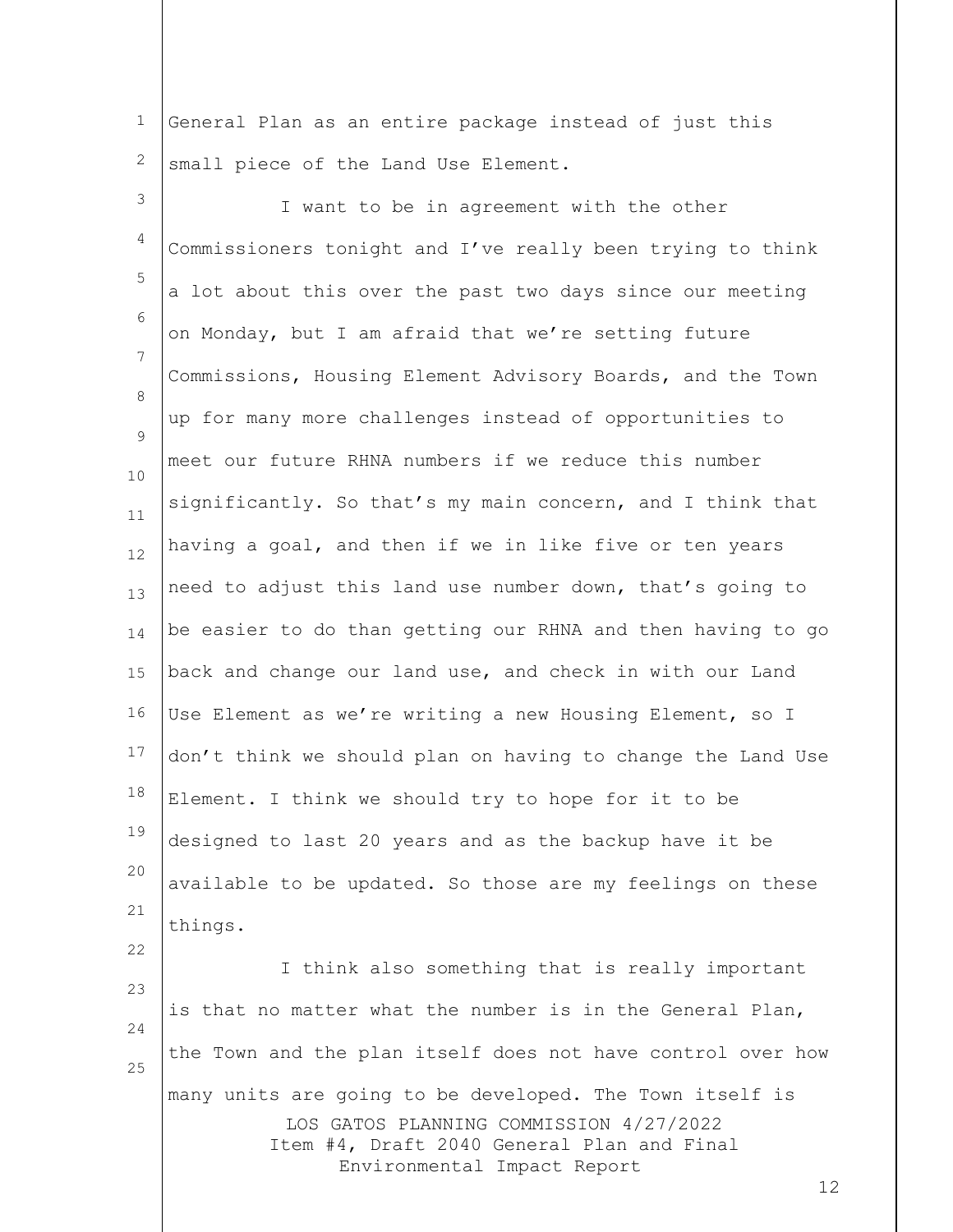| $\mathbf 1$ | not developing those units. Developers have to come in and                                                           |
|-------------|----------------------------------------------------------------------------------------------------------------------|
| 2           | want to build, and what is much more important to the                                                                |
| 3           | number of units that are going to be built is how zoning is                                                          |
| 4           | going to be changed and densities are going to be changed.                                                           |
| 5           | I think that just because this is written into the General                                                           |
| 6           | Plan as a goal that's a Guiding Principle it does not                                                                |
| 7           | automatically set us up for the addition of 3,700 new units                                                          |
| 8           | in the next just couple of years at a growth that's                                                                  |
| 9           | unsustainable for the Town, because we still have local                                                              |
| 10          | control. But if we don't meet our RHNA numbers, then I'm                                                             |
| 11<br>12    | afraid that we're going to lose control over a lot of                                                                |
| 13          | things that are really important to people in Town.                                                                  |
| 14          | That's just how I'm feeling about this, but I                                                                        |
| 15          | really am curious to hear what other Commissioners have to                                                           |
| 16          | say.                                                                                                                 |
| 17          | CHAIR HANSSEN: Thank you, Commissioner Thomas,                                                                       |
| 18          | for all your comments, and that was very thoughtful and                                                              |
| 19          | gave us a lot of things to think about as a Commission in                                                            |
| 20          | terms of making our recommendation.                                                                                  |
| 21          | Director Paulson has his hand up, so I'm going to                                                                    |
| 22          | ask him to comment before I go to Commissioner Clark.                                                                |
| 23          | JOEL PAULSON: Thank you, Chair. Thank you for                                                                        |
| 24          | the comments, Commissioner Thomas. Just for the entirety of                                                          |
| 25          |                                                                                                                      |
|             | LOS GATOS PLANNING COMMISSION 4/27/2022<br>Item #4, Draft 2040 General Plan and Final<br>Environmental Impact Report |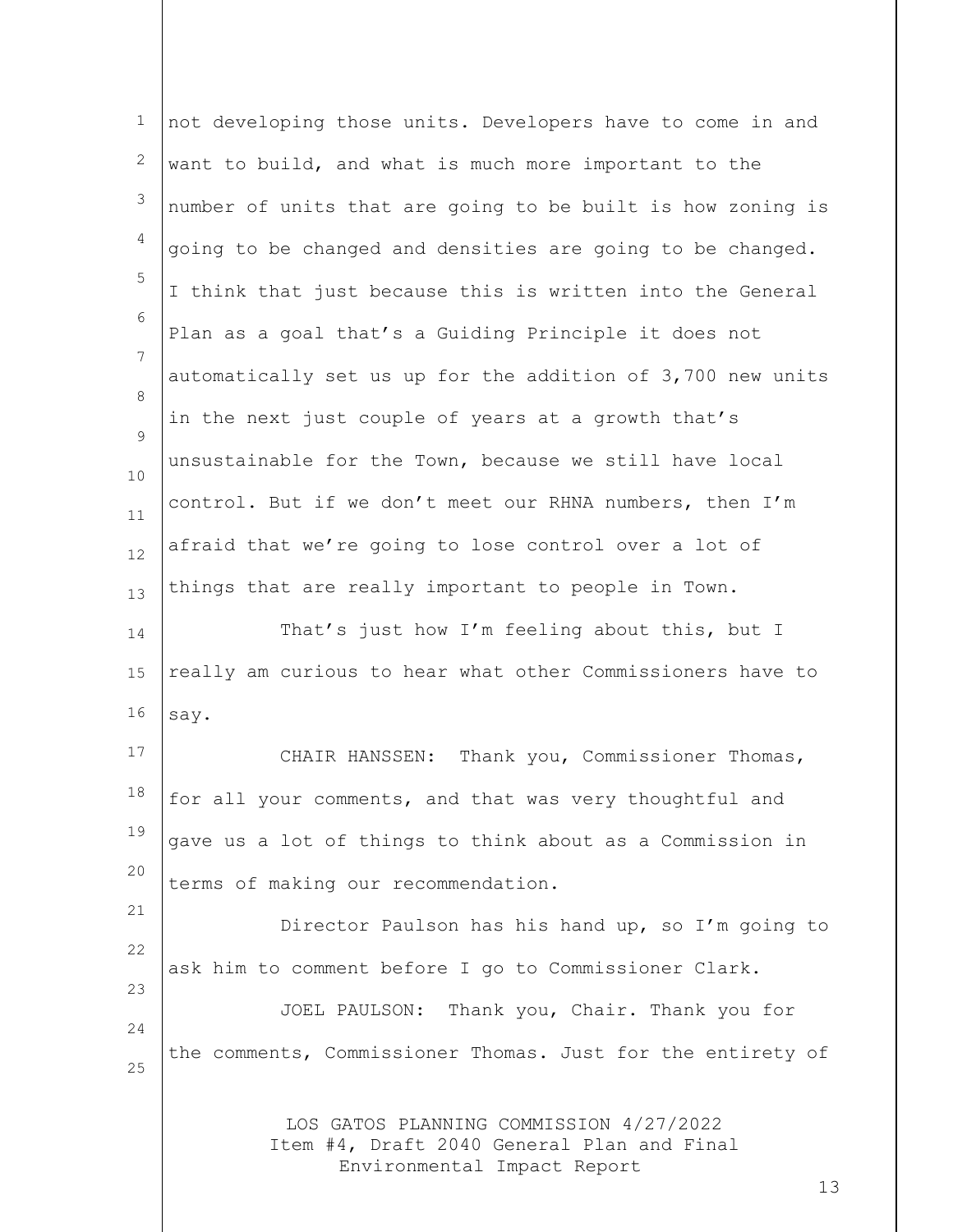1 2 the Commission's understanding, a couple of points of clarification.

 $\mathsf{Q}$ 

25

3 4 5 6 7 8 The challenge that has been brought up in public comments as well, we modify the densities for the General Plan to what is currently proposed. Under current state law there is not an option to draw those back, so we're not allowed to reduce those densities. I just want the Commission to understand that component.

10 11 12 13 14 15 16 17 18 19 20 21 22 23 24 It gets a little bit to the point, which I think we talked about before, if the number is changed, which is definitely under the purview of the Commission and then ultimately the Council, if that number is changed, should we run into an issue, whether it's five years or as we start to look at the next seventh cycle Housing Element out in probably 2028 or 2029, if we don't have capacity for whatever the anticipated number there for that cycle is, then ultimately we would be revisiting the General Plan Land Use Element either while we're going through the Housing Element or we would have implementation programs in that Housing Element that would require modification so that we could accommodate our RHNA if we didn't have the capacity left. I just wanted to make those two points of

clarification for both.

LOS GATOS PLANNING COMMISSION 4/27/2022 Item #4, Draft 2040 General Plan and Final Environmental Impact Report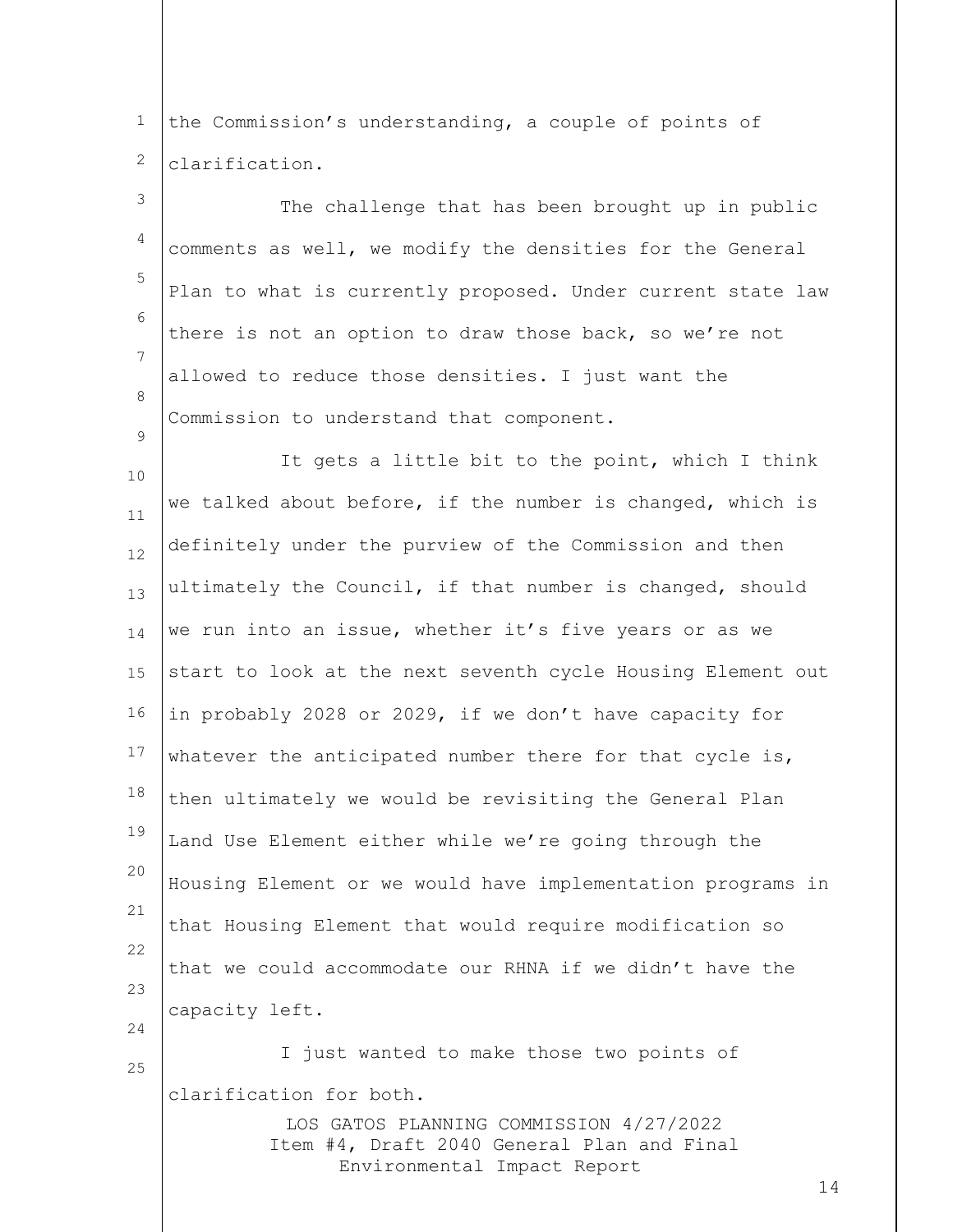1 2 CHAIR HANSSEN: All right, thank you for that, Director Paulson.

3

 $\mathsf{Q}$ 

Commissioner Clark.

4 5 6 7 8 COMMISSIONER CLARK: Thank you. I first want to say that I really, really value the opinions of my fellow commissioners and so I'll share my thoughts, but I'm really excited to hear what others have to say and I'm very open to everyone's ideas, comments, and knowledge.

10 11 12 13 14 15 16 17 18 A few of my thoughts are first, I do think just one problem we've had so far is misinformation and the knee-jerk reaction that people had to that number. I heard people saying that we're going to build 30,000 units, and so it did get really inflated, and also I think that people did imagine the Town going and building 3,700 units or something like that, and people not really understanding that this is for three cycles, like we've been talking about.

19 20 21 22 23 24 25 My thoughts are that I think that one thing that the entire community can agree on is that we want to get our Housing Element through, and I think that we agree on this whether you're the biggest CMB ever or whether you really want to avoid state control and to maintain local control that we all want our Housing Element to go through for whatever reason.

> LOS GATOS PLANNING COMMISSION 4/27/2022 Item #4, Draft 2040 General Plan and Final Environmental Impact Report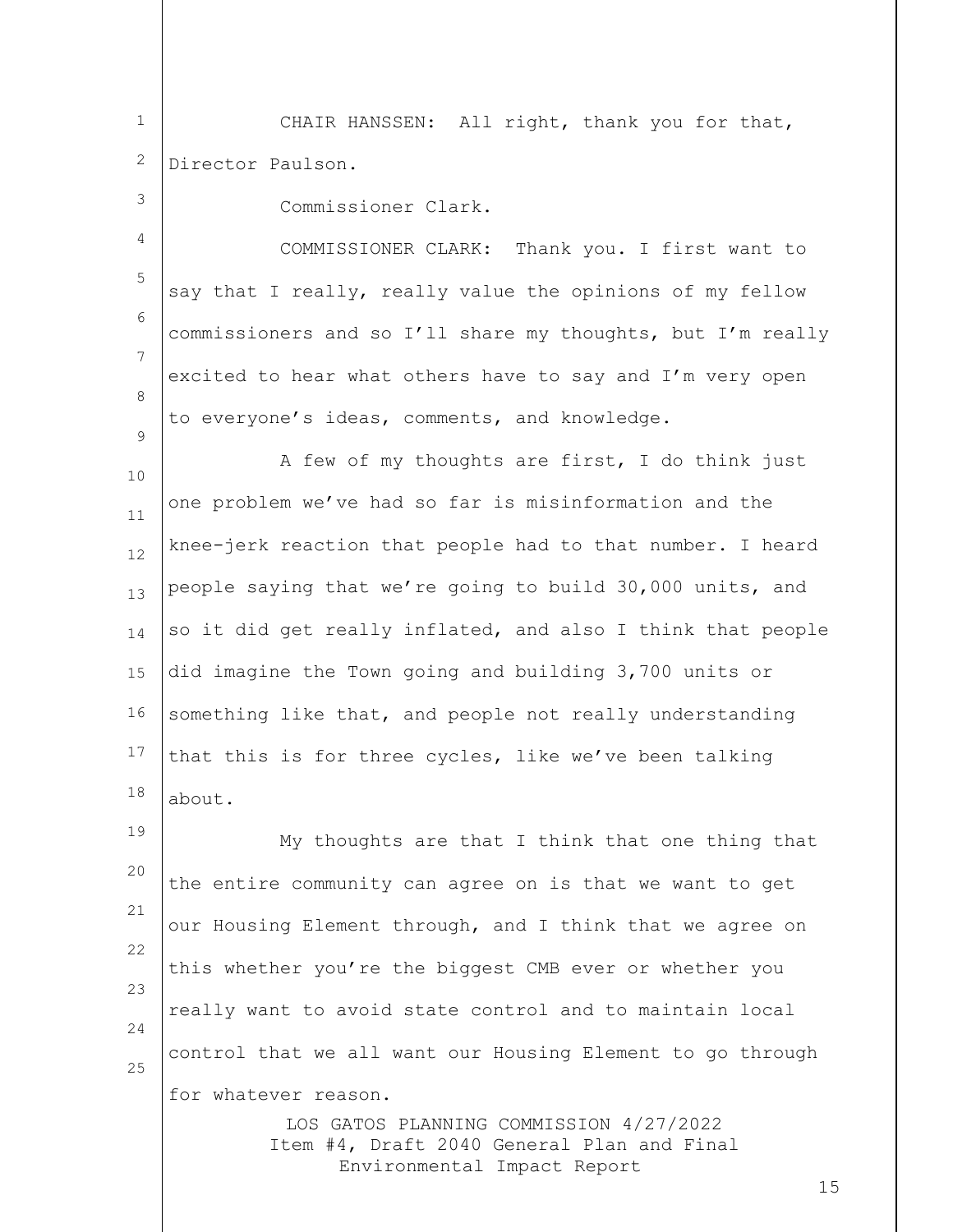| $\mathbf{1}$ | For me, I think that these numbers make it                                                                                 |
|--------------|----------------------------------------------------------------------------------------------------------------------------|
| 2            | exponentially more likely that we get our Housing Element                                                                  |
| 3            | through and that we would need to accommodate for this                                                                     |
| 4            | number of units within the three General Plan cycles                                                                       |
| 5            | regardless, so my inclination for what's really best is                                                                    |
| 6            | that I think that we should leave it as is, or very close                                                                  |
| 7            | as is, but I also understand that we need to alleviate                                                                     |
| 8            | community concerns, and so I think regardless something                                                                    |
| 9            | we'll have to do after this is some additional education                                                                   |
| 10           | and really making sure that people understand the reasons                                                                  |
| 11<br>12     | behind whatever decision we make tonight.                                                                                  |
| 13           | But I also think in terms of keeping a high                                                                                |
| 14           | number, we need as many opportunities as possible to offer                                                                 |
| 15           | developers, so as many locations and as much density in the                                                                |
| 16           | appropriate zoning, because there are only so many                                                                         |
| 17           | developments to go around and I think we don't want all of                                                                 |
| 18           | them to get built in other communities that were a little                                                                  |
| 19           | more ambitious or did do more to accommodate for                                                                           |
| 20           | construction, and so I want to make sure that we're also an                                                                |
| 21           |                                                                                                                            |
| 22           | appealing location and one where there is opportunity.                                                                     |
| 23           | CHAIR HANSSEN: Thank you for that, Commissioner                                                                            |
| 24           | Clark.                                                                                                                     |
| 25           | Vice Chair Barnett.                                                                                                        |
|              | LOS GATOS PLANNING COMMISSION 4/27/2022<br>Item #4, Draft 2040 General Plan and Final<br>Environmental Impact Report<br>16 |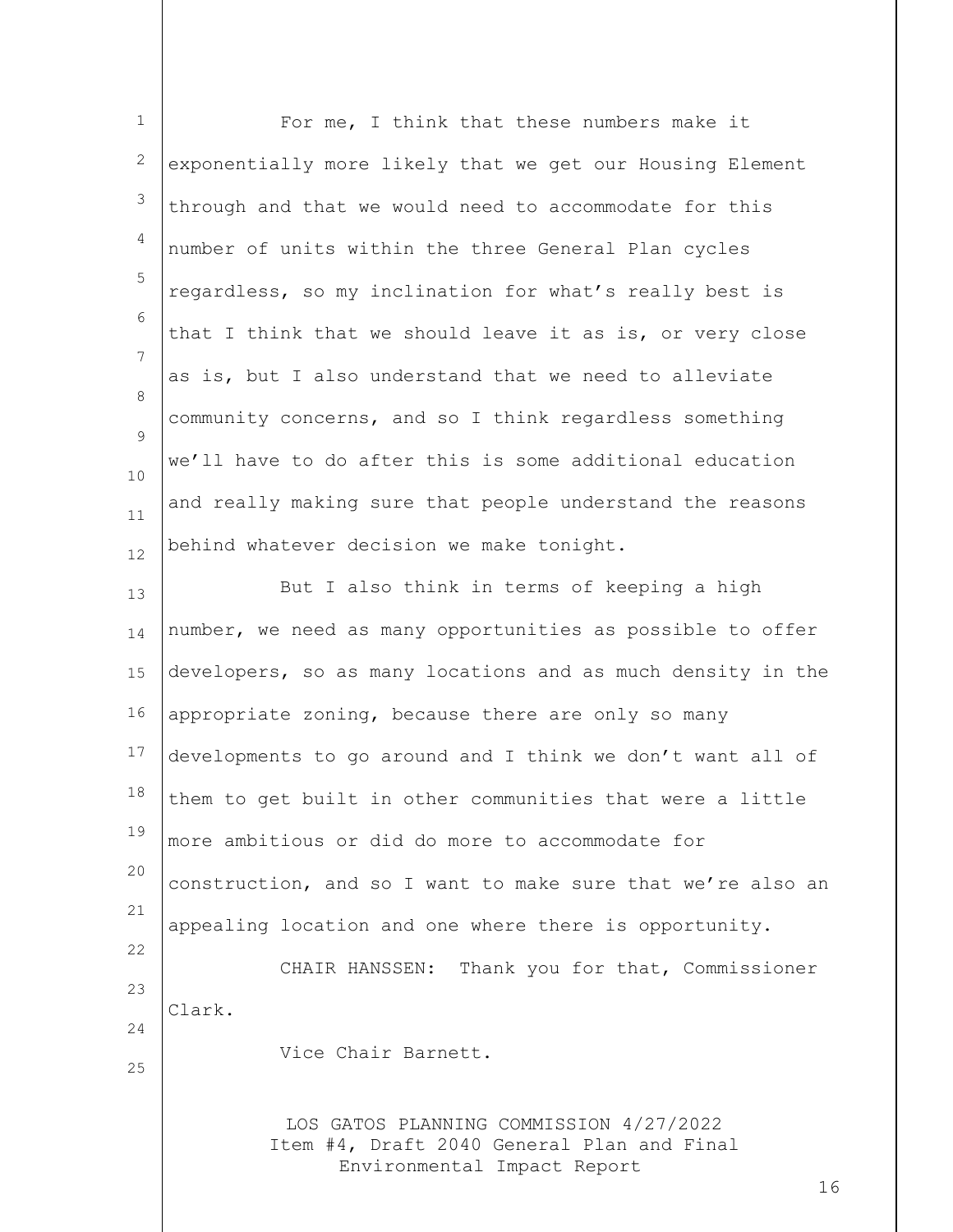1 2 3 VICE CHAIR BARNETT: Thank you. I also am desirous of hearing from all the Commissioners on this important issue.

4 5 6 7 8 I come from the other direction, more of what Mr. Paulson was saying, that we review the housing capacity on a five-year basis and see where we are, so we're not speculating about what the future RHNA requirements would be.

 $\mathsf{Q}$ 

22

10 11 12 13 14 15 16 I also am very concerned that if we up-zone 40% of the land in the Town that we will not be able to downzone despite problems with traffic and greenhouse gases, which are noted already in the EIR as being over the acceptable margins, and also problems concerning public service demands, school crowding, and water, which have been major sources of concern to the members of the public.

17 18 19 20 21 So again, while I'm open minded, I think that a more appropriate approach would be to start with the RHNA and the buffer and add additional housing opportunities in certain zoning areas as I've suggested in my submission. Thank you.

 $23$ 24 25 CHAIR HANSSEN: Thank you for that, Vice Chair Barnett. Commissioner Raspe. COMMISSIONER RASPE: Thank you, Chair. First off,

LOS GATOS PLANNING COMMISSION 4/27/2022 Item #4, Draft 2040 General Plan and Final Environmental Impact Report like all my fellow commissioners I think we've collected a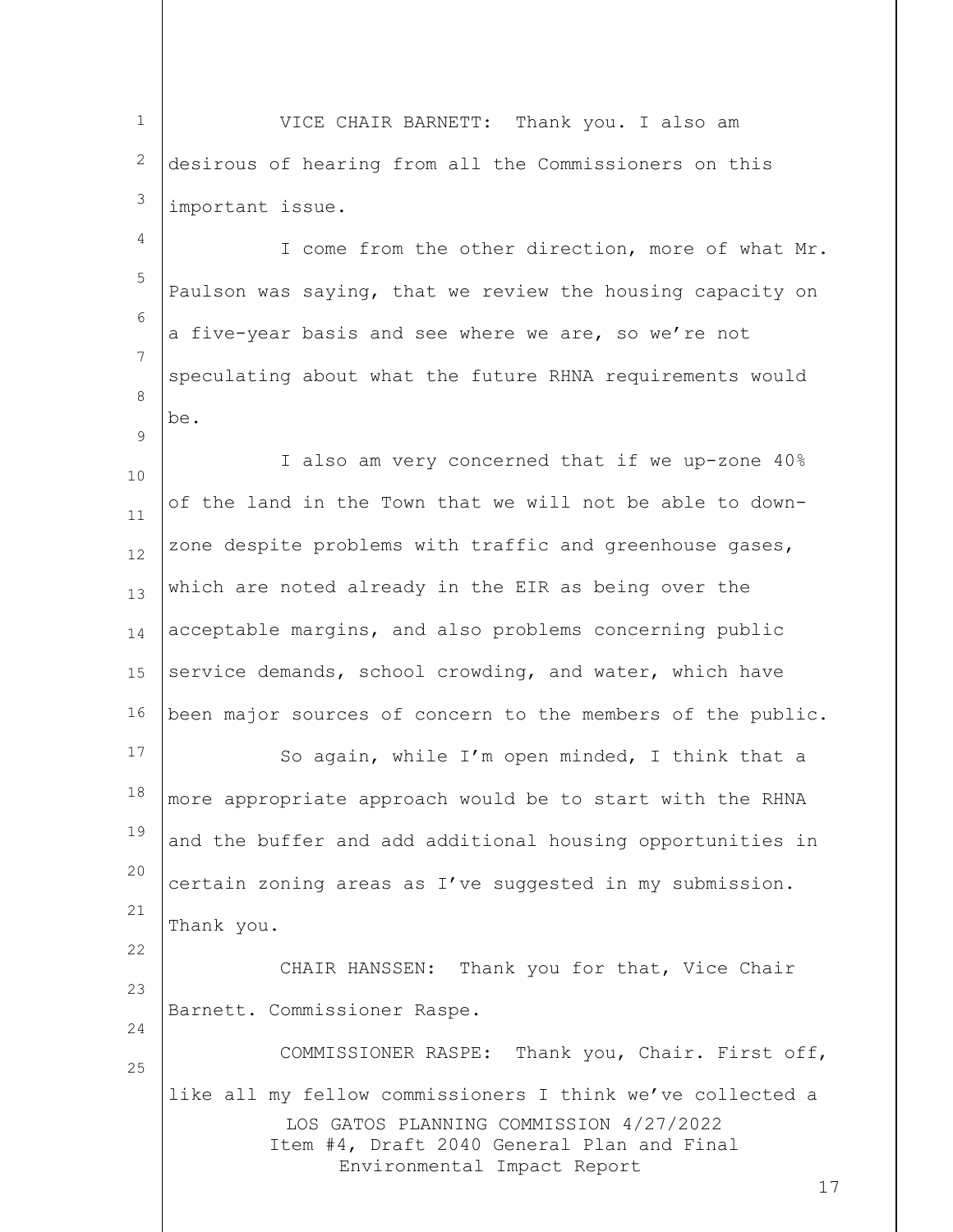1 2 3 diverse group of Commissioners with varying ideas and I think that adds to this discussion. I'm looking forward to the discussion that we're about to have.

4 5 6 7 8  $\mathsf{Q}$ 10 11 12 As part of that, as I was thinking about it over the last several days I called into question a little bit what is the roll of a Planning Commissioner? Are we here to just give our own voices, or is it to give voice to all those in the community? We certainly heard a lot of voices on these particular issues, and I think as Commissioner Janoff indicated, maybe upheaval is a better word. Those kind of set the tone for my thinking and my discussion.

13 14 15 16 17 18 19 20 21 I think at the end of our last meeting I indicated that I was in the camp of the RHNA numbers plus the buffer, 15-20%, and since that time I've done a little bit more thinking and I want to actually commend Vice Chair Barnett. I spent time studying your initial proposal and then our revised proposal that I looked at today, and in my view those are good starting points for the discussion. I think they encapsulate well, perhaps not the exact number that I'm at, but certainly my thinking on the subject.

LOS GATOS PLANNING COMMISSION 4/27/2022 Item #4, Draft 2040 General Plan and Final Environmental Impact Report 23 24 25 And like Vice Chair Barnett, and as Director Paulson indicated, the five-year review gives me comfort that if we don't get it exactly right this first time, it's not irretrievable, it's not irreversible. This is going to

22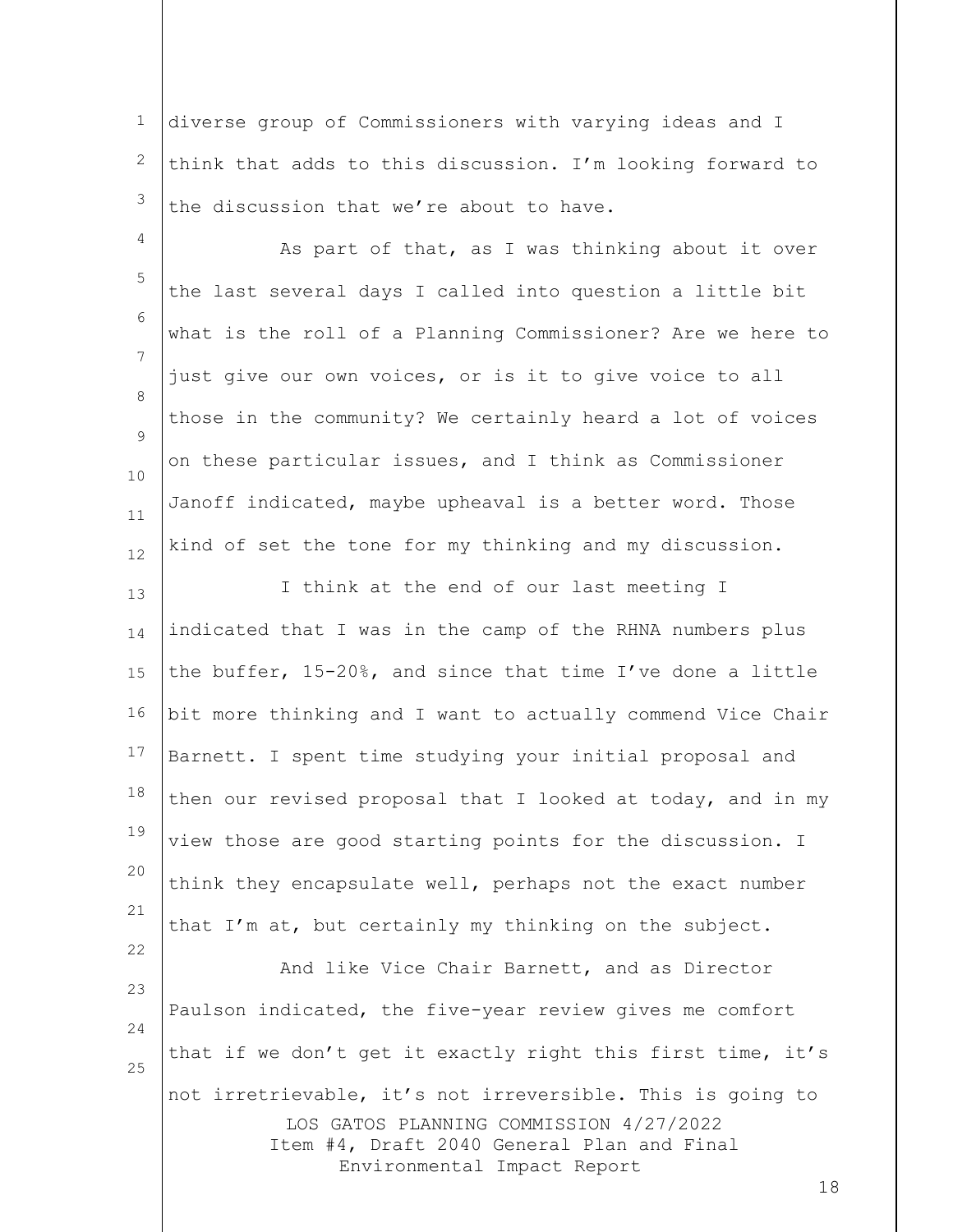1 2 3 4 be an ongoing process. I think even if we adopt the GPAC numbers, it probably won't carry us through all the cycles that will occur in the 20-year General Plan, and so at some point it's going to have to be revisited.

Those are my thoughts, but again, I look forward to having this discussion with all my Commissioners.

5

6

7

23

8  $\mathsf{Q}$ 10 11 CHAIR HANSSEN: Thank you for that. Before I go back to Commissioner Janoff and Commissioner Thomas, and Commissioner Thomas was first, I will reiterate some of what I said the other night.

12 13 14 15 16 17 When we started the process of the General Plan update back in 2018 we didn't know what our RHNA was, and so we had to imagine what might happen over the next 20 years, and the number we put in during the (inaudible) was 2,000 units, and low and behold, that became our RHNA for eight years.

18 19 20 21 22 Getting back to all the concerns that we had in the public, putting 2,000 units in Town, although we have no responsibility for building them, it will be developers doing that, we do have to plan for them, and it's a scary thing for everybody.

LOS GATOS PLANNING COMMISSION 4/27/2022 Item #4, Draft 2040 General Plan and Final Environmental Impact Report 24 25 We've had issues, beach traffic and whatnot, so I'm of the mind that Staff made some recommendations in the Staff Report that we should consider a compromise position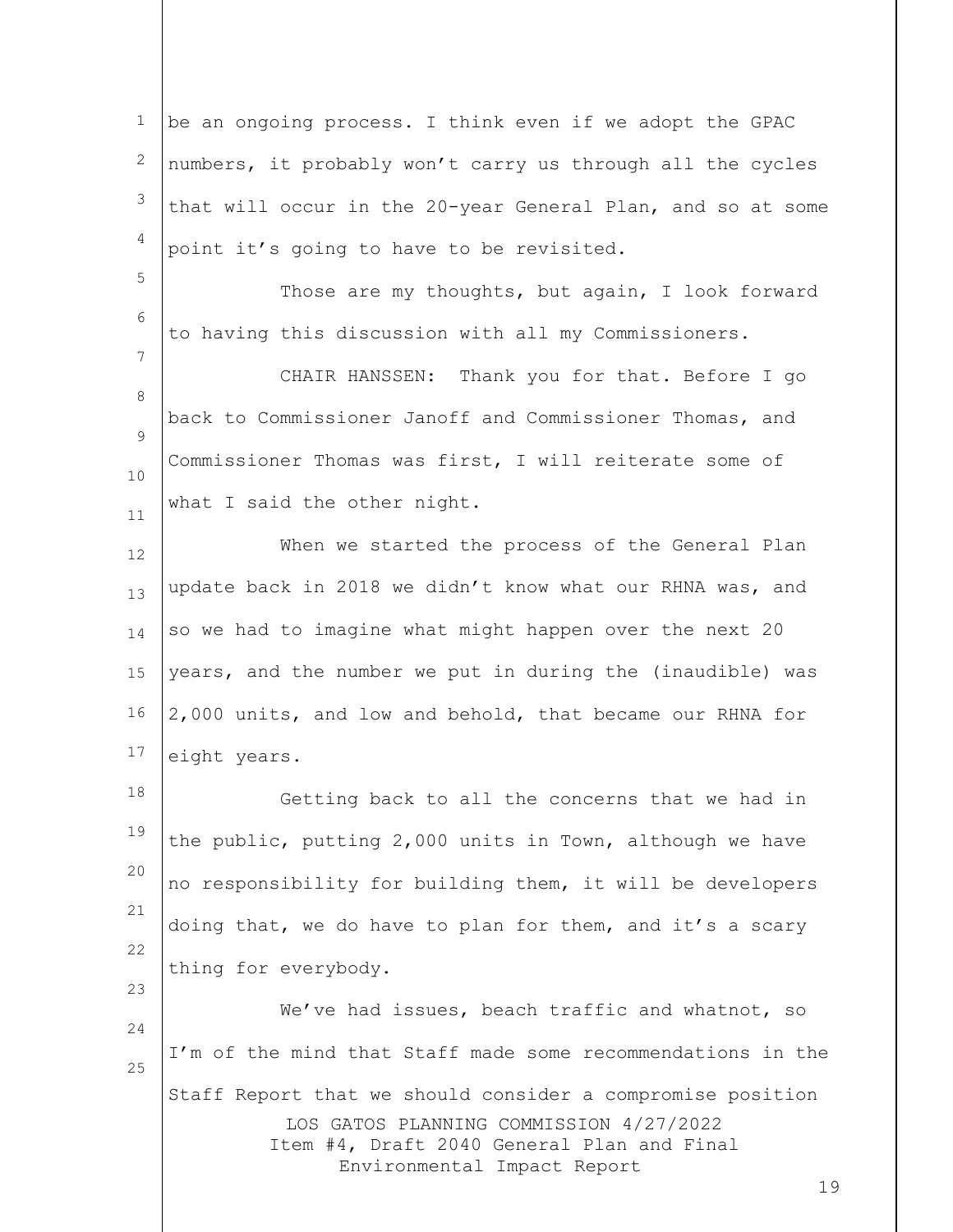1 2 3 4 5 6 7 8  $\mathsf{Q}$ in between satisfying the needs of the eight years and looking somewhat ahead, and being mindful of the fact there are some things over the 20-years that we have no control over, for example, Staff is forecasting that we'll have 500 ADUs, and that's based on the rate that we're getting ADUs right now, and state law makes it a ministerial permit to be able to do ADUs and there's nothing at all that the Commission or the Town Council or anyone can do about that.

10 11 12 13 14 15 16 My feeling is that we ought to consider an approach that's balanced, that does not isolate housing into one particular zoning category, but that is something in between what we saw and had put out a year ago and where we need to be in the RHNA numbers, so something in between those two is where I thought we should be, but I also respect and want to hear from the rest of the Commission.

I'll go back to Commissioner Thomas.

17

LOS GATOS PLANNING COMMISSION 4/27/2022 Item #4, Draft 2040 General Plan and Final Environmental Impact Report 18 19 20 21 22 23 24 25 COMMISSIONER THOMAS: Thank you. I think that it is a great idea to be able to come back and review the Land Use Element every five years, but I don't think my intent of being able to do that and recommend that to Town Council was not so that we can come back and adjust our numbers every five years. That was an emergency because things might be changing over the next 20 years, and I still do think that it is our responsibility as a Planning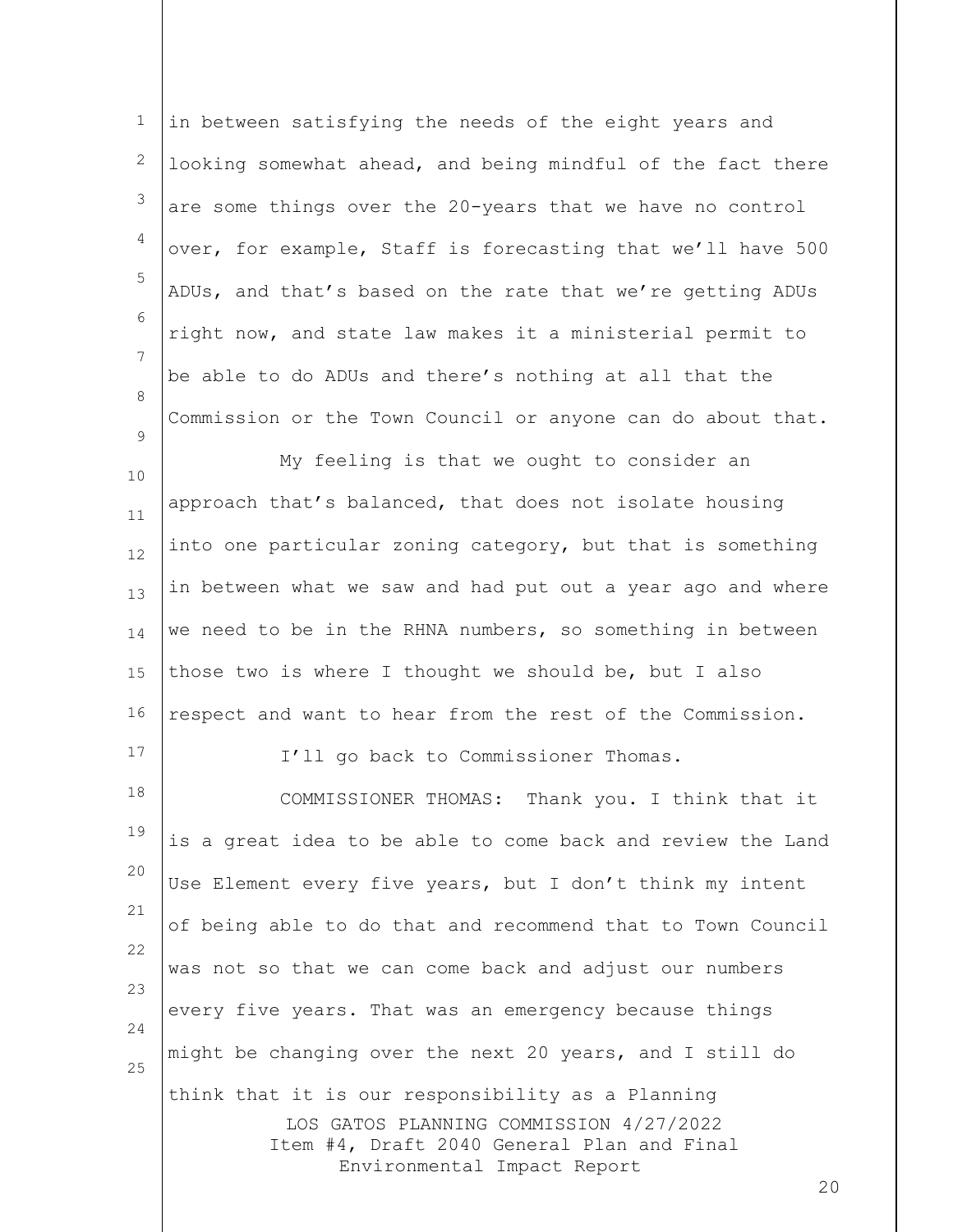| <sup>1</sup> Commission to try to get this as good as we can for a 20- |  |
|------------------------------------------------------------------------|--|
| $2$ year vision and the backup to be that we can review this           |  |
| $3$ every five years and make updates if needed.                       |  |

4

21

5 6 7 8  $\mathsf{Q}$ 10 11 I also understand, Commissioner Raspe, what you're saying with regard to public comments and public outcry and what Commissioner Janoff mentioned, but I feel very strongly that it is also our job as Planning Commissioners to make sure that we represent underserved populations and their voices and those that can't necessarily speak up for themselves.

12 13 14 15 16 17 18 19 20 We're going to need to build a lot of these units and that's going to need to be for like young children who live in Town right now and who are going to grow up and can't afford to live here, and so I do think that we shouldn't just always listen to the loudest voice in the room as Planning Commissioners and it is our role to take a step back and make decisions that are best for the entire community, and that includes people that work here that can't afford to live here right now.

22 23 24 25 I do really want to come into agreement, but I really do feel strongly that we should be trying to plan for the next 20 years, even though I know that we have a backup plan of being able to change things on a five-year time period with the Land Use Element.

> LOS GATOS PLANNING COMMISSION 4/27/2022 Item #4, Draft 2040 General Plan and Final Environmental Impact Report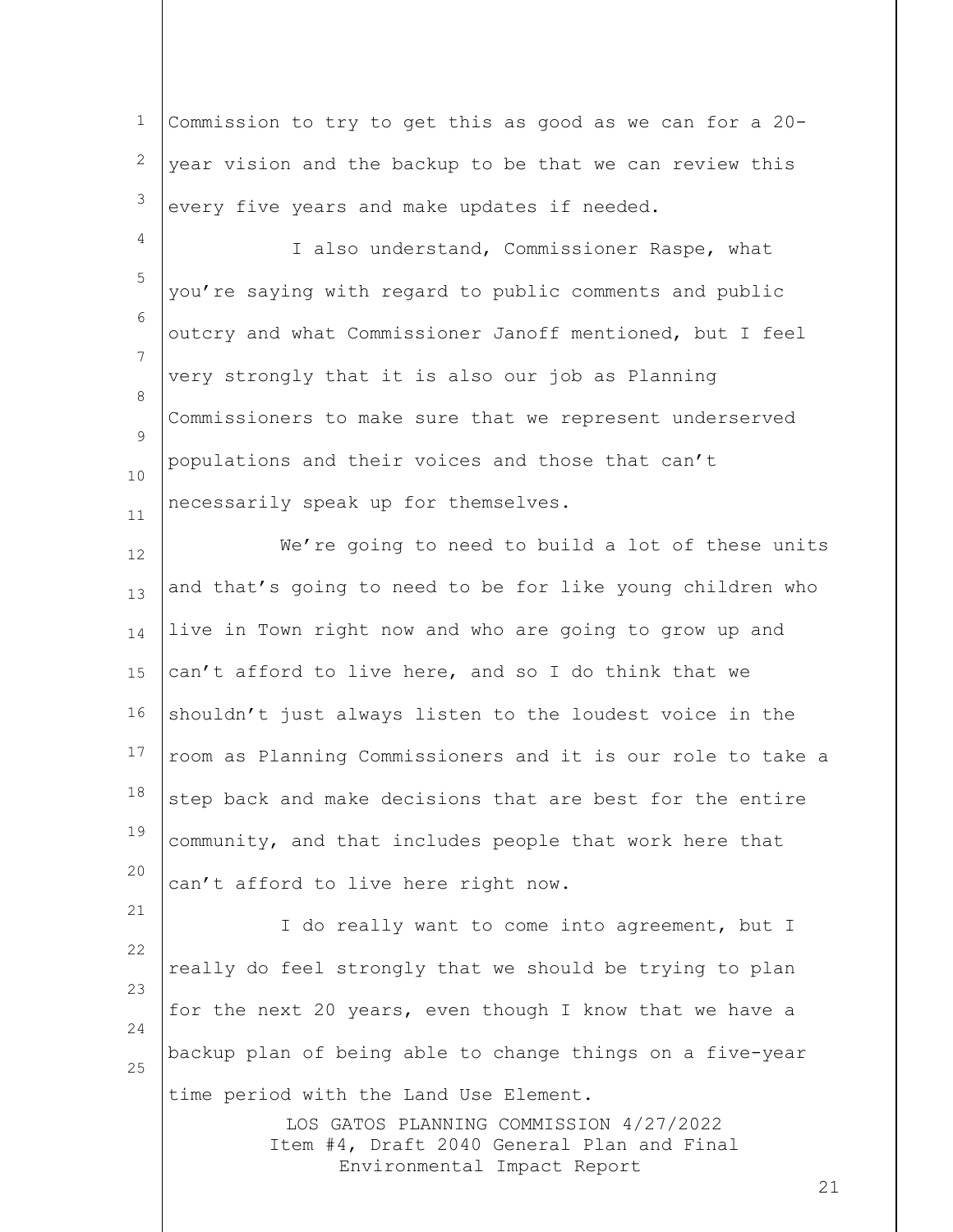CHAIR HANSSEN: Commissioner Janoff.

1

23

2 3 4 5 6 7 8  $\mathsf{Q}$ 10 11 12 13 14 COMMISSIONER JANOFF: Thank you. Let me just start by saying I noted in the 2020 General Plan currently in place there is a discussion of land use, but there's no discussion of numbers whatsoever, so I appreciate the fact that we've got a table of numbers in here. It's really full transparency to the public what is happening and is anticipated to be happening in terms of the drive by the State of California to increase housing, and the reason that we're at this 2,000 number now, which is extraordinary in itself, is because Los Gatos as well as—perhaps the exception is Morgan Hill—has not planned adequately to get to the population that's most in need.

15 16 17 18 19 20 21 22 I especially appreciate Commissioner Thomas' comment about the underserved in our community. That's precisely the sector that we don't hear from, but that's precisely the sector that the state is hoping to be better served through these laws and measures. So I just wanted to comment that I truly appreciate that the General Plan is laying it all out there, the draft plan, so that people can understand.

LOS GATOS PLANNING COMMISSION 4/27/2022 Item #4, Draft 2040 General Plan and Final Environmental Impact Report 24 25 There are two bullets in the list of potential reductions that are reducing the density from 40 dwellings per acre to 30 in Mixed-Use and High-Density. My question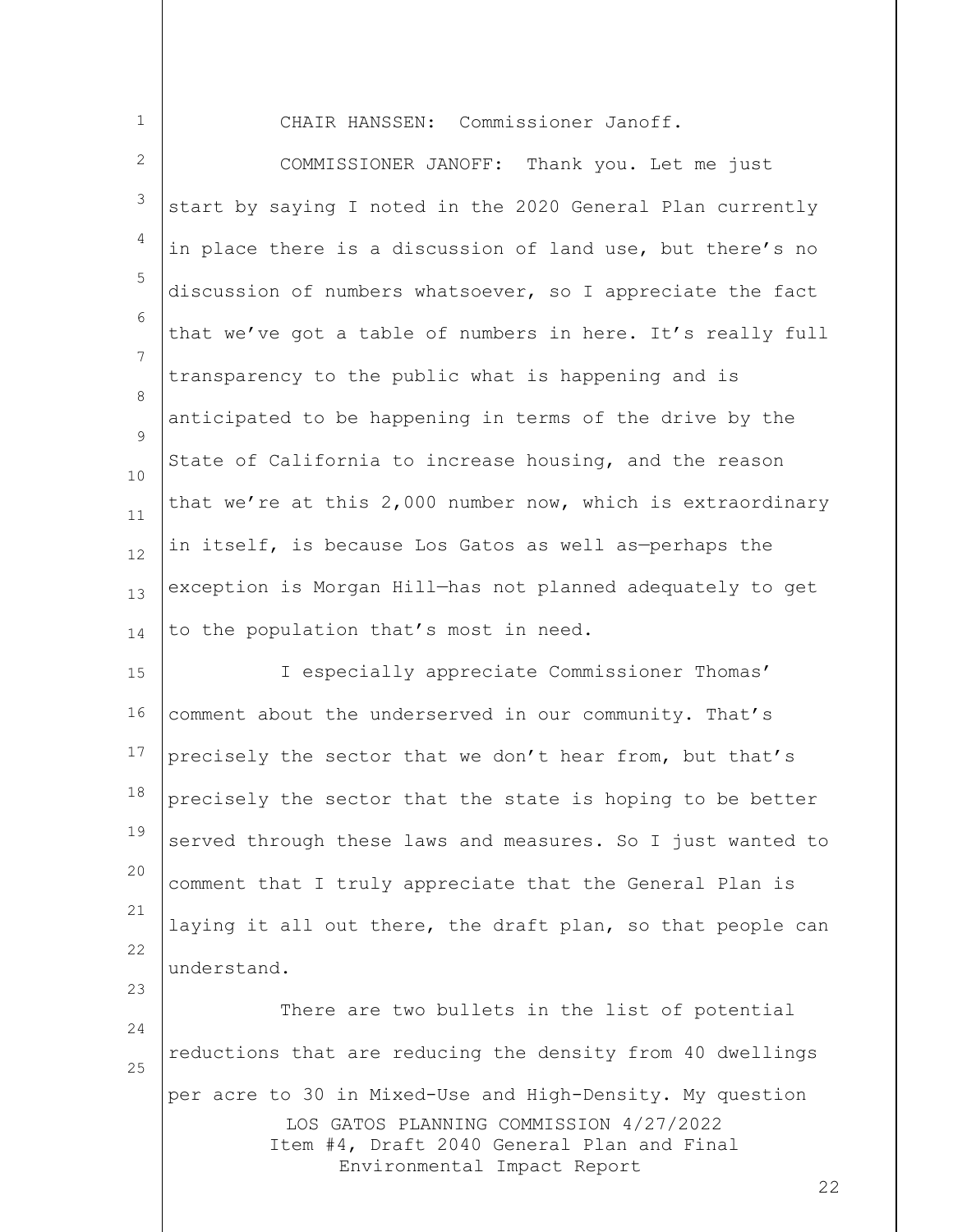| $\mathbf 1$ | to Staff is if we did reduce that density in the General                                                                                                                                  |
|-------------|-------------------------------------------------------------------------------------------------------------------------------------------------------------------------------------------|
| 2           | Plan, can we do incentives in a Land Use Element to provide                                                                                                                               |
| 3           | increased density beyond the 30, if we were to reduce it to                                                                                                                               |
| 4           | 30? Can the Housing Element incentivize over what's in the                                                                                                                                |
| 5           | General Plan? My suspicion is the answer is no. But                                                                                                                                       |
| 6           | alternatively can we condition what's in the General Plan                                                                                                                                 |
| 7           | in terms of zoning densities that it's 40 units per acre                                                                                                                                  |
| 8           | only if you are providing this type of housing, otherwise                                                                                                                                 |
| 9           | it goes down to 30?                                                                                                                                                                       |
| 10<br>11    | JENNIFER ARMER: Thank you for that question.                                                                                                                                              |
| 12          | I'll start with one point in terms of the densities and                                                                                                                                   |
| 13          | reduction of them and some concerns about reducing those                                                                                                                                  |
| 14          | down to, say, a level of 30, and then I would guess that                                                                                                                                  |
| 15          | our Community Development Director or Town Manager may have                                                                                                                               |
| 16          | more to add.                                                                                                                                                                              |
| 17          | The one thing to keep in mind in terms of                                                                                                                                                 |
| 18          | reduction of some of those zones that are higher density                                                                                                                                  |
| 19          | under the current Draft 2040 General Plan is that if we are                                                                                                                               |
| 20          | going to count those parcels are potential affordable                                                                                                                                     |
| 21          | housing it's not just that the maximum allowed density                                                                                                                                    |
| 22          | needs to be at least 30, it's actually that it needs to be                                                                                                                                |
| 23          | a range with the minimum being 30, so it does actually need                                                                                                                               |
| 24          | to be a bit above that, and we can talk more about that to                                                                                                                                |
| 25          | provide additional clarification, but that's one component.<br>LOS GATOS PLANNING COMMISSION 4/27/2022<br>Item #4, Draft 2040 General Plan and Final<br>Environmental Impact Report<br>23 |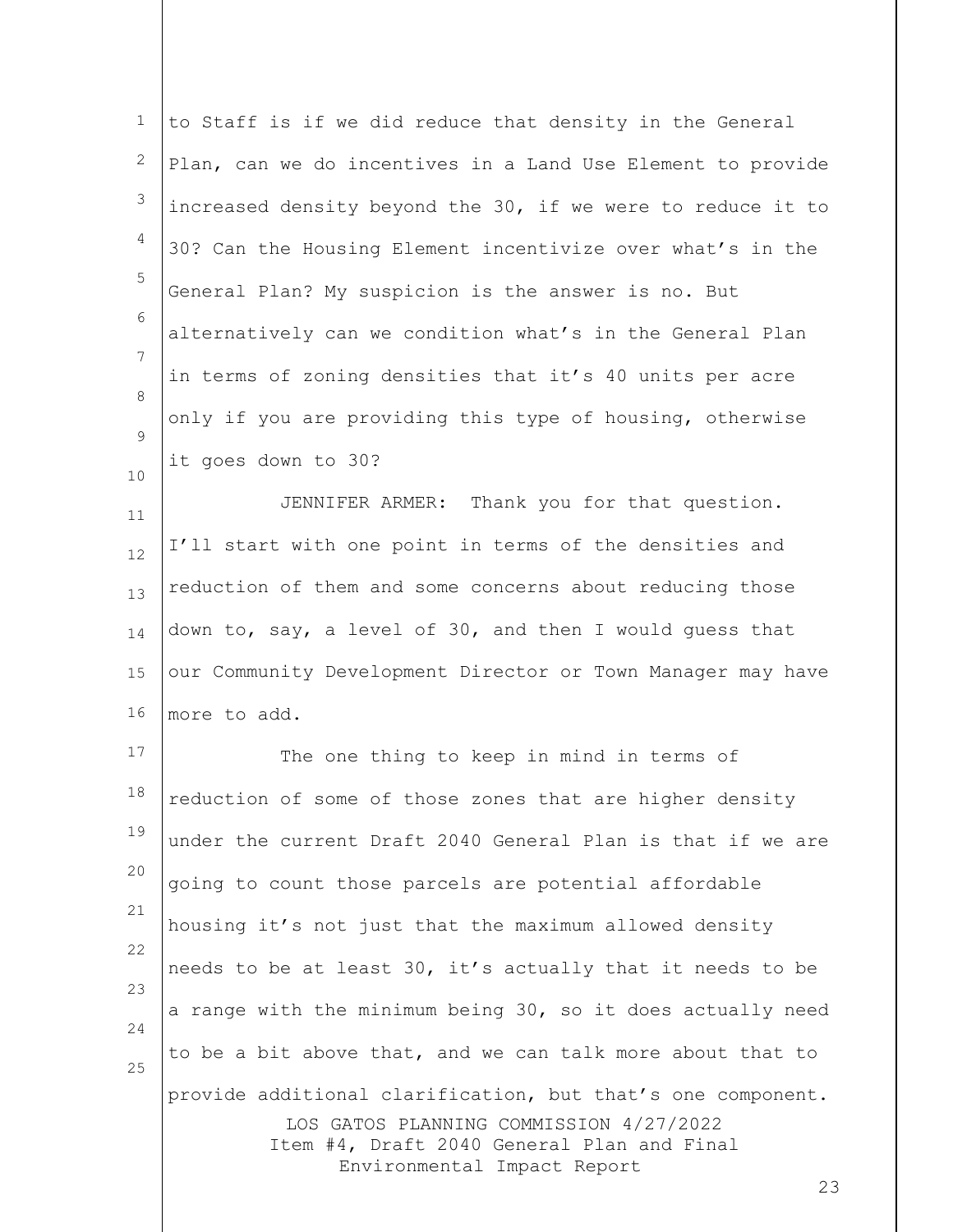1 2 3 4 Providing incentives for more affordable housing is more likely to be something that would be part of the Housing Element, a program there, but with that I think I will pass it off Community Development Director Paulson.

5

6 7 8  $\mathsf{Q}$ 10 11 12 JOEL PAULSON: Thank you. I think Jennifer touched on a couple of important points. For our default density, which in the last cycle was 20 dwelling units per acre, some of you might remember, because the San Jose metro area is now above two million we are now in a different category, which our default density is now 30 dwelling units per acre.

13 14 15 16 17 Just to go back, the reductions that are outlined in the Staff Report, those are just examples based on input from Council of what kind of information we should bring for consideration. They're not necessarily recommendations of Staff.

LOS GATOS PLANNING COMMISSION 4/27/2022 Item #4, Draft 2040 General Plan and Final Environmental Impact Report 18 19 20 21 22 23 24 25 But ultimately, I think that range, again, getting back to the point of we're not going to be able to reduce the density, maybe rather than 30 to 40, it's an option of 30 to 35. Obviously, those could be reduced in any and all of the zones, so whatever the Commission and ultimately the Council want, but in those conversations I think it's important to understand that default density opportunity, and the biggest opportunity with that is that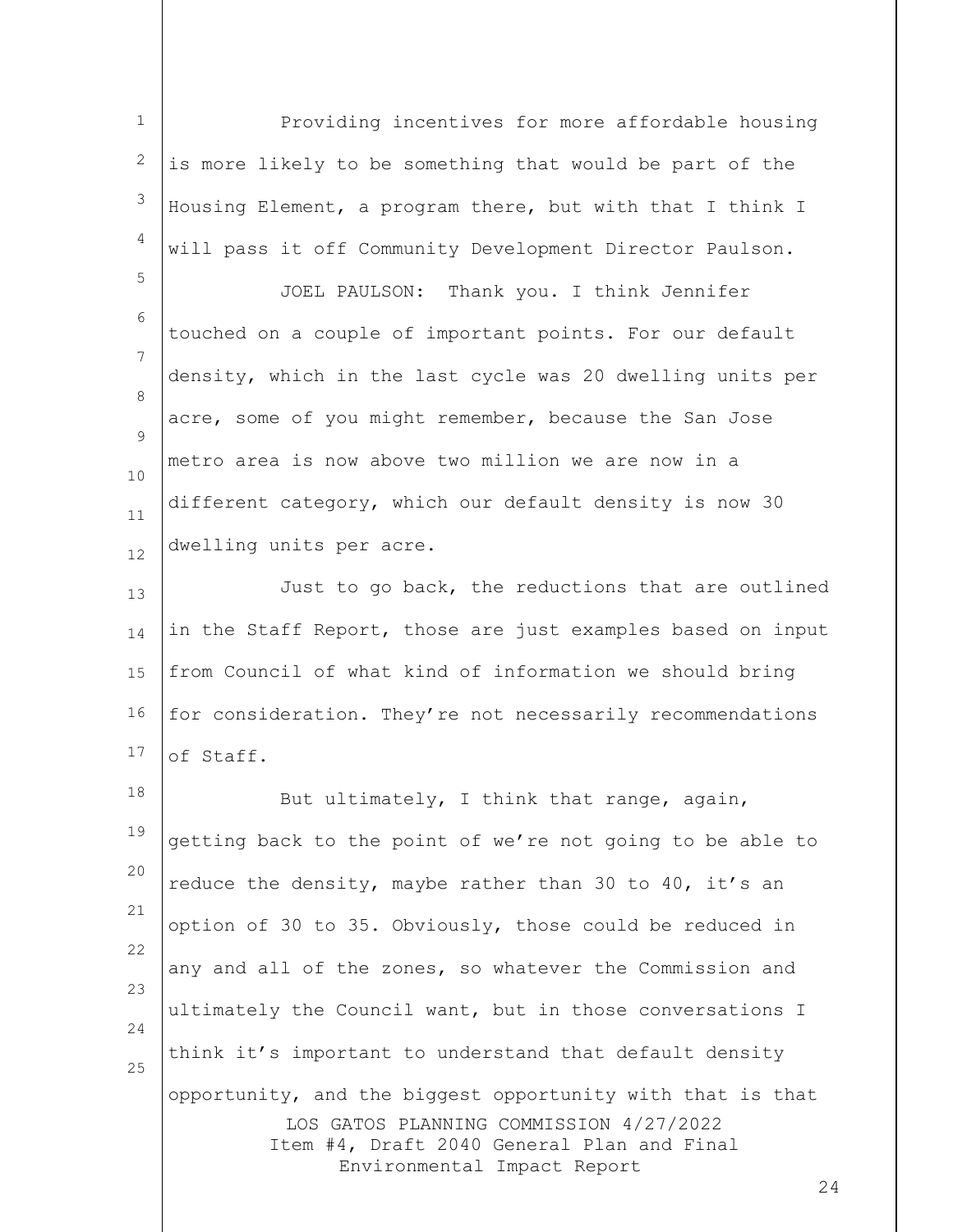1 2 3 4 5 6 7 once we hit that default density we're going to have better justification even though we're going to have to provide evidence and additional information to say that those types of sites, because we are increasing the density, are going to be able to accommodate that very low category, which is the most difficult for many jurisdictions, especially jurisdictions like the Town, to accomplish.

8

9 10 11 12 13 14 15 16 17 18 19 So as you get into those higher densities, that default density is going to be looked at differently this cycle, frankly, than the last cycle, and I think I might have mentioned that in one of the last two meetings we heard comments about the North Forty, that they had promised to do these affordable levels in the Housing Element and didn't do that. That wasn't a promise from the developer. That is part of the Housing Element, and because it was 20 dwelling units per acre the state said yes, you can say all of those are going to be affordable, and so that's what was done.

LOS GATOS PLANNING COMMISSION 4/27/2022 Item #4, Draft 2040 General Plan and Final Environmental Impact Report 20 21 22 23 24 25 Even though we can't compel developers to build to those levels, there is not any state law that allows us to compel that, we do have inclusionary housing, which covers moderate and low, but we don't have anything that can get down to that very low. It's really, as you've seen with the North Forty, an affordable housing developer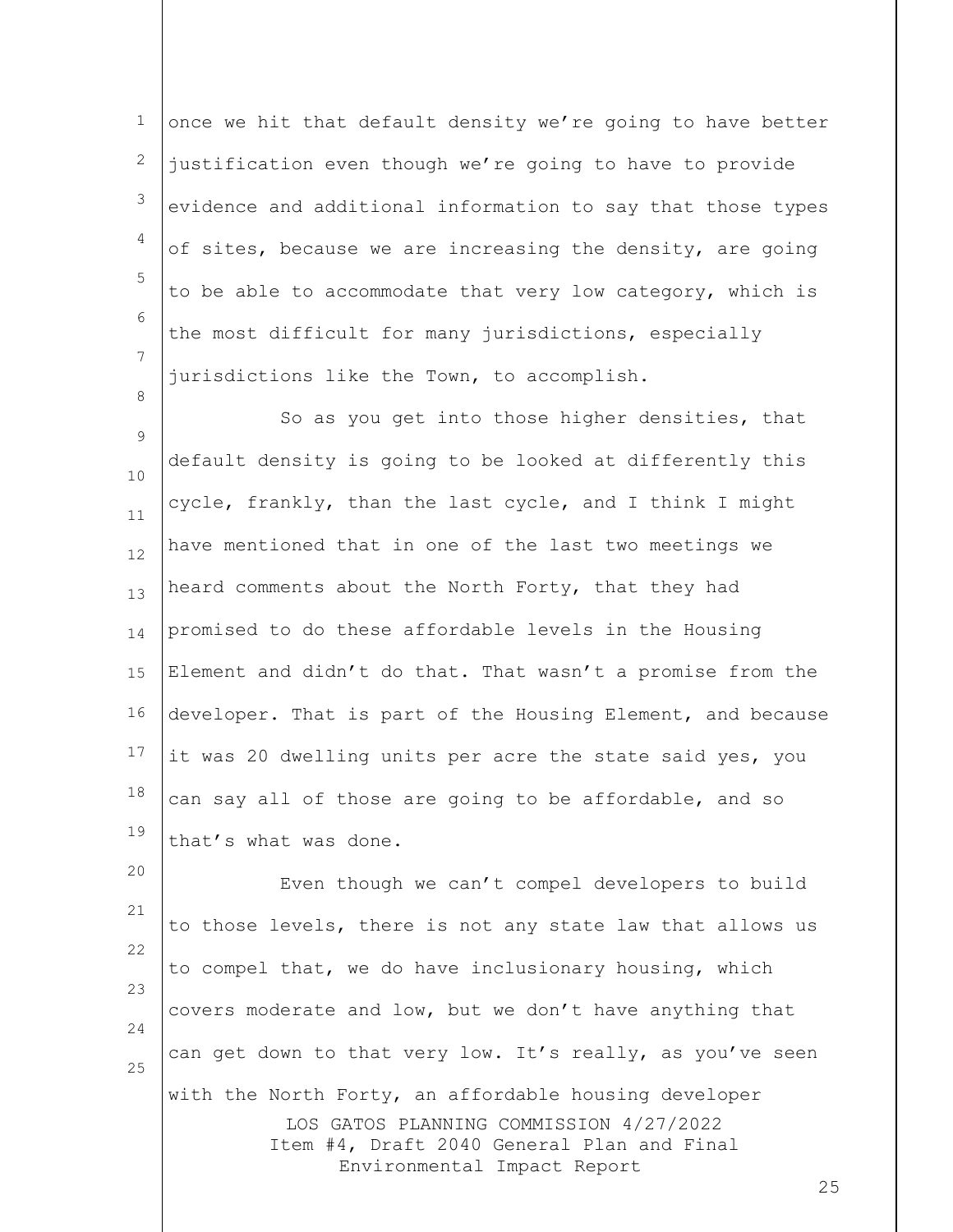1 2 3 teaming up with a market rate developer and them basically providing land and other options so it makes sense for the affordable housing developer to develop that house.

4 5 6 7 8  $\mathsf{Q}$ 10 11 12 13 14 Ultimately, we need to have the density, from my perspective, and I'm not sure, we'll see if Ms. Prevetti has additional comments, but I don't think you can put in our General Plan the density is, let's say, 30, but if you do X, Y, and Z you can go to 40. That becomes challenging. There are a lot of opportunities through other state laws, state density bonus law changed recently and is much more generous. Previously the maximum density bonus was 35% through that law, now it's all the way up to 80% density bonus.

LOS GATOS PLANNING COMMISSION 4/27/2022 Item #4, Draft 2040 General Plan and Final Environmental Impact Report 15 16 17 18 19 20 21 22 23 24 25 So those are some of the other factors to consider as you're going through this process, but the answer to your incentivizing, I would say no. We can, again as Ms. Armer mentioned, look for opportunities to incentivize through the Housing Element, which may lead to implementation programs that look to modify the General Plan; that's a possibility. Hopefully we can do it kind of as a standalone option, but those are definitely going to be opportunities through the Housing Element that we're going to have to explore just to try to come up with realistic opportunities for that very low housing level.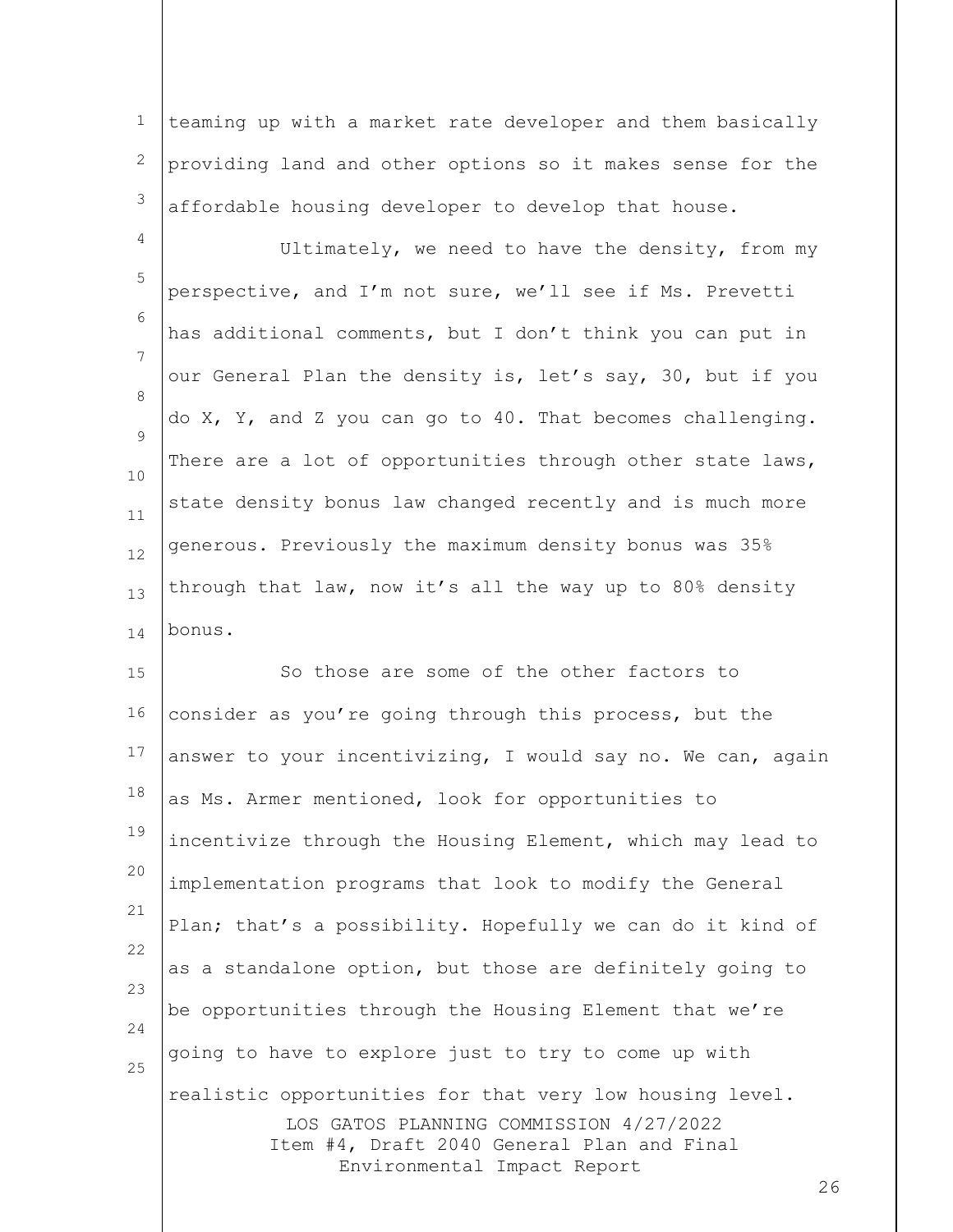1 2 3 4 5 6 7 8  $\mathsf{Q}$ 10 11 12 13 COMMISSIONER JANOFF: I did have a second question, unless the Town Manager wanted to jump in. My second question is would there be any problem with changing the way that the projected number of housing units is in the plan, instead of giving one lump number that separates it out by zoning designation, we have a table that separates the numbers by Housing Element, so it's clear that we've got Housing Element 1 with 2,292 units as the target, and then an estimate for the next cycle and an estimate for the third cycle, because that seems to be a way that we can make the numbers more understandable to the public rather than lumping it all together.

14 15 16 17 18 19 20 21 22 23 24 At this point I haven't really heard a compelling reason to reduce these numbers down to the number that Vice Chair Barnett is suggesting. That may be appropriate for the first eight to ten years, but we're still looking at a longer duration plan, and if the expectation is that we estimate a number or put a number forward that we think is reasonable for the entire period of the plan, then I think it needs to be a higher number. If what we're doing is recognizing what we know as our current RHNA target and then we don't know for the next two cycles, that's different.

25

LOS GATOS PLANNING COMMISSION 4/27/2022 Item #4, Draft 2040 General Plan and Final Environmental Impact Report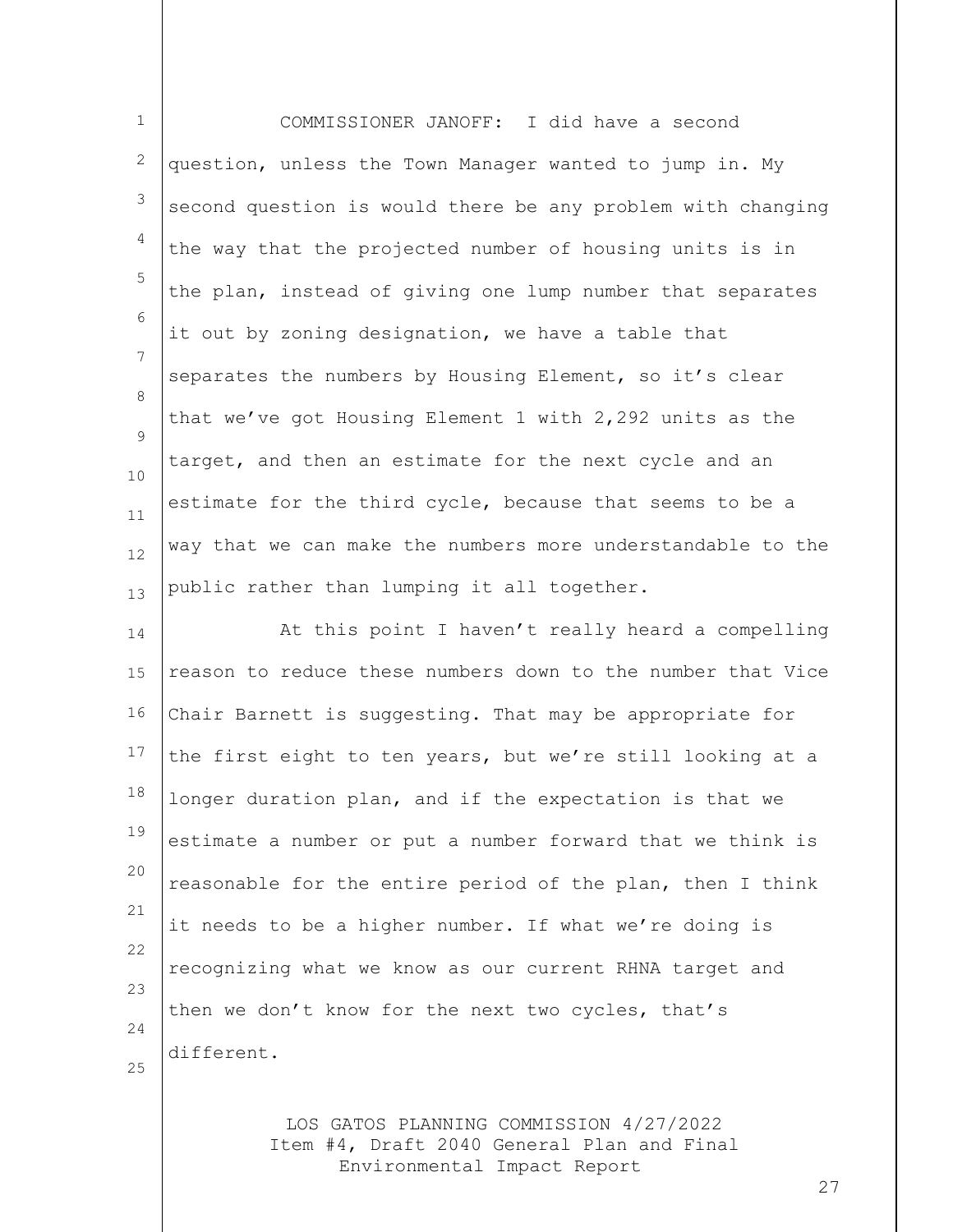LOS GATOS PLANNING COMMISSION 4/27/2022 Item #4, Draft 2040 General Plan and Final 1 2 3 4 5 6 7 8  $\mathsf{Q}$ 10 11 12 13 14 15 16 17 18 19 20 21 22 23 24 25 I don't think that's as transparent as we should be with the Town, so at the moment I'm still not convinced that we shouldn't communicate the numbers much higher than the, I guess, 2,400 or 2,600 that Vice Chair Barnett has offered. But I'm open to understanding why that would make sense. CHAIR HANSSEN: Thank you for that, and I just want to check in, because the Town Manager has her camera one. Did you want to comment or not? LAUREL PREVETTI: I just wanted to say I think what Commissioner Janoff is suggesting is some kind of phased housing development in the General Plan, maybe 1,993 plus a buffer for the first, I don't know, eight or ten years, and then some other increment of housing for another time period. I just want you to know that from my experience of having tried to implement a phased housing General Plan, usually the sites that you identify for that first phase just never seem to line up with where the developers want to build, so you're still going to be looking at General Plan amendments and having those policy debates, and quite frankly, we're so small that I'm not sure a phased approach for Los Gatos would really work. In theory it can work, but the implementation of that is very, very, challenging, so I would recommend that the Commission

Environmental Impact Report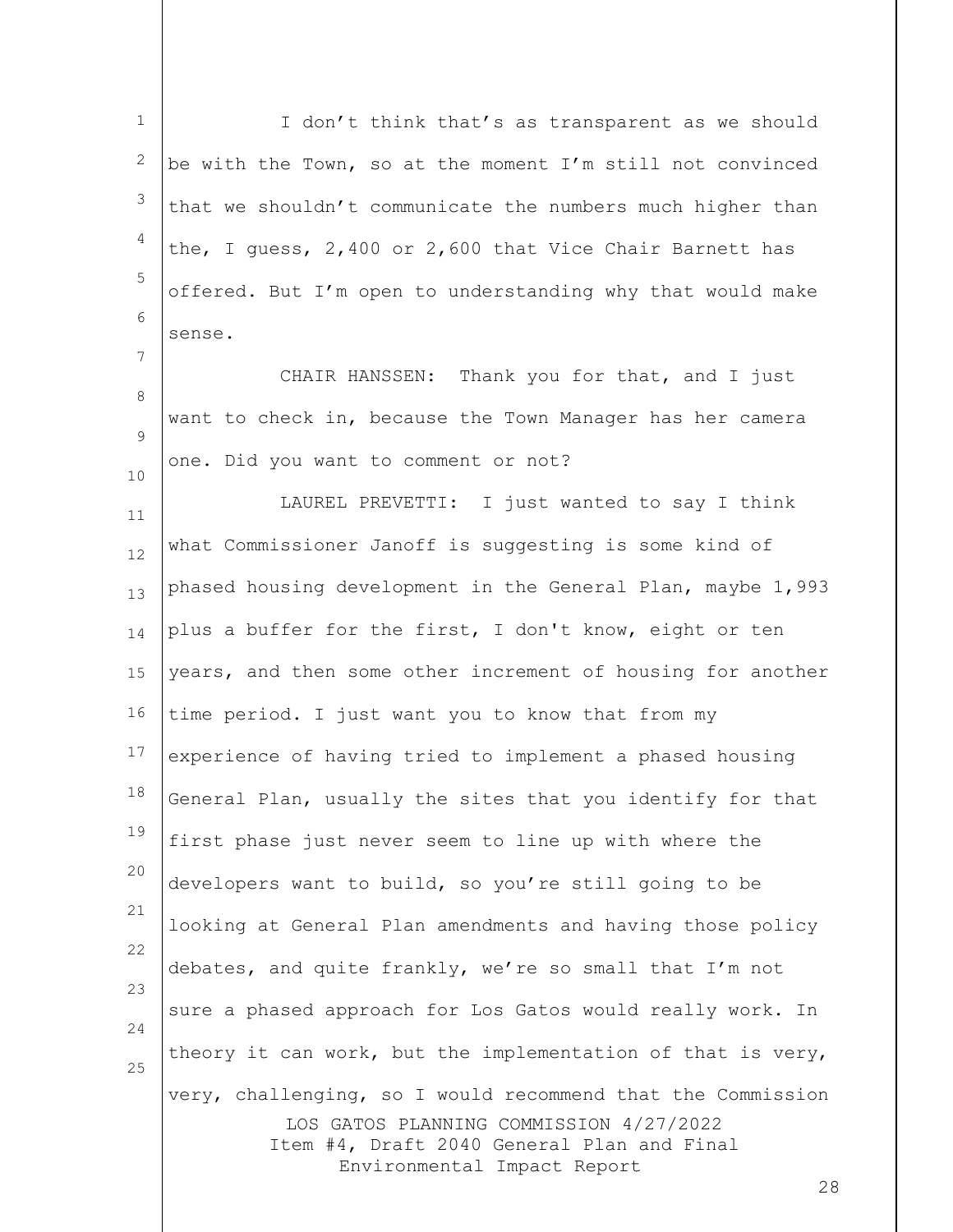1 2 3 focus on a total number for the Council's consideration and then we can work through the implementation once we have an adopted General Plan. Thank you.

4 5 6 7 8  $\mathsf{Q}$ 10 11 12 13 14 15 16 COMMISSIONER JANOFF: If I could just add a comment. I wasn't suggesting a phased plan per se, just that these are how the numbers might play out over a period of time, but not phasing. I don't think I would change the zoning designations that we have to enable the 3,700 or however many numbers, so I wouldn't recommend a phasing of any of those policies or zoning limits. It was just a matter of communicating this is the number we know for this cycle, and then there are going to be more without phasing. JENNIFER ARMER: Commissioner Janoff, what I'm hearing from you is just ideas of how to share the information about what this development would be. Since

17 18 19 20 these numbers were estimated based on a 20-year timeline, what is that estimate? If you broke that out into chunks of time over the 20 years, how many numbers would go into each bucket is what I'm hearing.

21

LOS GATOS PLANNING COMMISSION 4/27/2022 Item #4, Draft 2040 General Plan and Final Environmental Impact Report 22 23 24 25 COMMISSIONER JANOFF: That's exactly what I'm suggesting, just for clarification for the public so they're not saying, oh my goodness, 3,700 units in the next five years; we'll be overwhelmed. Yes, we would be overwhelmed, and that's not what we're planning for.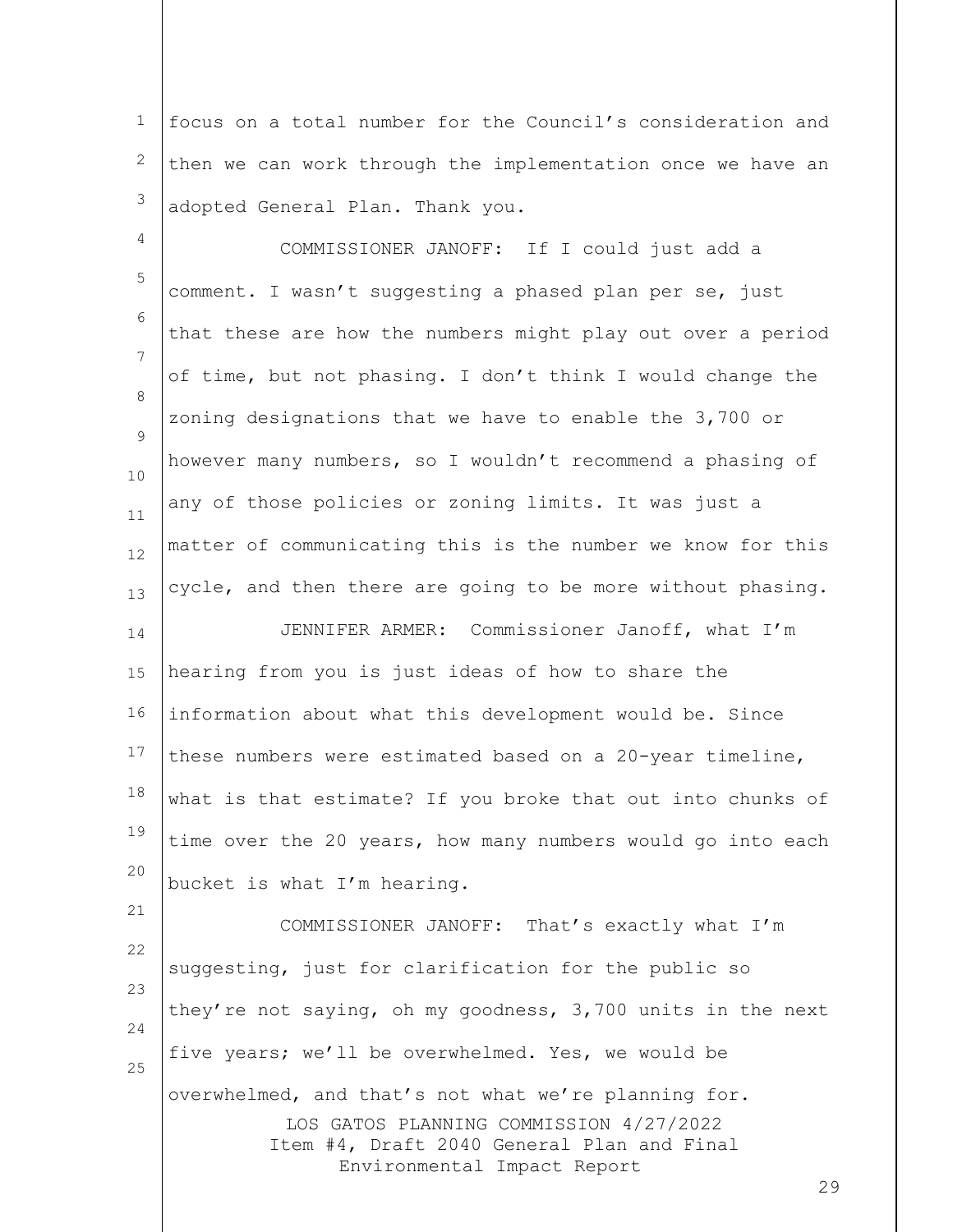1 2 3 4 5 JENNIFER ARMER: Yes, and I'm not sure if that's something that with a General Plan, it's general, it's long range, and so getting into that kind of detailed prediction is likely a difficult thing and might not be feasible. It looks like Director Paulson may have something to add.

7 8  $\mathsf{Q}$ 10 11 JOEL PAULSON: We have tried through many methods to communicate the current cycle versus the 20-year plan and that we're going to have two-plus cycles in there. I would say absolute best-case scenario from an assumption perspective, we know that we have this cycle.

6

22

12 13 14 15 16 17 18 19 20 21 Let's say by some miraculous stroke of luck the state in the next cycle says that was too ambitious, we're going to go back to your fifth cycle number, which was 619, so you can just use that number, again, not knowing what that number is going to be. But if it did go back that far, we still wouldn't have the capacity in what we're currently proposing, and I think the reality is—we talked about this a lot in the GPAC also—this is a big leap for the Town in a lot of these areas from a density perspective, so we understand that.

LOS GATOS PLANNING COMMISSION 4/27/2022 Item #4, Draft 2040 General Plan and Final Environmental Impact Report 23 24 25 My thought is going into this we understand that whether it's five years from now, ten years from now, 15 years from now, we're probably going to be reevaluating some other options so that we can accommodate whatever that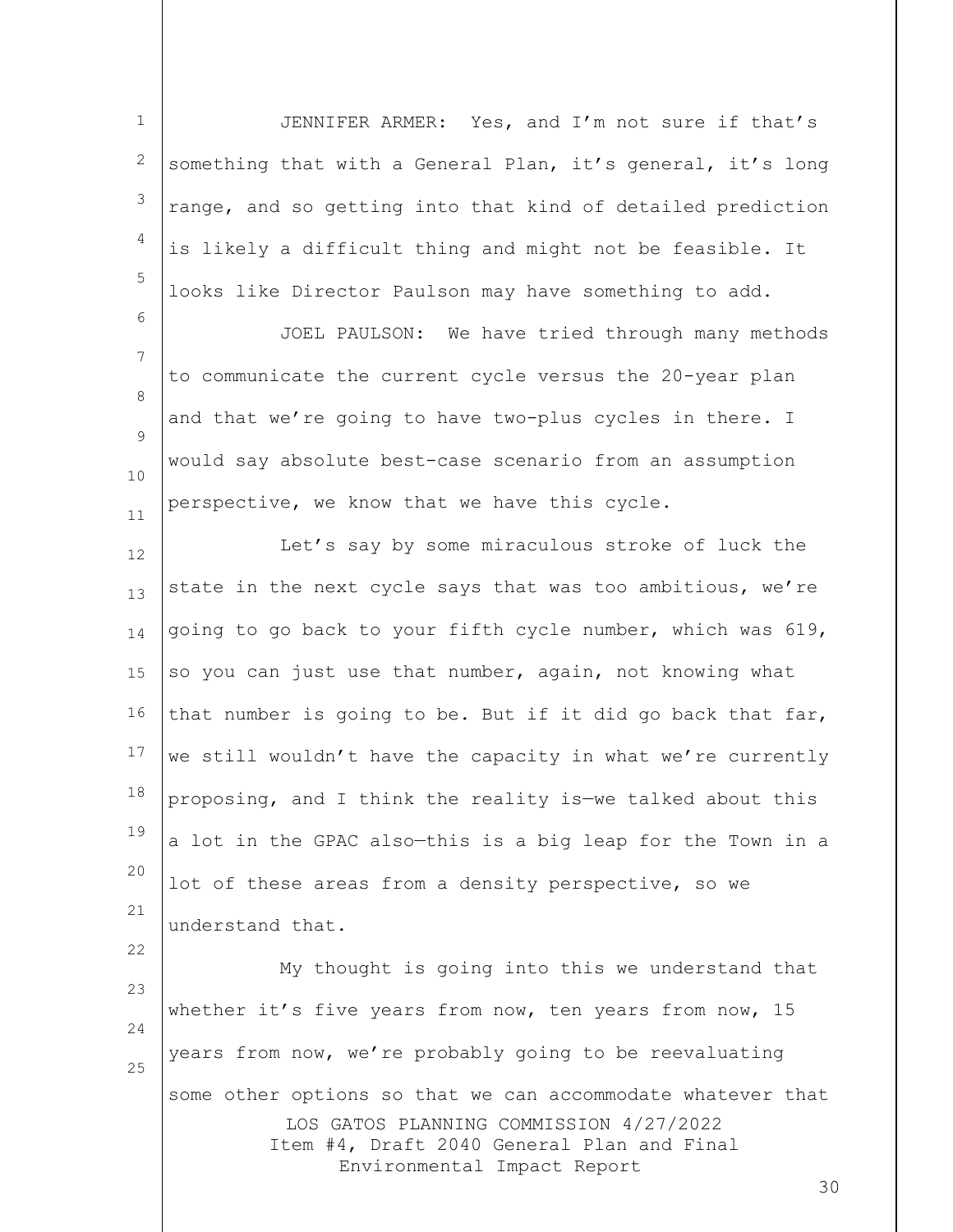1 2 3 next cycle number is, because we probably aren't going to have the capacity, and then state laws change relating to Housing Elements.

4 5 6 7 8  $\mathsf{Q}$ 10 11 12 13 14 You're all aware, there's much more stringent guidelines about using sites that were in previous elements, sites that are not vacant, and with a town like ours, we don't have a whole lot of vacant land sitting around, so those are going to be conversations over the next decades, whatever chunk you want to put that in, that we're going to have to accomplish, and we understand that, but we also appreciate that from the community's perspective this is a big leap from a density perspective in a lot of these areas.

15 16 17 18 CHAIR HANSSEN: Thank you for all that. I know Commissioners Clark and Thomas have had their hands up, but I do have a couple of questions that I think are really important to ask right now.

LOS GATOS PLANNING COMMISSION 4/27/2022 Item #4, Draft 2040 General Plan and Final 19 20 21 22 23 24 25 Supposing that it was the will of the Commission to be more conservative and know that we will have to reevaluate this thing at the next Housing Element cycle and that we weren't going to be tying our hands behind our back to get there, I wanted to ask a couple of specific questions about the suggestions that were on page six of the April 13th Staff Report.

Environmental Impact Report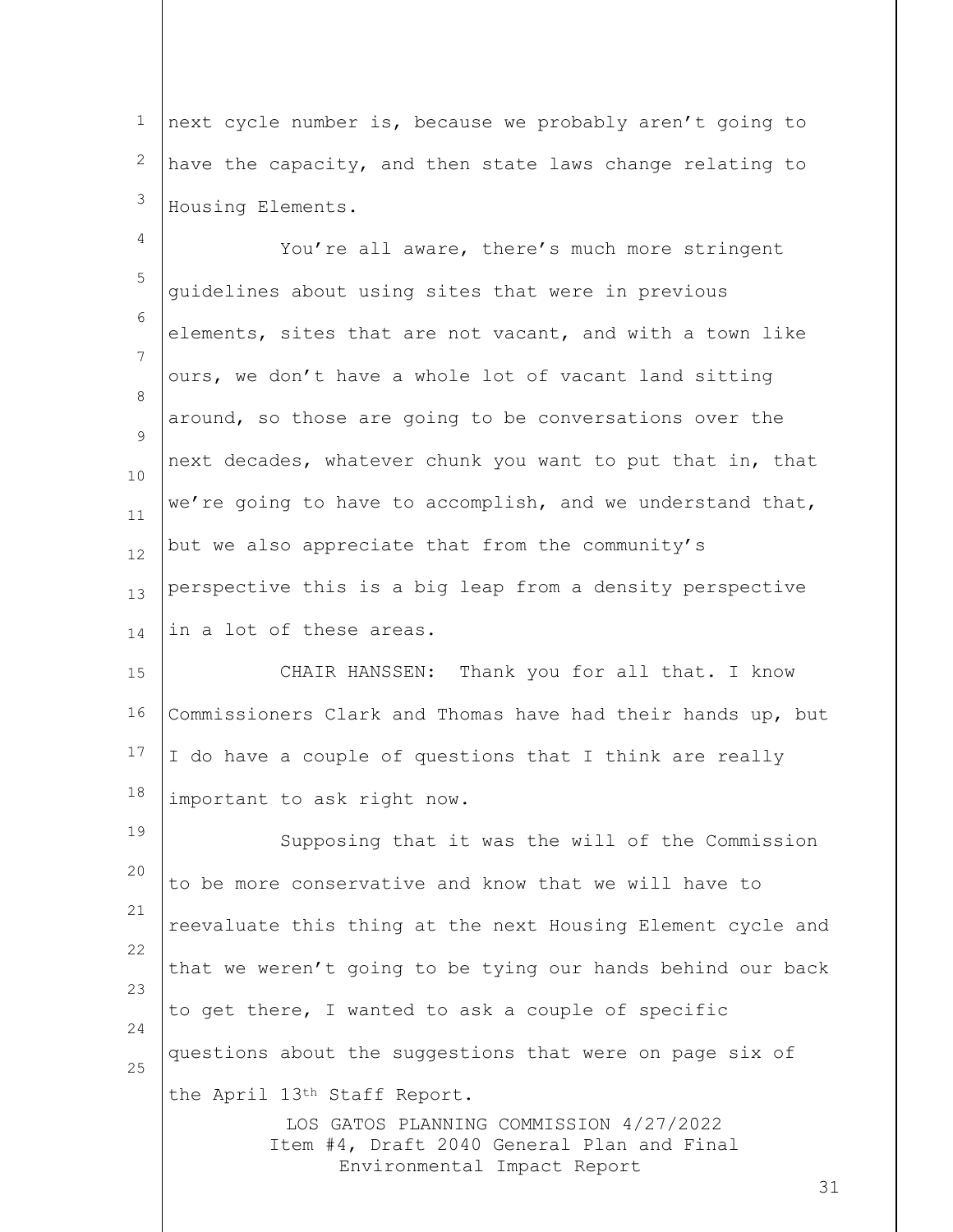1 2 3 4 5 6 7 8  $\mathsf{Q}$ 10 11 12 13 14 15 16 17 One was about the potential reductions. If it was the will of the Commission to do potential reductions, Commissioner Janoff brought up about the density for Mixed-Use or High-Density, even knowing about how affordable housing happens I would be really reluctant to change any of the densities for Mixed-Use or High-Density, because what we really want to encourage is smaller units, and while there is no guarantee that the smaller units will be smaller prices, they will be but it might not be as small as we'd like, and that's where the affordable housing developers come in. The affordable housing developers are not going to get involved in Low-Density Residential, because it's simply not going to be enough units for them to make a difference, so I definitely wouldn't want to change any of that. One of the things that occurred to me since I was

LOS GATOS PLANNING COMMISSION 4/27/2022 Item #4, Draft 2040 General Plan and Final Environmental Impact Report 18 19 20 21 22 23 24 25 on the GPAC, at the very last minute toward the very end of the process to give ourselves more tools we did add in the possibility of housing in Office and Service Commercial, and if you look on page six of the Staff Report, that translated in terms of modeling into 313 units, but when we were discussing it at the GPAC I don't think any of us thought that we would get that many units out of that, because a lot of the service that we're talking about are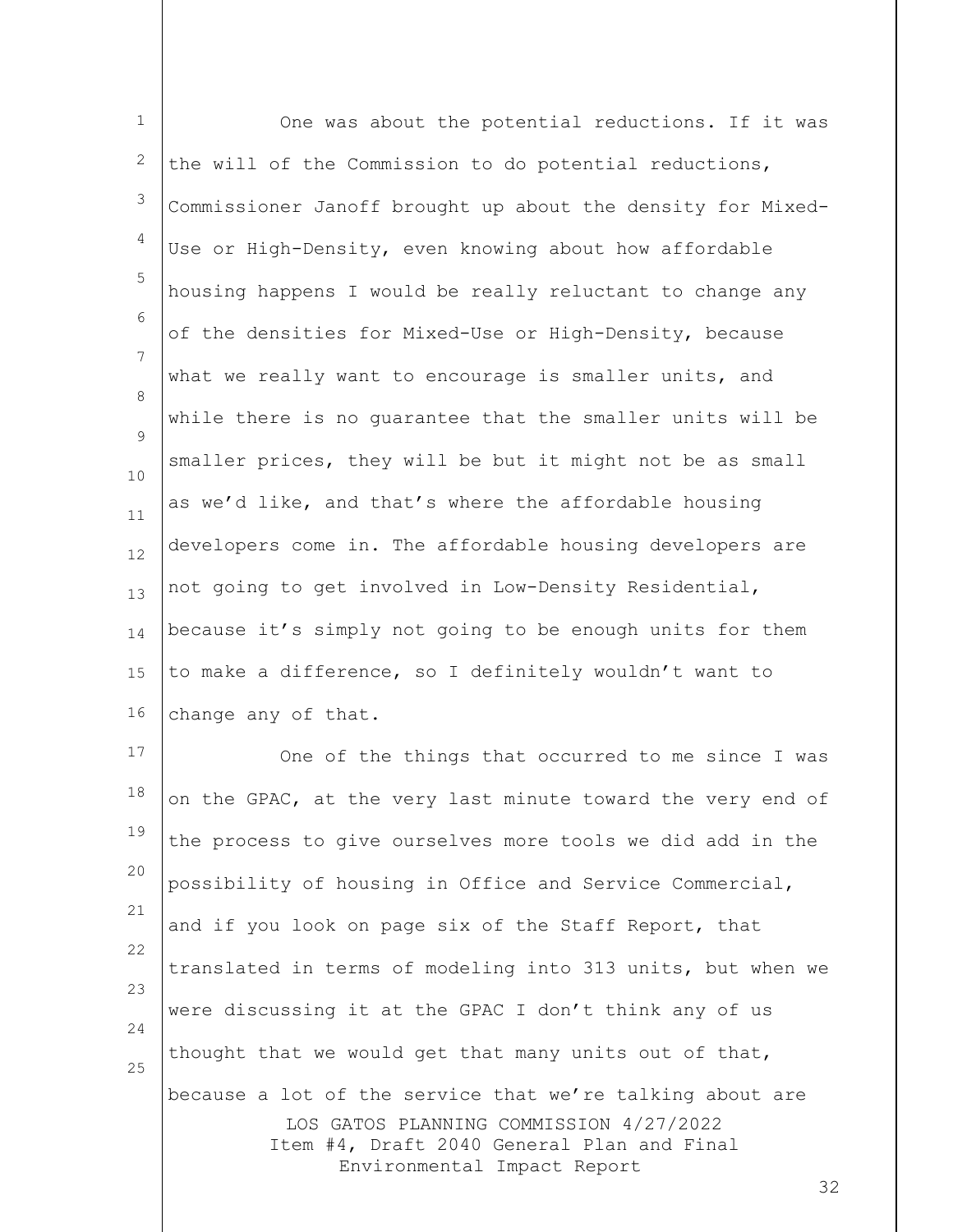1 2 3 4 5 6 like the auto repair shops. It's going to be one unit or something like that, so my question for Staff would be if we were take away that particular housing designation to allow housing in Office and Service Commercial, would that prevent us from having Mixed-Use in another area where there would be Office and Housing.

8  $\mathsf{Q}$ 10 11 JENNIFER ARMER: Thank you. Office is an allowed use in some of our other Commercial zones, for example, Mixed-Use, and so having a Mixed-Use Office and Residential would still be possible in those land use designations.

7

12 13 14 15 16 17 18 19 20 21 22 23 24 25 JOEL PAULSON: In Office it currently is proposed at 40, and in Service Commercial it's currently proposed as a maximum of 30, so should those be more aligned with, for instance, the Neighborhood Commercial which has a maximum of 20, or as you suggested, should one or both of those be pulled off the table, I think the challenge you run into is if you still want to have the opportunity for Mixed-Use on those sites, then we need to have a density for those sites, so that gets to be the conversation. So if you were trying to maybe lessen the impact from a number of units perspective, but also allow the opportunity for a Mixed-Use project, for instance, then we would want to set a density range for that designation. Maybe it's just a lower density

> LOS GATOS PLANNING COMMISSION 4/27/2022 Item #4, Draft 2040 General Plan and Final Environmental Impact Report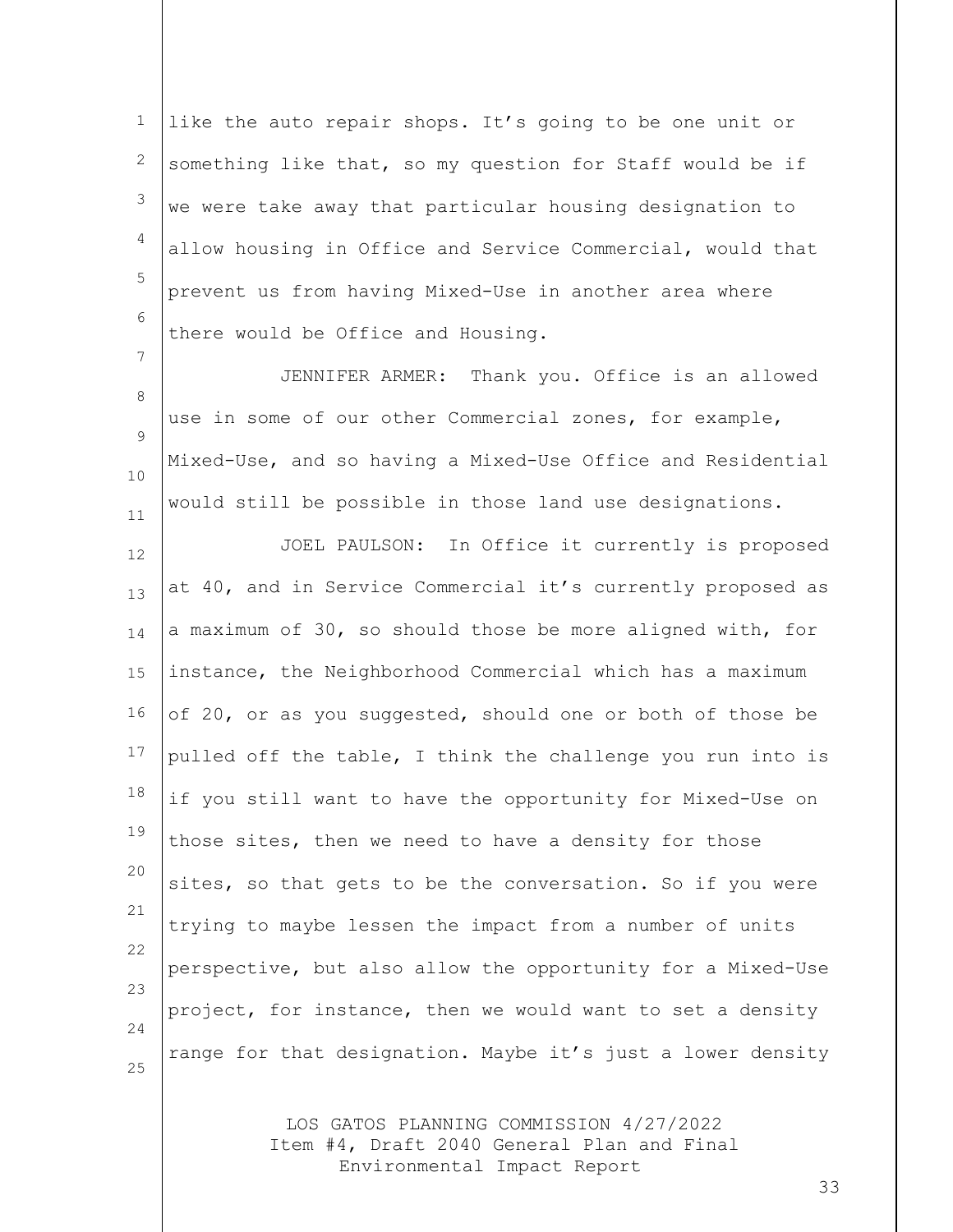1 2 range that incrementally reduces that number but not the entirety of the 313 units.

3 4 5 6 7 8  $\mathsf{Q}$ 10 11 12 13 14 15 16 17 18 19 20 CHAIR HANSSEN: I think I understand. Similar question for Low-Density Residential. The current proposal in the General Plan is to go up to 12 units per acre. Twelve units per acre isn't anywhere close to the minimum density that's required to consider affordable housing, so I'm not sure what we get by doing that except for that we would be not concentrating as much in other zones, because it would be spreading the housing around more, and also the fact that with Low-Density Residential, and we're not planning as such to make ADUs happen, we're certainly educating people about it, but ADUs are where I would think would be mostly in Low-Density Residential, and then to the extent that SB 9 actually does take off, we don't know yet, that will be a Low-Density Residential as well, so would we be hurting ourselves in terms of production of affordable housing by lowering our density somewhat in Low-Density Residential? That's my question.

LOS GATOS PLANNING COMMISSION 4/27/2022 Item #4, Draft 2040 General Plan and Final Environmental Impact Report 22 23 24 25 JENNIFER ARMER: Thank you for your question. I think the major impact of reducing the density in the Low-Density Residential zone is the loss of that missing middle housing. That density, you would need to keep it pretty close to where it is really to allow the potential for

21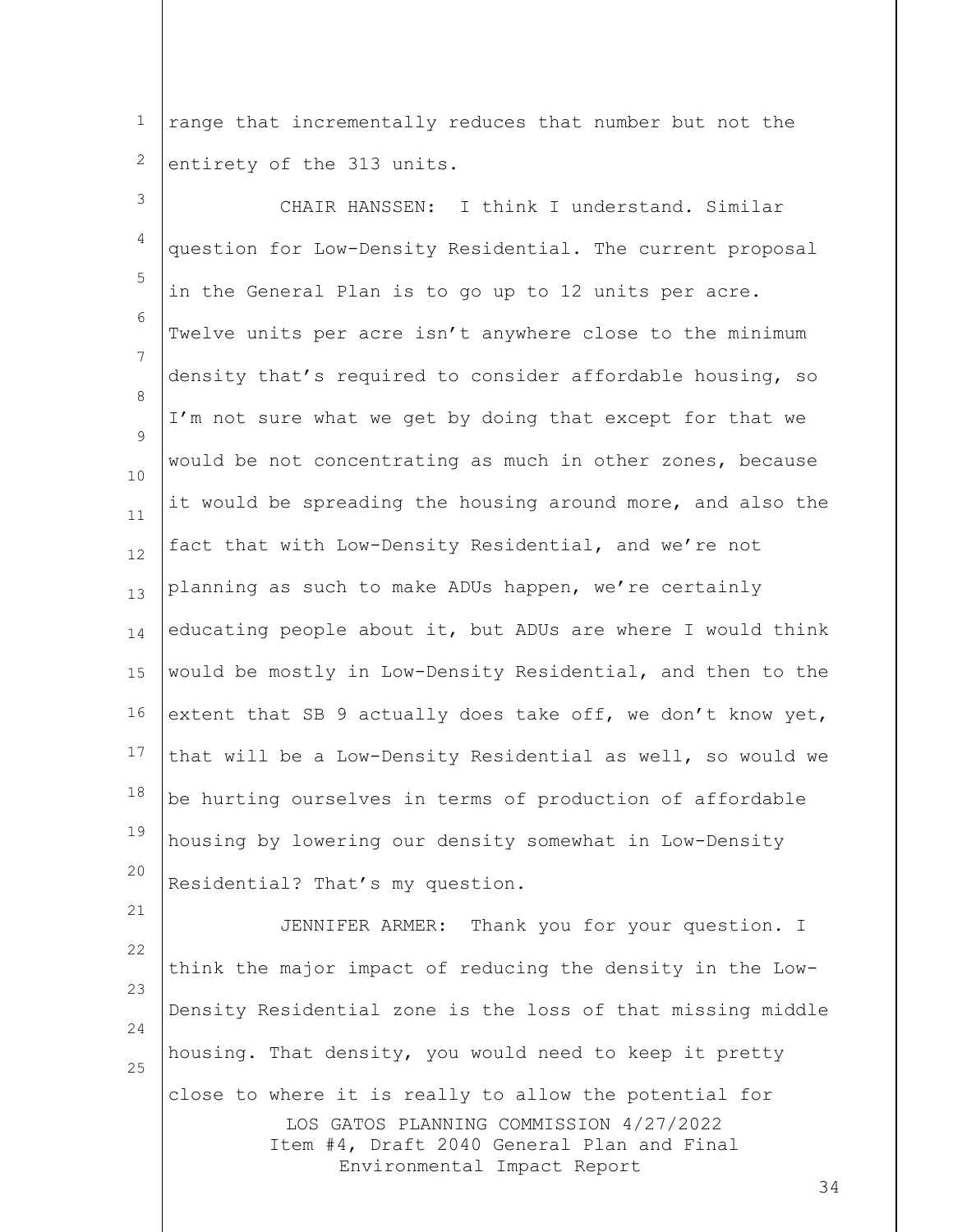| 1              | triplexes and potentially fourplexes on some of the larger                                                                                                                            |
|----------------|---------------------------------------------------------------------------------------------------------------------------------------------------------------------------------------|
| 2              | lots in the Low-Density. That still would need to be                                                                                                                                  |
| 3              | designed for compatibility with those neighborhoods, but                                                                                                                              |
| $\overline{4}$ | allowing that missing middle, that variety of housing, not                                                                                                                            |
| 5              | just the small affordable housing, but that in between, and                                                                                                                           |
| 6              | so if we do move forward with a recommendation to reduce                                                                                                                              |
| $\overline{7}$ | that density back to the existing level for Low-Density                                                                                                                               |
| 8<br>9         | Residential, because the General Plan is no longer                                                                                                                                    |
| 10             | providing a place for the missing middle housing, then that                                                                                                                           |
| 11             | discussion and those policies would be removed along with                                                                                                                             |
| 12             | it.                                                                                                                                                                                   |
| 13             | CHAIR HANSSEN: That seemed like such an                                                                                                                                               |
| 14             | appealing thing to everyone in on the General Plan Advisory                                                                                                                           |
| 15             | Committee.                                                                                                                                                                            |
| 16             | Director Paulson.                                                                                                                                                                     |
| 17             | JOEL PAULSON: Yes, thank you. Ms. Armer is                                                                                                                                            |
| 18             | correct, and as we pointed out in the Staff Report, that                                                                                                                              |
| 19             | would be the impact to the current Draft General Plan.                                                                                                                                |
| 20             | I think what we've seen in public comment and we                                                                                                                                      |
| 21             | hear in public meetings, and you reference as well, is we                                                                                                                             |
| 22             | don't know what's going to become of SB 9. SB 9, frankly,                                                                                                                             |
| 23<br>24       | provides similar opportunities from a unit count                                                                                                                                      |
| 25             | perspective, and even with the missing middle, unless it                                                                                                                              |
|                | was a very large site where you have five or more units<br>LOS GATOS PLANNING COMMISSION 4/27/2022<br>Item #4, Draft 2040 General Plan and Final<br>Environmental Impact Report<br>35 |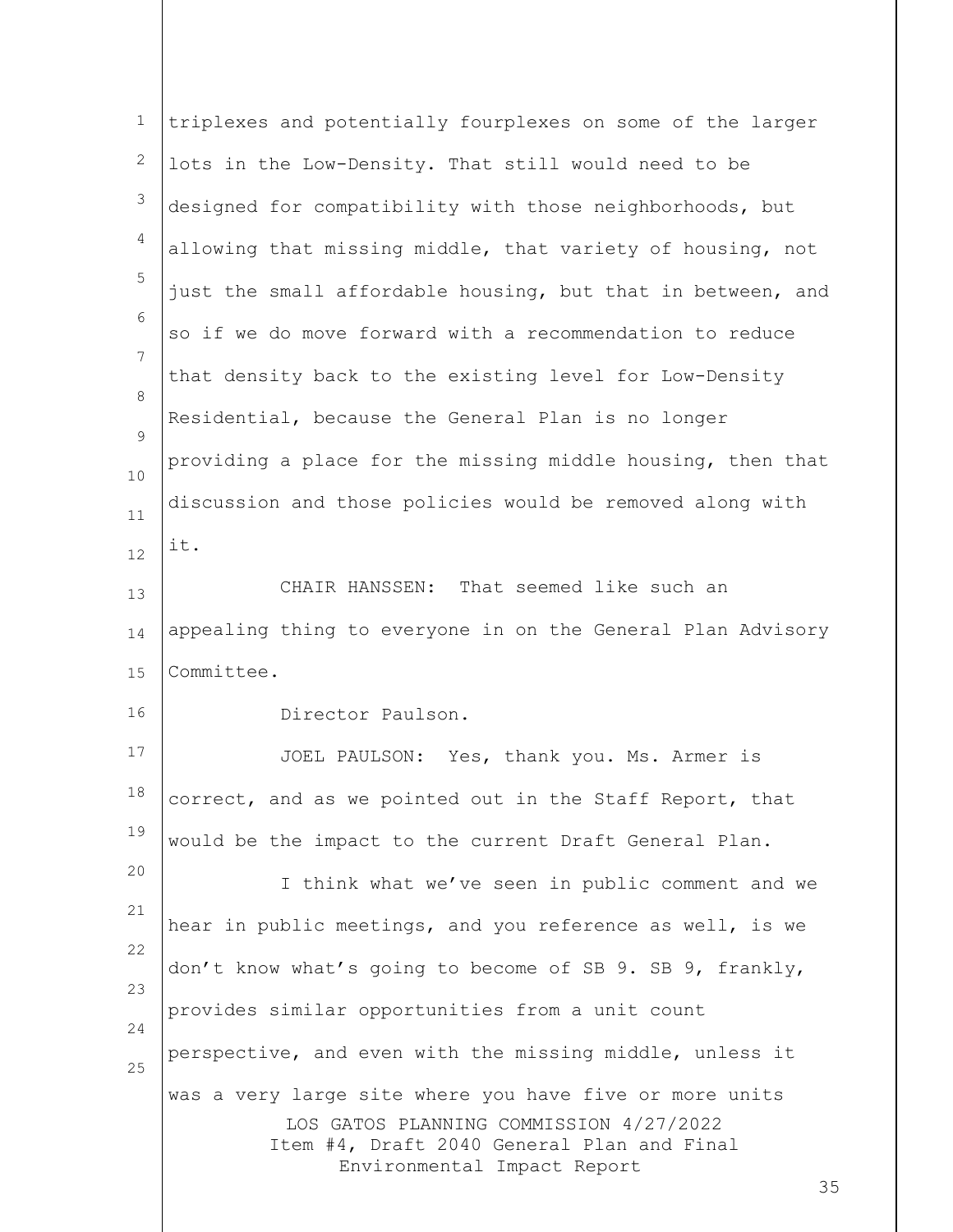| $\mathbf 1$      | that are going to be proposed, which obviously SB 9 doesn't                                                                                         |
|------------------|-----------------------------------------------------------------------------------------------------------------------------------------------------|
| 2                | cover, because currently we've been limited to four, but                                                                                            |
| 3                | five is our current trigger for our inclusionary housing,                                                                                           |
| $\overline{4}$   | so unless it was a large site that would even accommodate                                                                                           |
| $\mathsf S$      | five units so you're getting up to close to a half-acre                                                                                             |
| 6                | even at the 12 range, that's where you lose that                                                                                                    |
| 7                | opportunity. The reality is even with missing middle,                                                                                               |
| 8<br>$\mathsf 9$ | that's not going to get into the moderate or low, and for                                                                                           |
| 10               | sure not the very-low, from an income category.                                                                                                     |
| 11               | ADUs are a little bit different, because as I've                                                                                                    |
| 12               | mentioned before, we're currently able to count those as                                                                                            |
| 13               | all moderate units, even though they're not deed                                                                                                    |
| 14               | restricted. We're going to have that same conversation with                                                                                         |
| 15               | HCD. This time there's actually been some early guidance                                                                                            |
| 16               | that in some jurisdictions HCD may be willing to allow                                                                                              |
| 17               | jurisdictions to split their ADUs into three different                                                                                              |
| 18               | categories: moderate, low, and very-low, and one of the                                                                                             |
| 19               | ratios that we've heard is 30% moderate, 30% low, and 10%                                                                                           |
| 20               | very-low. We're going to have to provide evidence if we're                                                                                          |
| 21               | able to convince HCD to get down to that very-low level,                                                                                            |
| 22               | and that could be based on factors such as Junior ADUs,                                                                                             |
| 23<br>24         | which can't be more than 500 square feet, so those are                                                                                              |
| 25               | going to be renting for a lower level. Whether it's the                                                                                             |
|                  | very-low or we're able to split in some ratio even between<br>LOS GATOS PLANNING COMMISSION 4/27/2022<br>Item #4, Draft 2040 General Plan and Final |
|                  | Environmental Impact Report<br>36                                                                                                                   |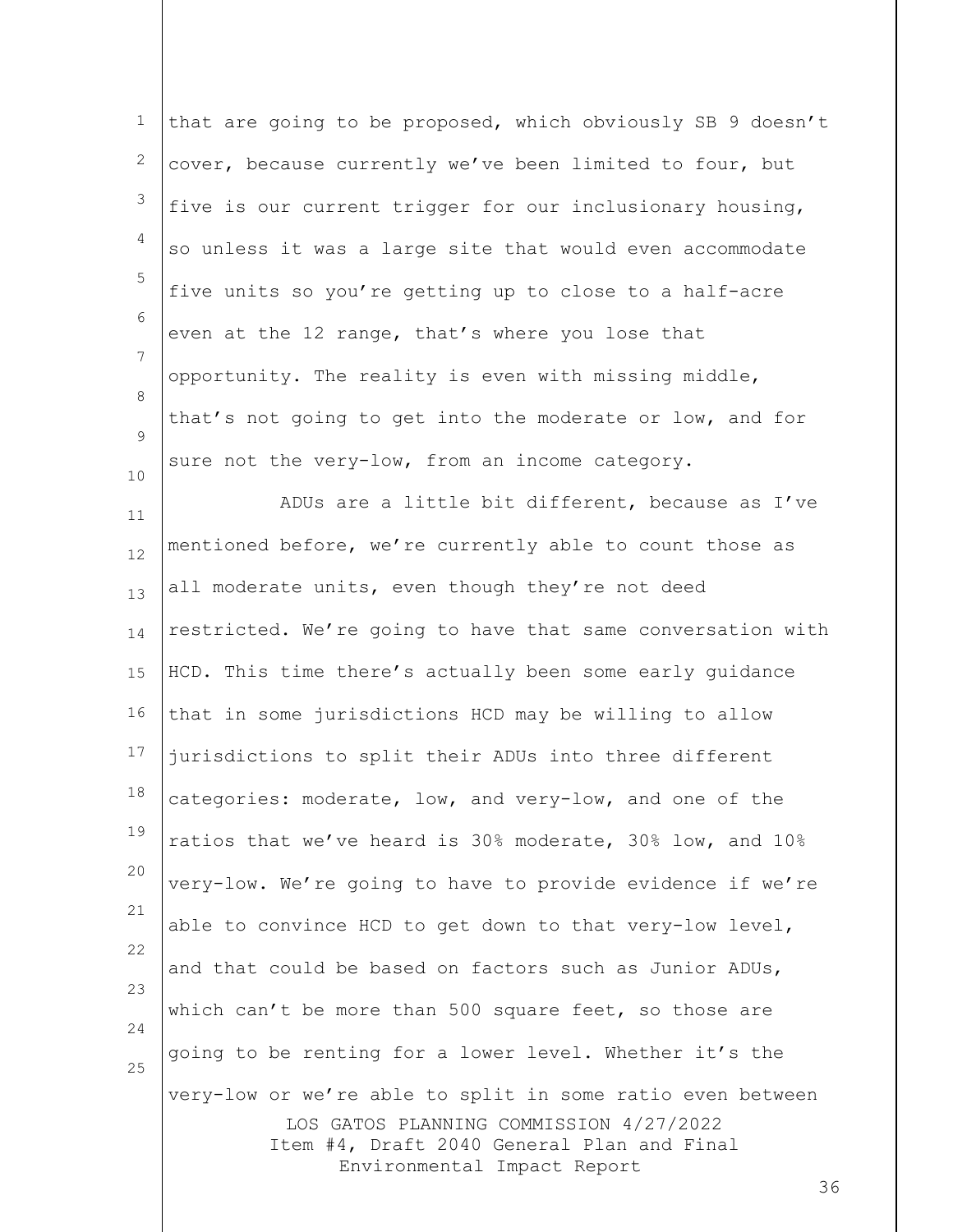| $\mathbf{1}$   | moderate and low, those are the opportunities that we see                             |
|----------------|---------------------------------------------------------------------------------------|
| $\mathbf{2}$   | with that.                                                                            |
| 3              | Ultimately, I think that's the counter-argument                                       |
| $\overline{4}$ | you'll hear, that SB 9 creates that capacity already and                              |
| 5              | we're not allowed to use density to limit that, so you're                             |
| 6              | going to have a lot of those same opportunities potentially                           |
| 7              | for SB 9, it's just a matter of how many folks are going to                           |
| 8              | be interested in utilizing that state law.                                            |
| 9              | CHAIR HANSSEN: All right, thank you for that.                                         |
| 10<br>11       | I'll go to Commissioner Clark, and then Commissioner                                  |
| 12             | Thomas.                                                                               |
| 13             | COMMISSIONER CLARK: Thank you. I appreciated                                          |
| 14             | hearing your questions before, actually, so thank you.                                |
| 15             | Real quick, on that conversation we were just                                         |
| 16             | having about missing middle housing, I do think that it's                             |
| 17             | pretty important that we don't reduce the density in Low-                             |
| 18             | Density Residential just because those missing middle                                 |
| 19             | opportunities I think are one of the few ways that we have                            |
| 20             | of building housing that's at least more affordable that                              |
| 21             | doesn't require a non-profit developer to come in, so I                               |
| 22             | think that's something that we should keep there. I know                              |
| 23             | that there are some really affordable fourplexes in Los                               |
| 24<br>25       | Gatos that aren't technically affordable housing; they're                             |
|                |                                                                                       |
|                | LOS GATOS PLANNING COMMISSION 4/27/2022<br>Item #4, Draft 2040 General Plan and Final |

Environmental Impact Report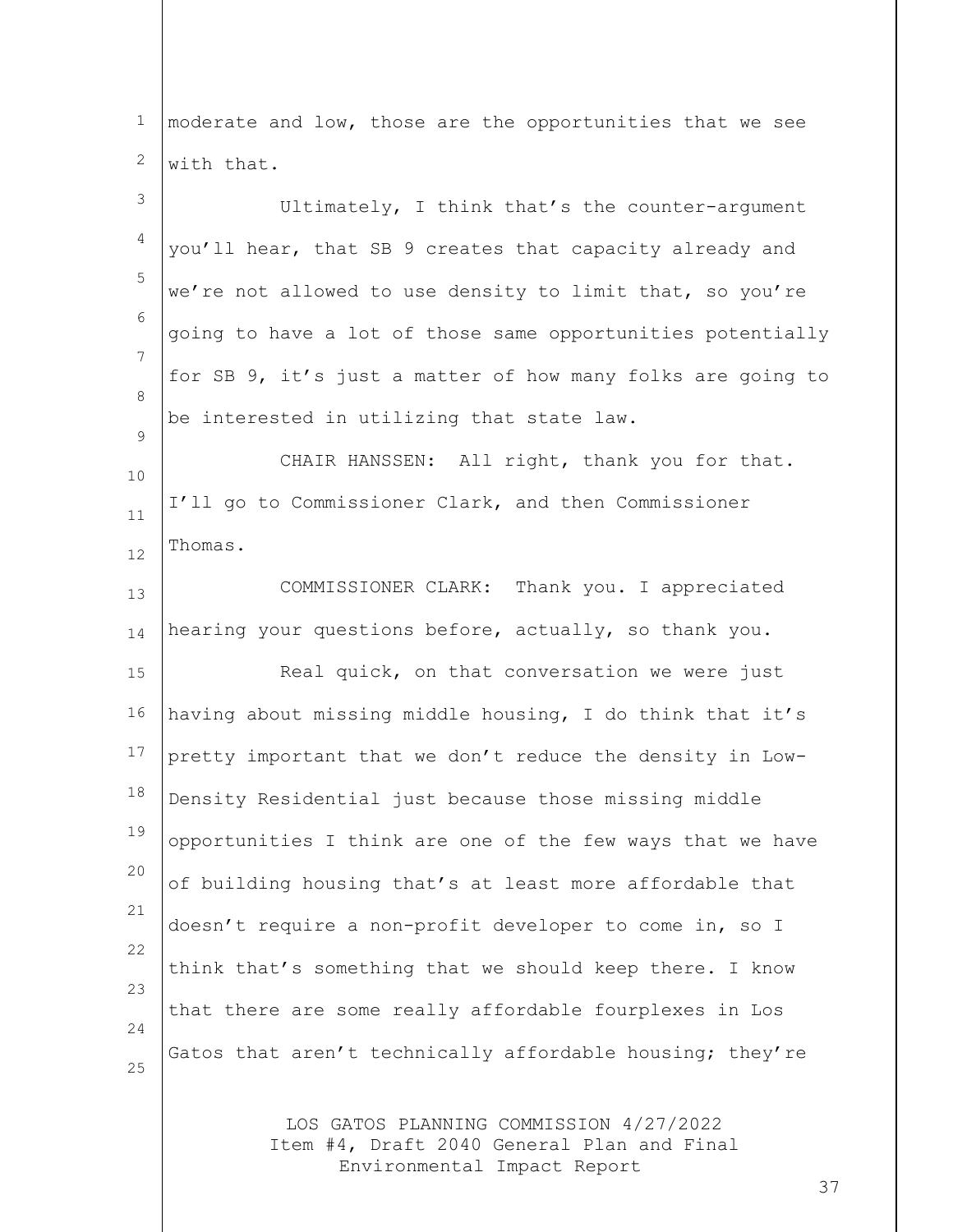1 2 just naturally affordable because of the way that they're built.

3 4 5 6 7 8  $\mathsf{Q}$ 10 11 Then I have a few thoughts. I agree with what Commissioner Thomas said earlier. I don't think that we should use the every five years thing as a fallback. I think that the conversation we're having, we shouldn't keep saying but we can do this in five years or things like that. I think it's good to know that it's there, but we should try to plan for longer term than that, because it really is there more as a safety net.

12 13 14 15 16 17 18 19 20 21 22 23 24 25 In terms of the public outcry that we've been receiving, and obviously we've heard a lot from the public, I do absolutely think that our role as Planning Commissioners is to represent the public, not just our own voices and obviously not our own interests and opinions, but I do think we've heard more from members of the public who are traditionally engaging in these spaces and who have more access to that and are more affluent and are better off, and so they're coming more from a place of fear, and we haven't been hearing as much from the people who really need this housing, because they may are like working two jobs and so they don't have enough time to write public comment, or they're completely unaware that this is

> LOS GATOS PLANNING COMMISSION 4/27/2022 Item #4, Draft 2040 General Plan and Final Environmental Impact Report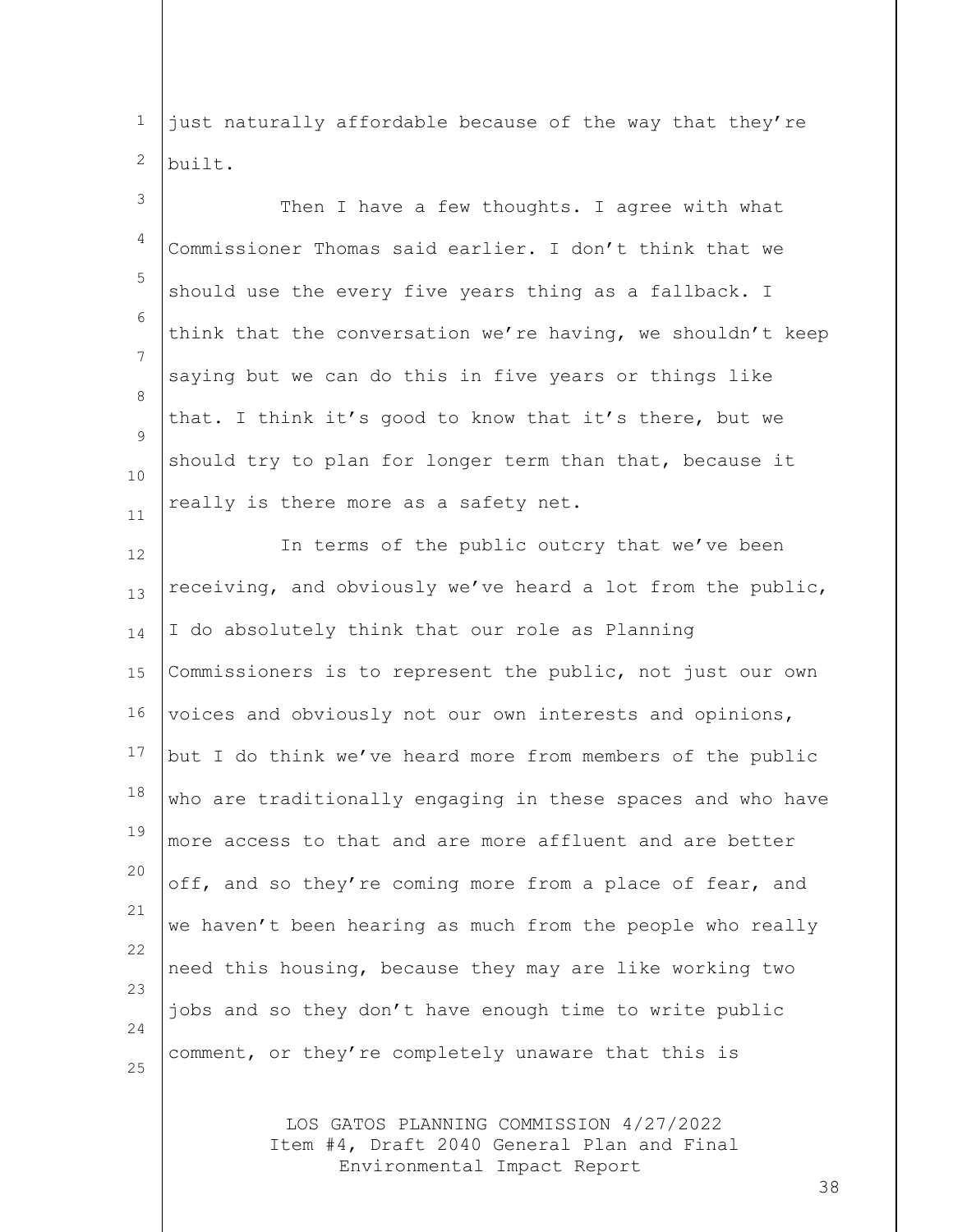1 2 happening, or they're currently working in Los Gatos but not able to afford to live here.

3 4 5 6 7 I, personally, work with those people. The nonprofit I work at serves Los Gatos, and so I think that I personally feel like we need to remember to represent those voices, even if we haven't received an equal number of public comments from them.

 $\mathsf{Q}$ 10 11 12 13 14 15 Also I do think we need to balance the public comments in opposition with misinformation, so like for schools really we need more students in the schools. Like they're closing in this area, and statistically the way that the population is going, more children in the schools isn't going to affect the overall number just because of the way that our population is structured.

8

16 17 18 Then for water, like only 3% of water is used for residential, and that's just for landscaping and agriculture and things like that.

LOS GATOS PLANNING COMMISSION 4/27/2022 Item #4, Draft 2040 General Plan and Final Environmental Impact Report 19 20 21 22 23 24 25 The last thing I want to say is just that I think in hindsight community members will be less upset about the higher number and things like that, because I remember when the Town was one of very few in the area not to appeal our RHNA numbers. People were up in arms and were so upset that the Town didn't do that, and then every single application got denied, and so in the end the Town saved us a lot of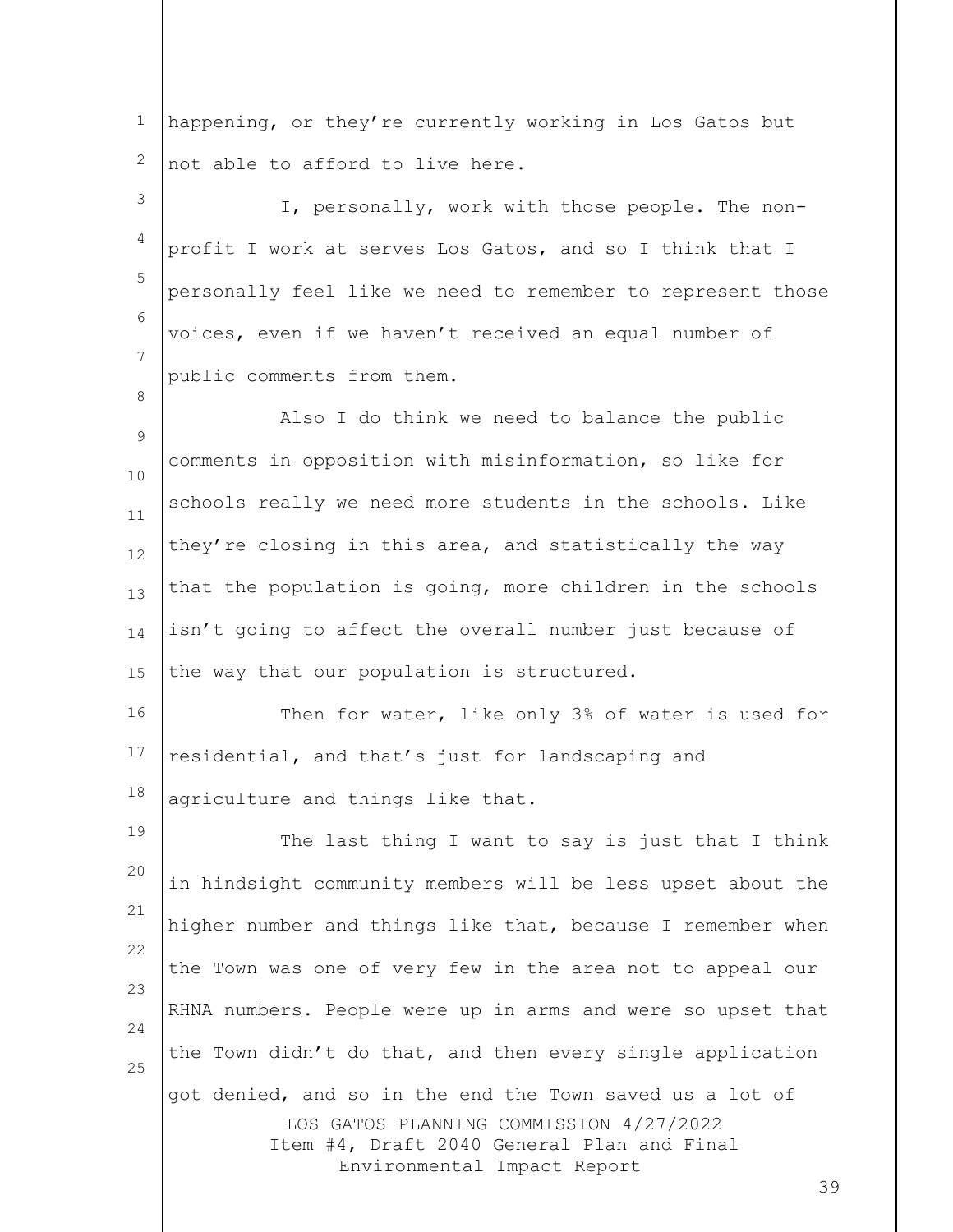LOS GATOS PLANNING COMMISSION 4/27/2022 Item #4, Draft 2040 General Plan and Final Environmental Impact Report 40 1 2 3 4 5 6 7 8  $\mathsf{Q}$ 10 11 12 13 14 15 16 17 18 19 20 21 22 23 24 25 money and time and resources by not doing that, and I think that the same could happen when the Housing Element review comes around. If ours is one of few that goes through, or we have a lot easier of a time, and other communities who tried to be as strict as they could don't have that same scenario happen for them. CHAIR HANSSEN: All right, well said. Thank you for that, Commissioner Clark. Commissioner Thomas, and then Commissioner Janoff. COMMISSIONER THOMAS: I want to thank Commissioner Clark for bringing up the reminder about school enrollment and some of the populations that are less likely to engage in public discourse, because I think that that is really important and as a group we need to make sure that we are serving and representing. I also think that the questions about the changes about the densities was really helpful, because I had a lot of questions about that, which ones are really open realistically to change, which ones we can change but should not, because it won't allow us for the growth that we need. I think adding on to some of the comments that Commissioner Clark just said, I know that traffic is a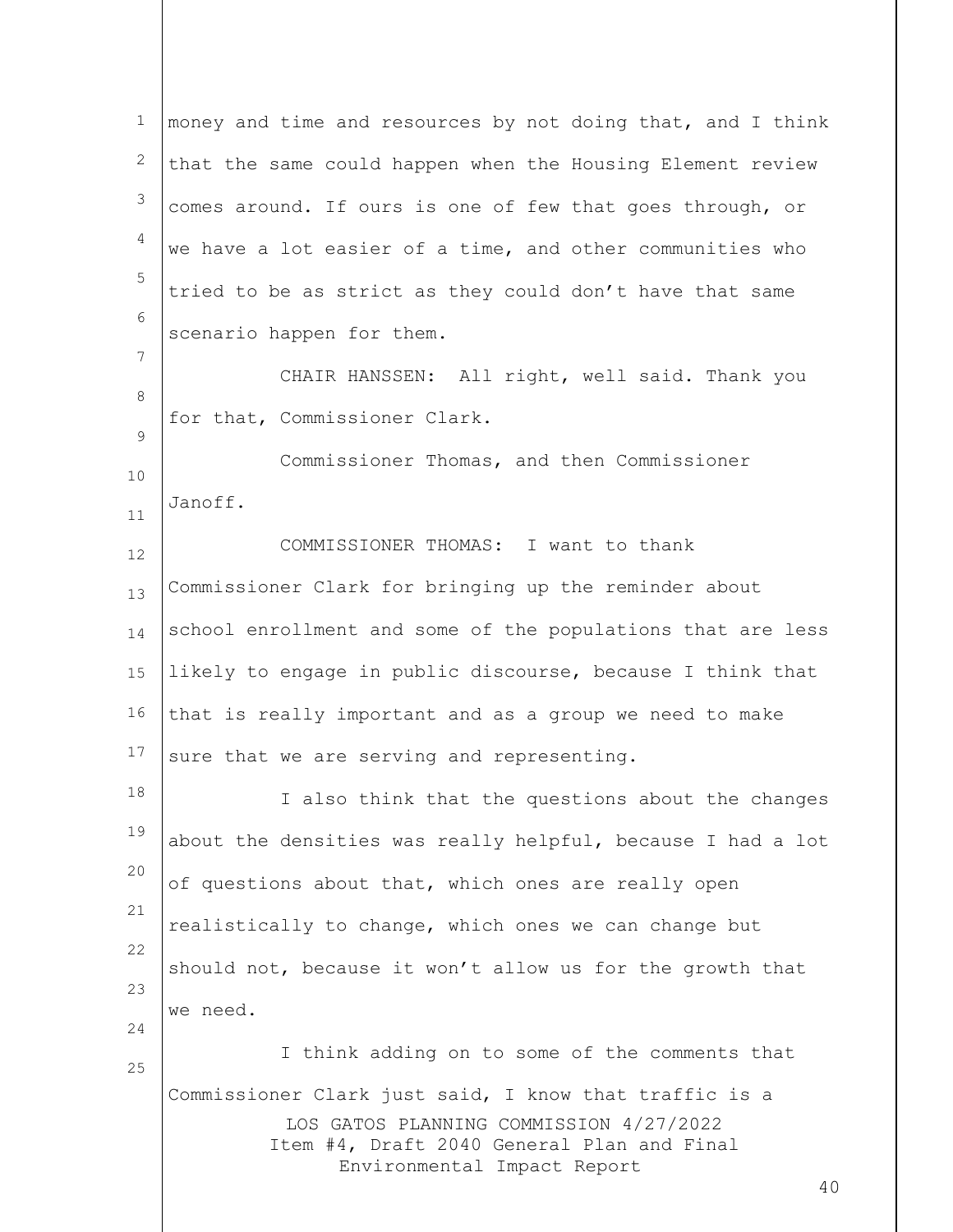|    | major, major concern in Town, and I know that that is       |
|----|-------------------------------------------------------------|
| 2  | honestly for a lot of residents one of the top, top reasons |
| 3  | that they are opposed to this Residential build-out chart.  |
| 4  | And I understand. I grew up in Los Gatos and I still live   |
| 5  | here and I fully understand that traffic has gotten worse,  |
| 6  | but I do think when I look at our Pedestrian and Bike       |
| 7  | Master Plan, and I look at our Capital Improvement          |
| 8  | projects, and I look at the rest of the General Plan, and   |
| 9  | when we went to the Planning Commissioner Academy last year |
| 10 | and we saw some of the really amazing changes for getting   |
| 11 | people out of cars and onto transit and into bike lanes and |
| 12 |                                                             |
| 13 | walking, all of us were really excited that we were there   |
| 14 | and got to see some of the amazing changes.                 |
|    |                                                             |
| 15 | I think that the potential for those changes are            |
| 16 | really built into other parts of the General Plan outside   |
| 17 | of this very small section of the land use, and so I think  |
| 18 | that the GPAC did so much work before I got to it, and I    |
| 19 | was just so incredibly impressed with how forward thinking  |
| 20 | with regard to connectivity the General Plan really is, and |
| 21 | I think that that will relieve a lot of the issues with     |
| 22 | traffic.                                                    |
| 23 | And one of the reasons traffic is bad is because            |
| 24 | people have to travel so far because people that work in    |
| 25 | Town can't affordable to live here, and that is one of the  |
|    |                                                             |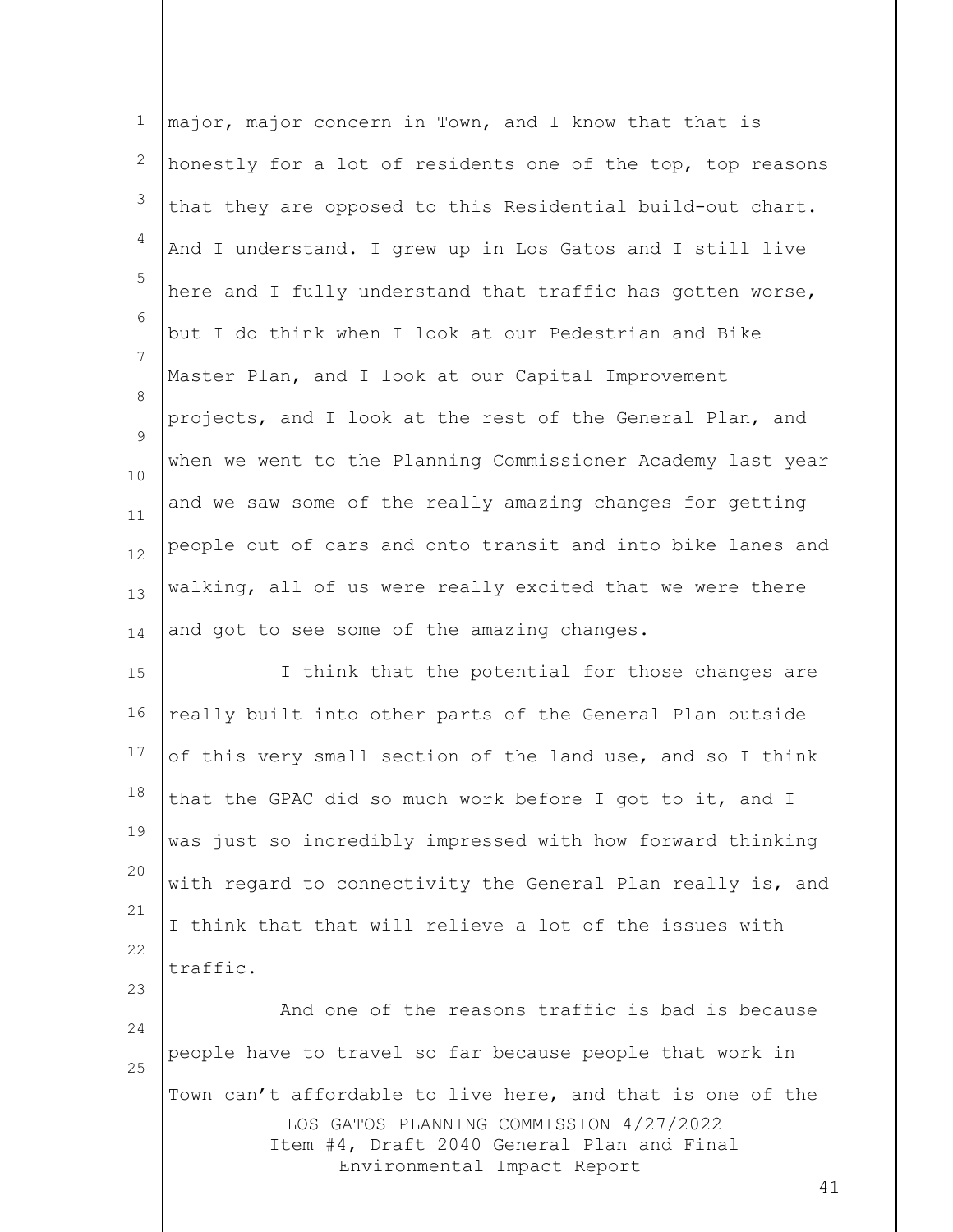LOS GATOS PLANNING COMMISSION 4/27/2022 Item #4, Draft 2040 General Plan and Final Environmental Impact Report 42 1 2 3 4 5 6 7 8  $\mathsf{Q}$ 10 11 12 13 14 15 16 17 18 19 20 21 22 23 24 25 reasons why traffic is bad, because people are living so far away from their place of work, and in lower density communities and lower density towns there is a higher cost to getting transit, so the most important part about getting connected to the rest of Silicon Valley, like getting our connection with VTA and light rail, is that we need to build higher density so that VTA will actually bring more service here. We know that Los Gatos has said we want light rail to extend all the way to Vasona, and light rail is like there's no point, because there's not enough ridership, because you don't have housing available there. I know that some people complain and say that because there's too much traffic we can't build more housing, but really this is like an if you built it, it will come scenario, and there is a ton of funding available for connectivity and transit, which makes me super excited for our Town. It just makes me very excited for the opportunities, like very genuinely I really do love transit, but very genuinely it makes me really excited for our towns and for our youth. I'm not a teacher here in Town, but I was just talking this week to my students. They're studying air pollution and they all are like the number one thing that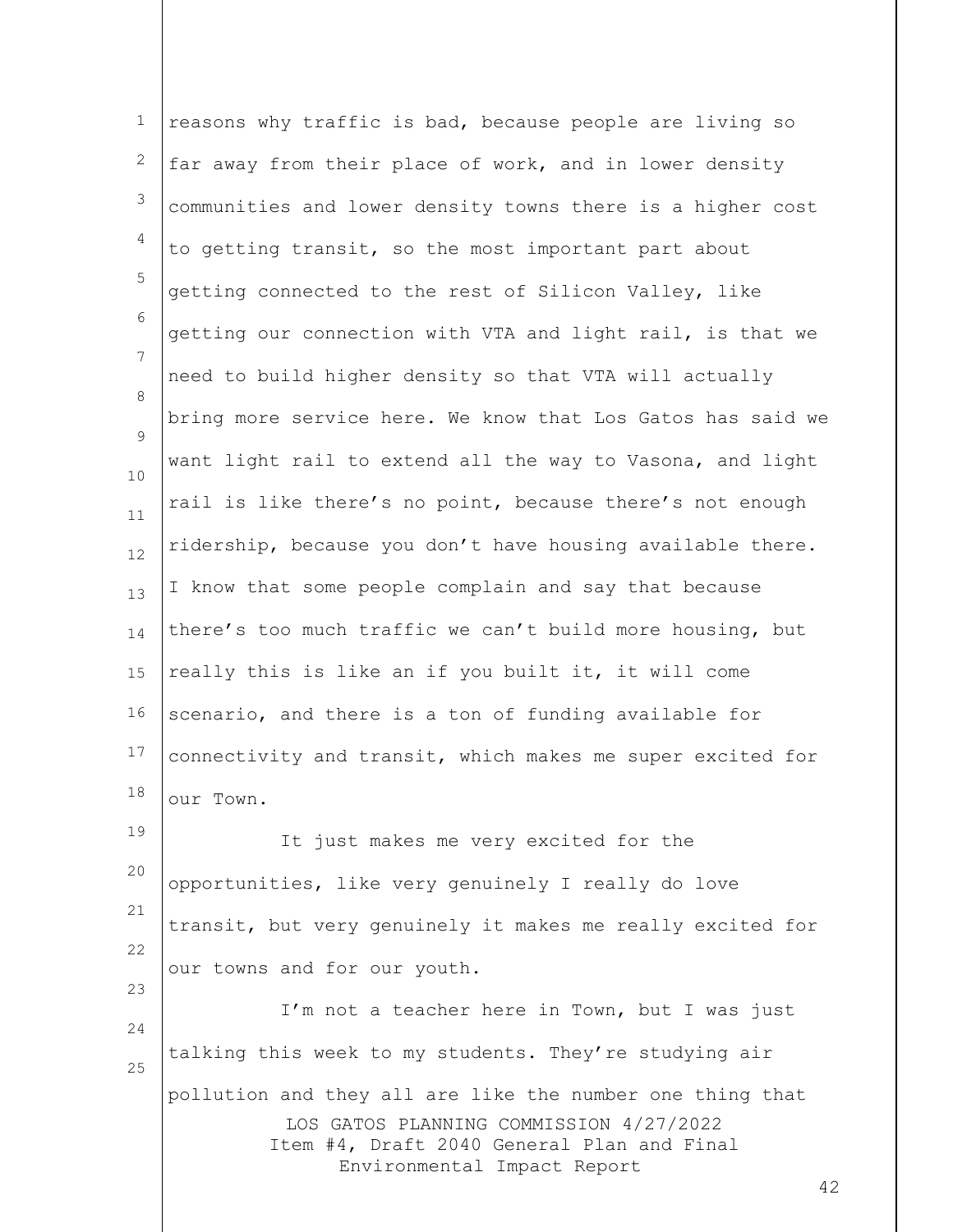| $\mathbf 1$       | the State of California needs to do is get people out of   |
|-------------------|------------------------------------------------------------|
| $\mathbf{2}$      | cars and onto transit and other multimodal transportation, |
| 3                 | and they're like you need to make it easier to use, you    |
| $\overline{4}$    | need to build it out, you need to make it free, and they   |
| 5                 | know this, and I'm like comment to this meeting. I feel    |
| 6                 | like these are the people that we're planning for for the  |
| 7<br>$\mathsf{R}$ | future, and we have to build higher density in some parts  |
| $\mathsf{Q}$      | of our Town in order for transit to make sense and be      |
| 10                | economically feasible, and that will significantly reduce  |
| 11                | traffic in the entire region.                              |

12 13 14 15 16 17 I just get really excited about transit, so thank you for letting me talk about it, but it is really fascinating because a lot of fears about traffic are very counterintuitive to reality, and there are a lot of studies that show that high-density housing reduces traffic because of linkages to transit.

18 19 20 21 22 23 24 25 The last thing, I know a lot people are nervous about this number in combination with SB 9. I agree with Commissioner Clark and I appreciate that Director Paulson has reiterated that we're going to have opportunities for duplexes and triplexes, etc., through SB 9. I think that it's nice to have two pathways and two opportunities, especially because one will be more locally controlled and

> LOS GATOS PLANNING COMMISSION 4/27/2022 Item #4, Draft 2040 General Plan and Final Environmental Impact Report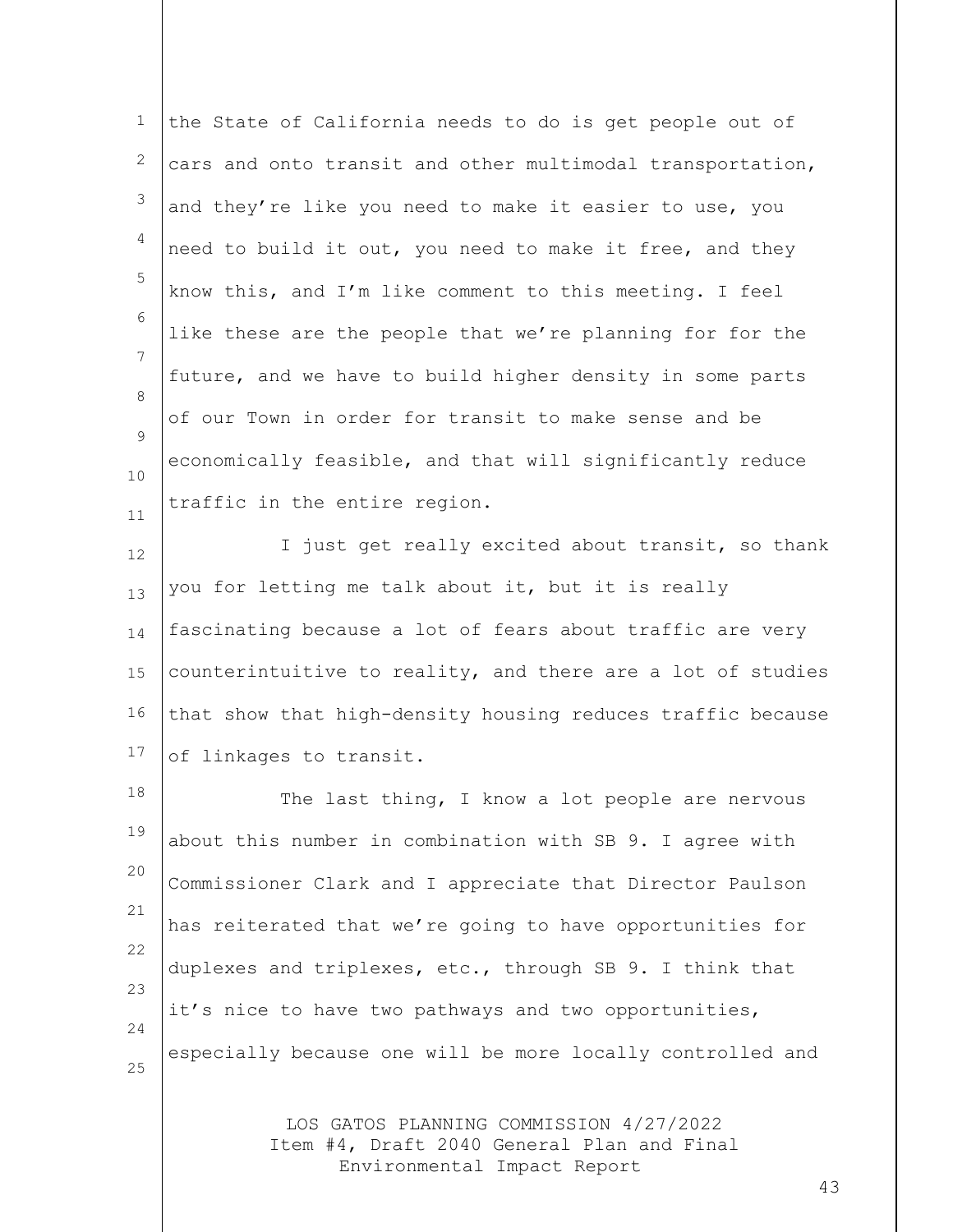1 2 we'll have a little bit more say on it as a town and as residents.

3 4 5 6 7 8  $\mathsf{Q}$ 10 11 12 13 14 A lot of people are worried and concerned and afraid of SB 9, and the reason that SB 9 is here is because towns like Los Gatos, not like us historically, but because towns and cities didn't make the all out effort to meet their RHNA numbers, and so the state is going further and further with trying to take state control, and I think that we have done a really amazing job with the General Plan and the GPAC did such a great job regarding trying to be a leader with the Racial, Social, and Environmental Justice element, and I really think that this is our responsibility to like be leaders right now.

15 16 17 18 19 20 21 22 23 24 Like Commissioner Clark just said, like not appealing, make it as easy as possible to get our Housing Element passed as a way to save time, energy, and money for our Staff and the Town, and try to make the effort to meet the growth that the state is going to demand of us, because I don't want us to look back and think that we have regrets because we resisted growth and there's more state-wide housing laws that come down the pipeline that strip us of local control.

LOS GATOS PLANNING COMMISSION 4/27/2022 Item #4, Draft 2040 General Plan and Final Environmental Impact Report I think that we really have an opportunity to be a leader in this, and I know that one major fear of Town

25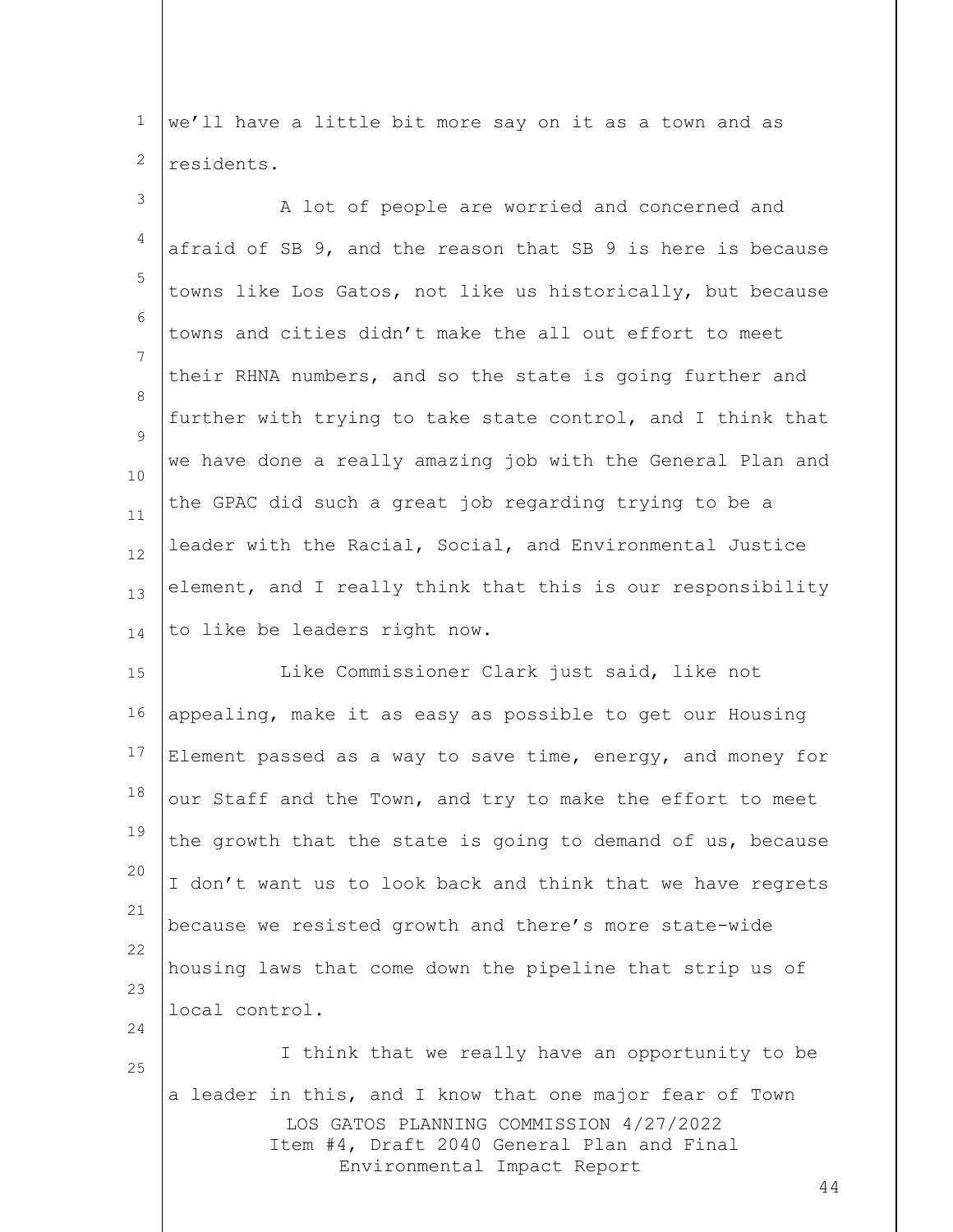| $\mathbf 1$                   | residents is losing local control, and so I think that      |
|-------------------------------|-------------------------------------------------------------|
| 2                             | that, even though we've heard a lot about the specific      |
| 3                             | number, I think we need to take that fact and that idea of  |
| 4                             | the potential loss of local control the more we resist      |
| 5                             | growth and development as something that we need to take    |
| 6                             | into consideration. I mean, there's even talk that all new  |
| 7                             | housing projects will be exempt of CEQA no matter what, and |
| $\mathcal{B}$<br>$\mathsf{Q}$ | so I think that I just really want us to be a part of the   |
| 10                            | solution, so I just am very excited about the               |
| 11                            | possibilities.                                              |

LOS GATOS PLANNING COMMISSION 4/27/2022 Item #4, Draft 2040 General Plan and Final Environmental Impact Report 12 13 14 15 16 17 18 19 20 21 22 23 24 25 Now, I do want to say, and I will be done with my comments in a moment, I do think what Commissioner Janoff was mentioning earlier about the changing of the numbers, I appreciate that we are too small of a Town to phase things out over the next 20 years, but I do think that just adding a little bit of information to Table 3.3-1 with the buildout, with the explaining before like this is a 20-year thing; this is the expected growth of the entire county; the state is going to make us responsible for absorbing some of this growth over the next 20 years; this is our current RHNA number; we are going to go through two more cycles; etc., as a preface. Having that in there I think would maybe ease some of the public tension, and then also just having that like this number is also linked to all of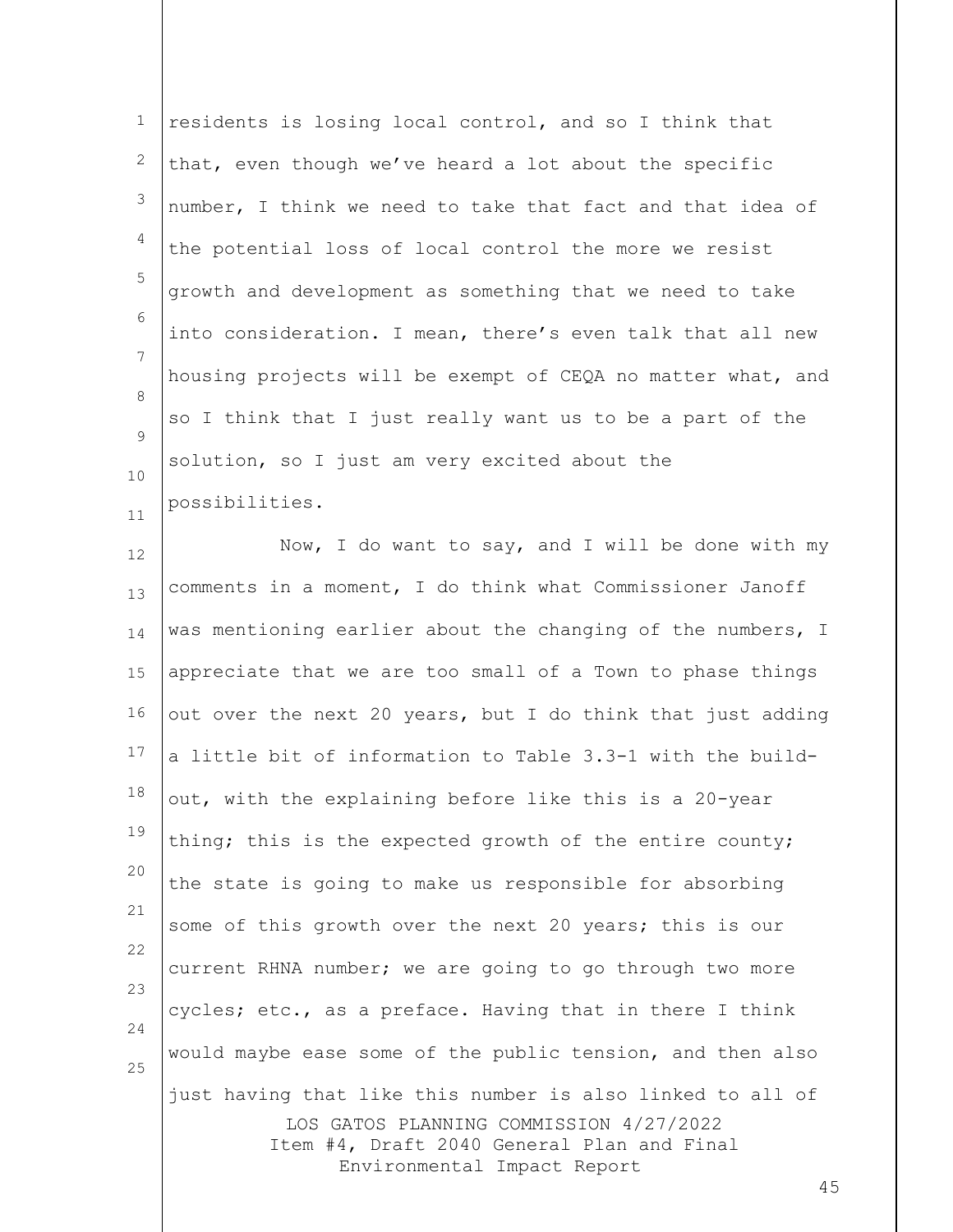1 2 the planning in the entire General Plan. So that's my suggestion for a recommended change.

LOS GATOS PLANNING COMMISSION 4/27/2022 Item #4, Draft 2040 General Plan and Final Environmental Impact Report 3 4 5 6 7 8  $\mathsf{Q}$ 10 11 12 13 14 15 16 17 18 19 20 21 22 23 24 25 CHAIR HANSSEN: Thank you for that, and thank you for all your comments. I think we could make it really simple in terms of whatever the final number (inaudible) have to be to put it into the current RHNA cycle, and then anything after that. It doesn't have to be broken down in any more granular detail, but I think that would help at least in terms of communicating what we're doing. If you look at what Staff did in the Staff Report, they essentially did that for our consideration. If you look at page five it has the 3,738 number, and then when they normalized it for the current RHNA cycle it was 3,038, 700 less units. I think something like that is really essential for everyone. It will help with some level of panic, but it is a big number and it's a scary thing for everyone. Commissioner Janoff. COMMISSIONER JANOFF: Thank you. I just wanted to add too that not all of the comments we received were negative. In fact, there were a number that came in that were in favor of growth, or in favor of the General Plan as it's drafted. We understand that there is likely to be infrastructure problems, but don't make the infrastructure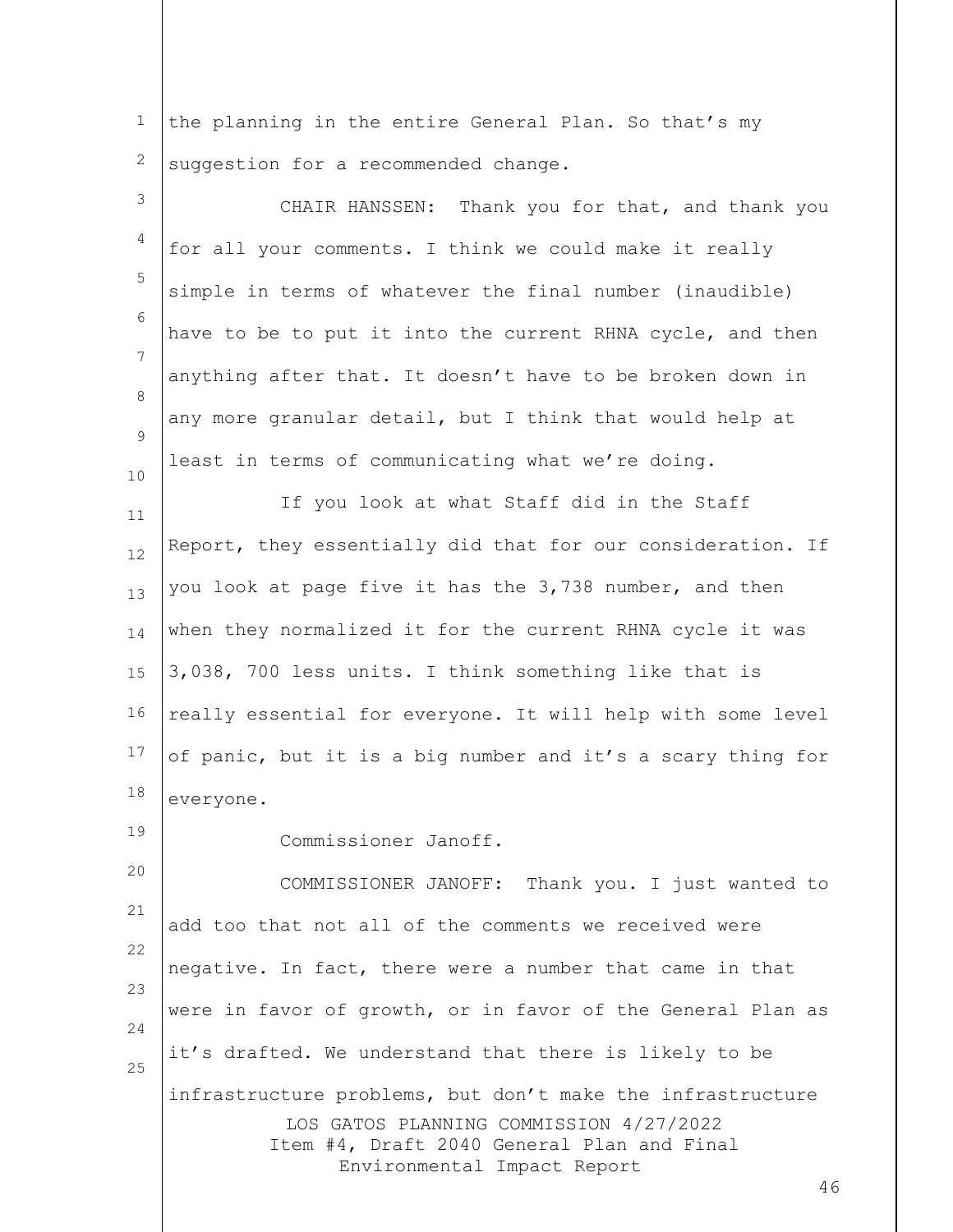| 1            | that we don't have now the barrier to adding housing that                             |
|--------------|---------------------------------------------------------------------------------------|
| $\mathbf{2}$ | we need, because you'll never get the infrastructure in                               |
| 3            | place before housing. There are great comments and                                    |
| 4            | levelheaded comments that came from a different                                       |
| 5            | perspective, and some of those comments included no, we                               |
| 6            | shouldn't concentrate development or new housing in one                               |
| 7            | space. This is a Town issue; we should spread housing                                 |
| 8            | throughout the Town and ensure that the burden is shared.                             |
| 9<br>10      | Or you could say ensure that the benefits are shared,                                 |
| 11           | right?                                                                                |
| 12           | We heard a lot of great testimony during our                                          |
| 13           | meetings with I'm going to get the topic wrong, but it was                            |
| 14           | engage in the communities so that we could hear the story                             |
| 15           | relative to the low-income housing, and what we heard was                             |
| 16           | such beautiful stories of communities and connectedness                               |
| 17           | among people, increased diversity, and she made me really                             |
| 18           | excited for the dimensions that Los Gatos could grow into,                            |
| 19           | and so those are all really exciting things, and I think if                           |
| 20           | we think about this as a benefit to the Town and try to see                           |
| 21           | it that way and pursue it that way, it makes much more                                |
| 22           | sense, and everyone can engage in a positive way rather a                             |
| 23           | not in my backyard way.                                                               |
| 24<br>25     | I also appreciate the comments of Commissioners                                       |
|              | Clark and Thomas and I would just underscore the concept of                           |
|              | LOS GATOS PLANNING COMMISSION 4/27/2022<br>Item #4, Draft 2040 General Plan and Final |
|              | Environmental Impact Report<br>47                                                     |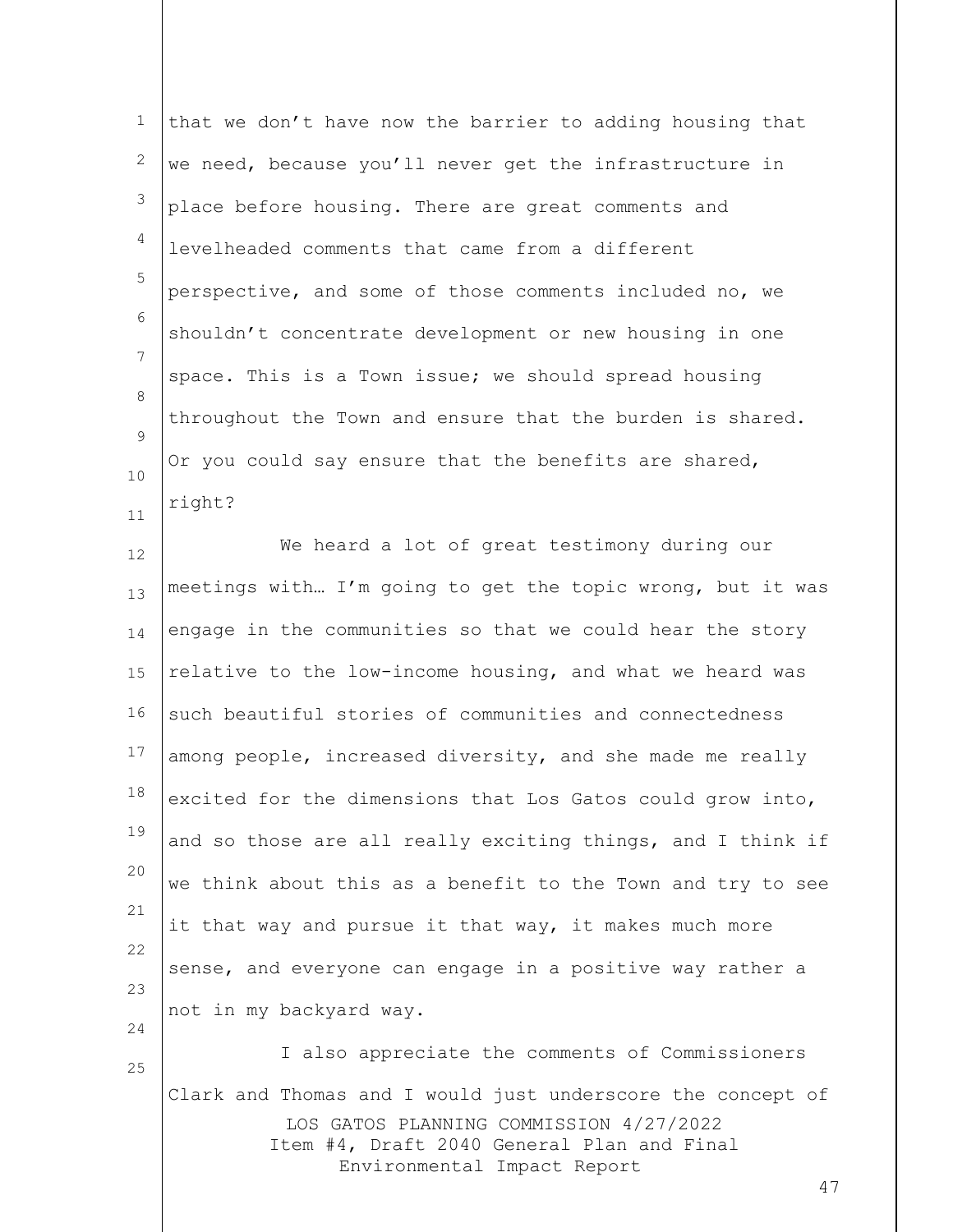1 2 3 4 5 6 leadership. That's what we are here for. We are in a position to make a difficult designation or make an easy designation, however you see it, but that's what we need to do, and we need to make sure that we aren't just playing a numbers games, because for me the numbers, aside from the current RHNA cycle numbers, don't really matter.

8 9 10 11 12 The point is that we need to plan for growth and we need to plan for it reasonably, and that's what we're doing. I really am not sure that I care about the numbers beyond the current cycle, but it's still prudent to estimate for the benefit of the public, for transparency.

7

13 14 15 16 17 18 19 20 21 22 23 24 25 I'm still of a mind that the General Plan as written, maybe pull some of the numbers down a little bit if we are… One of the things that I had a little bit of an issue with was letting ADUs be a standalone number when in fact they may actually be—and Chair Hanssen and I have had this conversation over many months—that those ADUs are more likely to be in a Low-Density and Medium-Density Residential, and so you're going to have added housing in all density areas of Town. Acknowledge that and let it be part of the plan. CHAIR HANSSEN: Thank you for that. Some very, very good comments. Vice Chair Barnett, go ahead.

> LOS GATOS PLANNING COMMISSION 4/27/2022 Item #4, Draft 2040 General Plan and Final Environmental Impact Report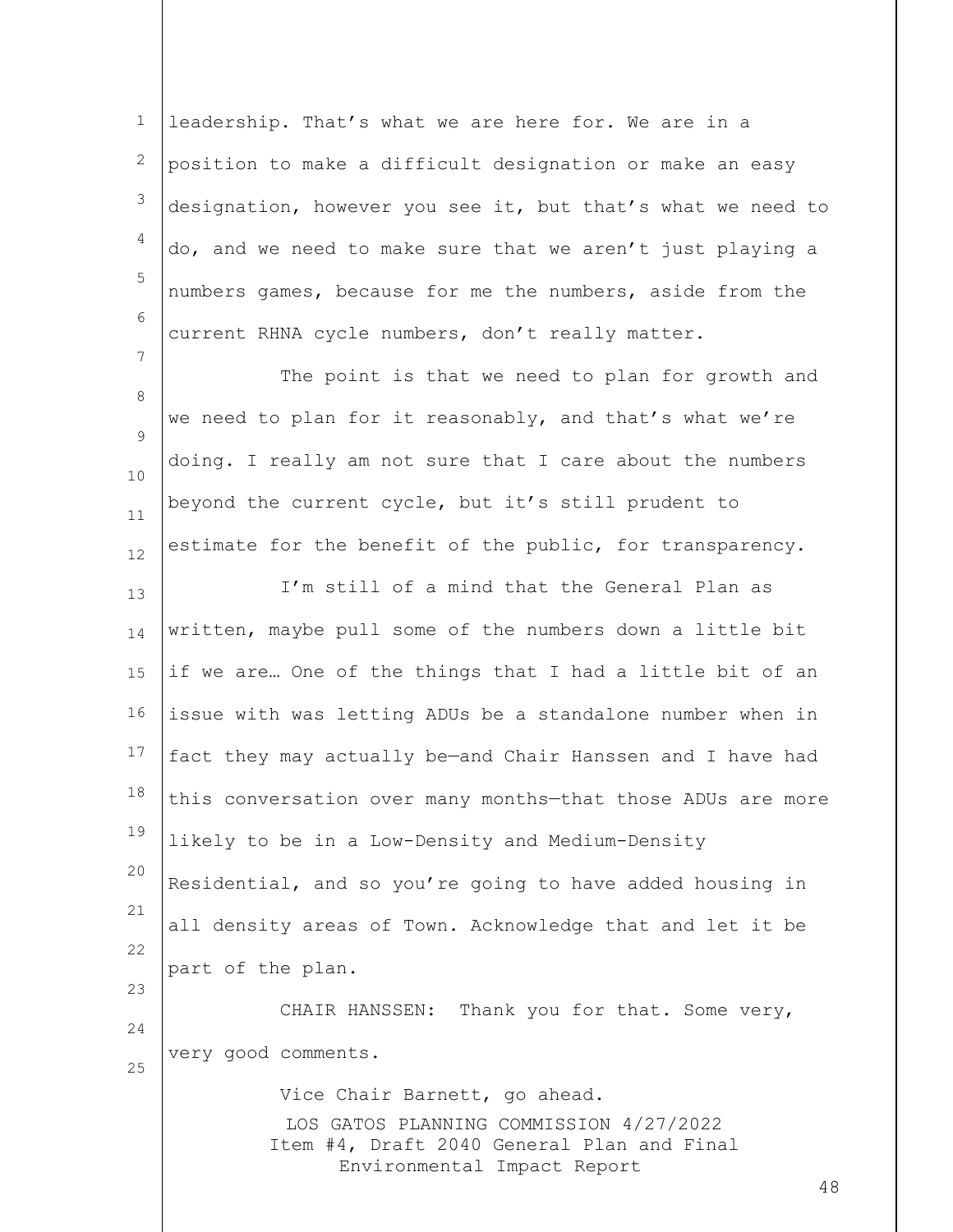1 2 3 VICE CHAIR BARNETT: I appreciate all the comments that have been submitted. I have a couple of thoughts.

4 5 6 7 8  $\mathsf{Q}$ 10 11 12 13 14 15 First, increased housing is not going to necessarily bring low-cost housing. What with the land values in Los Gatos, that's going to be a struggle. We did hear in the past about some consolidation of interest by nonprofits as well as for-profit developers as being a possible avenue to increase low-cost housing, but from the speakers that I heard at the presentation of Commissioner Clark's organization, West Valley Community Services, that's going to be a tough road to hoe. We hope it happens. I'm in favor of low-cost housing and there is a housing crisis throughout the State of California.

16 17 18 19 20 21 22 23 24 25 Saying that, I do think that we can achieve significant housing growth in Los Gatos without going up to the 3,738 number. We know there's going to be SB 9 and ADU developments that are going to go into the R-1 area and will make a reasonable contribution to the growth of housing in that area, and I think that it would be important to recognize that there is some value to keeping the traditional character of the neighborhoods in place where possible while still accommodating reasonable growth within the community.

> LOS GATOS PLANNING COMMISSION 4/27/2022 Item #4, Draft 2040 General Plan and Final Environmental Impact Report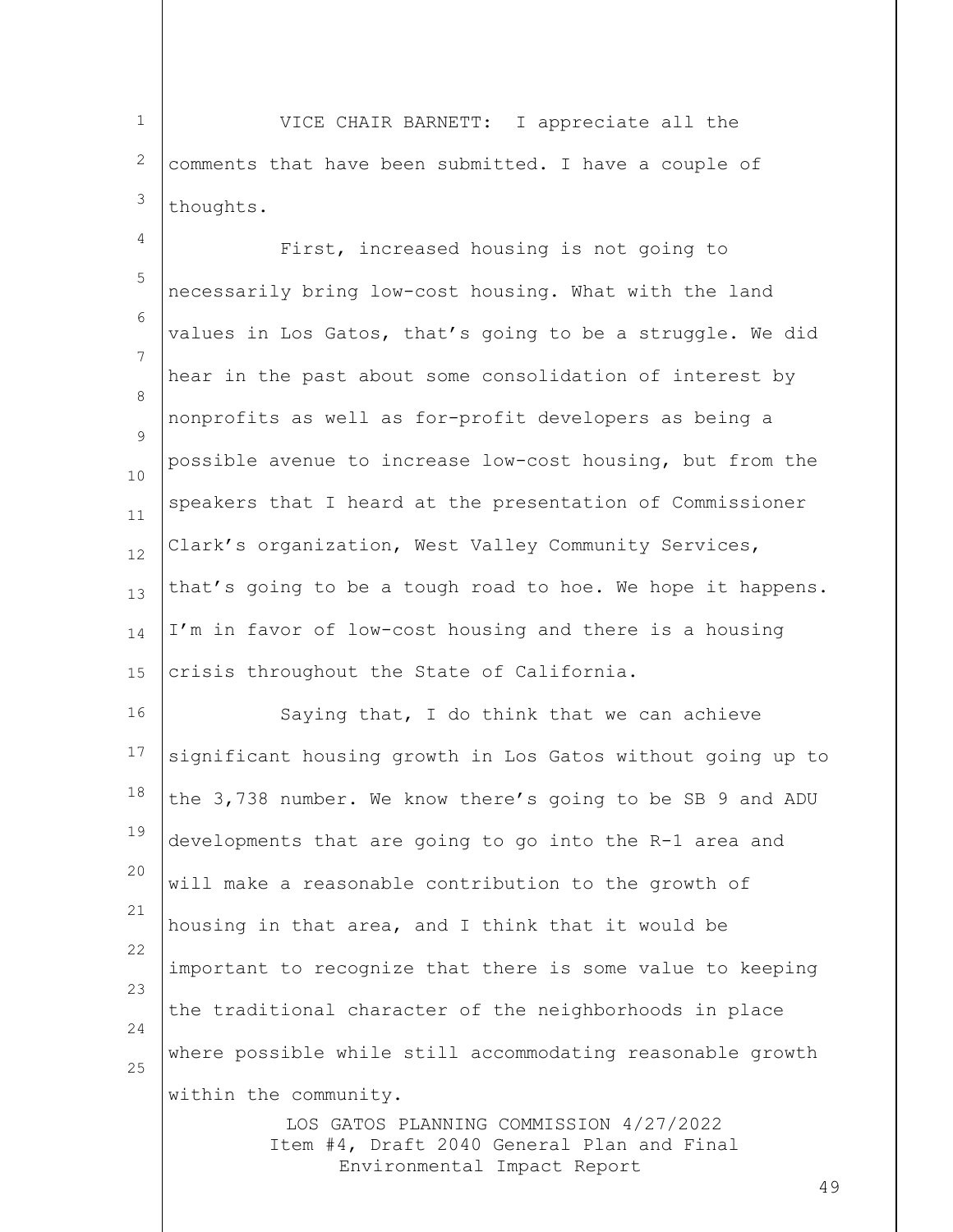1 2 3 4 So those are some of the concerns that I have, some perspectives on how Los Gatos can continue to be Los Gatos and yet meet the state legal requirements. I think they're compatible.

CHAIR HANSSEN: Thank you for that, Vice Chair Barnett. Commissioner Janoff.

5

6

7

8  $\mathsf{Q}$ 10 11 12 13 14 15 COMMISSIONER JANOFF: A question related to what Vice Chair Barnett mentioned. It's not clear to me, and Staff, hopefully you can clarify how SB 9 units and/or ADUs over the 500 planned might be counted. Well, let's not talk about 500, let's talk I guess it's 200 that are in the first cycle. If those are not named as items to be counted in our Housing Element, but they come, do we count those as units toward the RHNA goals or do they not count at all?

16 17 18 JENNIFER ARMER: Thank you for the question. I think there are two different ways to respond to your question.

LOS GATOS PLANNING COMMISSION 4/27/2022 Item #4, Draft 2040 General Plan and Final Environmental Impact Report 19 20 21 22 23 24 25 One part of it is what can we count in terms of the showing that the Housing Element will meet our RHNA requirement and getting it accepted by the state? That has to be based on our past history, and that's what this estimate of 200 units over the eight years is based on. It's based on our past history, which has been increasing, and so we will do a final study in terms of what that final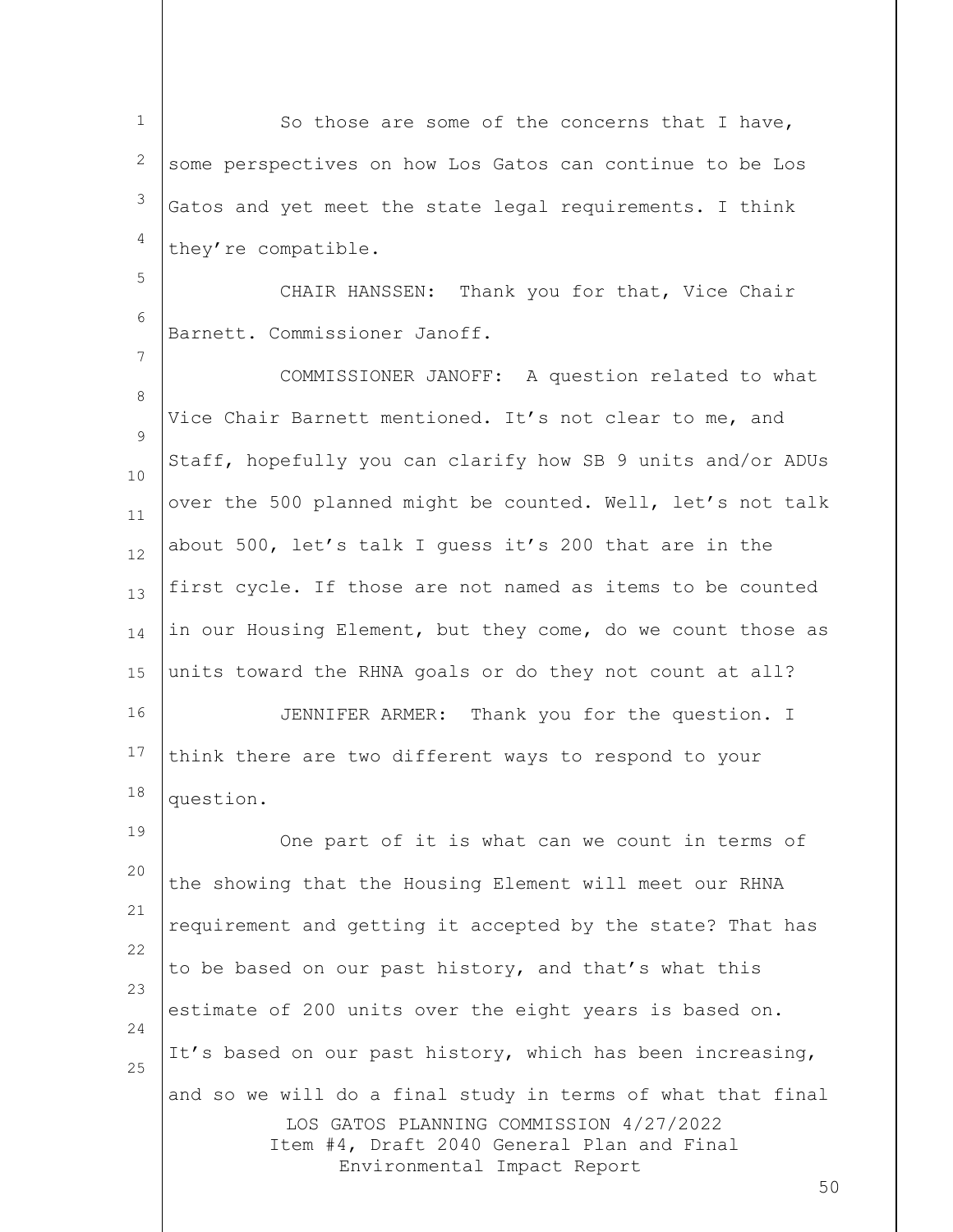1 2 number is, but what we have right now is an estimate of 200 over that eight years.

3 4 5 6 7 8  $\mathsf{Q}$ 10 11 12 13 14 15 16 17 18 19 20 21 22 23 24 The second part of your questions I think is then do those units, if we actually have more than that number built over those eight years, how are those counted? And they would be counted. Every new housing unit that comes into the Town during that RHNA cycle, that eight-year reporting period, would be counted. It would be part of the ongoing reporting that we do every year, and so they will be part of reporting out on how we're doing, our status, but we can't go beyond what our past studies show as reasonable; that's the justification we'd be providing to the state. COMMISSIONER JANOFF: So you're saying that in the plan in advance of anything being certified or approved, but that the plan that we put forward needs to have history behind it, but once the plan is certified and we're moving forward in that period that whatever is built is counted. But I think it's also fair to say that we acknowledge that ADUs and the SB 9 lot splits might not wind up being low-income housing, so if our density and our

targets need to be focused on how to develop the low-income

25

LOS GATOS PLANNING COMMISSION 4/27/2022 Item #4, Draft 2040 General Plan and Final Environmental Impact Report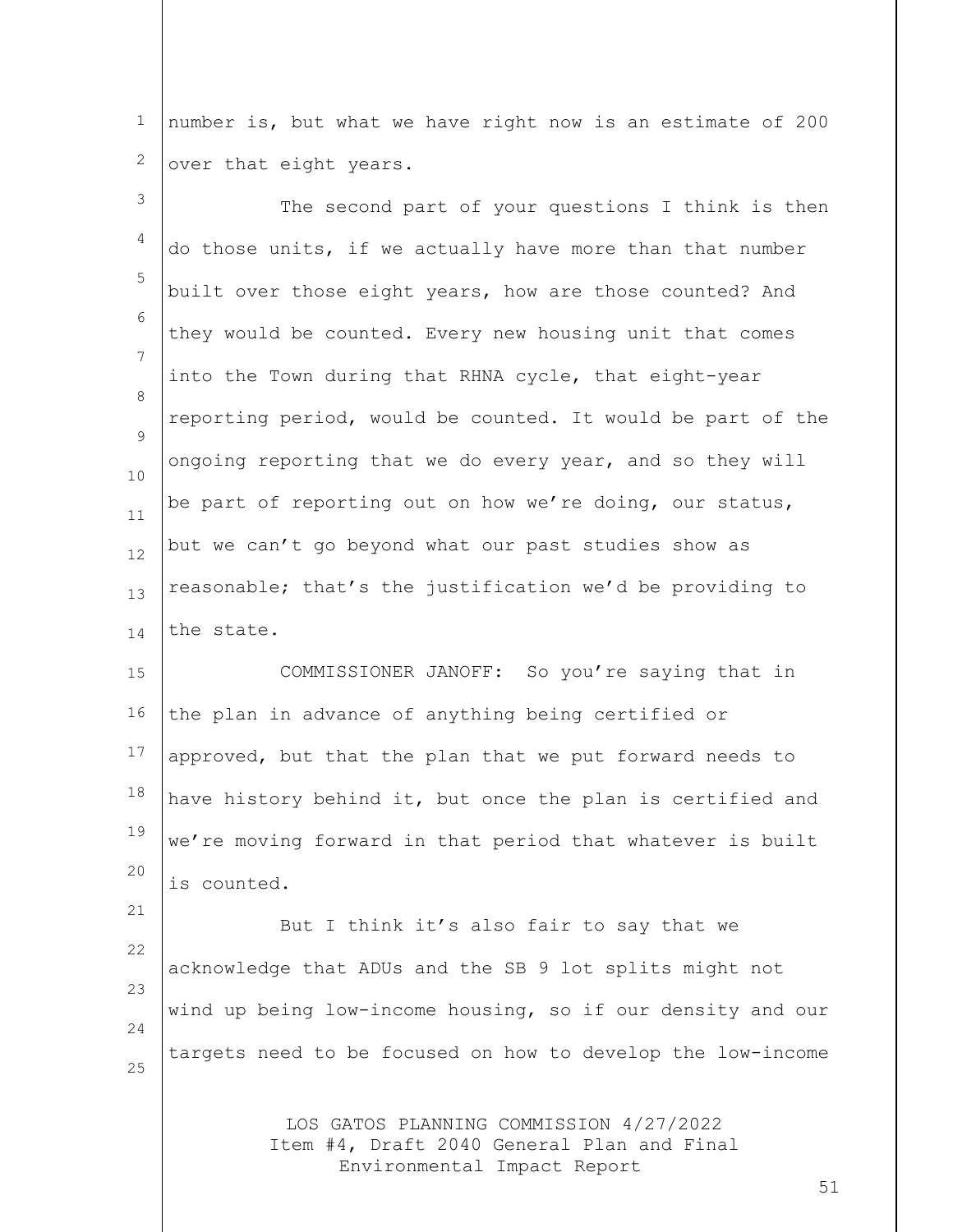1 2 housing, that's kind of a different conversation, but thank you for clarifying how the units are actually counted.

3 4 5 6 7 8  $\mathsf{Q}$ 10 11 12 13 14 15 16 17 CHAIR HANSSEN: I would add to this, I had brought this up with Staff earlier. If you look at what the Housing Element Advisory Board is working on right now, we just met last week and talked about the site inventory, and since the beginning of the month the Balancing Act tool is something that was introduced as part of this Housing Element and the Balancing Act tool actually has the draft site inventory loaded into it, along with a possible housing production, and the way that the tool works is that you can't submit anything until you get up to 1,993, meaning that if you're any member of the public or anyone using the tool, if you only wanted to grow 200 units, you can't submit it, because you have to actually get the bar up to 1,993.

LOS GATOS PLANNING COMMISSION 4/27/2022 Item #4, Draft 2040 General Plan and Final Environmental Impact Report 18 19 20 21 22 23 24 25 However, in that Balancing Act tool, it's set up where the 200 expected units of ADUs are actually deducted from the 1,993, so that is where I think Commissioner Janoff's question was going and I kind of had the some one. But with the General Plan, because it's a 20-year timeline, Staff has pulled that out because we do expect 500 ADUs over the course of the timeline between now and 2020, but it does beg the question of do we really need to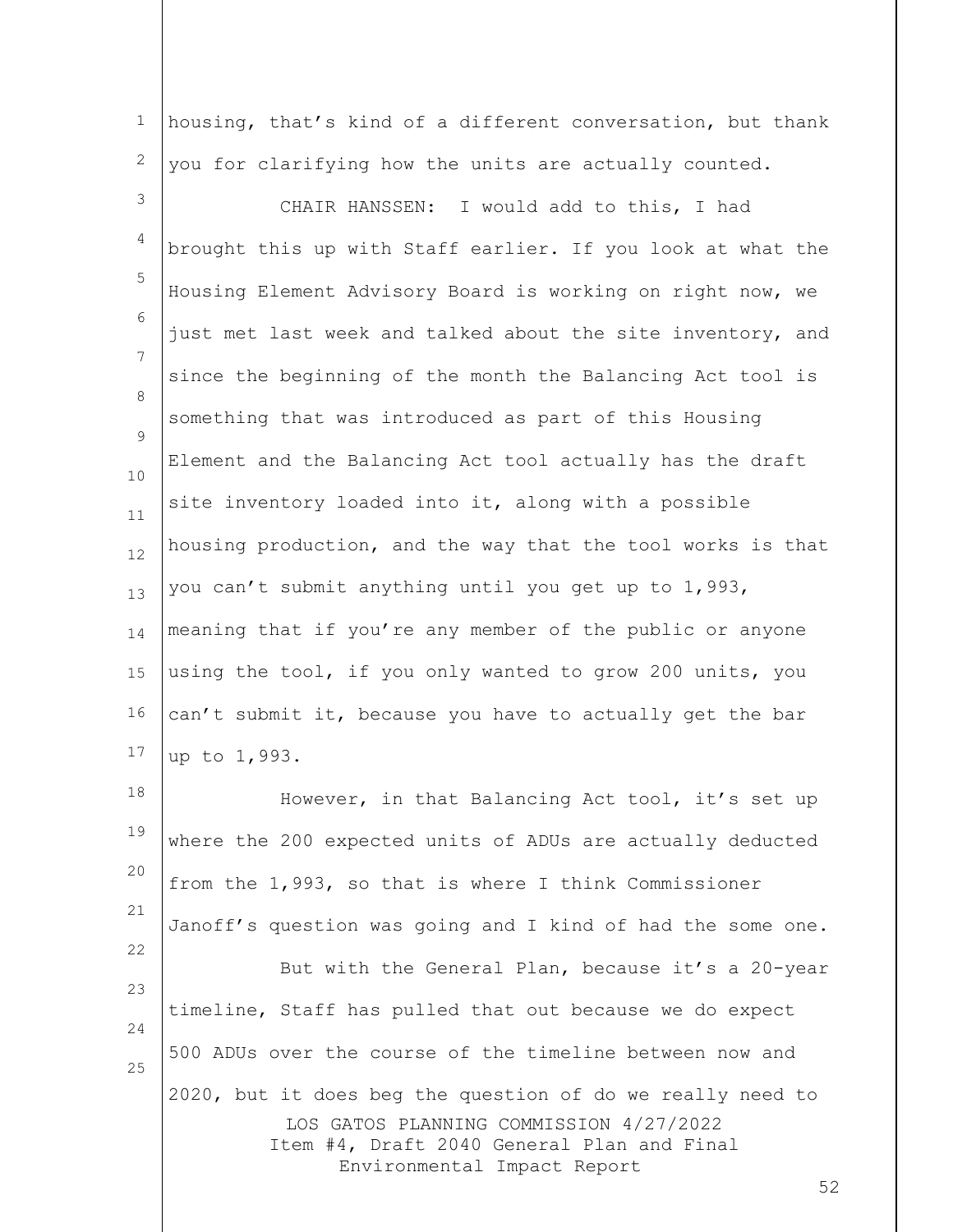1 2 3 plan for 1,993 units plus a buffer, or is it the 2,292 that would include the buffer minus 200 ADUs, meaning we only need to plan for 2,092 units.

5 6 7 8 So it's not clear how all that is going to work, but that is a question that I had as well, and so I don't know if we have the latitude to think about that as a potential reduction of the overall growth. That's a question.

4

 $\mathsf{Q}$ 

10 11 12 13 14 15 16 17 18 19 20 JENNIFER ARMER: What I would say is the way that we presented it in the April 13<sup>th</sup> Staff Report was intended to try to narrow down the difference in numbers we're looking at, trying to avoid this confusion about how many ADUs are or aren't counted, so when we adjusted those numbers to the 3,038 that was trying to adjust how much of the potential development that's shown in that table in the Land Use Element of the Draft 2040 General Plan, how much of that capacity might potentially we counted toward the Housing Element since 300 of the ADUs could not be counted towards our RHNA requirement.

LOS GATOS PLANNING COMMISSION 4/27/2022 Item #4, Draft 2040 General Plan and Final Environmental Impact Report 21 22 23 24 25 So then rather than needing to really fully understand where all those numbers come from and where they go, trying to adjust those numbers then to say if you start from an assumption that for the Housing Element we want enough capacity for the RHNA allocation, the 1,993, plus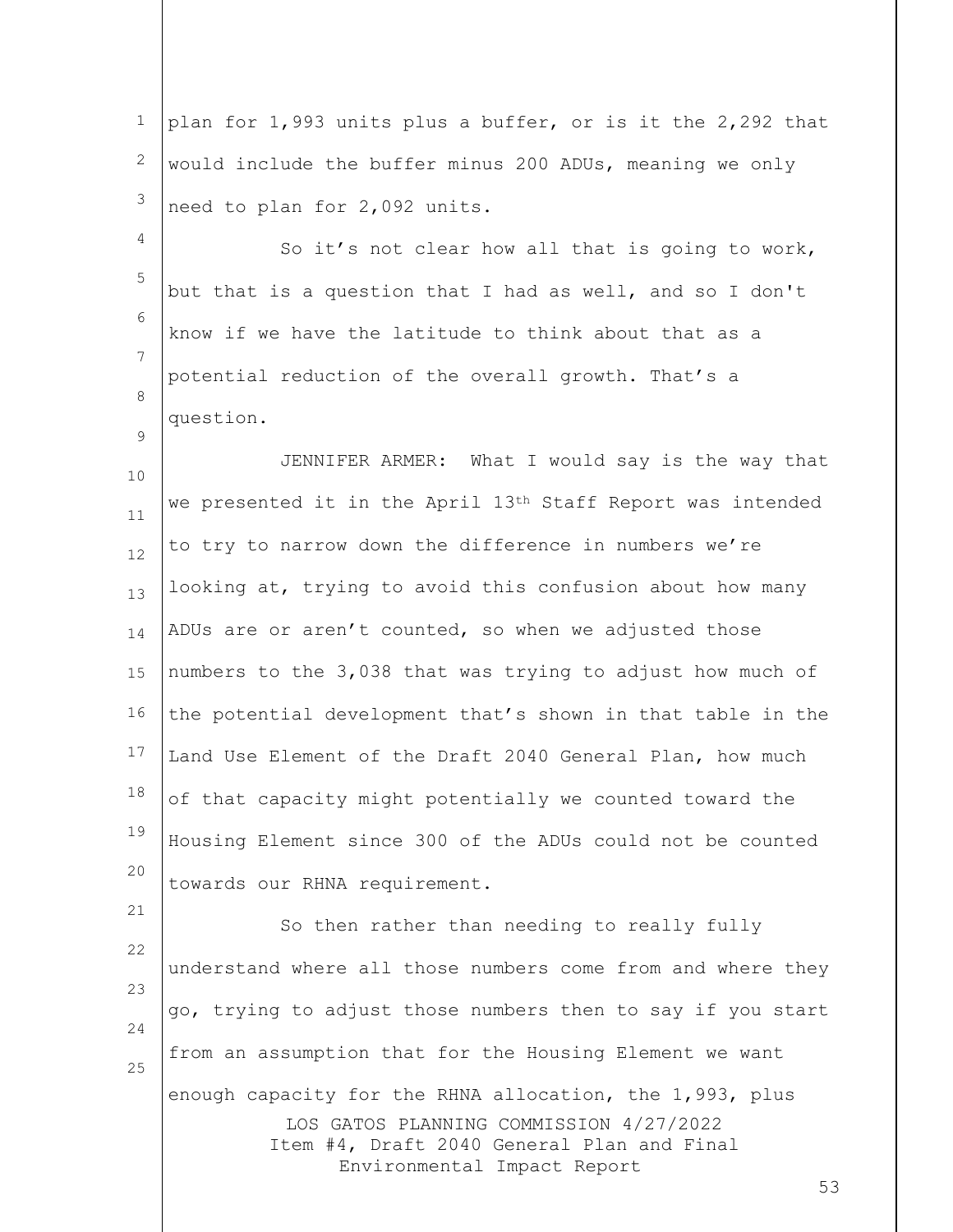1 2 3 the recommended buffer of at least 15%, then you look at the development capacity as estimated in the Draft General Plan.

4 5 6 7 8  $\mathsf{Q}$ 10 11 12 What we came to was saying that there is some additional room within those calculations, because it is a 20-year plan, because the GPAC was trying to provide some additional capacity so that there would be some choices when we got to the point of working out the details, which is what the Housing Element Advisory Board is working on now. That extra capacity, as we laid it out in that Staff Report, is the 746 units.

13 14 15 16 17 18 19 20 So we can talk through more and try to understand how many ADUs you keep in or keep out, but as we laid out in the Staff Report, if the Planning Commission as a whole, the recommendation as a whole, is to reduce below what was recommended by the GPAC, if your desire is to find some way to reduce those numbers somewhat, the reduction factor, the limit of that reduction that Staff would recommend is that it not go for more than a 746 unit reduction.

LOS GATOS PLANNING COMMISSION 4/27/2022 Item #4, Draft 2040 General Plan and Final Environmental Impact Report 21 22 23 24 25 Because we knew there was that interest for you to have some numbers to work with, both based on the public comments that were received, but also direction from Town Council to provide you with some nice, clear options, these aren't the only options, and you could do some kind of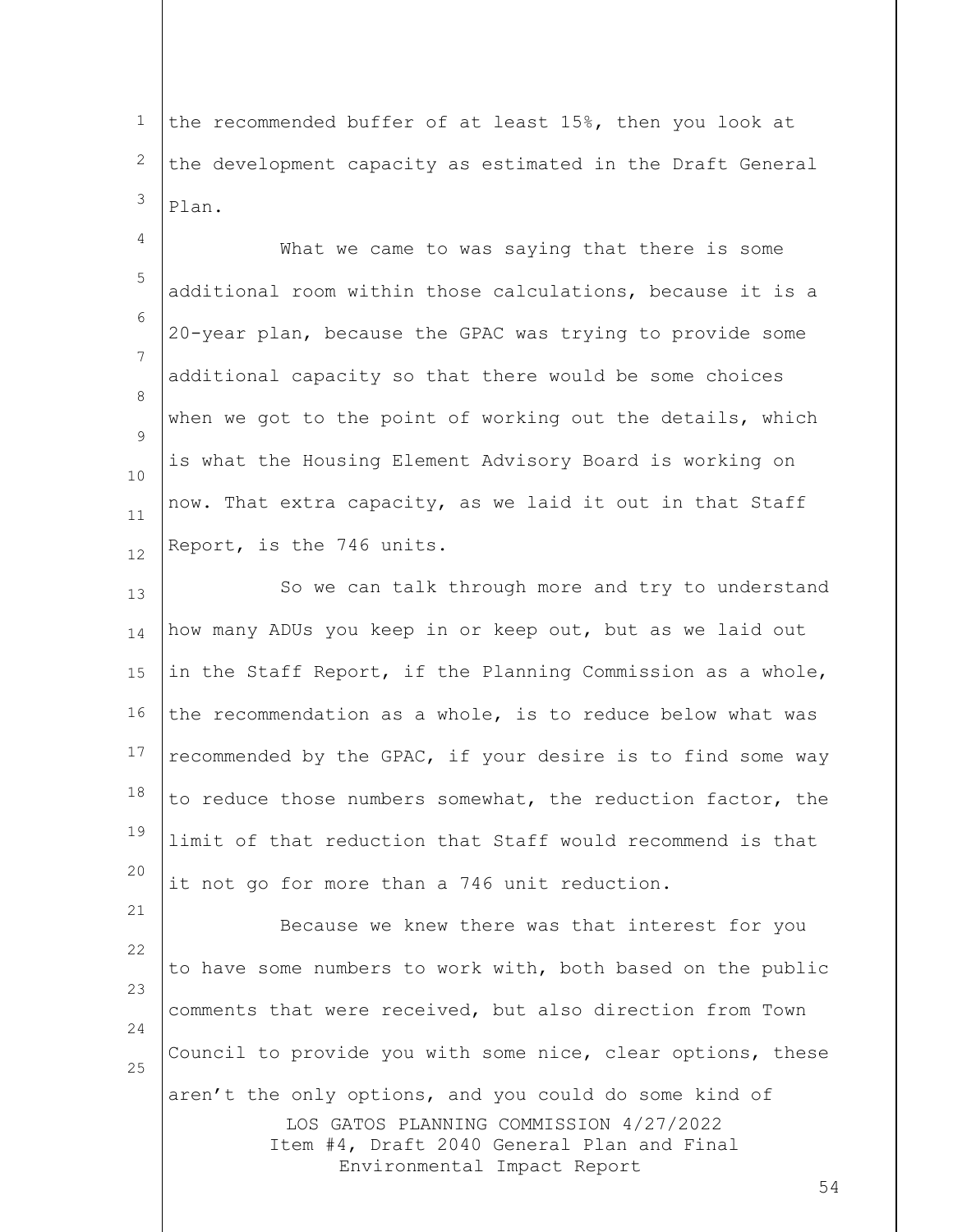1 2 3 4 partial options, but this was intended to allow if the Planning Commission wishes to reduce, to modify what was recommended by the GPAC, here are some different ways that you could do it.

5 6 7 8  $\mathsf{Q}$ 10 11 12 13 14 Just like the Exhibit 7 was put together not as verbatim of all of the public comments, but a summary in a way that was intended to help in your discussion. For many of those Staff was neutral. It's really up to the Planning Commission to as to what changes, but we would recommend focusing on if you want to reduce as part of your recommendation what components, where would those reductions be, and focusing on a number in the range of that 746 kind of as a limit if you are going to reduce.

15 16 17 18 19 20 21 22 23 24 25 CHAIR HANSSEN: We thank you for that, and that's where I was going with some of my questions earlier. I believe that we're well and truly divided right now in terms of whether or not to reduce the number, and also it is 9:25, so I'm going to suggest that we take a ten minute break, and when we come back see if we can get to a consensus about whether or not the number needs to be reduced. It might be a split vote, but I think we need to see if we can get some resolution on that, and if we do decide to reduce it, then we do have to make a specific

> LOS GATOS PLANNING COMMISSION 4/27/2022 Item #4, Draft 2040 General Plan and Final Environmental Impact Report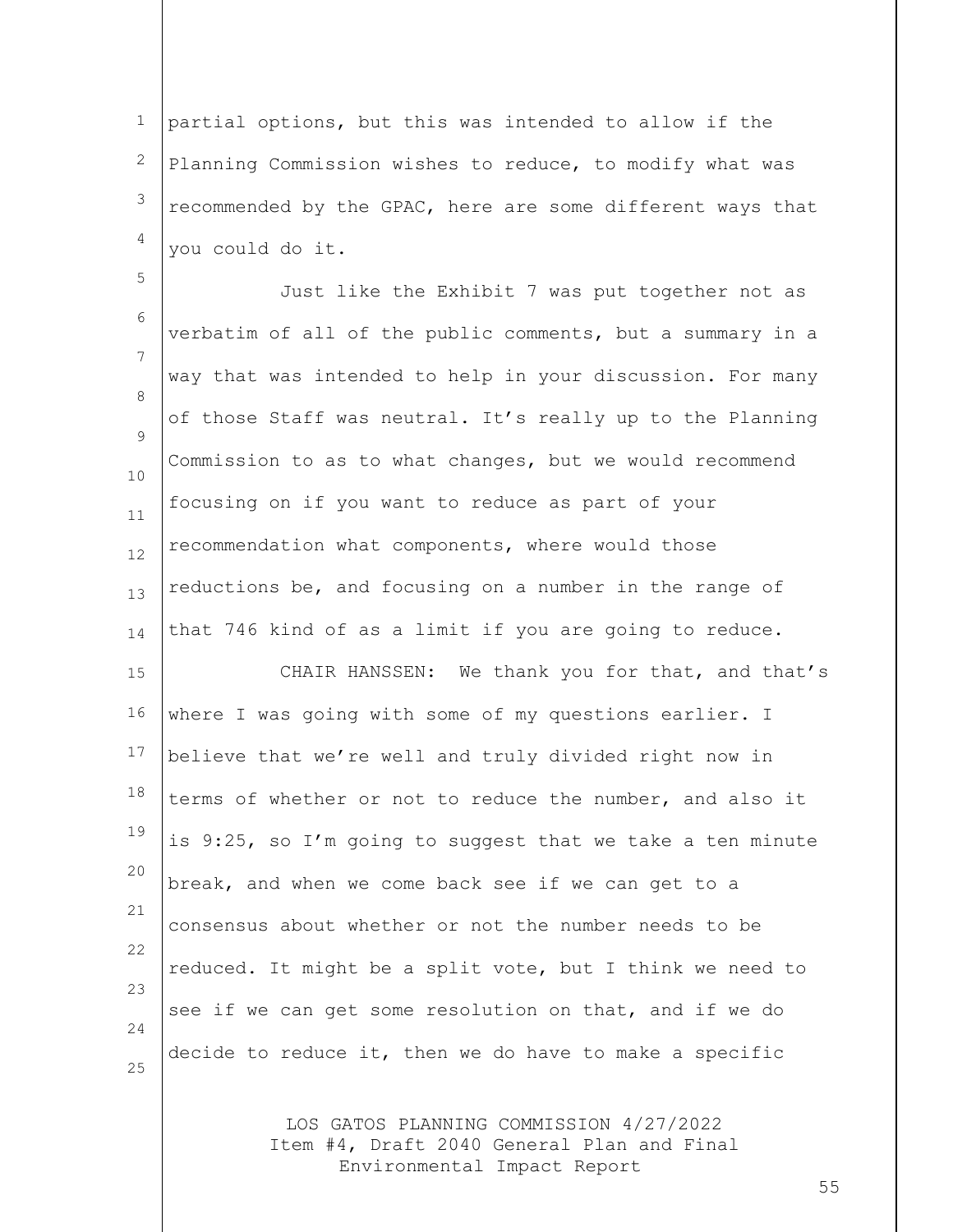LOS GATOS PLANNING COMMISSION 4/27/2022 Item #4, Draft 2040 General Plan and Final Environmental Impact Report 56 1 2 3 4 5 6 7 8  $\mathsf{Q}$ 10 11 12 13 14 15 16 17 18 19 20 21 22 23 24 25 recommendation on how we would do it. So let's do that. It's 9:25 and then we'll come back at 9:35. (INTERMISSION) CHAIR HANSSEN: …but we do at some point need to get to whether or not we want to recommend reducing the number that's proposed, and Staff has given us some possible ways to go about that. I'm not sure what the best way to proceed is, but I'm going to make a suggestion that because I think we're divided on this we could try having someone make a motion, because I'm quite sure that the six of us that are here are not going to vote for one or the other unanimously. The options on the table would be to leave the number as is, which I know at least two Commissioners aren't there, and then as far as the option of reducing the number, I think there are varying opinions about how much to do. So would anyone want to try to make a motion and see where that goes, or do you want to ask more questions? Commissioner Thomas. COMMISSIONER THOMAS: I'm happy to make a motion. I think we all know what it would be, and if it passes, then we're done, and if not, then we'll need to discuss changes to the numbers. CHAIR HANSSEN: Okay.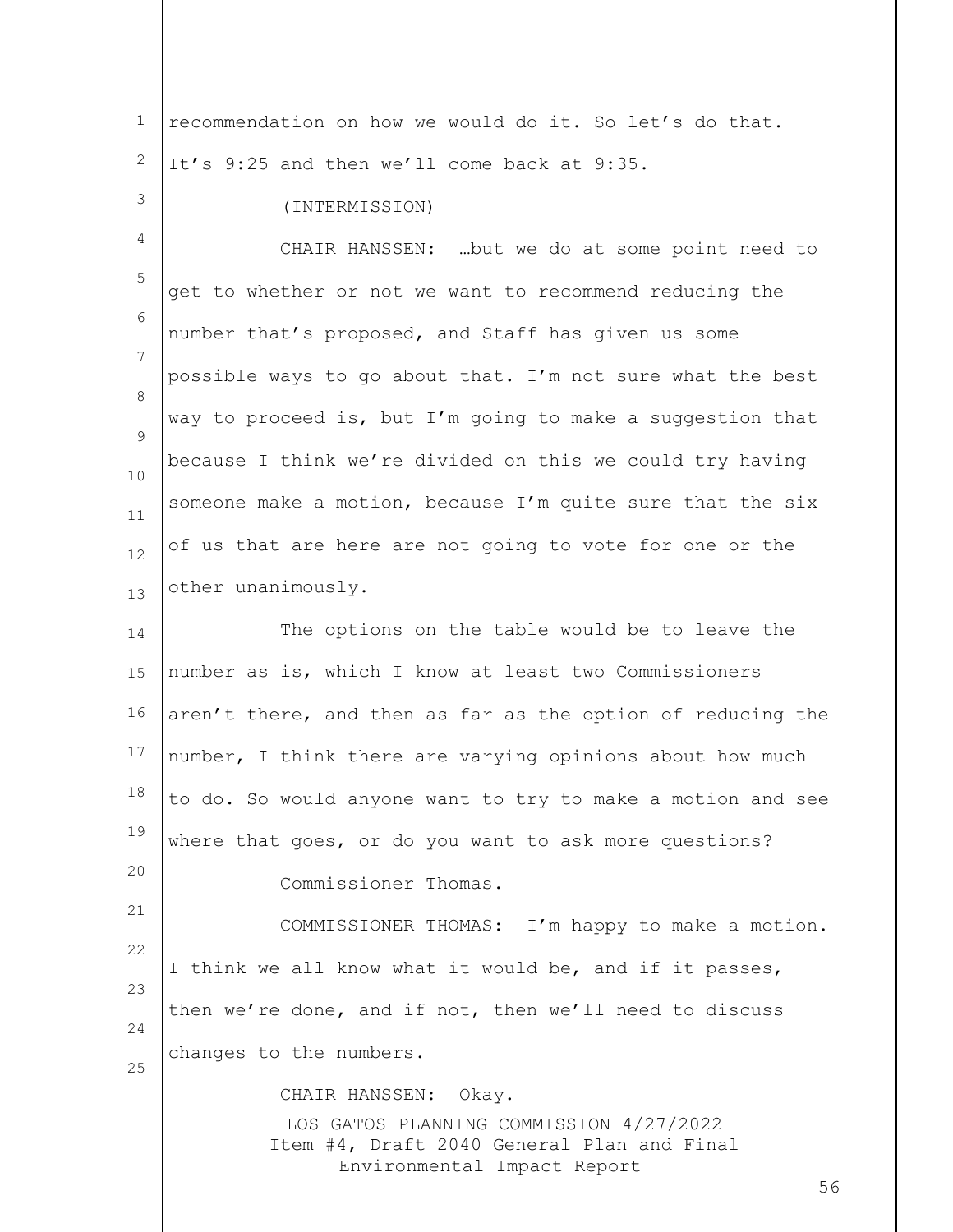LOS GATOS PLANNING COMMISSION 4/27/2022 Item #4, Draft 2040 General Plan and Final Environmental Impact Report 57 1 2 3 4 5 6 7 8  $\mathsf{Q}$ 10 11 12 13 14 15 16 17 18 19 20 21 22 23 24 25 COMMISSIONER THOMAS: I guess I shouldn't include everything in the Land Use Element in this? CHAIR HANSSEN: Not yet. COMMISSIONER THOMAS: Oh, not yet. So we're just voting for number 20? CHAIR HANSSEN: I think that would be best. We do have to go there on the other ones, but let's take it in two parts, kind of like we did with the Environment and Sustainability Element where we looked at sections of it. COMMISSIONER THOMAS: Okay. We were in agreement from the other night on the other three items that the Staff mentioned earlier, correct? Or do we need to go back to discuss that more? CHAIR HANSSEN: I don't know that we need to discuss it. That was close to my recollection on it, but I didn't know if Commissioners wanted to relook at it to make sure that that. Now I'm seeing no. Well then, go ahead and make the motion on the entire Land Use Element, including the other changes that… COMMISSIONER THOMAS: Director Paulson says don't. I'm not, because then people will have to vote on some and not others, and then they're split. CHAIR HANSSEN: Yeah, yeah, yeah.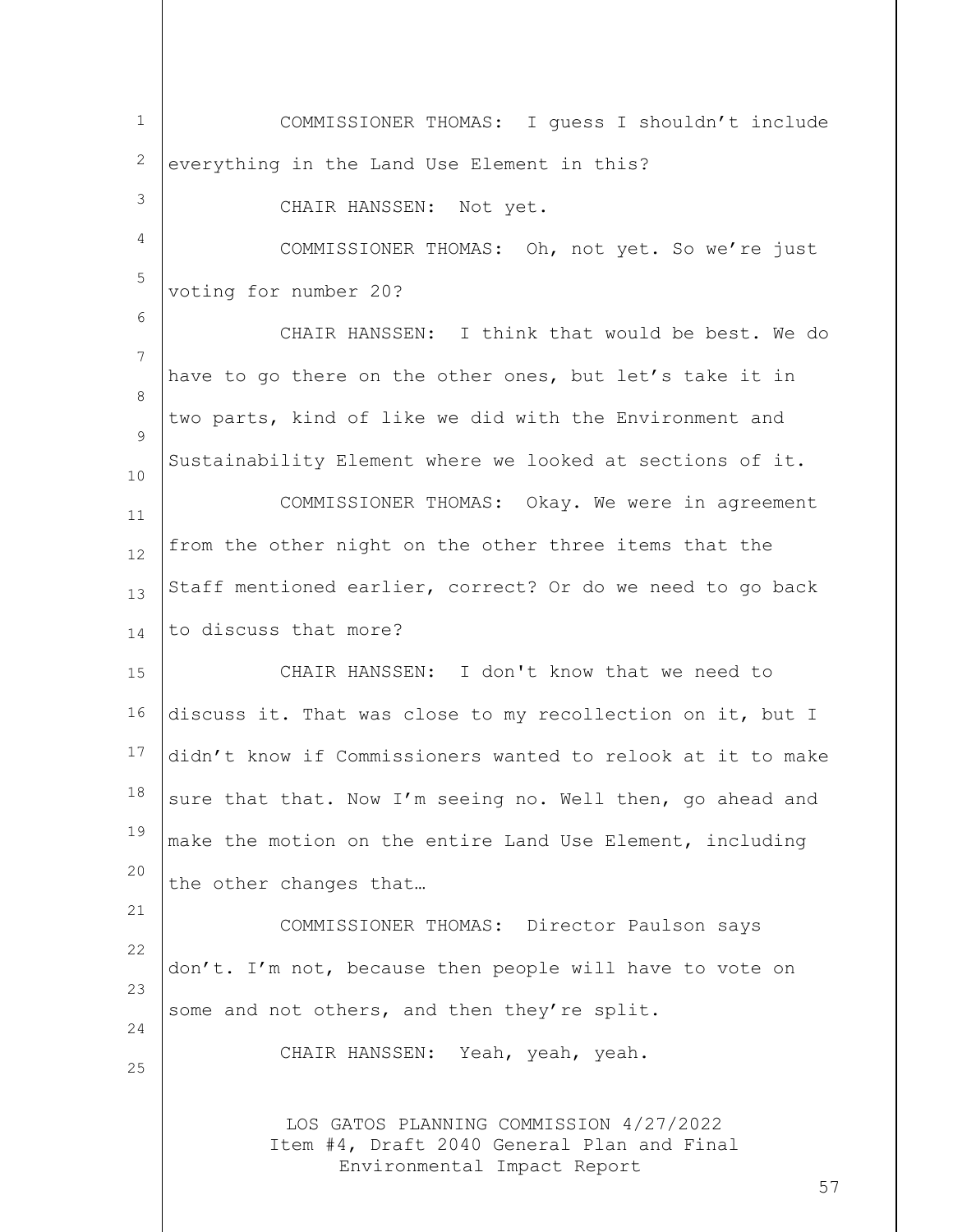LOS GATOS PLANNING COMMISSION 4/27/2022 Item #4, Draft 2040 General Plan and Final Environmental Impact Report 58 1 2 3 4 5 6 7 8  $\mathsf{Q}$ 10 11 12 13 14 15 16 17 18 19 20 21 22 23 24 25 COMMISSIONER THOMAS: I get it. I get it. But I could make a motion first for those other three, if you want me to try to do them together, two separate motions. I'm trying to be efficient and now I'm not. CHAIR HANSSEN: You can make two separate motions, and that's fine, but in terms of timing I would just make them serial. COMMISSIONER THOMAS: My first motion is to recommend the changes in the Land Use Element outlined in 21, 33, and 34. And 40? No. CHAIR HANSSEN: Well, yes. Actually, that's a very good one to bring up. We had a conversation on Monday about making a recommendation to modify the North Forty Specific Plan. COMMISSIONER THOMAS: Yes, so do we want to make that an implementation program? We do want to make that an implementation program. Okay, so yes, include 40 in that too. CHAIR HANSSEN: Yes. COMMISSIONER THOMAS: So 40, 34, 33, and 21 as written in the document. CHAIR HANSSEN: All right, so then is there a second? Looks like Commissioner Clark has her hand up.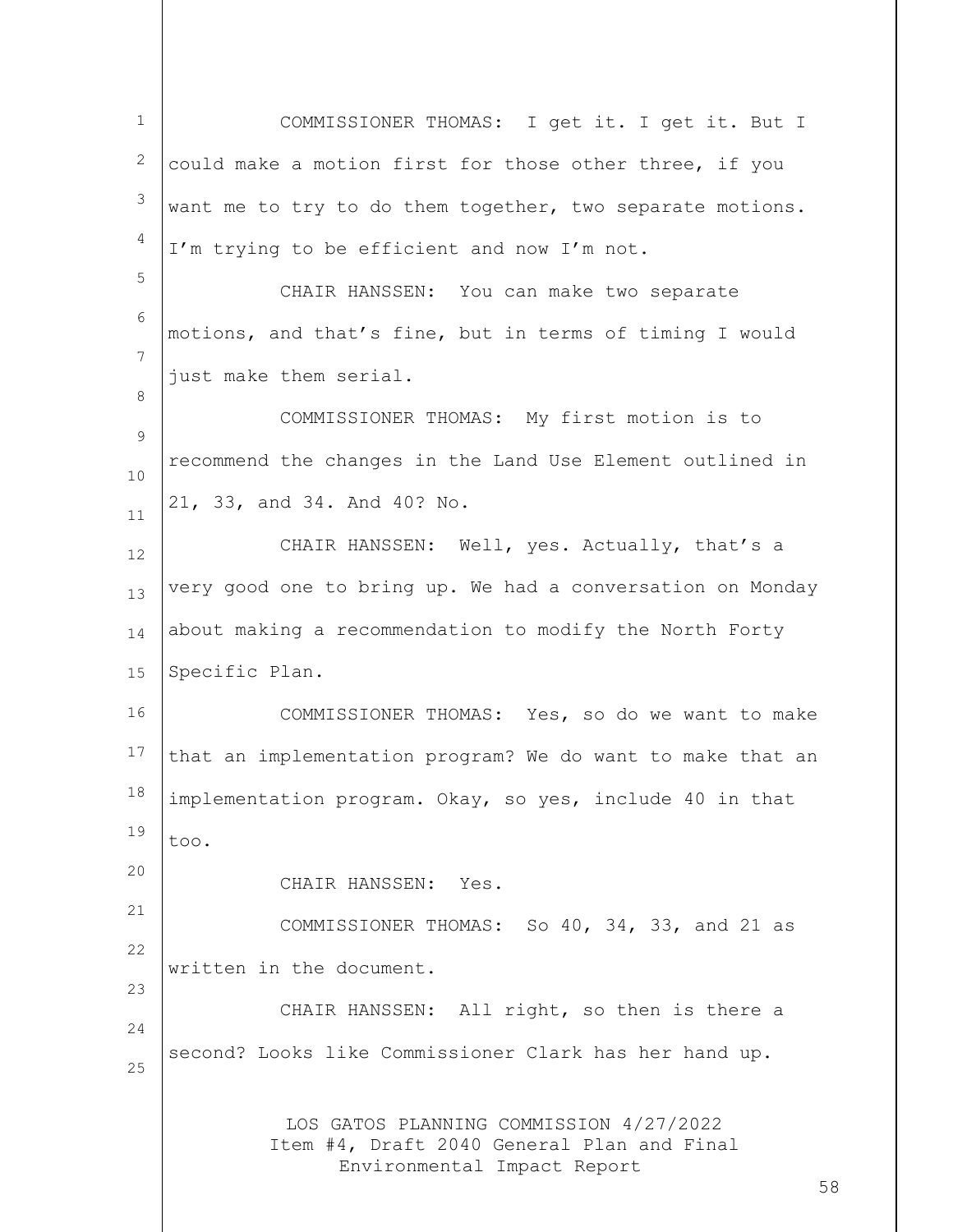LOS GATOS PLANNING COMMISSION 4/27/2022 Item #4, Draft 2040 General Plan and Final Environmental Impact Report 59 1 2 3 4 5 6 7 8  $\mathsf{Q}$ 10 11 12 13 14 15 16 17 18 19 20 21 22 23 24 25 COMMISSIONER CLARK: I have a couple of modifications, a couple of other additions. I think I didn't realize at the end of the last meeting that we were done with it, so can I just make two short suggestions? CHAIR HANSSEN: Yes. COMMISSIONER CLARK: First is to add a definition of "rafters" to key terms, because they're referenced in the definition of eave, but there's no definition of rafters, and I felt like that could be helpful. CHAIR HANSSEN: Okay. COMMISSIONER CLARK: Then the other one was supposed to be in the Community Design Element, I'm sorry. I will second Commissioner Thomas' motion. CHAIR HANSSEN: Will the maker of the motion be willing to add the rafters definition to your motion? COMMISSIONER CLARK: The rafters was actually in Community Design Element. My bad CHAIR HANSSEN: I'm sorry, that was for the Community Design Element, so we don't have to modify the motion at all. COMMISSIONER CLARK: (Shakes head no.) CHAIR HANSSEN: So the motion on the table that has been seconded is 21, 33, 34, and 40. So motion and a second. Any other comments? And this is on everything other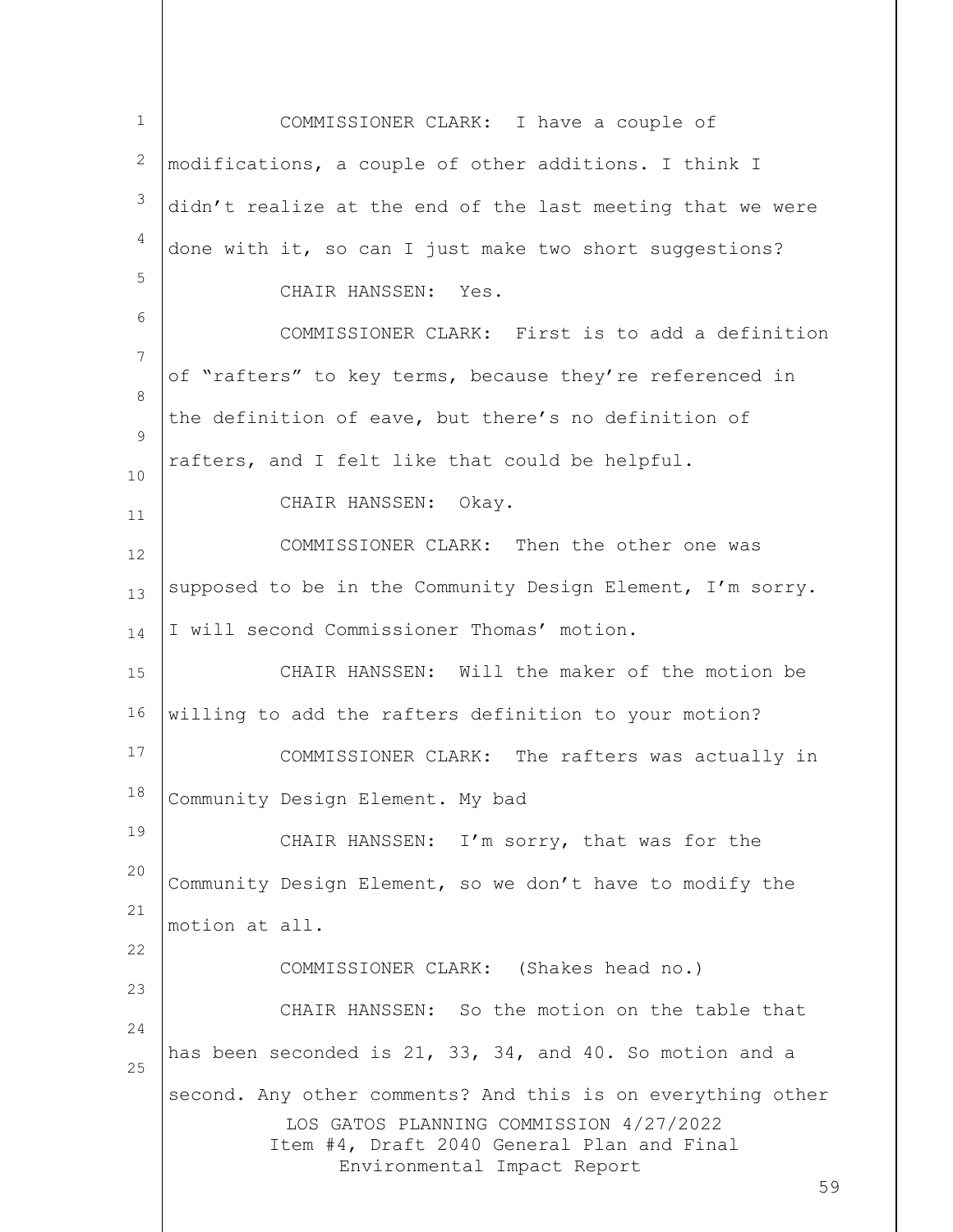| $\mathbf{1}$<br>than the discussion we've been having about 20. So then<br>2<br>we'll do a roll call vote, yes, no, or abstain.<br>3<br>CHAIR HANSSEN: Commissioner Thomas.<br>4<br>COMMISSIONER THOMAS: Yes.<br>5<br>CHAIR HANSSEN: Commissioner Raspe.<br>6<br>COMMISSIONER RASPE: Yes.<br>7<br>CHAIR HANSSEN: Commissioner Janoff.<br>8<br>COMMISSIONER JANOFF: Yes.<br>9<br>CHAIR HANSSEN: Commissioner Clark.<br>10<br>COMMISSIONER CLARK: Yes.<br>11<br>CHAIR HANSSEN: Vice Chair Barnett.<br>VICE CHAIR BARNETT: Yes.<br>CHAIR HANSSEN: And I vote yes as well.<br>So that one was easy. Then we have the harder<br>one, which is whether or not to recommend any reductions.<br>Normally we are only making motions if we were going to<br>recommend a change, but in this particular case I think if<br>the will of the Commissioner would be to keep it, we should<br>vote that way as well.<br>Commissioner Janoff.<br>22<br>COMMISSIONER JANOFF: I just had a question before<br>23<br>we attempt to form a motion. I think it's clear where<br>24<br>Commissioner Clark and Commissioner Thomas are on a<br>25<br>possible motion. It's not clear to me where Commissioner<br>LOS GATOS PLANNING COMMISSION 4/27/2022<br>Item #4, Draft 2040 General Plan and Final<br>Environmental Impact Report |    |    |
|-----------------------------------------------------------------------------------------------------------------------------------------------------------------------------------------------------------------------------------------------------------------------------------------------------------------------------------------------------------------------------------------------------------------------------------------------------------------------------------------------------------------------------------------------------------------------------------------------------------------------------------------------------------------------------------------------------------------------------------------------------------------------------------------------------------------------------------------------------------------------------------------------------------------------------------------------------------------------------------------------------------------------------------------------------------------------------------------------------------------------------------------------------------------------------------------------------------------------------------------------------------------------------------------------------------------|----|----|
|                                                                                                                                                                                                                                                                                                                                                                                                                                                                                                                                                                                                                                                                                                                                                                                                                                                                                                                                                                                                                                                                                                                                                                                                                                                                                                                 |    |    |
|                                                                                                                                                                                                                                                                                                                                                                                                                                                                                                                                                                                                                                                                                                                                                                                                                                                                                                                                                                                                                                                                                                                                                                                                                                                                                                                 |    |    |
|                                                                                                                                                                                                                                                                                                                                                                                                                                                                                                                                                                                                                                                                                                                                                                                                                                                                                                                                                                                                                                                                                                                                                                                                                                                                                                                 |    |    |
|                                                                                                                                                                                                                                                                                                                                                                                                                                                                                                                                                                                                                                                                                                                                                                                                                                                                                                                                                                                                                                                                                                                                                                                                                                                                                                                 |    |    |
|                                                                                                                                                                                                                                                                                                                                                                                                                                                                                                                                                                                                                                                                                                                                                                                                                                                                                                                                                                                                                                                                                                                                                                                                                                                                                                                 |    |    |
|                                                                                                                                                                                                                                                                                                                                                                                                                                                                                                                                                                                                                                                                                                                                                                                                                                                                                                                                                                                                                                                                                                                                                                                                                                                                                                                 |    |    |
|                                                                                                                                                                                                                                                                                                                                                                                                                                                                                                                                                                                                                                                                                                                                                                                                                                                                                                                                                                                                                                                                                                                                                                                                                                                                                                                 |    |    |
|                                                                                                                                                                                                                                                                                                                                                                                                                                                                                                                                                                                                                                                                                                                                                                                                                                                                                                                                                                                                                                                                                                                                                                                                                                                                                                                 |    |    |
|                                                                                                                                                                                                                                                                                                                                                                                                                                                                                                                                                                                                                                                                                                                                                                                                                                                                                                                                                                                                                                                                                                                                                                                                                                                                                                                 |    |    |
|                                                                                                                                                                                                                                                                                                                                                                                                                                                                                                                                                                                                                                                                                                                                                                                                                                                                                                                                                                                                                                                                                                                                                                                                                                                                                                                 |    |    |
|                                                                                                                                                                                                                                                                                                                                                                                                                                                                                                                                                                                                                                                                                                                                                                                                                                                                                                                                                                                                                                                                                                                                                                                                                                                                                                                 | 12 |    |
|                                                                                                                                                                                                                                                                                                                                                                                                                                                                                                                                                                                                                                                                                                                                                                                                                                                                                                                                                                                                                                                                                                                                                                                                                                                                                                                 | 13 |    |
|                                                                                                                                                                                                                                                                                                                                                                                                                                                                                                                                                                                                                                                                                                                                                                                                                                                                                                                                                                                                                                                                                                                                                                                                                                                                                                                 | 14 |    |
|                                                                                                                                                                                                                                                                                                                                                                                                                                                                                                                                                                                                                                                                                                                                                                                                                                                                                                                                                                                                                                                                                                                                                                                                                                                                                                                 | 15 |    |
|                                                                                                                                                                                                                                                                                                                                                                                                                                                                                                                                                                                                                                                                                                                                                                                                                                                                                                                                                                                                                                                                                                                                                                                                                                                                                                                 | 16 |    |
|                                                                                                                                                                                                                                                                                                                                                                                                                                                                                                                                                                                                                                                                                                                                                                                                                                                                                                                                                                                                                                                                                                                                                                                                                                                                                                                 | 17 |    |
|                                                                                                                                                                                                                                                                                                                                                                                                                                                                                                                                                                                                                                                                                                                                                                                                                                                                                                                                                                                                                                                                                                                                                                                                                                                                                                                 | 18 |    |
|                                                                                                                                                                                                                                                                                                                                                                                                                                                                                                                                                                                                                                                                                                                                                                                                                                                                                                                                                                                                                                                                                                                                                                                                                                                                                                                 | 19 |    |
|                                                                                                                                                                                                                                                                                                                                                                                                                                                                                                                                                                                                                                                                                                                                                                                                                                                                                                                                                                                                                                                                                                                                                                                                                                                                                                                 | 20 |    |
|                                                                                                                                                                                                                                                                                                                                                                                                                                                                                                                                                                                                                                                                                                                                                                                                                                                                                                                                                                                                                                                                                                                                                                                                                                                                                                                 | 21 |    |
|                                                                                                                                                                                                                                                                                                                                                                                                                                                                                                                                                                                                                                                                                                                                                                                                                                                                                                                                                                                                                                                                                                                                                                                                                                                                                                                 |    |    |
|                                                                                                                                                                                                                                                                                                                                                                                                                                                                                                                                                                                                                                                                                                                                                                                                                                                                                                                                                                                                                                                                                                                                                                                                                                                                                                                 |    |    |
|                                                                                                                                                                                                                                                                                                                                                                                                                                                                                                                                                                                                                                                                                                                                                                                                                                                                                                                                                                                                                                                                                                                                                                                                                                                                                                                 |    |    |
|                                                                                                                                                                                                                                                                                                                                                                                                                                                                                                                                                                                                                                                                                                                                                                                                                                                                                                                                                                                                                                                                                                                                                                                                                                                                                                                 |    | 60 |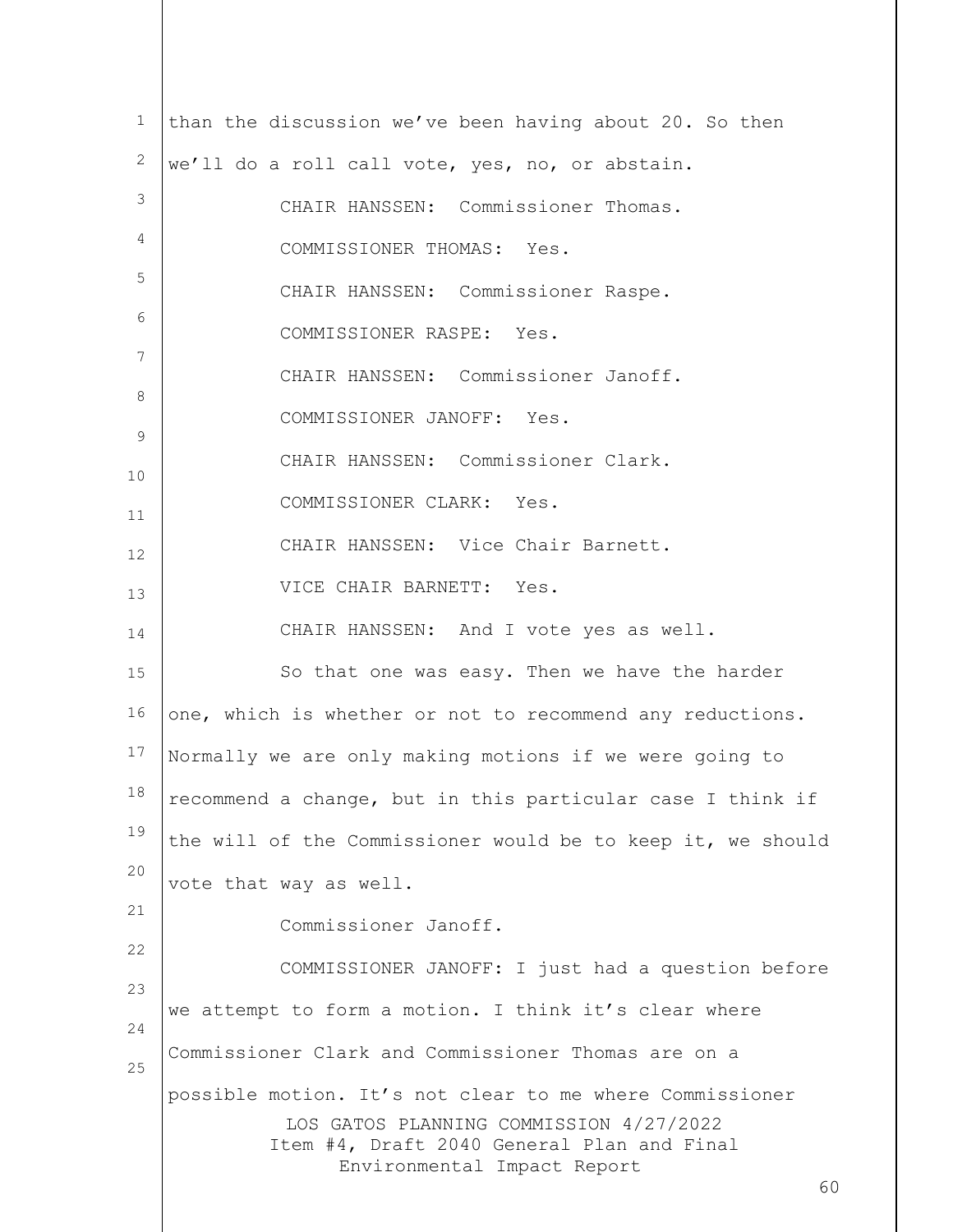| $\mathbf{1}$       | Raspe and Vice Chair Barnett are. We've heard in early                                                                     |
|--------------------|----------------------------------------------------------------------------------------------------------------------------|
| $\mathbf{2}$       | comments that you are recommending something that was about                                                                |
| 3                  | 1,000 units lower than what's already recommended in the                                                                   |
| $\overline{4}$     | General Plan, and I'm just curious to know whether that's                                                                  |
| 5                  | your current position so you're really focusing on the                                                                     |
| 6                  | current RHNA with a slight increase, or has the discussion                                                                 |
| 7                  | at all modulated your thinking, and are we still so far                                                                    |
| 8<br>$\mathcal{G}$ | apart, or had any middle ground been reached on your                                                                       |
| 10                 | behalf? Sorry to put you on the spot, but I just am not                                                                    |
| 11                 | sure where we are here.                                                                                                    |
| 12                 | CHAIR HANSSEN: I actually think that is a fair                                                                             |
| 13                 | question, only because it's awkward to put motions out                                                                     |
| 14                 | there that are going to fail. It's better if you know where                                                                |
| 15                 | you stand.                                                                                                                 |
| 16                 | Go ahead, Commissioner Raspe.                                                                                              |
| 17                 | COMMISSIONER RASPE: Thank you, Chair. I'll                                                                                 |
| 18                 | answer Commissioner Janoff's question to the extent I                                                                      |
| 19                 | might.                                                                                                                     |
| 20                 | First of all, I think I indicated a general                                                                                |
| 21                 | support for Commissioner Barnett's proposal as he                                                                          |
| 22                 | circulated on April 27 <sup>th</sup> , and if I read it correctly I think                                                  |
| 23                 | it actually calls for a total reduction of 569 units, and                                                                  |
| 24<br>25           | as I read those I supported him and I still support them                                                                   |
|                    | now.                                                                                                                       |
|                    | LOS GATOS PLANNING COMMISSION 4/27/2022<br>Item #4, Draft 2040 General Plan and Final<br>Environmental Impact Report<br>61 |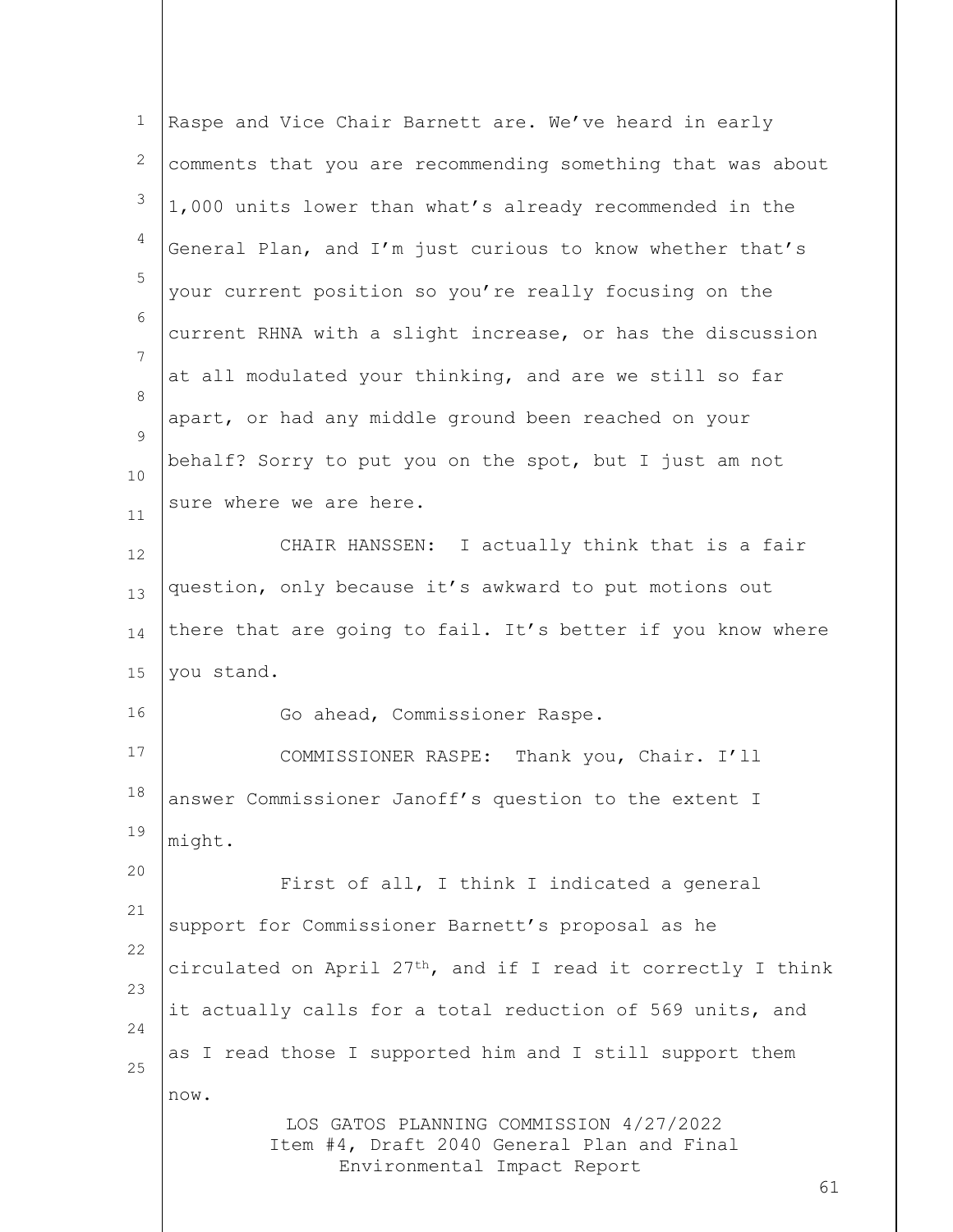LOS GATOS PLANNING COMMISSION 4/27/2022 Item #4, Draft 2040 General Plan and Final Environmental Impact Report 1 2 3 4 5 6 7 8 9 10 11 12 13 14 15 16 17 18 19 20 21 22 23 24 25 I will tell the Commission I feel most strongly about the Low-Density Residential and slightly less, but also fairly strongly, about the Medium-Density Residential. Changes to those densities I find the most troubling of the recommendations, and so those are the ones I feel most strongly about, which I guess results in about 350 units or so, or maybe a little bit more than that. That's kind of where my thinking is, and so I wouldn't support, if we were to take a vote, which I suspect we will immediately, not an across the board acceptance of the GPAC numbers. I would like to see some movement, most specifically in the Low-Density and Medium-Density Residential numbers. So that's my current thinking. COMMISSIONER JANOFF: Through the Chair, may I ask a question? CHAIR HANSSEN: Yes. COMMISSIONER JANOFF: Commissioner Raspe, I wasn't clear if you were saying you wanted to see Low-Density and Medium-Density revert back to the 2020 numbers? COMMISSIONER RASPE: Correct, yes. COMMISSIONER JANOFF: And did the conversation about the missing middle give you any pause with respect to how going to the 2020 numbers might eliminate that category and the benefits that that offers?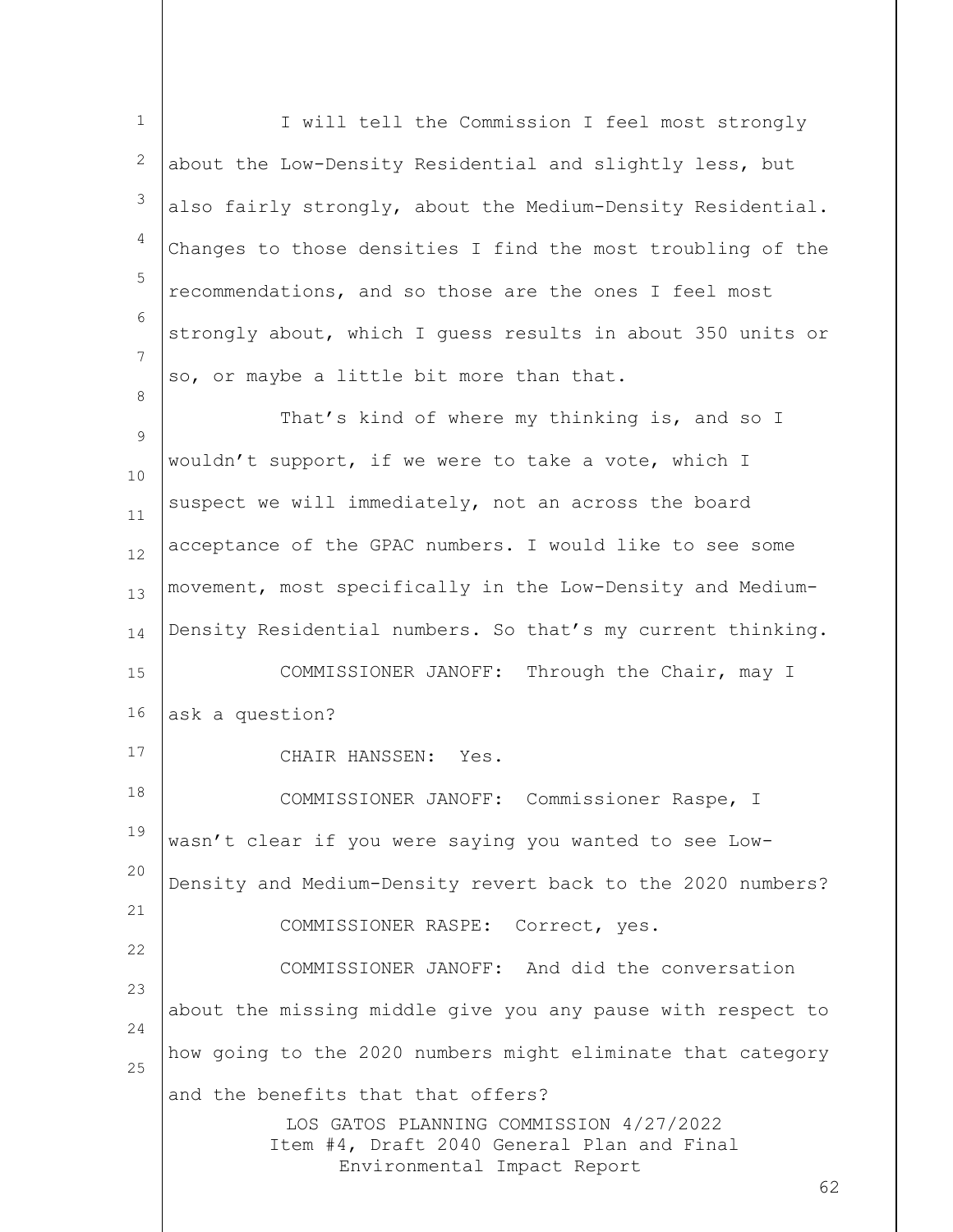| $\mathbf{1}$ | COMMISSIONER RASPE: It absolutely did, and just                                                                      |
|--------------|----------------------------------------------------------------------------------------------------------------------|
| 2            | in my own mind in response, and I think maybe Vice Chair                                                             |
| 3            | Barnett or someone else made the comment, to the extent                                                              |
| 4            | those developments come into play I'm not sure, again, the                                                           |
| 5            | way those would be priced and built. I suspect those would                                                           |
| 6            | be high-income developments, if they happened at all, but                                                            |
| 7            | I'm not sure that it's just by virtue of the fact that we                                                            |
| 8<br>9       | are bringing the densities up that those developments will                                                           |
| 10           | come in. I understand your argument; I just don't know that                                                          |
| 11           | it's going to be the natural flow of events that follow                                                              |
| 12           | from our decisions.                                                                                                  |
| 13           | CHAIR HANSSEN: Let's see, I'm going to go to                                                                         |
| 14           | Vice Chair Barnett, because he had his hand up next, but I                                                           |
| 15           | suspect that Commissioner Thomas had a response to that,                                                             |
| 16           | but let's hear from Vice Chair Barnett and then                                                                      |
| 17           | Commissioner Thomas.                                                                                                 |
| 18           | VICE CHAIR BARNETT: I think the reductions that                                                                      |
| 19           | I proposed in my spreadsheet are reasonable and consider                                                             |
| 20           | all the factors that have been talked about in realistic                                                             |
| 21           | terms. How much are we going to be able to reduce traffic                                                            |
| 22           | by multimodal? That's certainly the goal, but I think the                                                            |
| 23<br>24     | public raised questions as to how practical that is in real                                                          |
| 25           | life.                                                                                                                |
|              | LOS GATOS PLANNING COMMISSION 4/27/2022<br>Item #4, Draft 2040 General Plan and Final<br>Environmental Impact Report |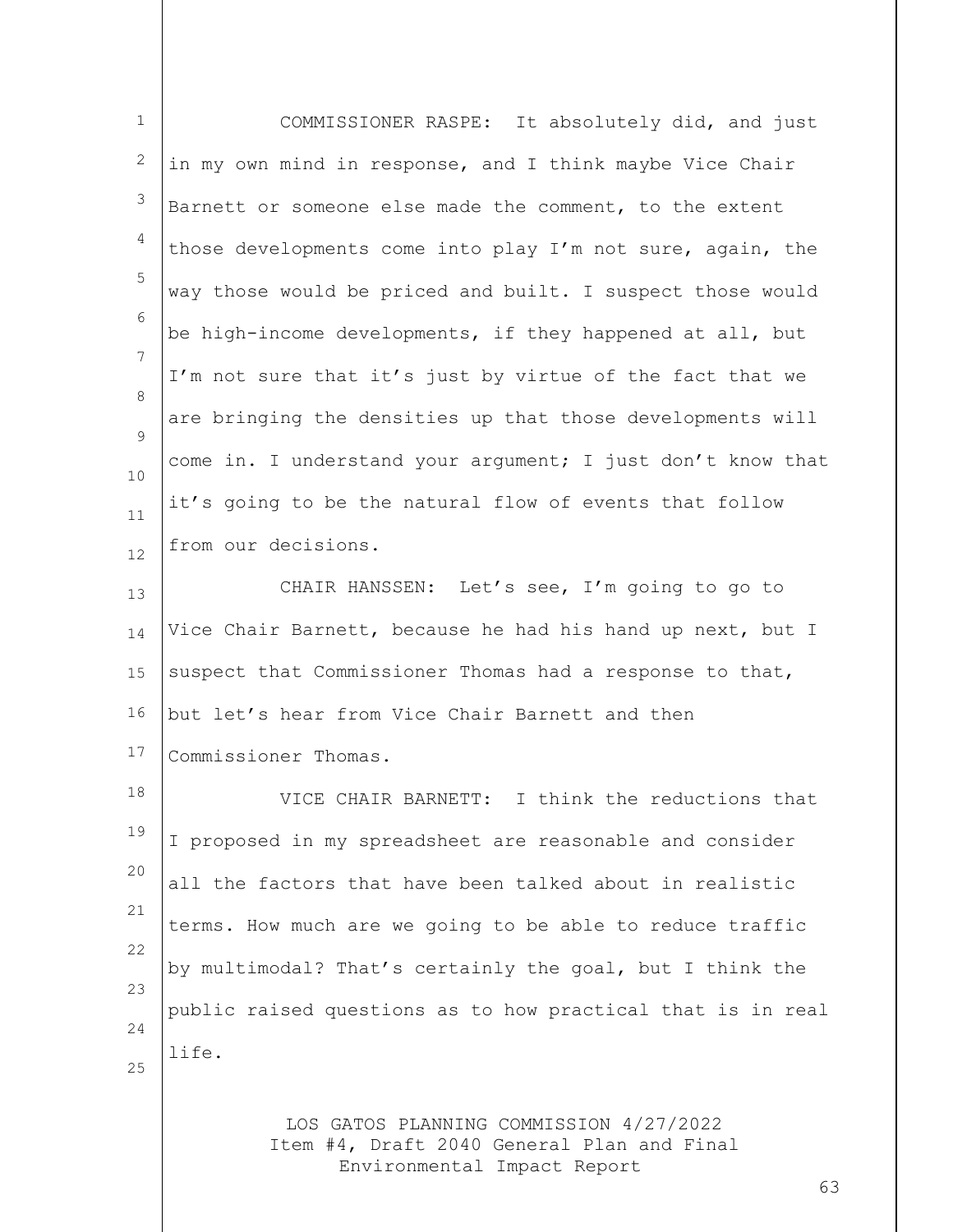LOS GATOS PLANNING COMMISSION 4/27/2022 Item #4, Draft 2040 General Plan and Final Environmental Impact Report 1 2 3 4 5 6 7 8  $\mathsf{Q}$ 10 11 12 13 14 15 16 17 18 19 20 21 22 23 24 25 The other concerns about character of the neighborhood, of course I'm working off the 3,038 number with my reduction of 569, getting to 2,469, not the 3,738 number. CHAIR HANSSEN: The 3,738 number as per the Staff Report on page five versus page six, they parse that out between what's beyond the current Housing Element and what's in the current Housing Element timeline. VICE CHAIR BARNETT: I think that's realistic. CHAIR HANSSEN: Can you reiterate for everybody that might not have that page open what the components were of the reductions that you were recommending? VICE CHAIR BARNETT: Yes. The Low-Density, I was proposing all 279; Medium-Density reduction was 165; the Community Commercial to Neighborhood Commercial was 58; and the Central Business District was 67; so that's a 50% reduction in the Medium-Density and the Central Business District and 100% in the Low-Density. CHAIR HANSSEN: What was the last one? You said 58 in Community Commercial to Neighborhood Commercial, and then what was the last one? VICE CHAIR BARNETT: Central Business District. CHAIR HANSSEN: And how much was that? VICE CHAIR BARNETT: Half of the total, 67.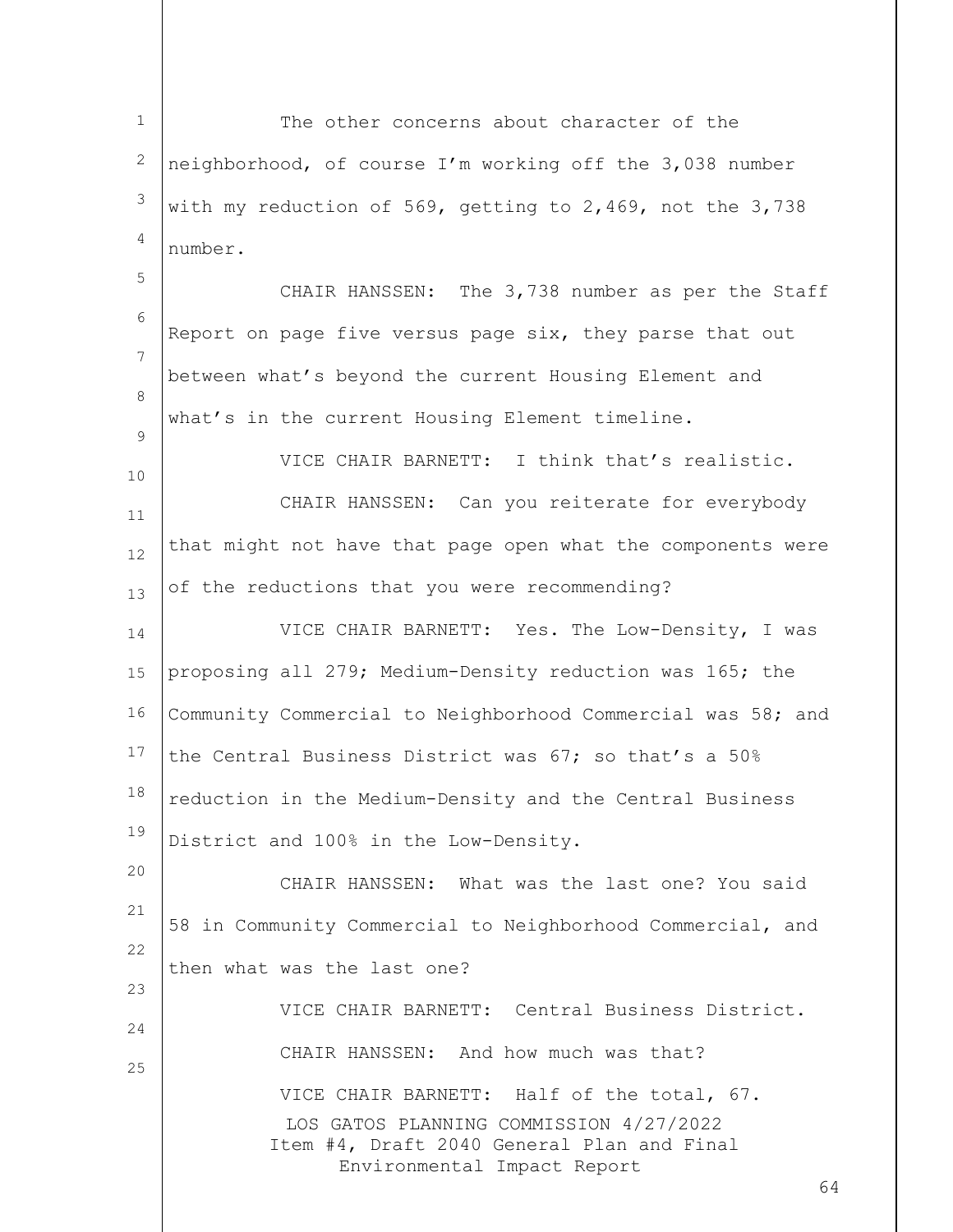| $\mathbf 1$ | CHAIR HANSSEN: All right, good. That helps to                                                                        |
|-------------|----------------------------------------------------------------------------------------------------------------------|
| 2           | not have every page open at the same time.                                                                           |
| 3           | COMMISSIONER JANOFF: Through the Chair, can I                                                                        |
| 4           | ask a clarifying question? Vice Chair Barnett, you're                                                                |
| 5           | recommending a reduction of 165 Medium-Density Residential                                                           |
| 6           | units over what I'm looking at Table 3-1 in the General                                                              |
| 7           | Plan, and there's a total of approximately 570 units in the                                                          |
| $\,8\,$     | Medium-Density. You're proposing to keep the balance of                                                              |
| 9           | that number but just reduce it a little bit?                                                                         |
| 10          | And I actually had the same question, again                                                                          |
| 11<br>12    | looking at Table 3-1 in the Draft General Plan. The Low-                                                             |
| 13          | Density Residential total number is 283 plus 84, which                                                               |
| 14          | would bring us to about 367. I'm not sure what table you                                                             |
| 15          | might be looking at, but that's my reference in terms of                                                             |
| 16          | the numbers proposed in the current Draft General Plan that                                                          |
| 17          | we would be reducing from.                                                                                           |
| 18          | JENNIFER ARMER: Through the Chair, if I may?                                                                         |
| 19          | CHAIR HANSSEN: Go ahead.                                                                                             |
| 20          | JENNIFER ARMER: Commissioner Janoff, I recommend                                                                     |
| 21          | you also take a look at page six of the Staff Report from                                                            |
| 22          | April 13th. I believe that some of the numbers that are                                                              |
| 23          | proposed for reduction are from that list of potential                                                               |
| 24          | reductions laid out by Staff in response to previous input.                                                          |
| 25          |                                                                                                                      |
|             | LOS GATOS PLANNING COMMISSION 4/27/2022<br>Item #4, Draft 2040 General Plan and Final<br>Environmental Impact Report |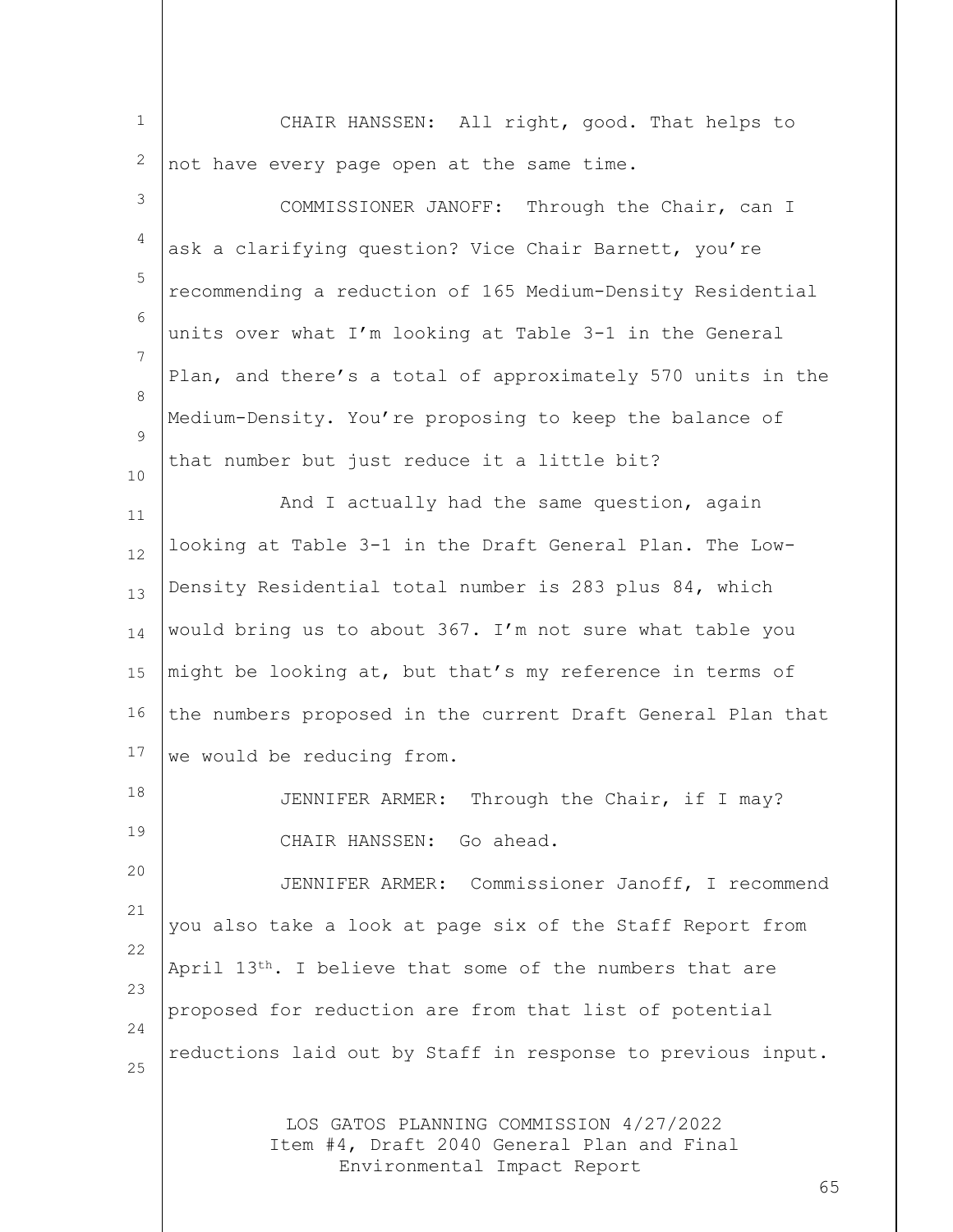| $\mathbf 1$     | One of those, the 279, is the reduction in                                                                                 |
|-----------------|----------------------------------------------------------------------------------------------------------------------------|
| 2               | housing if the Low-Density housing designation were to                                                                     |
| 3               | revert back to the density allowed in the current 2020                                                                     |
| 4               | General Plan, and then it appears that the 165 unit                                                                        |
| 5               | reduction for the Medium-Density Residential designation                                                                   |
| 6               | that's proposed by Vice Chair Barnett is half of the                                                                       |
| $7\phantom{.0}$ | reduction, basically going halfway down to what is                                                                         |
| 8<br>9          | currently allowed in the 2020 General Plan, because bullet                                                                 |
| 10              | number two on page six of that Staff Report talks about                                                                    |
| 11              | reverting the Medium-Density housing designation to the                                                                    |
| 12              | existing 2020 General Plan level, and that that would be a                                                                 |
| 13              | reduction in 327 units. The Director has something to add                                                                  |
| 14              | too.                                                                                                                       |
| 15              | VICE CHAIR BARNETT: That's correct what you're                                                                             |
| 16              | referring to.                                                                                                              |
| 17              | Through the Chair, I think it's<br>JOEL PAULSON:                                                                           |
| 18              | important for the Commission to understand that the numbers                                                                |
| 19              | that are in the Staff Report and that Vice Chair Barnett is                                                                |
| 20              | using, that's the delta between the existing General Plan                                                                  |
| 21              | and the proposed General Plan, so that's why it's not                                                                      |
| 22<br>23        | coming up with the numbers. Commissioner Janoff, you're                                                                    |
| 24              | looking at the new, and that's why they're not jiving.                                                                     |
| 25              | JENNIFER ARMER: So there would be some                                                                                     |
|                 | development.                                                                                                               |
|                 | LOS GATOS PLANNING COMMISSION 4/27/2022<br>Item #4, Draft 2040 General Plan and Final<br>Environmental Impact Report<br>66 |
|                 |                                                                                                                            |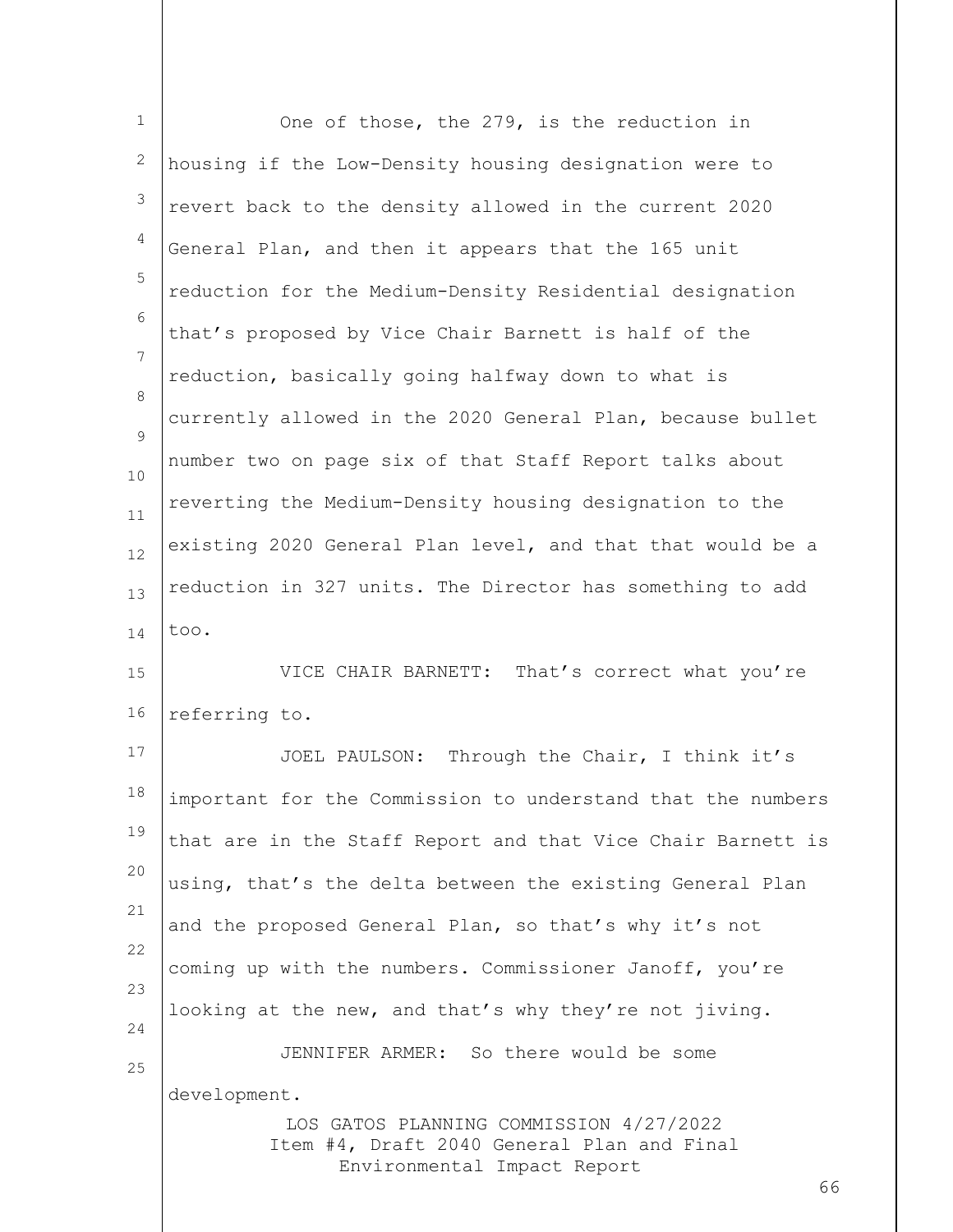LOS GATOS PLANNING COMMISSION 4/27/2022 Item #4, Draft 2040 General Plan and Final Environmental Impact Report 67 1 2 3 4 5 6 7 8  $\mathsf{Q}$ 10 11 12 13 14 15 16 17 18 19 20 21 22  $23$ 24 25 COMMISSIONER JANOFF: Right, the numbers wouldn't be zero for Low-Density, or 165. Well, it might be 165, but it wouldn't be zero for Low-Density is what I'm hearing. JENNIFER ARMER: Correct, because there is still, even with the current density, some capacity for growth and redevelopment. CHAIR HANSSEN: Can I ask a question on what was said though? I'm looking at Table 3-1. Let's take Low-Density Residential. It talks about the proposed new density range, and then with the assumed redevelopment rate it's 84 units for Low-Density Residential, but if we reverted to the existing 2020 levels in the Staff Report as described on page six, it would be 279 units. Why would it be 279 units versus 84? JENNIFER ARMER: Thank you for that question. The new housing from the Low-Density Residential is actually 283 on vacant land plus 84 for redevelopment. So those two columns actually get combined to give you how much additional housing would be estimated within the Low-Density Residential designations. CHAIR HANSSEN: Yes, of course. I should have had my glasses on when I was looking at that. JENNIFER ARMER: It's a lot of numbers.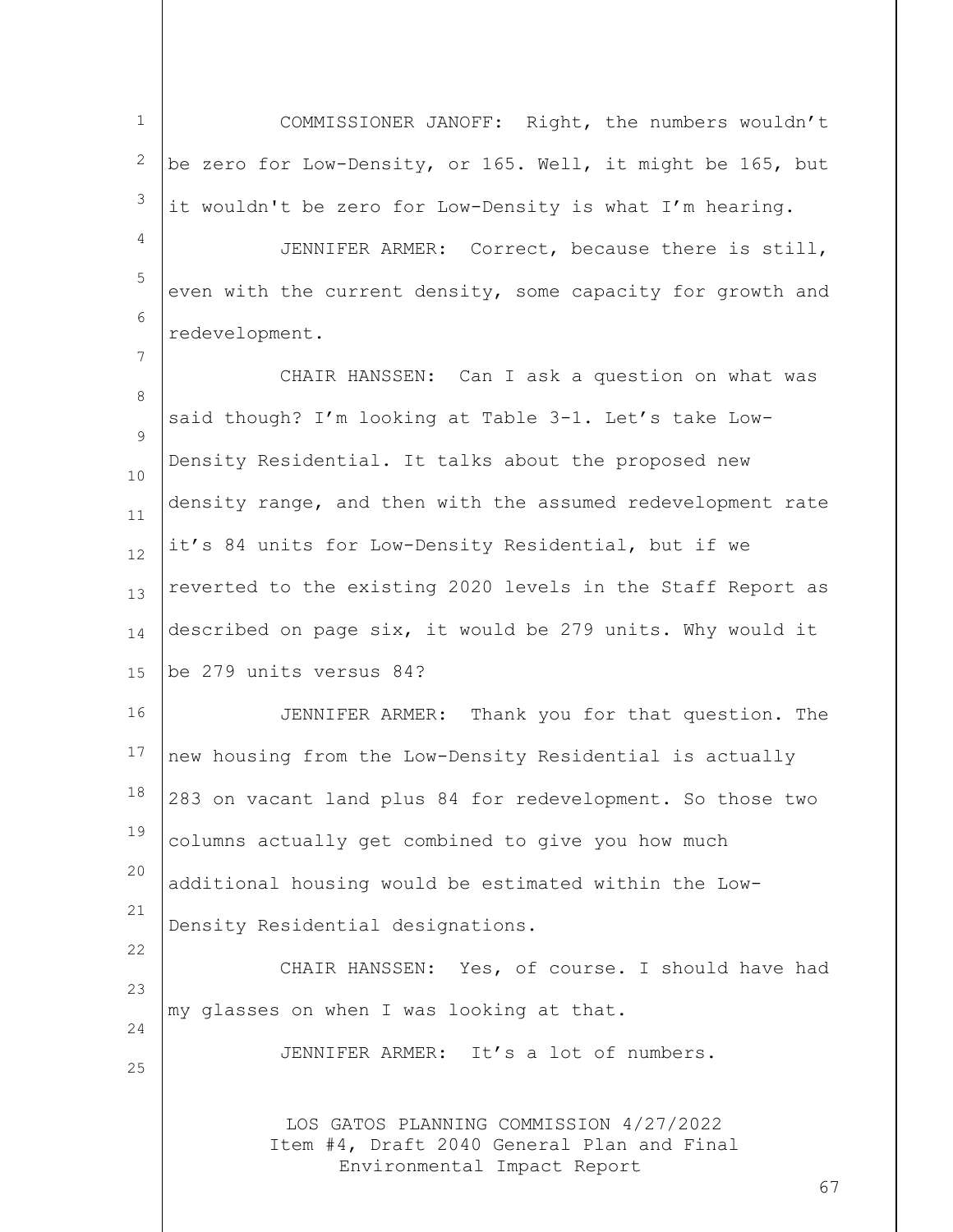1 2 3 CHAIR HANSSEN: But it's still not the same, because 283 plus 84 is well over 300, and then 279 is less than that.

4 5 6 7 8  $\mathsf{Q}$ 10 11 12 13 14 15 16 17 18 19 20 JENNIFER ARMER: Right, and so 279, if we had Table 3-1 and we put in put in appropriate assumptions based on the current density for the current 2020 General Plan, those numbers in the columns would not be zero. There would be some redevelopment and there would be some new units on vacant land. It would be less than what is here, because the densities would be lower, the redevelopment assumptions would be lower because of those lower densities, so what we put in the Staff Report for some of the designations is what's that delta? We worked with the consultant to figure out what would those numbers be if we kept it at the 2020 General Plan, and we said what's the change? So if you revert back to the 2020 General Plan you don't remove all of the 283 plus 84 units; it's a portion of that.

21 CHAIR HANSSEN: I see. That makes perfect sense. Thank you for explaining that.

Director Paulson.

22

23

LOS GATOS PLANNING COMMISSION 4/27/2022 Item #4, Draft 2040 General Plan and Final Environmental Impact Report 24 25 JOEL PAULSON: Just another way to think about it, I think Vice Chair Barnett is looking at roughly half of what is allowed in the proposed General Plan. Currently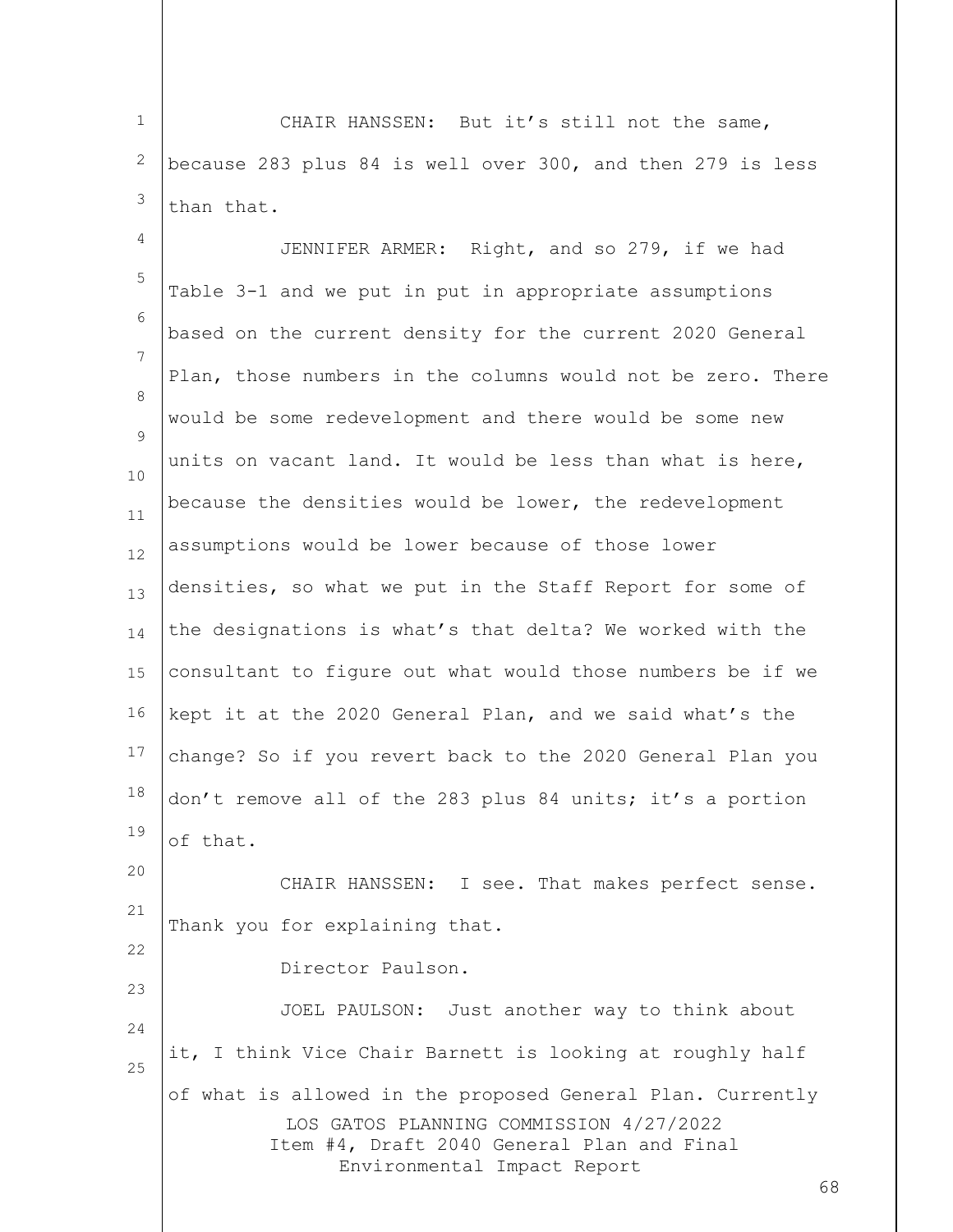| $\mathbf 1$ | the maximum density in the Medium-Density is 12, the                                                                 |
|-------------|----------------------------------------------------------------------------------------------------------------------|
| 2           | proposed is 24, so if you split that in half you end up-and                                                          |
| 3           | we'd have to run the numbers-but the maximum would come                                                              |
| 4           | down from 24 to 18, because the difference between 12 and                                                            |
| 5           | 24 is 12, and you cut it in half, so it would probably be                                                            |
| 6           | around 18, if not 18.7. So that's how you could think about                                                          |
| 7           | some of these numbers where it's half, whether it's this                                                             |
| 8           | proposal or some other proposal that might have a different                                                          |
| 9<br>10     | ratio, but this one happens to be half.                                                                              |
| 11          | CHAIR HANSSEN: Thank you for that. That helps,                                                                       |
| 12          | because you have to kind of think through the whole                                                                  |
| 13          | problem.                                                                                                             |
| 14          | Vice Chair Barnett and then Commissioner Thomas.                                                                     |
| 15          | VICE CHAIR BARNETT: I just wanted to say that I                                                                      |
| 16          | was looking at the reduction numbers on page 184 and I did                                                           |
| 17          | play with the Medium-Density Residential figure and figured                                                          |
| 18          | it 8 to 18 instead of 14 to 24, just as an example.                                                                  |
| 19          | CHAIR HANSSEN: Thank you for that. Commissioner                                                                      |
| 20          | Thomas.                                                                                                              |
| 21          | COMMISSIONER THOMAS: Thank you for the                                                                               |
| 22          | clarification about the reduction and everything. I think                                                            |
| 23          | that I understand the argument that higher density does not                                                          |
| 24          | automatically equal lower income, but it does allow for                                                              |
| 25          | LOS GATOS PLANNING COMMISSION 4/27/2022<br>Item #4, Draft 2040 General Plan and Final<br>Environmental Impact Report |
|             | 69                                                                                                                   |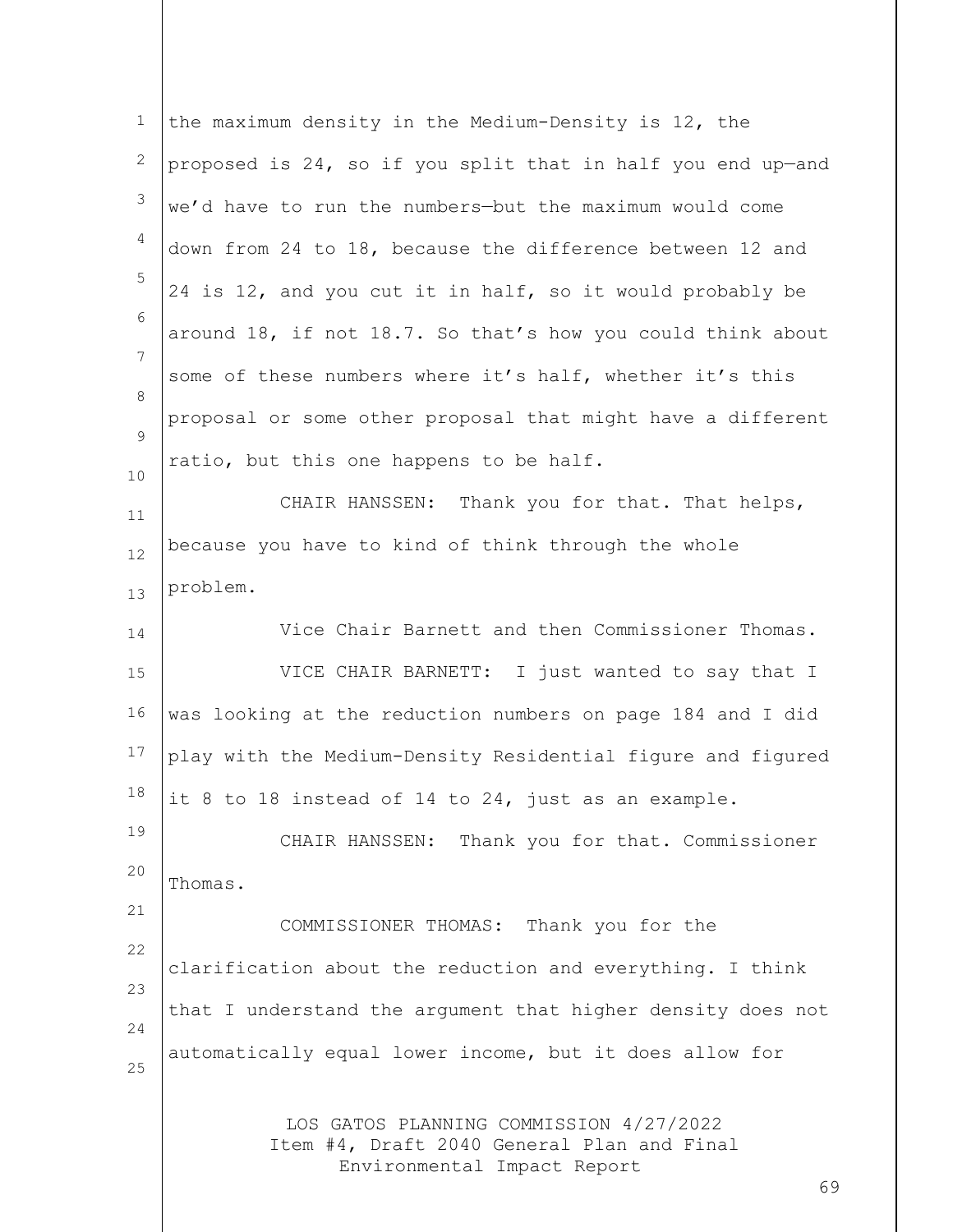1 2 that possibility, and not including higher density is going to make lower income housing less likely to happen.

LOS GATOS PLANNING COMMISSION 4/27/2022 Item #4, Draft 2040 General Plan and Final Environmental Impact Report 3 4 5 6 7 8  $\mathsf{Q}$ 10 11 12 13 14 15 16 17 18 19 20 21 22 23 24 25 I know that there's been a lot of talk with the GPAC. I know the GPAC, before I joined, talked a lot about how all the Town has to absorb this new growth, like we all have to be responsible for it, and we all have to be responsible for trying to increase low-income housing throughout Town and affordable housing throughout Town, and I completely understand that we could do everything in the world and housing is still going to be expensive in Los Gatos, but we're definitely guaranteeing that we're not going to improve access to affordable housing if we don't increase our densities in certain areas, so I personally don't feel that the argument that higher density doesn't automatically equal more affordable housing or low-income housing is a reason that we shouldn't increase densities. CHAIR HANSSEN: Thank you for that. Commissioner Clark. COMMISSIONER CLARK: I'm just going to quickly tack onto what Commissioner Thomas just said. I completely agree. I think even though a fourplex existing doesn't mean that the units will be completely affordable. Naturally, smaller units cost less, and so it will be more affordable than other housing and I think we really can count on that,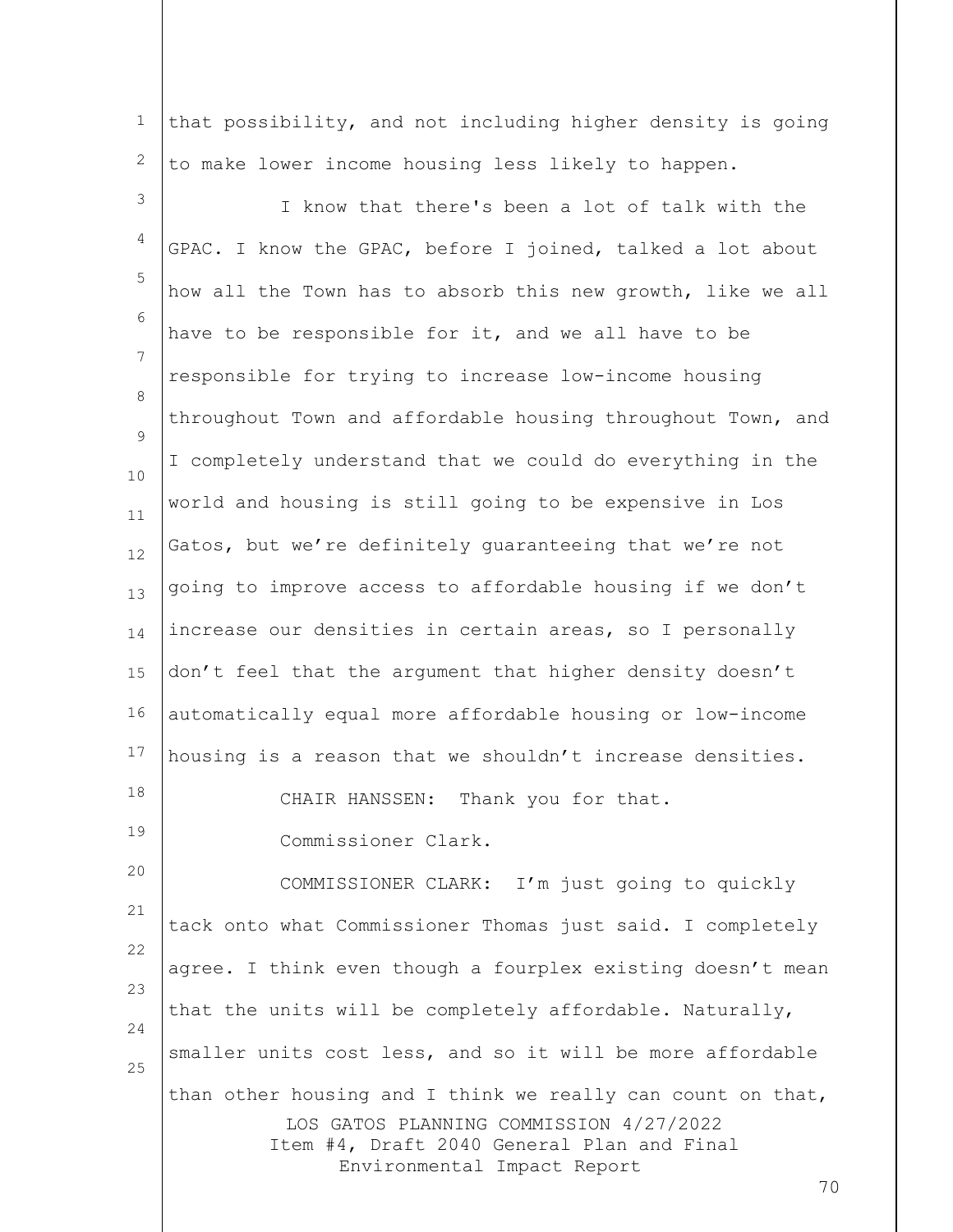1 2 and I really agree with what she said that it's everyone's responsibility, it's every designation's responsibility.

3 4 5 6 7 8  $\mathsf{Q}$ 10 11 12 13 14 15 16 Just because you live in a single-family neighborhood shouldn't mean that you're completely immune to these changes, and I really feel like the purpose of the kind of housing that this would allow, like fourplexes and triplexes and things like that, is that it blends in with the neighborhood, and I think that once there are a few around people will see that they're not so scary and that they can make a valuable contribution to a neighborhood, and so I really think that we should reframe how we're thinking about them. I think that they kind of guarantee more affordability compared to a large single-family home. CHAIR HANSSEN: Thank you for that, Commissioner Clark.

17

25

Commissioner Janoff.

18 19 20 21 22 23 24 COMMISSIONER JANOFF: Thank you. I see the appeal of reducing the Low-Density designation. It seems to be popular among those who are most concerned, and I can understand that, and there has also been discussion that that designation isn't likely to generate as much housing, period, let alone affordable housing.

LOS GATOS PLANNING COMMISSION 4/27/2022 Item #4, Draft 2040 General Plan and Final Environmental Impact Report But the reason I'm having trouble with reverting back to the 2020 numbers is precisely what Staff said, and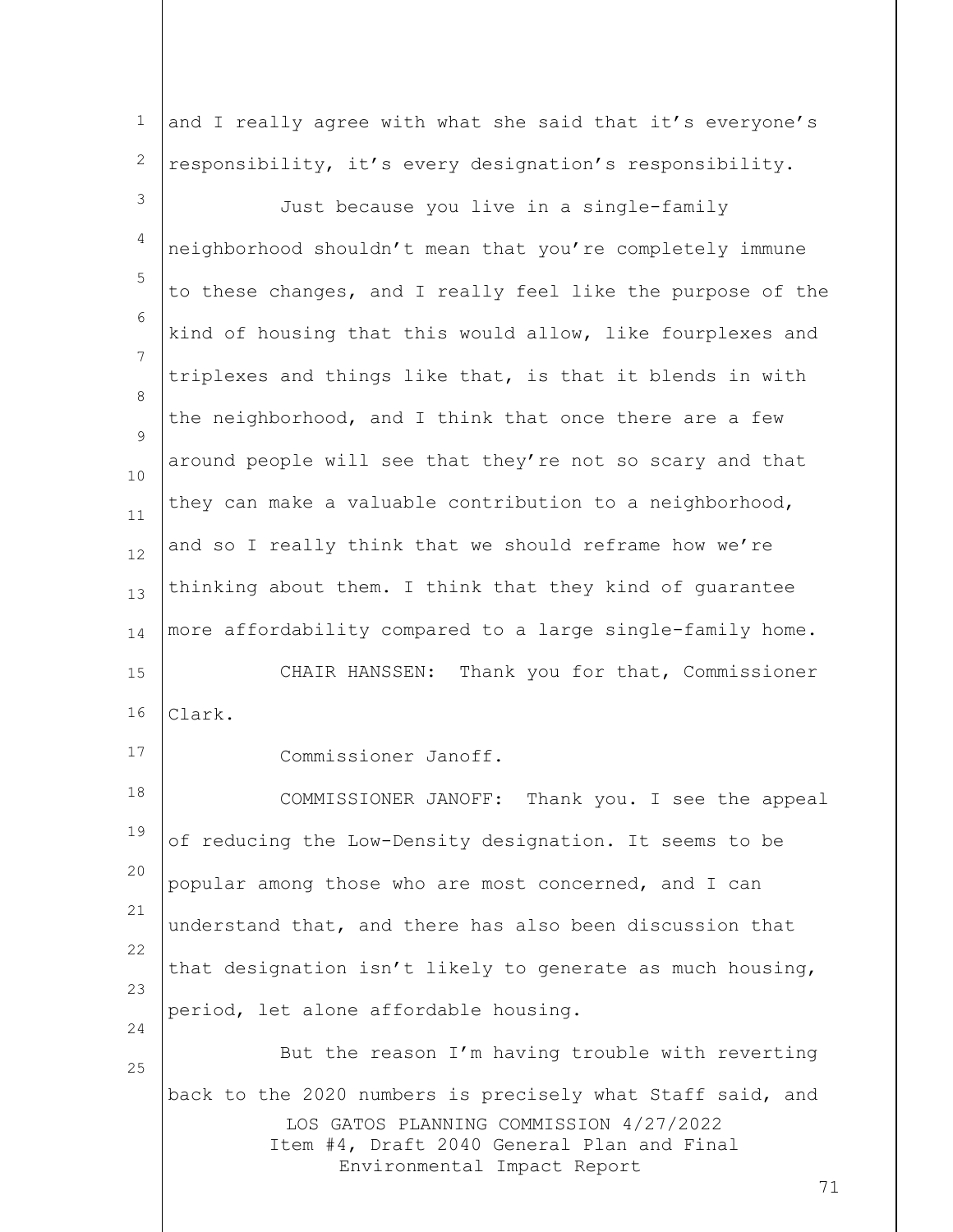| $\mathbf 1$     | that is that we lose the missing middle. I can't express to                                                                                                                              |
|-----------------|------------------------------------------------------------------------------------------------------------------------------------------------------------------------------------------|
| 2               | you how long and deeply the GPAC discussed missing middle                                                                                                                                |
| 3               | and how important those concepts are in ensuring that the                                                                                                                                |
| 4               | visual character of the Town is maintained, the transitions                                                                                                                              |
| 5               | between single-story and two-story. The transitions in                                                                                                                                   |
| 6               | different areas between Low-Density and Medium-Density are                                                                                                                               |
| $7\phantom{.0}$ | really accomplished most beautifully by the missing middle                                                                                                                               |
| 8<br>9          | concept, and it's a very, very important concept that I                                                                                                                                  |
| 10              | personally would have a lot of trouble just throwing                                                                                                                                     |
| 11              | completely out, and if that's the effect of reverting back                                                                                                                               |
| 12              | to the 2020 General Plan density for Low-Density, I would                                                                                                                                |
| 13              | not be in favor.                                                                                                                                                                         |
| 14              | The change in the Medium-Density, maybe, but                                                                                                                                             |
| 15              | again, there are unintended consequences of messing around                                                                                                                               |
| 16              | with the numbers and I think we run the risk of throwing                                                                                                                                 |
| 17              | something that's really important completely out.                                                                                                                                        |
| 18              | I quess relative to Vice Chair Barnett, I would                                                                                                                                          |
| 19              | agree that the Community Commercial or Neighborhood                                                                                                                                      |
| 20              | Commercial could be reduced. The Office and Service                                                                                                                                      |
| 21              | Commercial, which is 313 units, maybe that could be                                                                                                                                      |
| 22              | reduced, but I'm really concerned about losing the                                                                                                                                       |
| 23<br>24        | opportunity in High-Density and many units of affordable                                                                                                                                 |
| 25              | housing aside, we heard a lot of feedback from the                                                                                                                                       |
|                 | community about how we didn't want to ruin the visual look<br>LOS GATOS PLANNING COMMISSION 4/27/2022<br>Item #4, Draft 2040 General Plan and Final<br>Environmental Impact Report<br>72 |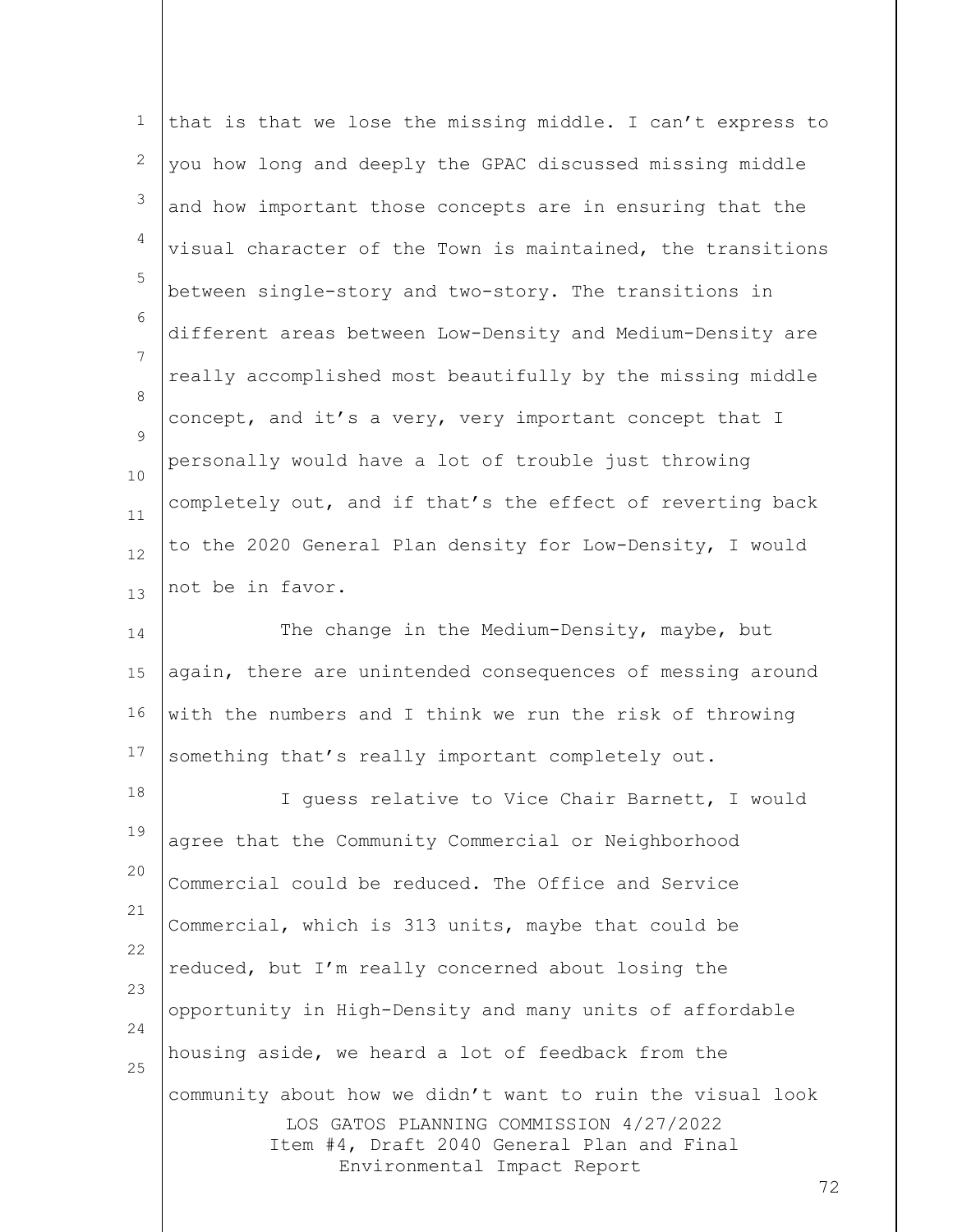| $\mathbf 1$ | of Los Gatos, and the missing middle really gives us more                                                            |
|-------------|----------------------------------------------------------------------------------------------------------------------|
| 2           | control over how that is going to be affected than                                                                   |
| 3           | anything, and if we think about missing middle as being a                                                            |
| 4           | better for the Town alternative in terms of retaining Town                                                           |
| 5           | charm and Town character then SB 9 simple lot splits, which                                                          |
| 6           | could just be ugly boxes and we have no discretion                                                                   |
| 7           | whatsoever over how those look as long as they meet                                                                  |
| 8           | building codes, so I think we lose something extremely                                                               |
| 9<br>$10$   | valuable in the ability to hold onto or control the                                                                  |
| 11          | character of our Town when we throw out the missing middle,                                                          |
| 12          | so I would not be in favor of changing the density in the                                                            |
| 13          | Low-Density back to 2020 numbers.                                                                                    |
| 14          | CHAIR HANSSEN: Thank you for that, Commissioner                                                                      |
| 15          | Janoff. Back to Commissioner Thomas.                                                                                 |
| 16          | COMMISSIONER THOMAS: I just really wanted to                                                                         |
| 17          | echo what Commissioner Janoff just said, because I do think                                                          |
| 18          | that missing middle is the key to maintaining our Town                                                               |
| 19          | character, which in addition to the traffic and other                                                                |
| 20          | infrastructure concerns I know is a huge concern of                                                                  |
| 21          | residents in Town and it is something that is really                                                                 |
| 22          | important to a lot of people that live here, and I do think                                                          |
| 23          | that if we can build visually appealing structures in Low-                                                           |
| 24          | and Medium-Residential areas right now to accommodate for                                                            |
| 25          | our growth, we're going to avoid having to go back and                                                               |
|             | LOS GATOS PLANNING COMMISSION 4/27/2022<br>Item #4, Draft 2040 General Plan and Final<br>Environmental Impact Report |
|             | 73                                                                                                                   |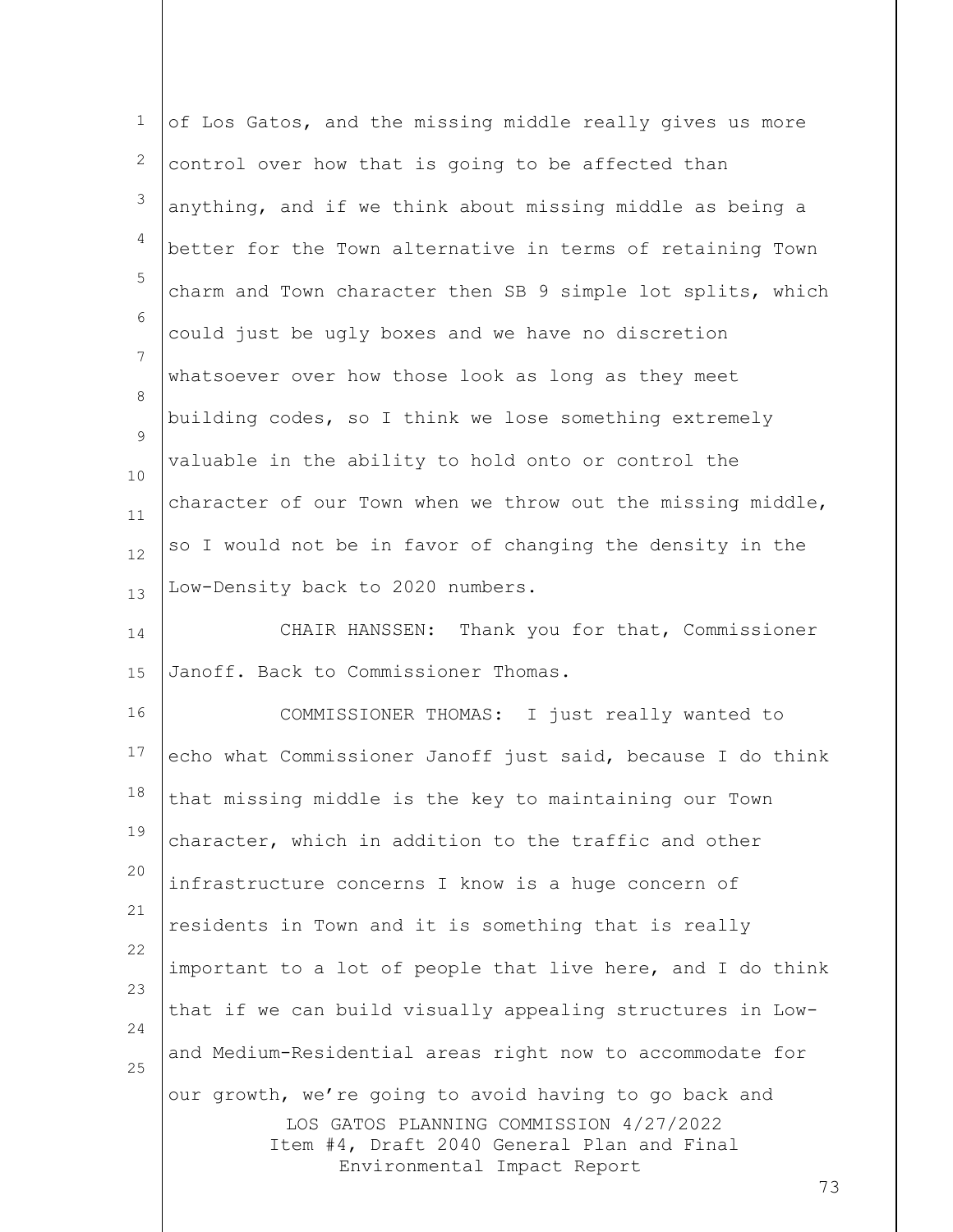1 2 change like the heights so that we're building a ton of concentrated housing on Los Gatos Boulevard.

LOS GATOS PLANNING COMMISSION 4/27/2022 Item #4, Draft 2040 General Plan and Final Environmental Impact Report 3 4 5 6 7 8  $\mathsf{Q}$ 10 11 12 13 14 15 16 17 18 19 20 21 22 23 24 25 And I know other communities have had this struggle in the past. I know up in San Mateo that they have made decisions to keep their Low-Density Residential densities lower, and then a lot of their growth has been concentrated in areas and gone really upward, because that's the only way that they can build more housing, and then people have been really unhappy with that in the area too. So I do really think that missing middle, I know it was discussed a lot before I was on the GPAC, but I do know that it was definitely a priority and there was a lot of thought put into that with the whole entire General Plan, and I do think that it's something that is particularly helpful here in Town that we're truly missing for our specific residents and future residents. CHAIR HANSSEN: Thank you for that. Before I take additional comments I wanted to ask Staff a question. We haven't completed the process of the objective standards, but Vice Chair Barnett and I and former-Commissioner Burch had worked on where we could go with the objective standards and the consultants have taken it to the community, but supposing that we stay with the existing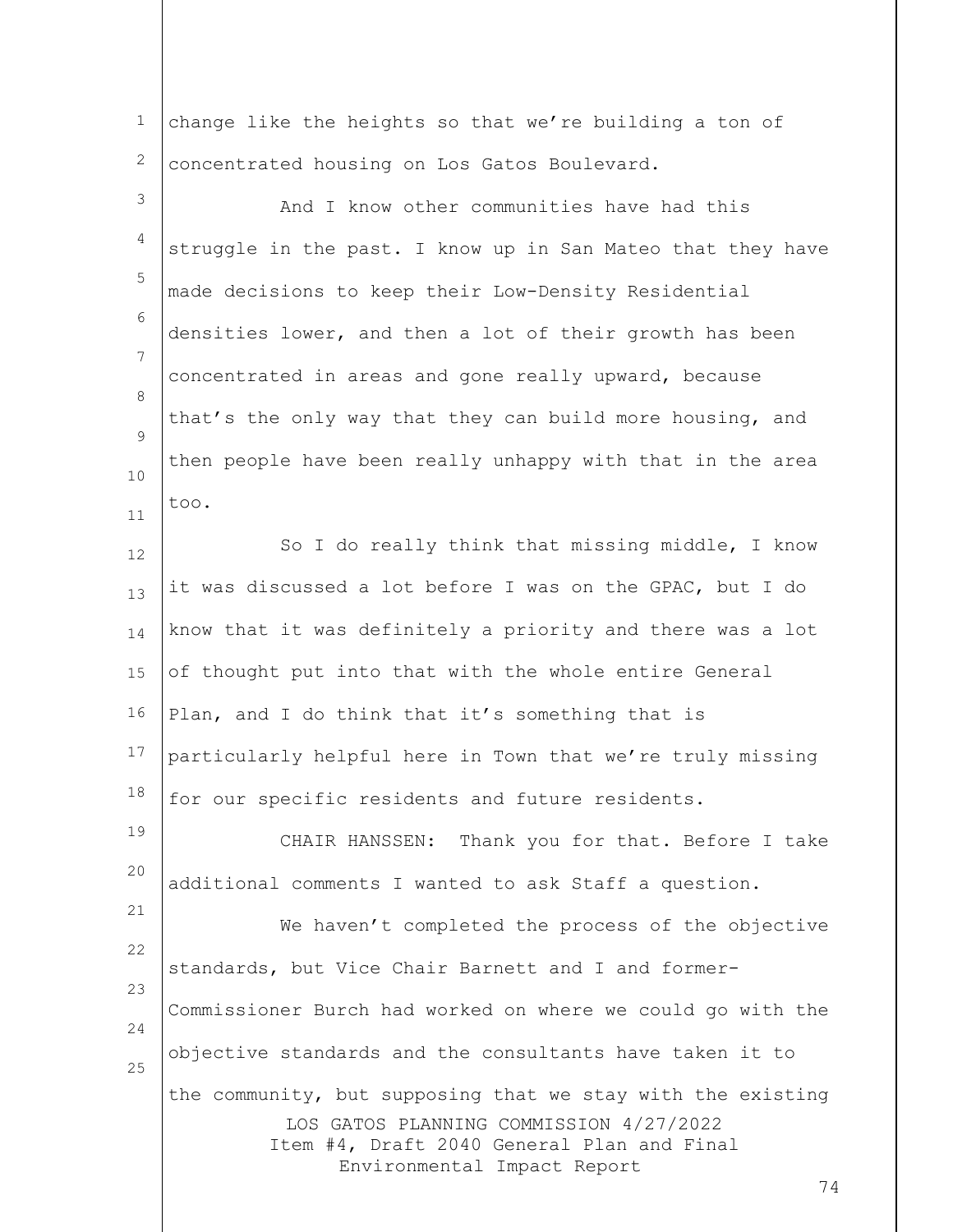1 2 3 4 5 6 7 proposed densities in the Draft 2040 General Plan, what tools do we have in Town to make sure that the vision we have describing the General Plan doesn't change the character of neighborhoods? Because I know people are really panicked, everyone's neighborhood, but for instance historic neighborhoods and whatnot. What tools do we have to enforce the idea of the missing middle?

8

9 10 11 12 13 14 15 16 17 18 JENNIFER ARMER: Thank you. I would say that yes, we are working on objective standards. We're going to the community for a community meeting with a list of draft standards based on the work that you discussed. That's going to be on May 12th to get input on that, and once we do get further input, that will be proceeding to Planning Commission and Town Council. That is really targeted at the Medium-Density Residential and High-Density Residential and Mixed-Use projects rather than these duplex type projects that go through the SB 9 process.

LOS GATOS PLANNING COMMISSION 4/27/2022 19 20 21 22 23 24 25 When we do work towards a permanent ordinance for the SB 9 type projects, that will include, as it did with the interim ordinance, some objective standards there as well, but for a lot of those smaller projects we don't have a whole lot of objective standards that apply to them. It does look like Director Paulson has something else to add as well.

Item #4, Draft 2040 General Plan and Final Environmental Impact Report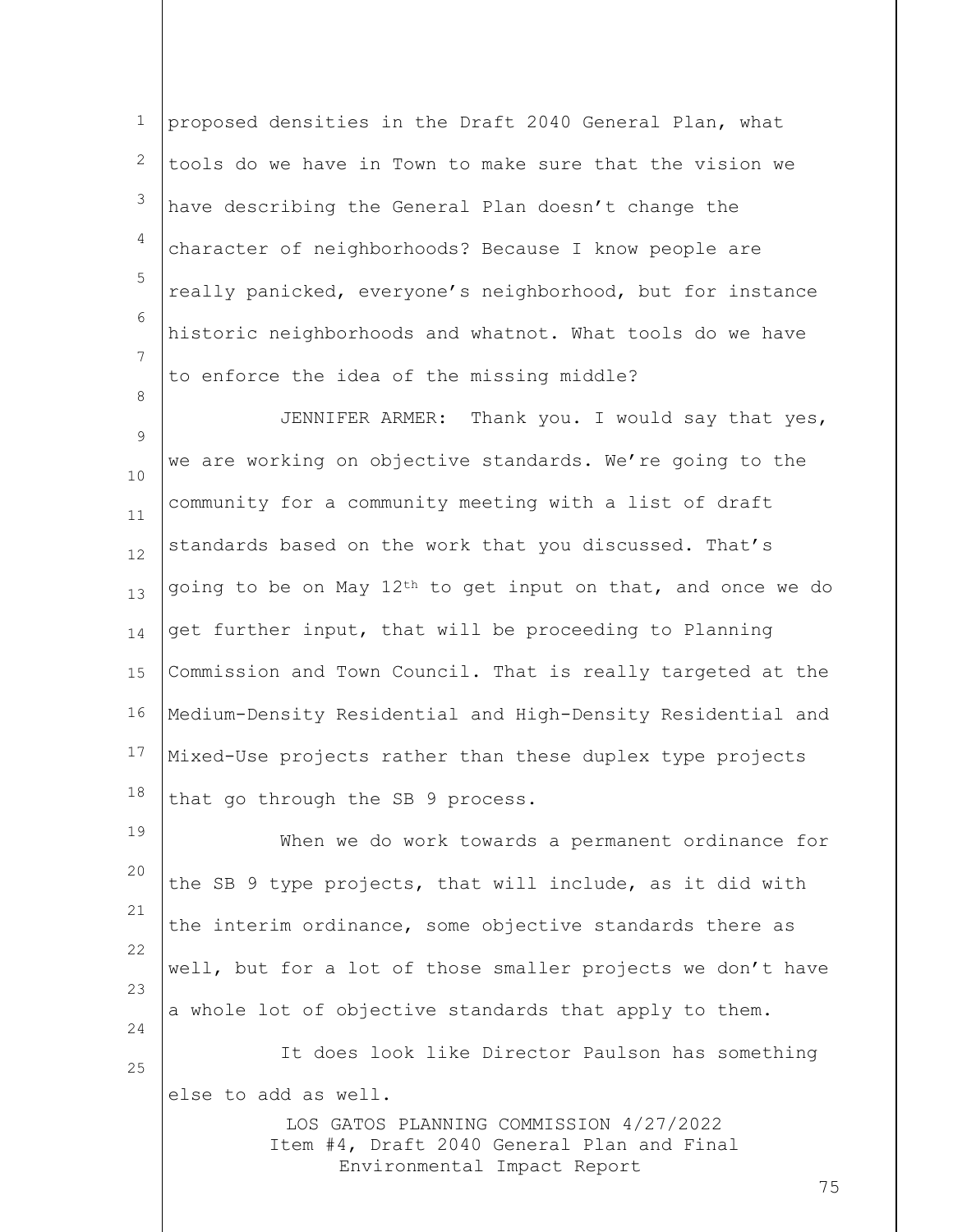1 2 3 JOEL PAULSON: Thank you. Just briefly to try to differentiate from a control perspective SB 9 versus missing middle.

4 5 6 7 8  $\mathsf{Q}$ 10 Missing middle, we would be using the controls of the underlying zone, so setbacks, height, coverage, that's where you get to what a lot of you have been talking about where you get the potential form of a single-family house but maybe it has three or four units in it, so you still have those controls from a zoning perspective.

11 12 13 14 15 16 17 18 19 20 21 Now, there could be some consideration after the General Plan gets adopted to modify some of those, maybe allow an additional 5' or a little bit more FAR like we do for ADUs, because we know we're having more units, whereas SB 9, a lot of those controls are gone, so the side and rear setbacks are 4'. Our lowest side setback for a residential building, and I'll use the R-1:D, which is happens to be Medium-Density Residential, is 5', so it's those types of things where a lot of the provisions of SB 9 give way more flexibility to whoever is developing those, and so that's where that control comes in.

LOS GATOS PLANNING COMMISSION 4/27/2022 Item #4, Draft 2040 General Plan and Final Environmental Impact Report 23 24 25 The other is obviously SB 9 is going to be tied to objective standards, so when we're doing the ordinance we may want to look at that as a separate document. As Ms. Armer mentioned, the current objective standards really are

22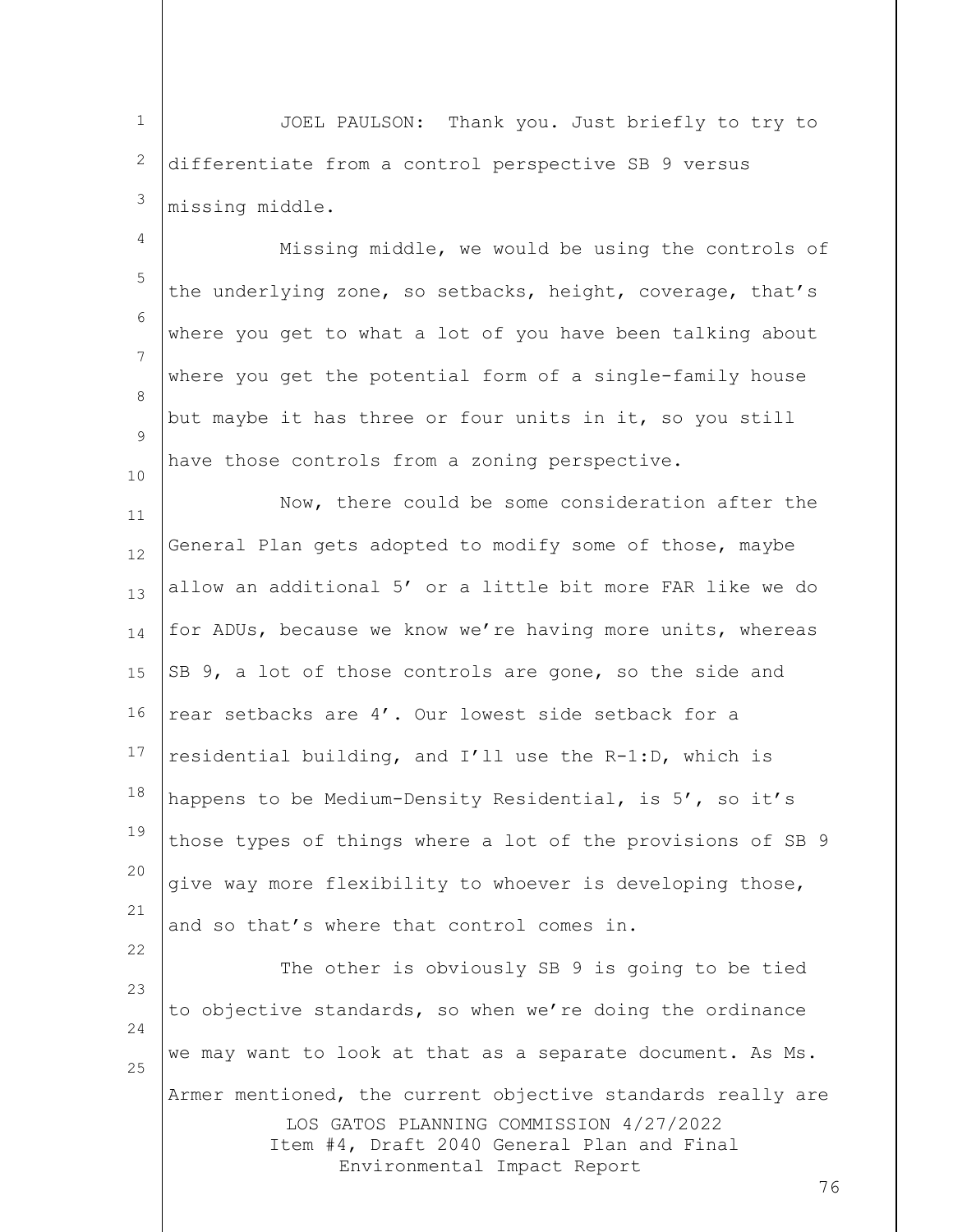1 2 3 Mixed-Use and Multi-Family, so that's something to use as you're thinking about this from a control perspective; that's the simplest distinction I can make at this point.

4

 $\mathsf{Q}$ 

5 6 7 8 CHAIR HANSSEN: I think that's fine. And we do have Residential Design Guidelines, and if you're really trying to make a duplex in the same form factor as a single-family home, then the Residential Design Guidelines will apply as well.

10 11 12 13 14 15 16 17 18 Commissioner Clark and then Vice Chair Barnett. COMMISSIONER CLARK: I just want to say that I think we're seeing that it's risky when you start to play with the numbers, and I think what this is really all about is opportunities and the number of opportunities that we are providing, and I would hate to see us have to choose what density we're reducing in order to lower the numbers just because we want to lower the numbers, and then miss out on some opportunities that we could have had otherwise.

19 20 21 22 23 24 25 I just want to emphasize that we need a bigger number, because these units can't all get built. It's not going to be like we allow for all of this development and developers all come in, but I think that we need to make sure that we're providing options and that we're not limiting ourselves, which I just think that we do start to

> LOS GATOS PLANNING COMMISSION 4/27/2022 Item #4, Draft 2040 General Plan and Final Environmental Impact Report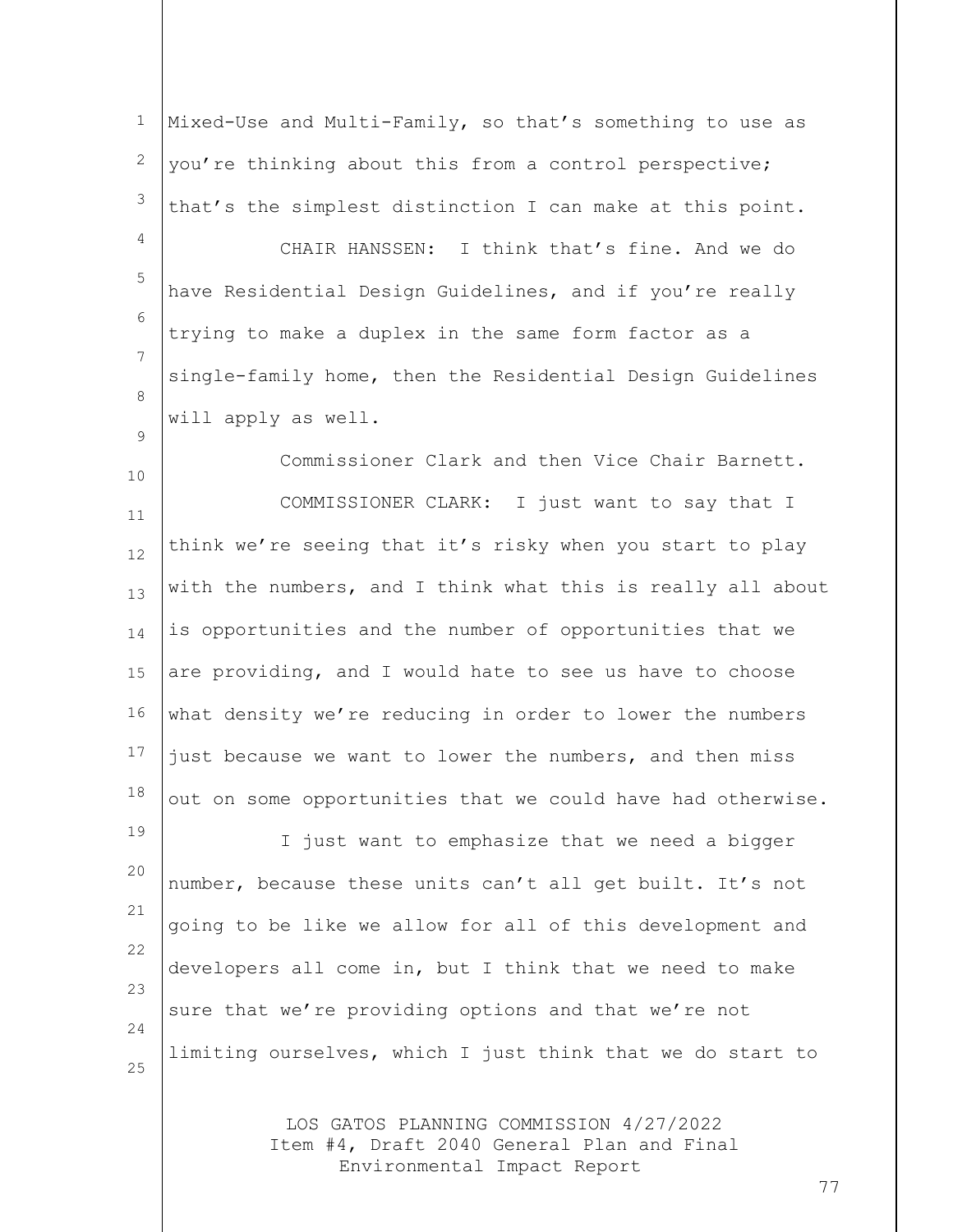1 2 do that when we start moving around the numbers like that and kind of having to choose where that happens.

3 4 CHAIR HANSSEN: Thank you for that, Commissioner Clark. Vice Chair Barnett.

5

6 7 8  $\mathsf{Q}$ 10 11 VICE CHAIR BARNETT: I just wanted to point out that in my proposal there would be missing middle in the Medium-Density Residential zone for area in that designation, and again, I'm harping back on what I've said before, but the ADUs and the SB 9 units will add density to the Low-Density Residential designation as well.

LOS GATOS PLANNING COMMISSION 4/27/2022 Item #4, Draft 2040 General Plan and Final Environmental Impact Report 12 13 14 15 16 17 18 19 20 21 22 23 24 25 One concern I had with the 3,738 number, the lower number, is how are we achieving that? Is it possible to realistically and reasonably project what the housing is going to be in the seventh and eighth RHNA allocations? I think that the number is somewhat arbitrary and it makes more sense to focus on what we have and then to adjust as we go forward, although I recognize there will be some small inconvenience in amending the General Plan at possibly two different cycles downstream, but it seems to me that's the more responsible approach rather than going into this with some speculative numbers. Thank you. CHAIR HANSSEN: Thank you for that, Vice Chair Barnett. Director Paulson has something to say, and then I'll go to Commissioner Thomas.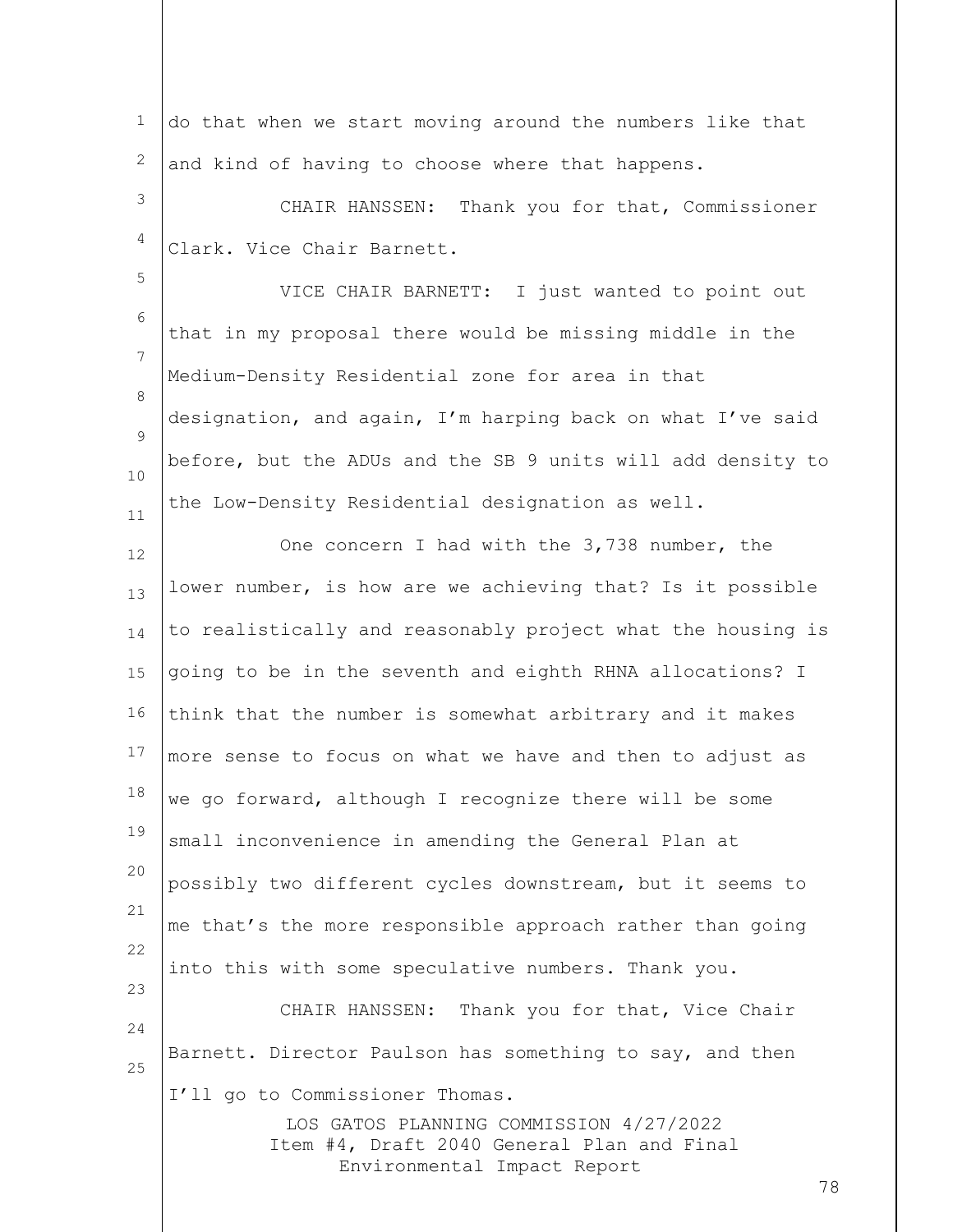| $\mathbf 1$ | JOEL PAULSON: Thank you, Chair. I just wanted to                                                                                                                               |
|-------------|--------------------------------------------------------------------------------------------------------------------------------------------------------------------------------|
| 2           | pull back a little on how we started this conversation,                                                                                                                        |
| 3           | which was maybe you should have a conversation or ask the                                                                                                                      |
| 4           | question of does the majority of the Commission think we                                                                                                                       |
| 5           | should reduce the number or not, because if the majority                                                                                                                       |
| 6           | thinks we should reduce the number, then we can get into                                                                                                                       |
| 7           | all the which designations and how much it should be                                                                                                                           |
| 8<br>9      | reduced, so I would say going back to where I think                                                                                                                            |
| 10          | Commissioner Thomas started, that's where we're going to                                                                                                                       |
| 11          | start.                                                                                                                                                                         |
| 12          | Then we got to the elements outside of 20, but we                                                                                                                              |
| 13          | were still going to come back to that conversation of                                                                                                                          |
| 14          | should the numbers be reduced from what's currently                                                                                                                            |
| 15          | proposed if there's a motion to that effect, and see where                                                                                                                     |
| 16          | that does, and then that will help inform this continued                                                                                                                       |
| 17          | conversation and think about what, if any, modifications                                                                                                                       |
| 18          | should be done.                                                                                                                                                                |
| 19          | CHAIR HANSSEN: Well, that's how I started at the                                                                                                                               |
| 20          | very beginning, and then I think a lot of the Commissioners                                                                                                                    |
| 21          | had a lot to say and there has been a lot of very good                                                                                                                         |
| 22          | discussion.                                                                                                                                                                    |
| 23<br>24    | Here's a suggestion. I think that if I had to                                                                                                                                  |
| 25          | read where everyone was at I'm going to say that we have                                                                                                                       |
|             | two Commissioners that are in the same place with Vice<br>LOS GATOS PLANNING COMMISSION 4/27/2022<br>Item #4, Draft 2040 General Plan and Final<br>Environmental Impact Report |
|             | 79                                                                                                                                                                             |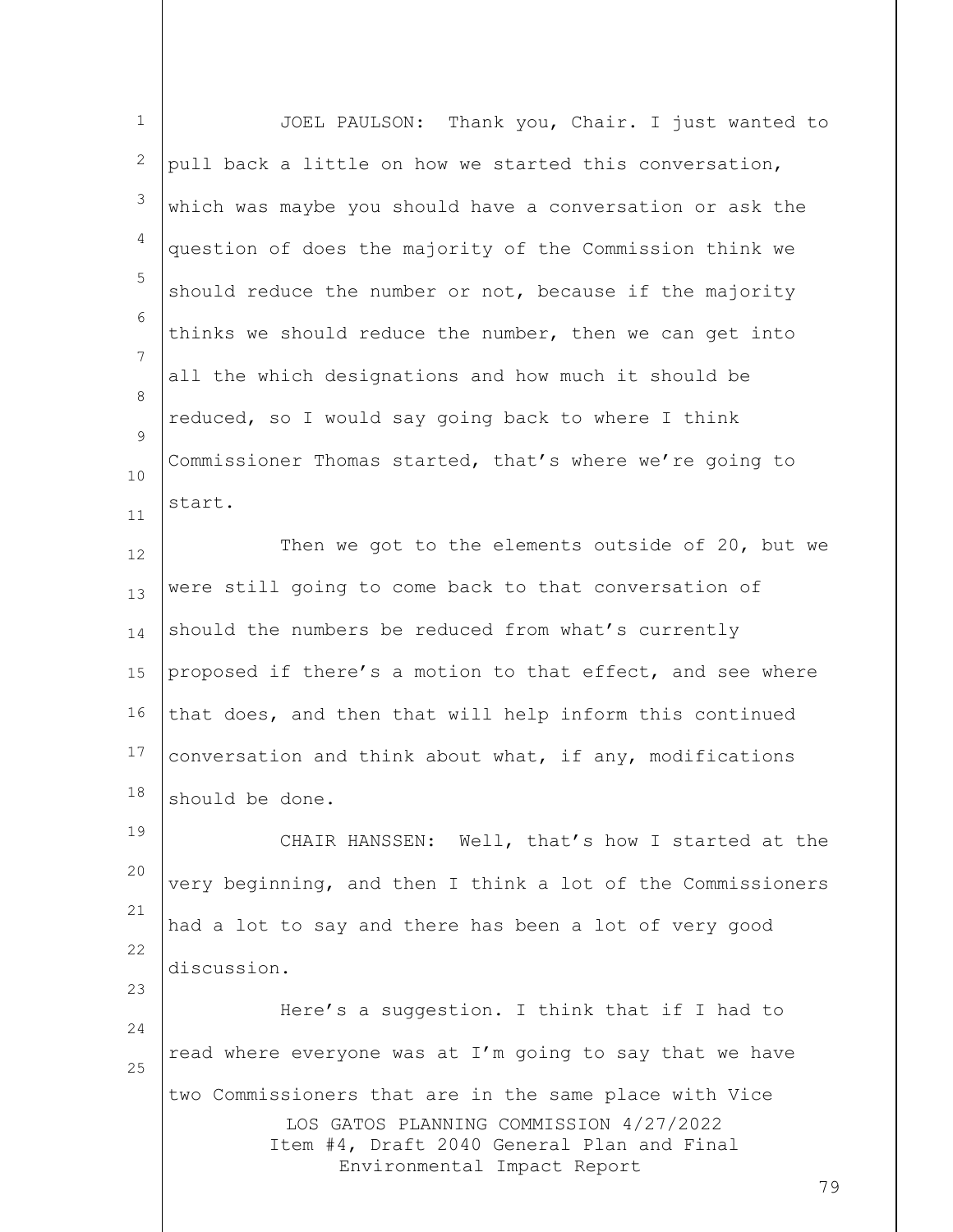1 2 3 4 5 6 Chair Barnett's suggestion that was submitted in writing, we have two Commissioners that are firmly convinced that we should stay with the numbers already proposed in the 2040 General Plan, and then Commissioner Janoff and I are somewhere in the middle I think is where I would characterize us.

8  $\mathsf{Q}$ 10 11 12 13 14 Then the question should be whether or not we reduce it at all, and then we can see if there's consensus about that if we can get agreement on what the number is, although I suspect that the people who wanted to keep the number the same would not be comfortable with any changes that got made, but nonetheless we have to come to a decision.

7

19

15 16 I have comments from Vice Chair Barnett, and then from Commissioner Thomas.

17 18 VICE CHAIR BARNETT: I just want to say that I agree with the approach from the Chair.

LOS GATOS PLANNING COMMISSION 4/27/2022 Item #4, Draft 2040 General Plan and Final Environmental Impact Report 20 21 22 23 24 25 CHAIR HANSSEN: All right. Commissioner Thomas. COMMISSIONER THOMAS: I think that it's really important for us to try to maintain local say and control over what housing gets developed in Low-Density Residential, and if we don't increase the density and the only option is the SB 9 route, and we don't have any control over that, I think residents are going to be not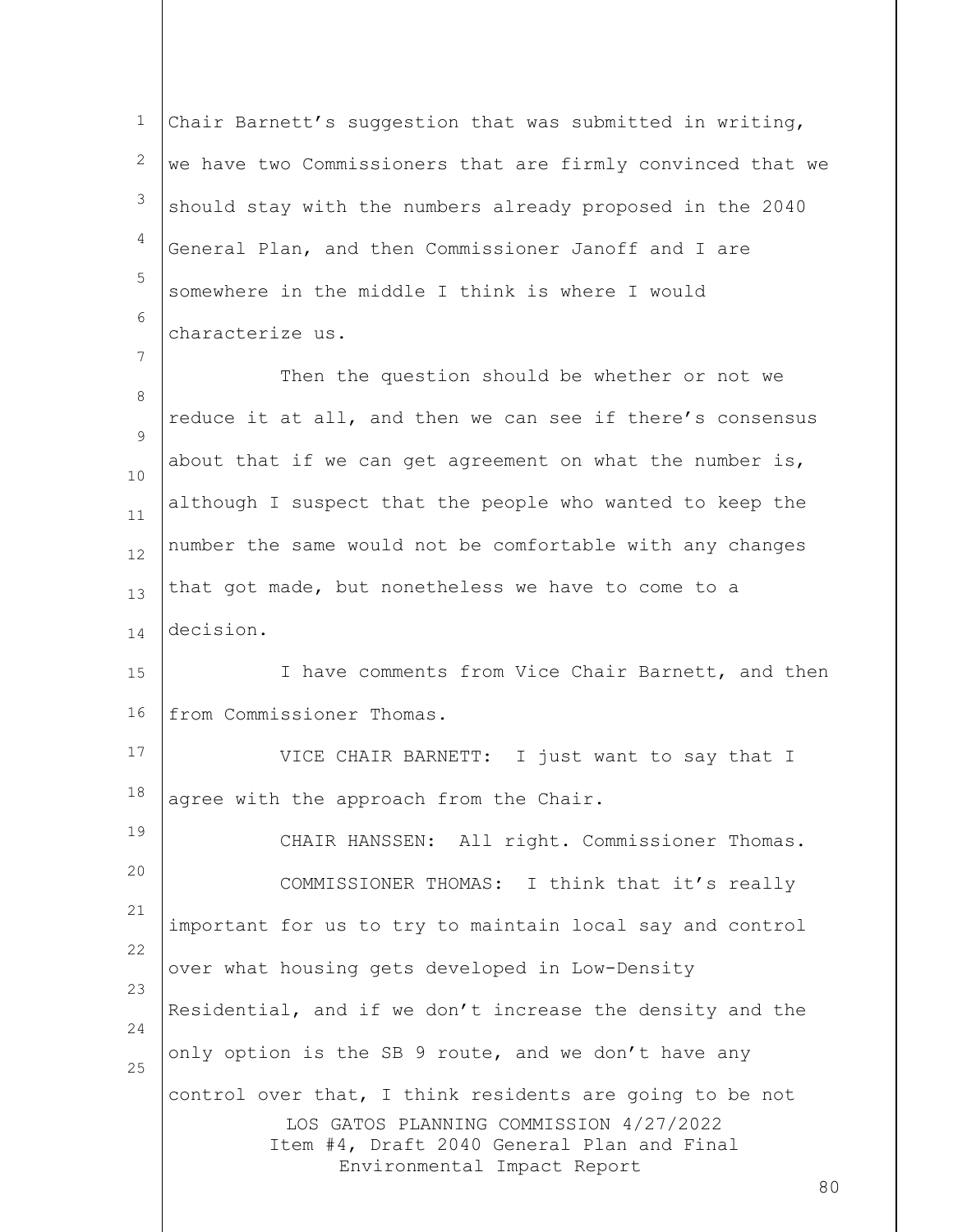1 2 3 4 5 6 7 8  $\mathsf{Q}$ 10 11 12 happy with our decision, and so that makes me really nervous about reverting back to the current General Plan's density, especially for Low-Density Residential, because I think that we want to keep the option open that people have the opportunity to increase density with input from neighbors and the Town and everything, so I feel that way. I kind of feel like from Director Paulson, I don't know if I need to make a motion. I'm fine with my motion failing if it does. I can make a motion, but do we need to continue to discuss options? I'm not entirely sure what to do moving forward.

13 14 15 16 CHAIR HANSSEN: I think that the Staff did make the recommendation that we should see if we can't get some resolution on reduce yes or reduce no, and then we could talk about how.

17 18 19 20 I can tell you for me, personally, I would be very uncomfortable about reverting to the 2020 General Plan densities in any category, honestly, because I think that we're going to have unintended consequences.

21

22 23 24 25 When I looked at the proposed site inventory for the Housing Element, something like 70-80% of the sites are on Los Gatos Boulevard, and while that makes a lot of sense from so many dimensions, because we can put more High-

> LOS GATOS PLANNING COMMISSION 4/27/2022 Item #4, Draft 2040 General Plan and Final Environmental Impact Report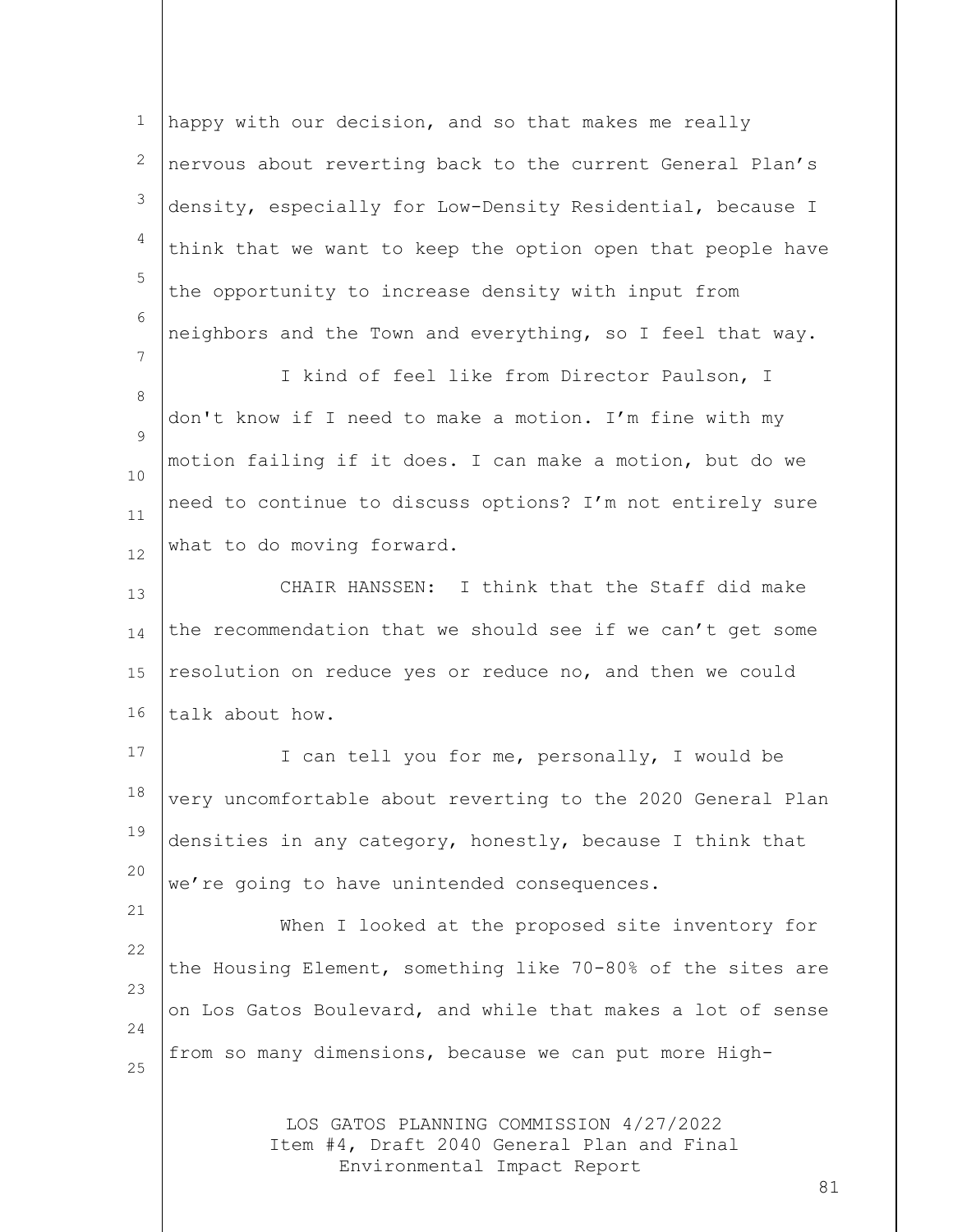1 2 Density and Mixed-Use housing there, it's close to Commercial, all those things.

| 3                   | But it has the unintended consequence of if it                                        |
|---------------------|---------------------------------------------------------------------------------------|
| 4                   | all gets built there, if you think the traffic is really                              |
| 5                   | bad now, and Los Gatos Boulevard is one of the places where                           |
| 6<br>$\overline{7}$ | the traffic is the worst, how much worse is it going to                               |
| 8                   | get? What if there are several hundred units spread                                   |
| 9                   | throughout the Town, through all of our single-family                                 |
| 10                  | neighborhoods, that's going to be incrementally way, way                              |
| 11                  | less traffic for everyone and it won't be felt at all.                                |
| 12                  | So while I'm not in one side or the other in                                          |
| 13                  | terms of where I come out, I wouldn't be comfortable with                             |
| 14                  | going to zero change in any zone.                                                     |
| 15                  | Commissioner Janoff.                                                                  |
| 16                  | COMMISSIONER JANOFF: As the other person who is                                       |
| 17                  | sort of in the middle here, I'm going to make a                                       |
| 18                  | recommendation that we start with the 2,262, which is the                             |
| 19                  | current RHNA cycle, and we add to that two cycles of 600                              |
| 20                  | units which are commensurate with the previous RHNA cycles,                           |
| 21<br>22            | so we have some history around why that might be. That gets                           |
| 23                  | me to a total of 3,462 units. If I subtract that number                               |
| 24                  | from the 3,782, that is the total proposed in the current                             |
| 25                  | Draft General Plan, the difference is 320.                                            |
|                     | LOS GATOS PLANNING COMMISSION 4/27/2022<br>Item #4, Draft 2040 General Plan and Final |

Environmental Impact Report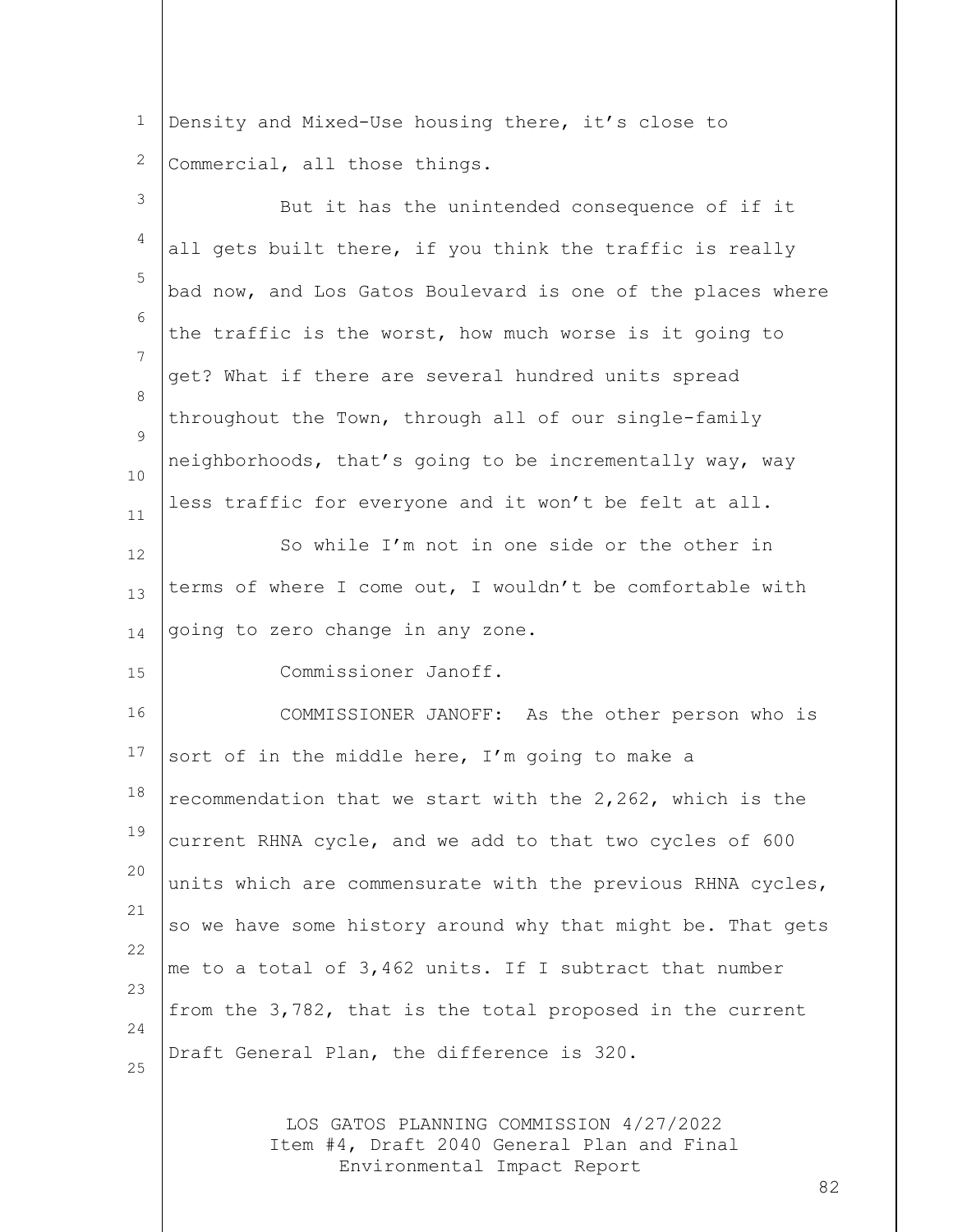| $\mathbf{1}$   | My proposal then would be to remove housing from                                                                           |
|----------------|----------------------------------------------------------------------------------------------------------------------------|
| 2              | Office and Service Commercial designations, which is 313                                                                   |
| 3              | units. That would be my recommendation. So we're coming                                                                    |
| $\overline{4}$ | down off the 3,782, we're recognizing that we're going to                                                                  |
| 5              | get something in the next two RHNA cycles, possibly not as                                                                 |
| 6              | much as what we've had this cycle, and then my question to                                                                 |
| 7              | Staff was are there any unintended consequences of removing                                                                |
| 8              | housing from Office and Service Commercial that would make                                                                 |
| 9<br>10        | that less than a desirable option? But that would be my                                                                    |
| 11             | proposal.                                                                                                                  |
| 12             | CHAIR HANSSEN: Commissioner Thomas really wanted                                                                           |
| 13             | to say something.                                                                                                          |
| 14             | COMMISSIONER THOMAS: You're saying 3,782, but I                                                                            |
| 15             | think it's 3,738, right?                                                                                                   |
| 16             | COMMISSIONER JANOFF: Yes, thank you.                                                                                       |
| 17             | COMMISSIONER THOMAS: Okay. I just wanted to make                                                                           |
| 18             | sure before you wrote down any firm math.                                                                                  |
| 19             | CHAIR HANSSEN: And the RHNA plus the 15% buffer                                                                            |
| 20             | I believe is 2,292.                                                                                                        |
| 21             | COMMISSIONER JANOFF: 2,292. I've got a lot of                                                                              |
| 22             | little errors in my math, but if you guys get the idea                                                                     |
| 23<br>24       | where I'm (inaudible).                                                                                                     |
| 25             | CHAIR HANSSEN: We totally get it.                                                                                          |
|                | LOS GATOS PLANNING COMMISSION 4/27/2022<br>Item #4, Draft 2040 General Plan and Final<br>Environmental Impact Report<br>83 |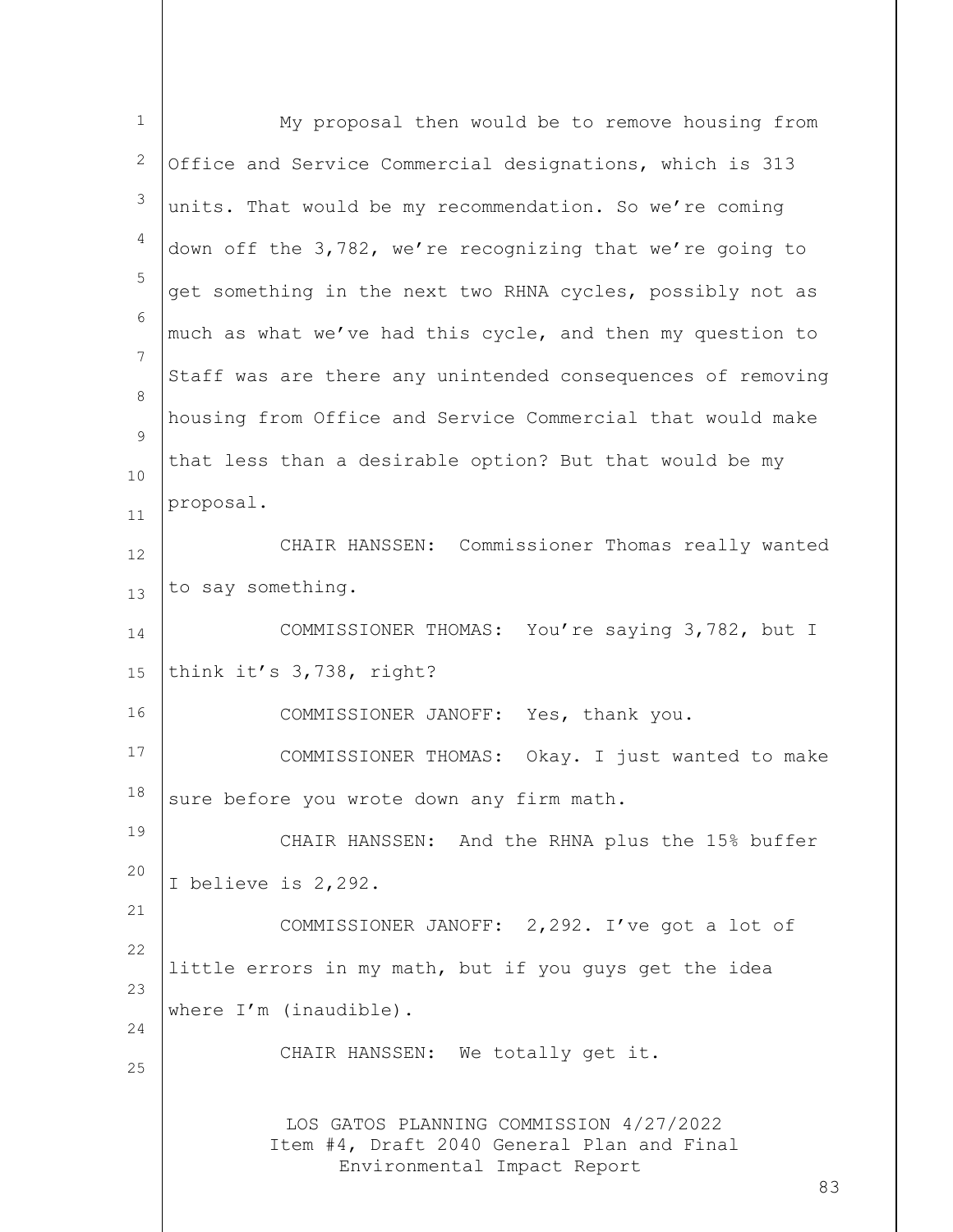| $\mathbf{1}$    | COMMISSIONER JANOFF: So we need to find a few                                                                                                                                           |
|-----------------|-----------------------------------------------------------------------------------------------------------------------------------------------------------------------------------------|
| 2               | more units if this seems like an acceptable approach, but                                                                                                                               |
| $\mathfrak{Z}$  | I'd be interested in hearing from Staff. I'm so concerned                                                                                                                               |
| $\overline{4}$  | about the missing middle loss that I don't want to go                                                                                                                                   |
| 5               | there. These are new housing opportunities for us and in                                                                                                                                |
| 6               | general these were planned, these came up during GPAC. I                                                                                                                                |
| $7\phantom{.0}$ | said what if we added these here? It might be beneficial to                                                                                                                             |
| 8<br>9          | the people who work in these sorts of environments, but we                                                                                                                              |
| $10$            | also had some concern about then becoming only housing.                                                                                                                                 |
| 11              | CHAIR HANSSEN: It was the last thing that we                                                                                                                                            |
| 12              | added out of everything that we discussed.                                                                                                                                              |
| 13              | COMMISSIONER JANOFF: Yes.                                                                                                                                                               |
| 14              | CHAIR HANSSEN: And so that's where I had                                                                                                                                                |
| 15              | started, but go ahead, Staff.                                                                                                                                                           |
| 16              | JOEL PAULSON: Thank you. The only unintended                                                                                                                                            |
| 17              | consequence I see we don't see it very often. I can't                                                                                                                                   |
| 18              | recall any in the Office, but technically someone could                                                                                                                                 |
| 19              | propose a Mixed-Use Office project, and so that would be                                                                                                                                |
| 20              | the only one, but that obviously also is the largest number                                                                                                                             |
| 21              | between Office The Service Commercial is kind of light                                                                                                                                  |
| 22              | industrial, which was a new one for sure, but that was only                                                                                                                             |
| 23              | 54 units, I think. So that's the only unintended                                                                                                                                        |
| 24<br>25        | consequence I could see. The other is the Office is spread                                                                                                                              |
|                 | around Town, so you have the option for that disbursement<br>LOS GATOS PLANNING COMMISSION 4/27/2022<br>Item #4, Draft 2040 General Plan and Final<br>Environmental Impact Report<br>84 |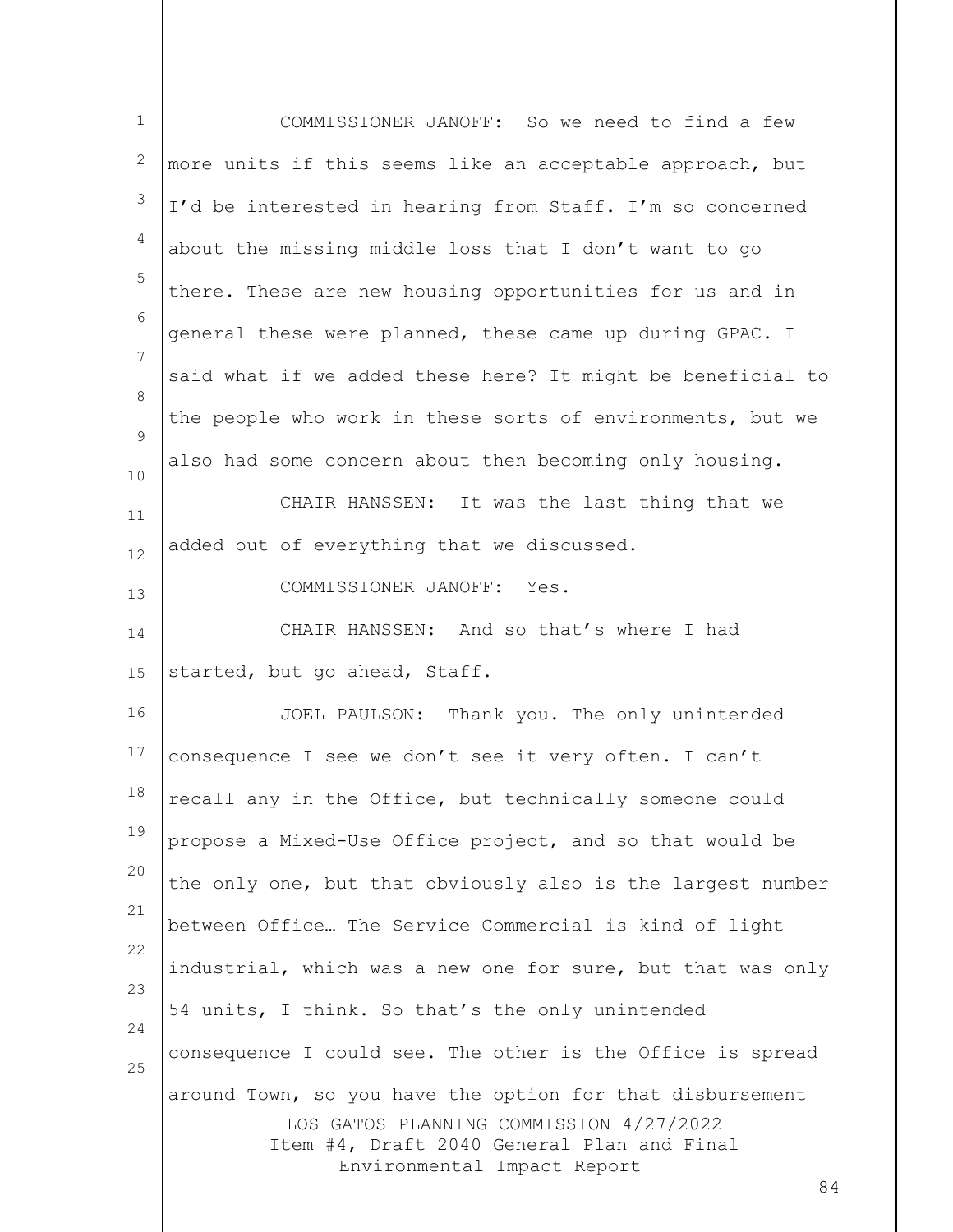| $\mathbf{1}$ | as well, given what everyone has been talking about                                                                        |
|--------------|----------------------------------------------------------------------------------------------------------------------------|
| 2            | tonight.                                                                                                                   |
| 3            | So off the top of my head those are the couple of                                                                          |
| 4            | things from a consideration perspective I'd like the                                                                       |
| 5            | Commission to think about.                                                                                                 |
| 6            | CHAIR HANSSEN: But let me go back to what I                                                                                |
| 7            | asked earlier though. If there are Office properties that                                                                  |
| 8            | are currently in a Mixed-Use General Plan designation, they                                                                |
| 9            | can add housing, right?                                                                                                    |
| 10<br>11     | JENNIFER ARMER: That's correct. For example, the                                                                           |
| 12           | new office building that's being constructed that was                                                                      |
| 13           | approved a few years ago on Alberto Way, that actually is                                                                  |
| 14           | the Highway Commercial designation, and so anything in that                                                                |
| 15           | zone can be office. It also can be Mixed-Use, Office and                                                                   |
| 16           | Residential, or other Mixed-Use.                                                                                           |
| 17           | CHAIR HANSSEN: Where I was going with that is                                                                              |
| 18           | that by removing that designation where it's just Office or                                                                |
| 19           | just Service Commercial, we're not eliminating the                                                                         |
| 20           | possibility of Mixed-Use using Office.                                                                                     |
| 21           | JENNIFER ARMER: Correct.                                                                                                   |
| 22           | CHAIR HANSSEN: But it would have to already be                                                                             |
| 23           | in a designation where Mixed-Use with Residential were                                                                     |
| 24           | permitted along with Office?                                                                                               |
| 25           |                                                                                                                            |
|              | LOS GATOS PLANNING COMMISSION 4/27/2022<br>Item #4, Draft 2040 General Plan and Final<br>Environmental Impact Report<br>85 |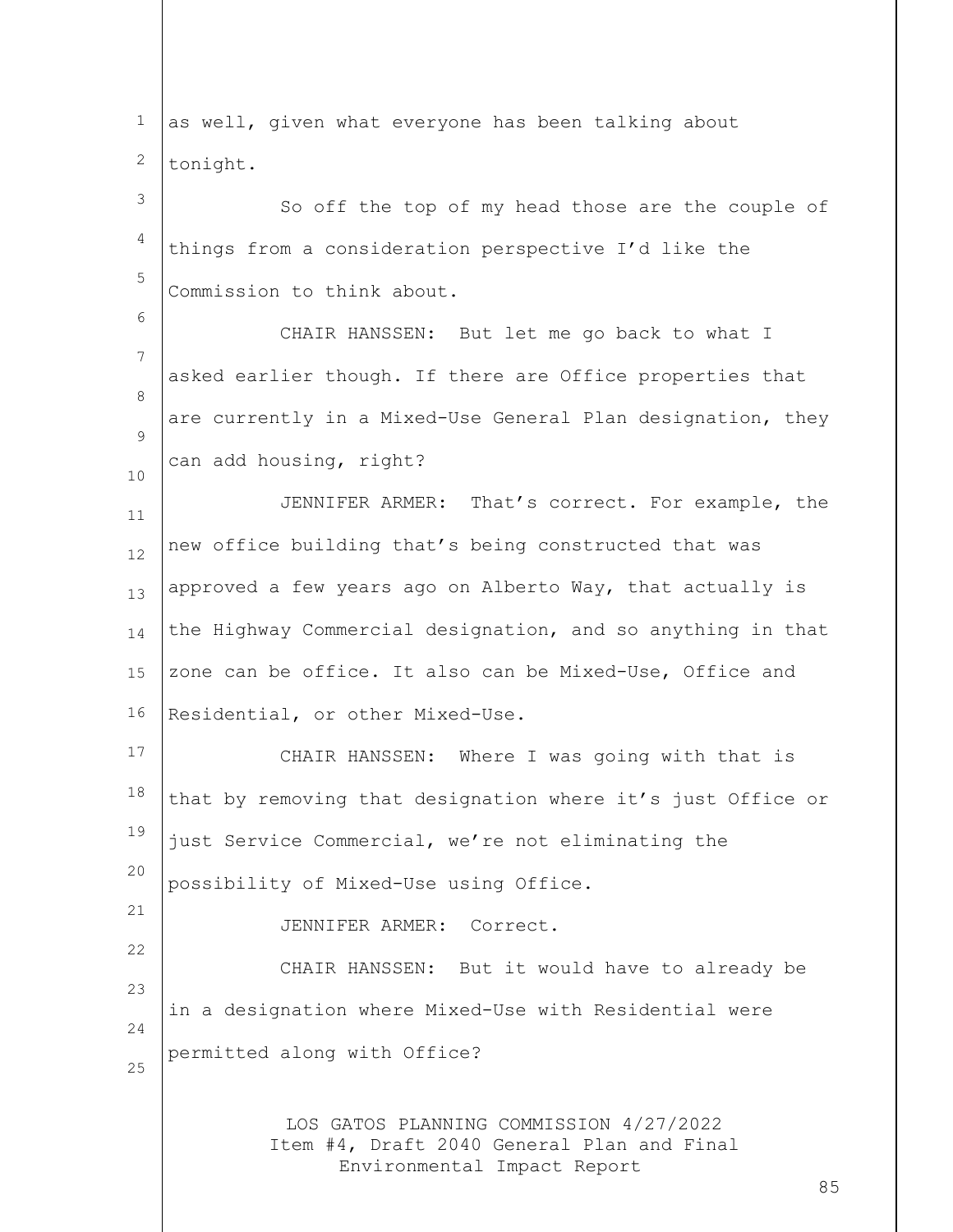LOS GATOS PLANNING COMMISSION 4/27/2022 Item #4, Draft 2040 General Plan and Final Environmental Impact Report 86 1 2 3 4 5 6 7 8  $\mathsf{Q}$ 10 11 12 13 14 15 16 17 18 19 20 21 22 23 24 25 JENNIFER ARMER: Correct. It's just eliminating Mixed-Use from those that are actually designated with the Office land use designation. CHAIR HANSSEN: Yes. Okay, got it. So was that a proposal, Commissioner Janoff? It was sort of heading towards a motion. COMMISSIONER JANOFF: I'd be happy to call that a motion if somebody has the correct numbers. COMMISSIONER THOMAS: Can you read the numbers one more time so that we know them? COMMISSIONER JANOFF: All right. Let me use the correct numbers. We're at 2,292 for the current RHNA cycle, plus 600 for the next RHNA cycle, and 600 for the third RHNA cycle. It adds 1,200 units to that. However, if you want to be really precise, we only have a fraction of the third RHNA cycle. We could change that third 600 down to, I think, 200 if you wanted to do that, so adding, let's say, 800 units, 600 and 200, then we're at 3,092. And then we subtract that from the 3,738. So if somebody wants to do that math, that comes out to about 720 units or so. CHAIR HANSSEN: I'm just going to have you hold for a second, because the Town Manager just turned her camera on, but then I'm going to give you back the floor, Commissioner Janoff.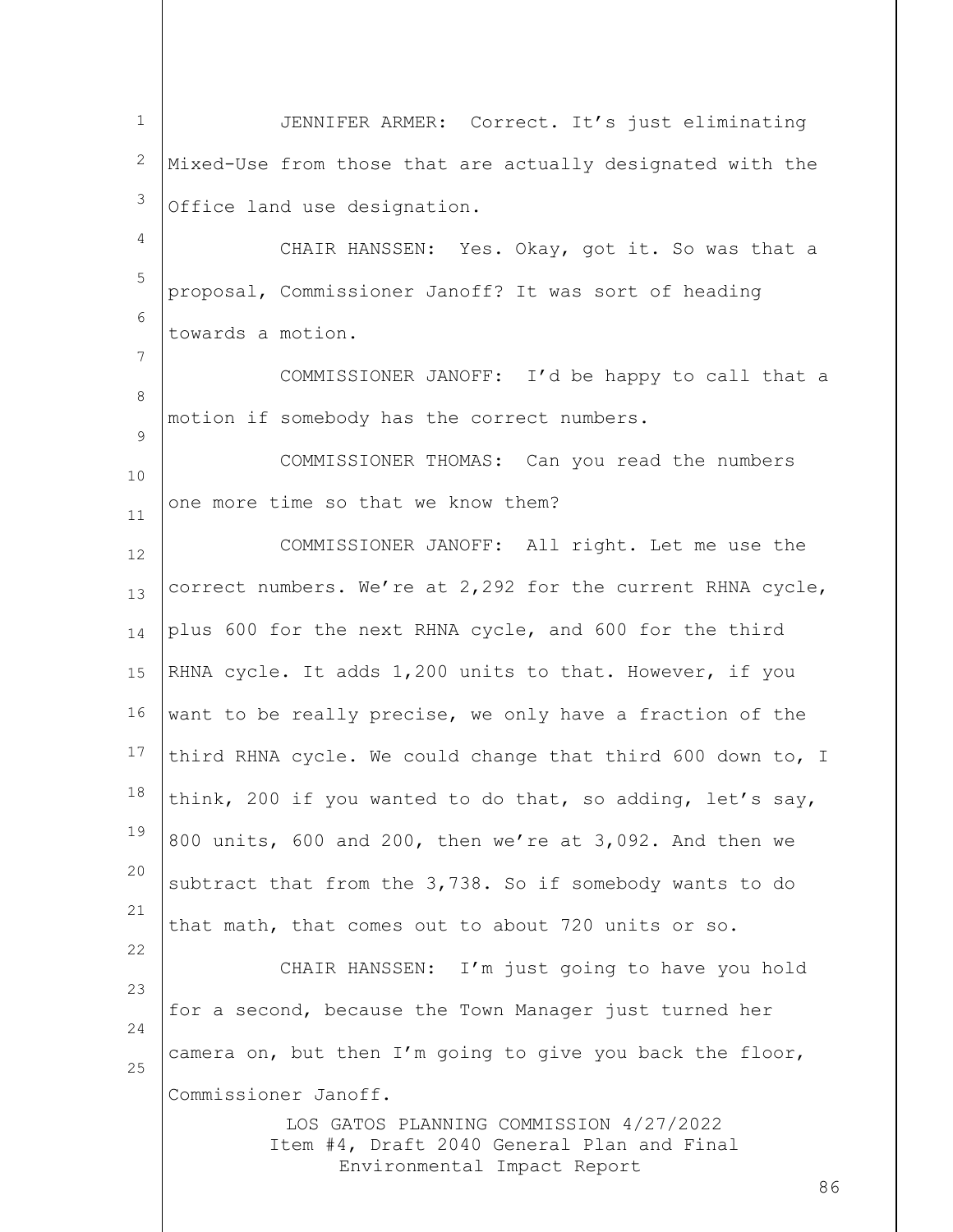1 2 3 4 5 6 7 8  $\mathsf{Q}$ 10 11 12 13 14 15 16 17 18 19 20 21 22 23 24 25 LAUREL PREVETTI: I just want to make sure that the motion includes the totality of what you're recommendation a few minutes ago was, that in order to get to that reduced number you were proposing that we remove housing from Office and Service Commercial on the order of the 313 units, and that might be a simpler way of explaining the net effect. Just a suggestion. COMMISSIONER JANOFF: Through the Chair for the Town Manager. Is it reasonable to reduce that third RHNA cycle number from 600 if we only have a partial RHNA cycle to accommodate under this Draft General Plan? LAUREL PREVETTI: I think the real exercise is what total capacity would you like to see in the 2040 General Plan, and I think it is useful, as we were talking earlier this evening to explain that we're trying to not only accommodate the current RHNA but also future RHNA. I think it might be simpler to just really focus on that the idea is that we need capacity for missing middle based on the conversation that the Commission is interested in more Mixed-Use opportunities. However, in the interest of trying to protect Service Commercial and some of these other needs that we have in the Town, that really what we're talking about is a net decrease of the 313.

> LOS GATOS PLANNING COMMISSION 4/27/2022 Item #4, Draft 2040 General Plan and Final Environmental Impact Report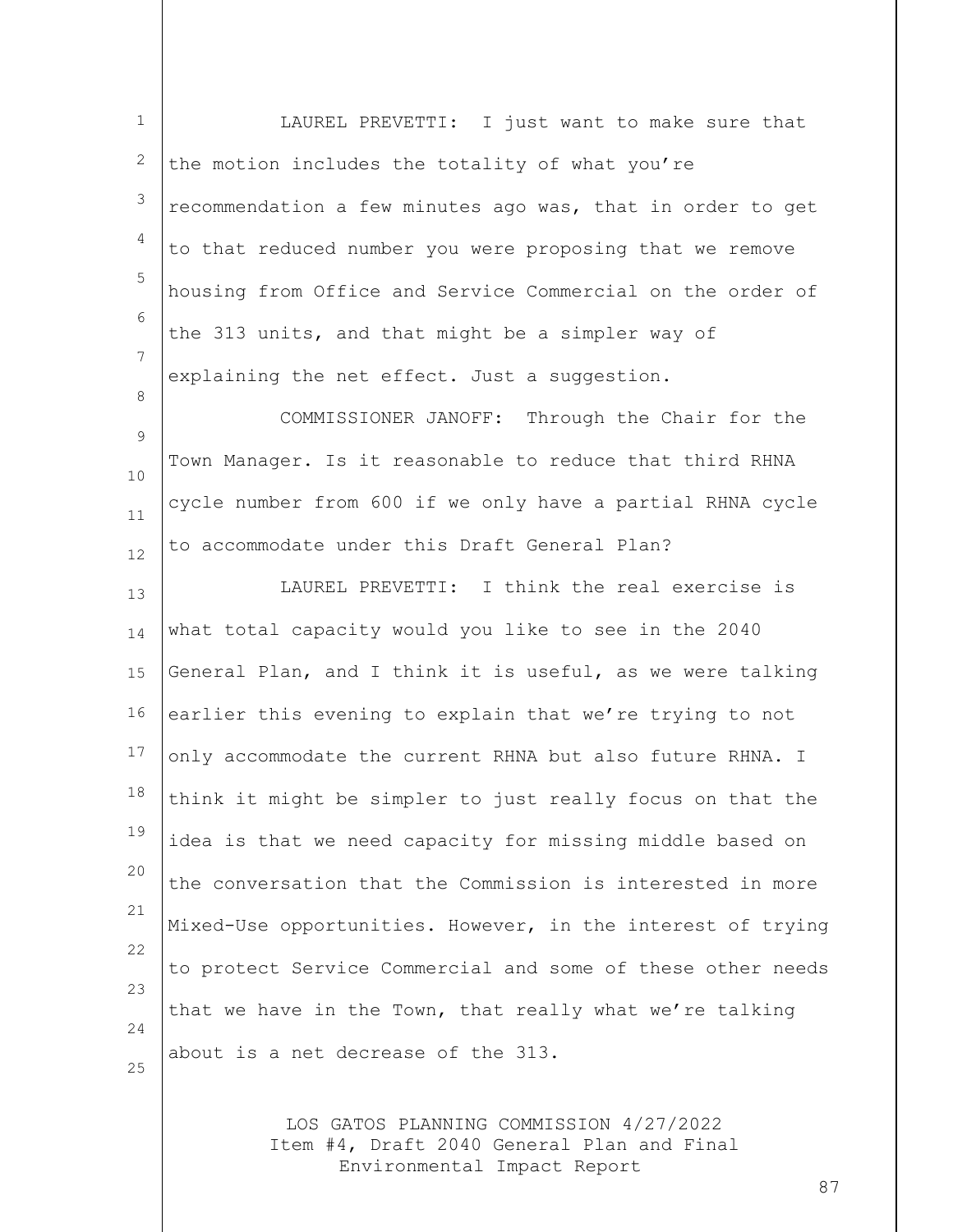1 2 3 4 5 And again, we can provide the context as discussed earlier, but I think simplifying the motion might be easier as we continue to move forward in the process. Again, that's just a suggestion based on the very nice recommendation you made just a few minutes ago.

6

7 8  $\mathsf{Q}$ 10 11 12 13 14 15 16 17 CHAIR HANSSEN: I understood all that, so question for Commissioner Janoff. If I'm going by where the Town Manager is going with this, which is we should really be thinking of what is the overall capacity that we have, and based on the Draft 2040 General Plan we have 3,738 as the reasonable growth during that timeframe given the densities that are proposed, and if we take 313 off the table, then that only gets us down to 3,400-and-something, right? COMMISSIONER JANOFF: Which is where I'm prepared to stop.

18 19 20 21 22 23 24 25 CHAIR HANSSEN: That is actually where you first stated talking, and if you look at what makes up that number, 300 units of that is ADUs that are not going to be built until after 2031, so in terms of more current housing, that number is going to be likely under 3,000. Let's see, we have comments or questions from Commissioner Clark and then Commissioner Thomas.

> LOS GATOS PLANNING COMMISSION 4/27/2022 Item #4, Draft 2040 General Plan and Final Environmental Impact Report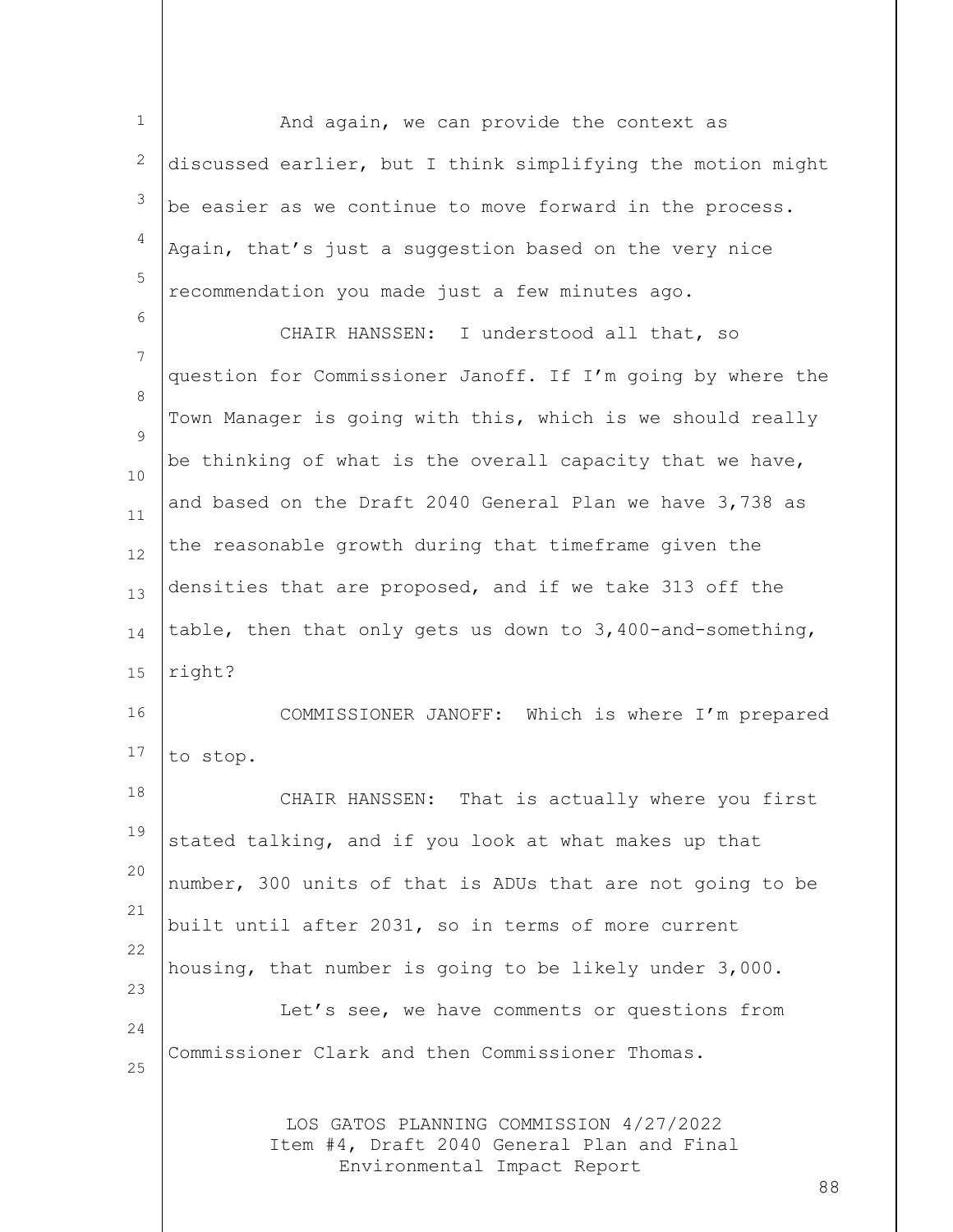LOS GATOS PLANNING COMMISSION 4/27/2022 Item #4, Draft 2040 General Plan and Final Environmental Impact Report 89 1 2 3 4 5 6 7 8  $\mathsf{Q}$ 10 11 12 13 14 15 16 17 18 19 20 21 22 23 24 25 COMMISSIONER CLARK: I do just want to clarify, so now we're talking about subtracting 313 units from the 3,738 original number, which would give us 3,425 is the number. CHAIR HANSSEN: Okay. And then Commissioner Thomas, did you have a question or a comment? COMMISSIONER THOMAS: My question is that I think we need to follow up with where those numbers would come from, if that's what I'm hearing from the Town Manager, that we need to make sure that we're reducing that 300 from a specific place, and I'm only seeing 259 in Office Professional, so that's a little bit confusing to me, or I'm not following something. CHAIR HANSSEN: If you look on page six of the Staff Report, at the bottom it says, "These are some options to reduce," and it says if we remove housing from Office and Service Commercial it equates to 313 units. What's behind that is they would be changing the densities, and I think it's also a permitted use then for that category. COMMISSIONER THOMAS: Oh, because it's Office and Service Commercial combined? CHAIR HANSSEN: Yes. COMMISSIONER THOMAS: Fifty-nine plus 54, got it.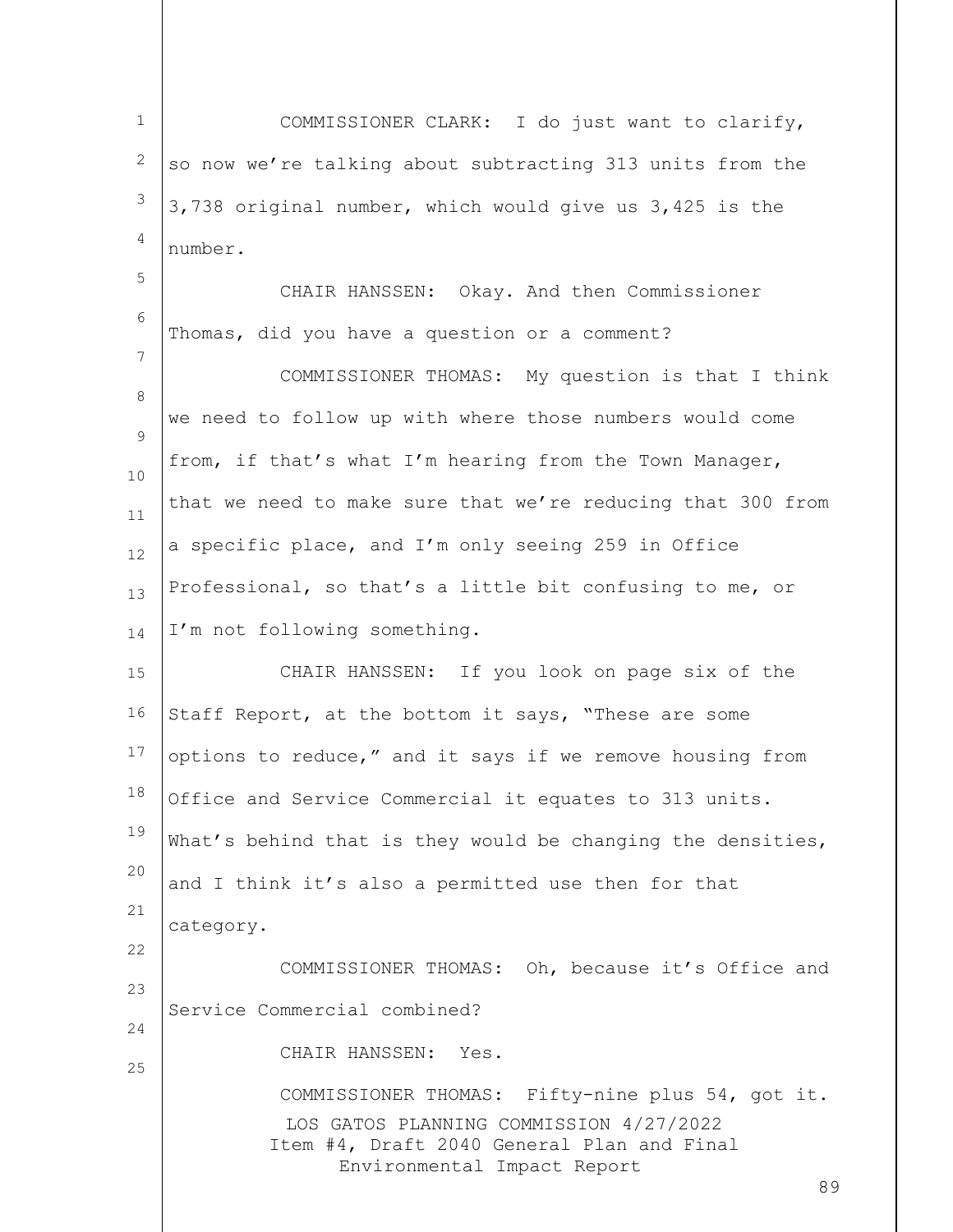1 2 3 4 5 6 7 8 CHAIR HANSSEN: I don't know if you remember when we discussed it at GPAC, but we all knew that Service Commercial is going to be a lot smaller, because we're talking about like a unit above an auto repair shop. COMMISSIONER THOMAS: I get it. I just was like I thought you were only referring to Office Professional, and I was like wait, but it's Office and Service Commercial. Okay, now I understand that.

 $\mathsf{Q}$ 

10 11 12 13 14 15 16 17 18 19 My concern with this is that I think that most of the feedback and input from the community that we have gotten is that people don't want growth and development in Low-Density and Medium-Density Residential areas, and so now we're just taking off the table development in other areas just to appease and make the number seem lower, and I feel like we're just taking away options for developers. I mean, I truly commend Commissioner Janoff for trying to get us to a consensus, but I just fear that the fear is coming from those other neighborhoods.

LOS GATOS PLANNING COMMISSION 4/27/2022 Item #4, Draft 2040 General Plan and Final Environmental Impact Report 20 21 22 23 24 25 COMMISSIONER JANOFF: Let me elaborate a little bit. As we look back over the course of the meetings and information that we've received from developers in particular, we've heard a lot of input that this particular format is an unlikely format to build, that office builders build office, and home builders build homes, and putting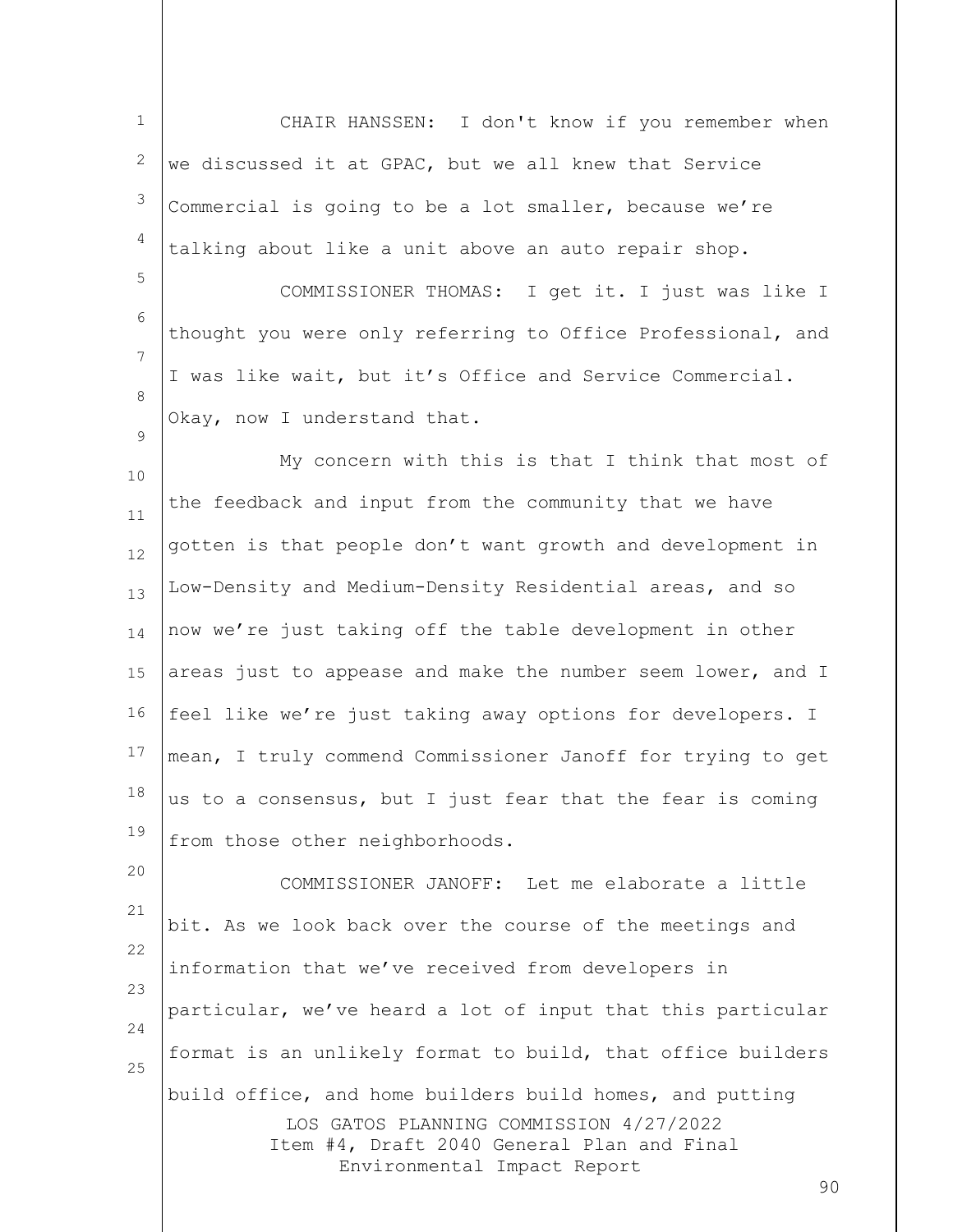1 2 the two together may be a laudatory vision, but it's an unlikely thing to happen.

| $\mathsf 3$    | So realistically, looking at what developers                                                                               |
|----------------|----------------------------------------------------------------------------------------------------------------------------|
| $\overline{4}$ | would be interested in building, I think this is a very                                                                    |
| 5              | unlikely format. I could be wrong, but if that's the case                                                                  |
| 6              | and removing it doesn't affect any of the really special                                                                   |
| 7<br>8         | things that GPAC wanted to do to incorporate real beautiful                                                                |
| 9              | change into the community, this doesn't really impact that                                                                 |
| 10             | vision, so that's my thinking behind it, and thank you for                                                                 |
| 11             | asking.                                                                                                                    |
| 12             | CHAIR HANSSEN: Director Paulson.                                                                                           |
| 13             | JOEL PAULSON: Thank you. I think Town Manager                                                                              |
| 14             | Prevetti may have some input.                                                                                              |
| 15             | CHAIR HANSSEN: Yes, go ahead, Ms. Prevetti.                                                                                |
| 16             | LAUREL PREVETTI: Thank you. I just wanted to                                                                               |
| 17             | clarify, I think we have a motion on the floor and                                                                         |
| 18             | typically we need a second before discussing it.                                                                           |
| 19             | CHAIR HANSSEN: Actually, you are correct about                                                                             |
| 20<br>21       | that and I was remiss because so many hands came up. So can                                                                |
| 22             | we get a second for Commissioner Janoff's motion?                                                                          |
| 23             | Commissioner Clark.                                                                                                        |
| 24             | COMMISSIONER CLARK: I second.                                                                                              |
| 25             |                                                                                                                            |
|                | LOS GATOS PLANNING COMMISSION 4/27/2022<br>Item #4, Draft 2040 General Plan and Final<br>Environmental Impact Report<br>91 |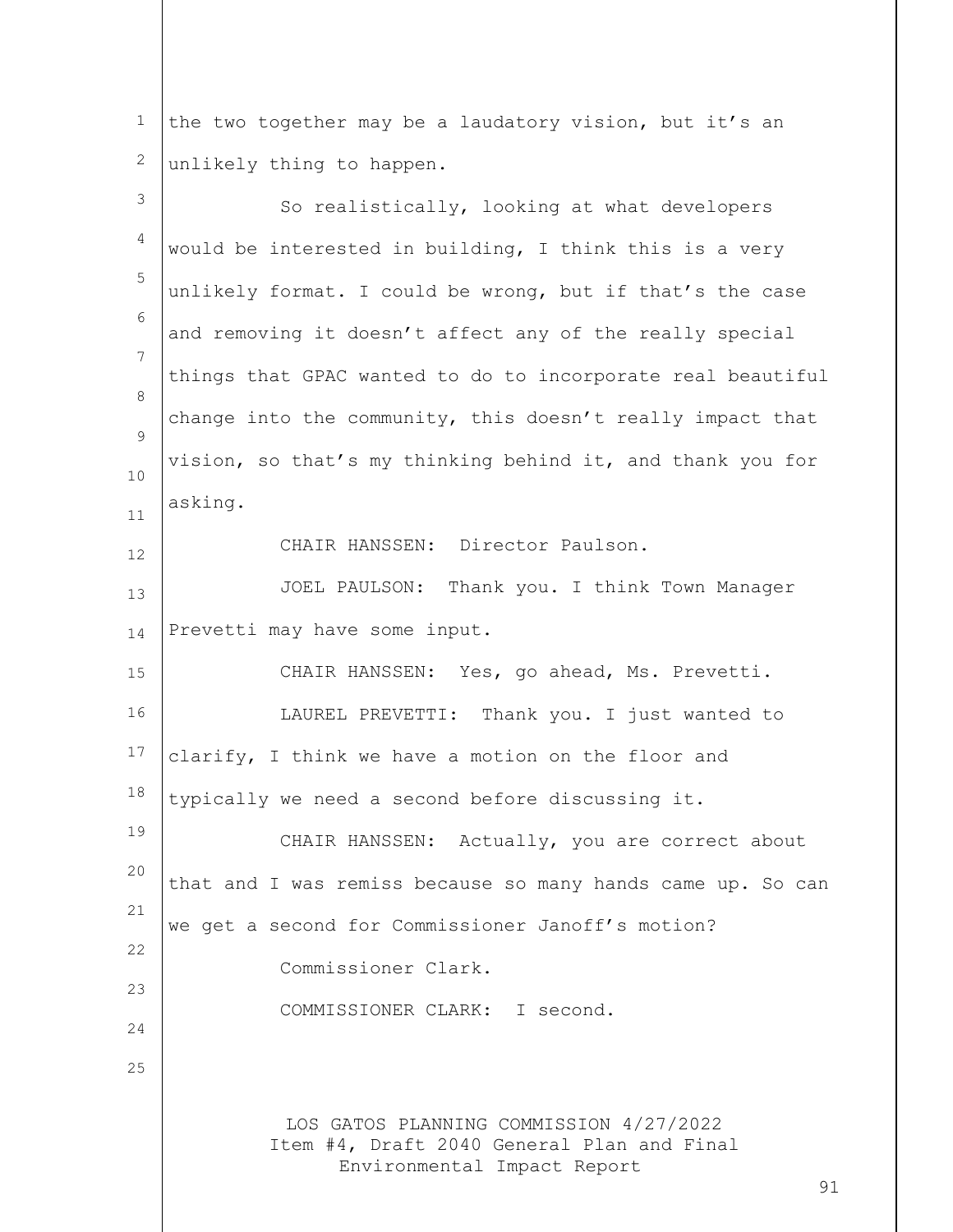1 2 3 CHAIR HANSSEN: Okay, so we do have a second, so we can continue the discussion before voting, and thank you for remind us of that.

LOS GATOS PLANNING COMMISSION 4/27/2022 Item #4, Draft 2040 General Plan and Final Environmental Impact Report 4 5 6 7 8  $\mathsf{Q}$ 10 11 12 13 14 15 16 17 18 19 20 21 22 23 24 25 Commissioner Clark, did you want to comment? COMMISSIONER CLARK: Yes, thank you. I just want to jump off of what Commissioner Janoff was saying about the reasoning behind this, and I think something else we've discussed a lot tonight is everybody needs to do their part, and so to me it's if we do want to be a little less ambitious and build a little less housing, I want to do that in a way that doesn't alleviate anyone of playing some sort of role in this, because we need to do this as an entire community, so I think that, along with it not being as realistic of an option for developers, to me makes it the best way that we can reduce our numbers. CHAIR HANSSEN: Thank you for that. I would comment that I like where this is going, and that my first thought when we were thinking about these exercises is that especially since the GPAC added that at the very end and it didn't seem essential, and then since we've gotten the additional feedback from developers it doesn't seem like it's that feasible. We kind of have a good idea about ADUs, but because of the uncertainty of where SB 9 will go, it would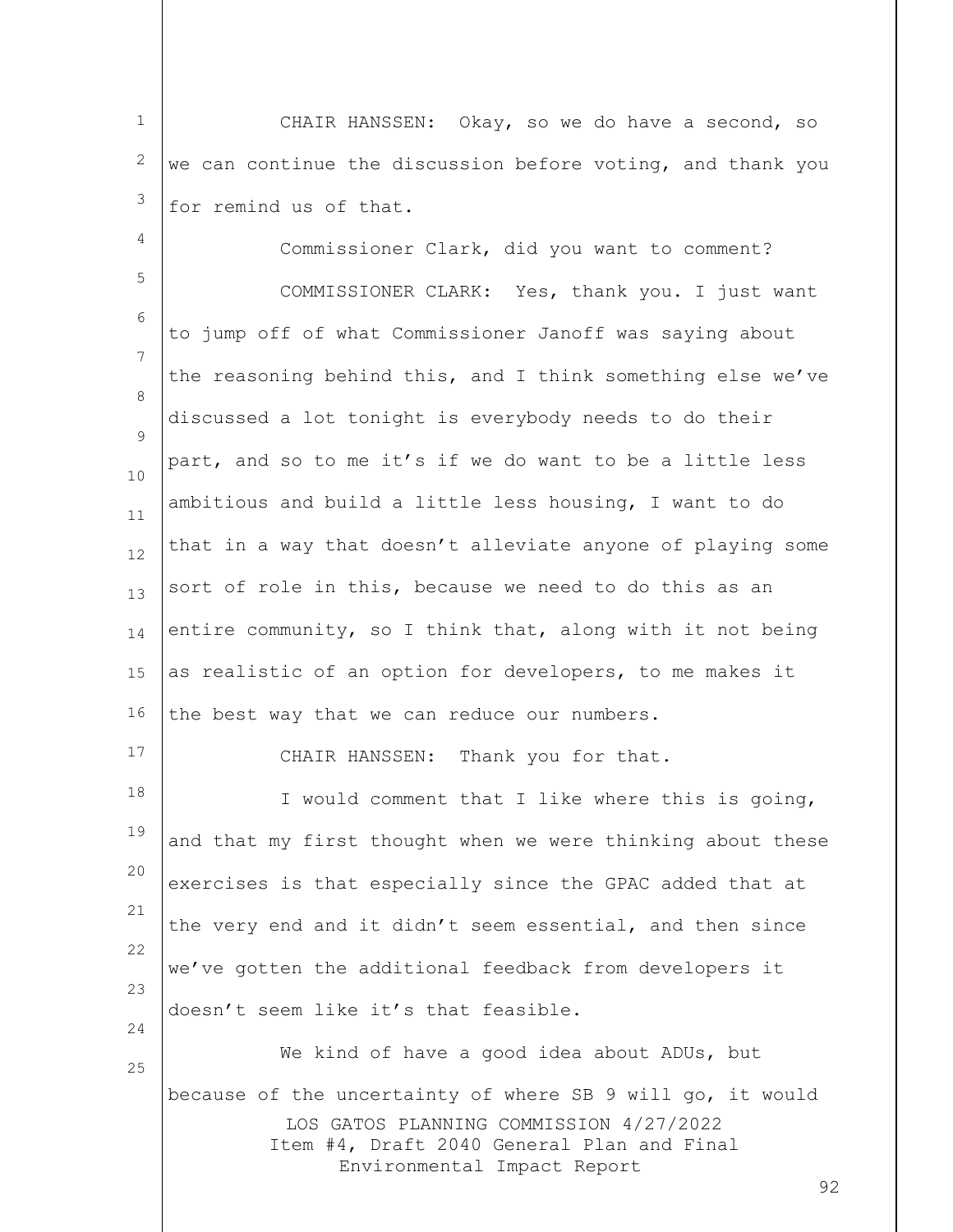1 2 3 4 5 6 7 be my preference. I could get comfortable with where we are. It would be my preference to take something off the table in Low-Density Residential, but not all of it. But that might not be enough for me to not vote…to go with the motion that Commissioner Janoff presented. I don't know if other people have thoughts about that.

Commissioner Janoff.

8

23

 $\mathsf{Q}$ 10 11 COMMISSIONER JANOFF: Question for Staff. Is it possible to reduce the density in Low-Density and still get missing middle, and if so, what would that look like?

12 13 14 15 16 JENNIFER ARMER: There is probably some room to reduce it somewhat, but my understanding is if it went below ten dwelling units per acre, then that really would eliminate the possibility of missing middle housing. I believe that's what we've discussed previously.

17 18 19 20 21 22 CHAIR HANSSEN: I know we talked about this earlier, that if we were going to go in this direction that you wouldn't automatically be able to spew out what would the number be with that change in density, but I'm sure if we took it to ten it would be less than 279.

JENNIFER ARMER: Correct.

LOS GATOS PLANNING COMMISSION 4/27/2022 Item #4, Draft 2040 General Plan and Final Environmental Impact Report 24 25 CHAIR HANSSEN: But we don't know how much less, so that's the uncertainty of this process, but we could go down that path and in theory, I guess, but if we don't know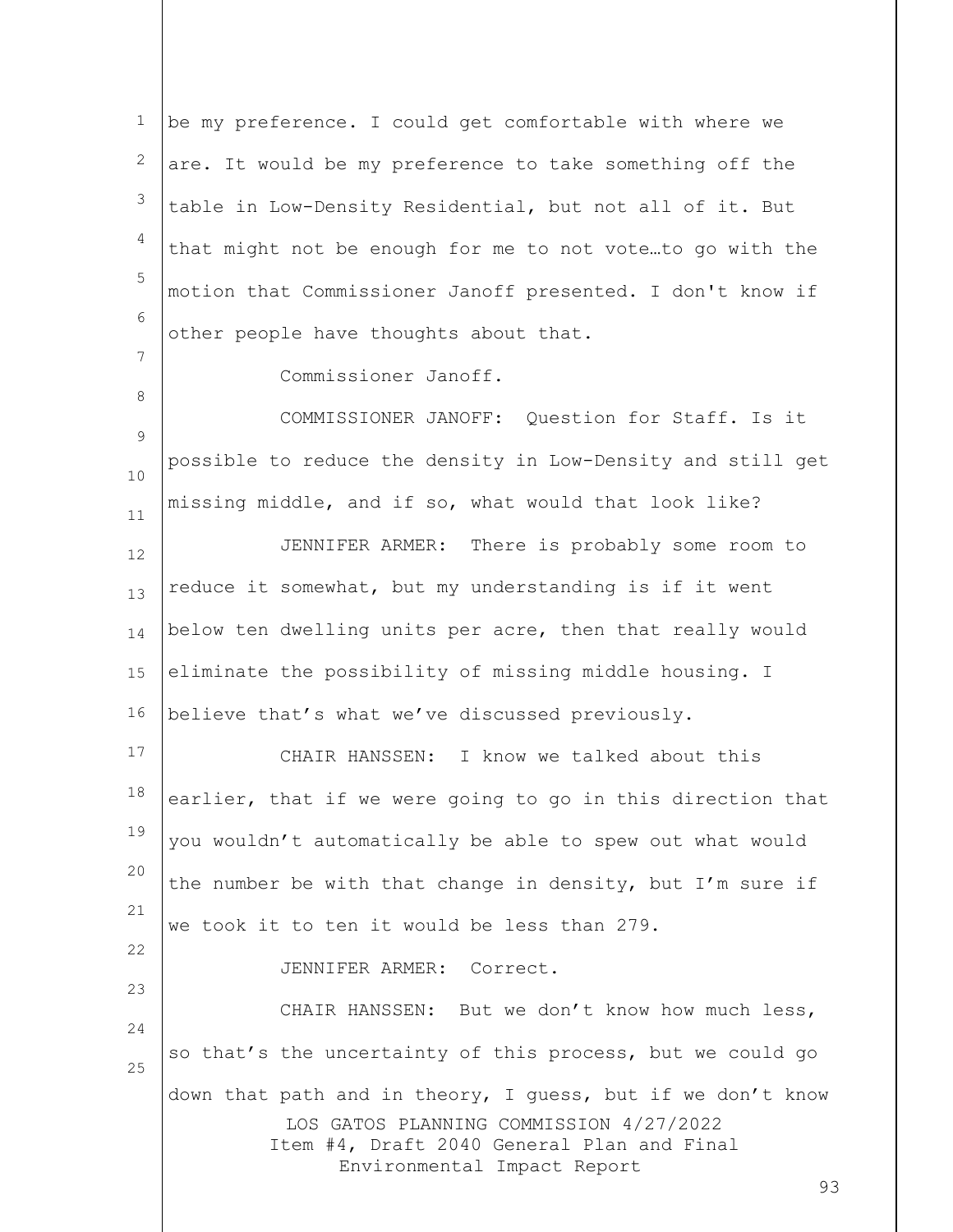| $1\,$          | what numbers it gives us, it kind of makes it hard, but I   |
|----------------|-------------------------------------------------------------|
| $\mathbf{2}$   | would be agreeing with Commissioner Janoff that I wouldn't  |
| $\mathfrak{S}$ | want to do anything that would take away the possibility of |
| 4              | missing middle housing, because I think that really is      |
| 5              | essential to creating balance in the community, but if it   |
| $6\,$          | was possible to bring it down a little bit, I think that    |
| $\overline{7}$ | makes a lot sense, and that would take away some of the     |
| 8              | uncertainty with where we don't know where SB 9 is going to |
| 9              | go.                                                         |
| 10             | Commissioner Janoff.                                        |
| 11<br>12       | COMMISSIONER JANOFF: Thank you. Even though I               |
| 13             | started the motion by talking about numbers, I think at     |
| 14             | this point we should depart from that conversation and give |
| 15             | Staff the quidance. I'd be willing to modify the motion or  |
| 16             | add to the motion that we consider reducing the density in  |
| 17             | Low-Density and Medium-Density to a number that still       |
| 18             | supports missing middle but lowers the numbers. It may be a |
| 19             | small number, but if that makes sense to do so, I don't     |
| 20             | need to know what that number is. Staff can take that into  |
| 21             | consideration and then run the numbers and include that as  |
| 22             | part of the illustration of how the numbers come down, but  |
| 23             | I would be willing to do that. The numbers themselves are   |
| 24             | kind of general, but if we can get more specific reductions |
| 25             |                                                             |
|                | LOS GATOS PLANNING COMMISSION 4/27/2022                     |

Item #4, Draft 2040 General Plan and Final Environmental Impact Report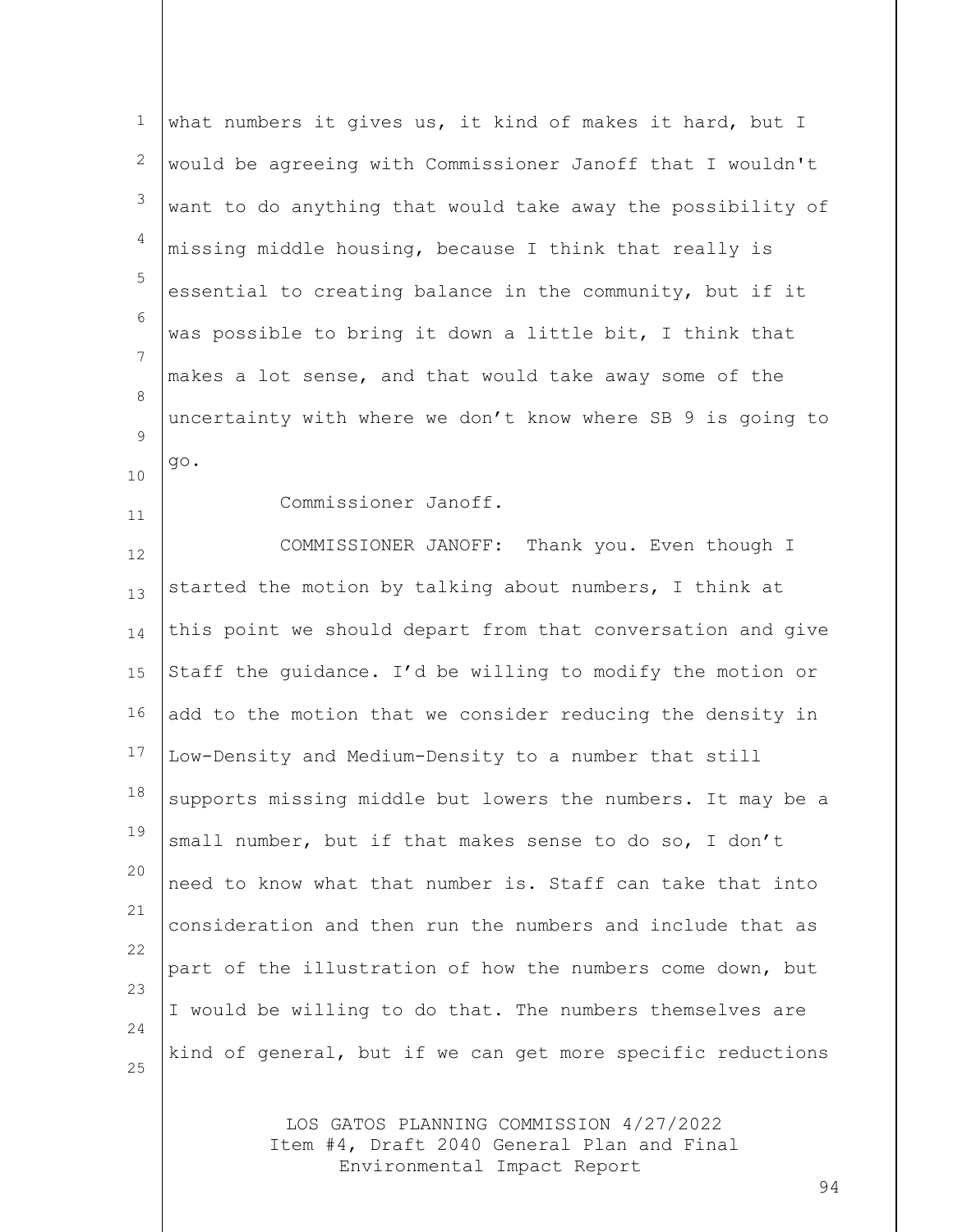LOS GATOS PLANNING COMMISSION 4/27/2022 Item #4, Draft 2040 General Plan and Final Environmental Impact Report 95 1 2 3 4 5 6 7 8 9 10 11 12 13 14 15 16 17 18 19 20 21 22 23 24 25 in density without losing the benefits that the GPAC has put forward, I would say that is a reasonable inclusion. CHAIR HANSSEN: Thank you for that. Let's see, I think it was Commissioner Clark and then Commissioner Thomas. COMMISSIONER CLARK: I think it was Commissioner Thomas first. CHAIR HANSSEN: Oh, thank you for that. Actually, Director Paulson has his hand up, so I just want to make sure we capture Staff's comments before we continue to deliberate on this. JOEL PAULSON: Since Commissioner Clark was the seconder; she would need to accept that amendment. COMMISSIONER CLARK: Yes, I accept that amendment. Actually, can I ask you a question about it, or do I need to second it before I can ask a question? JENNIFER ARMER: You can ask a clarifying question. CHAIR HANSSEN: Yeah, I think you can ask a question. COMMISSIONER CLARK: I just want to clarify, like I want to make sure that we're on the same page about what it would mean to still allow missing middle. I think we need to be really clear about that. For me, it would be all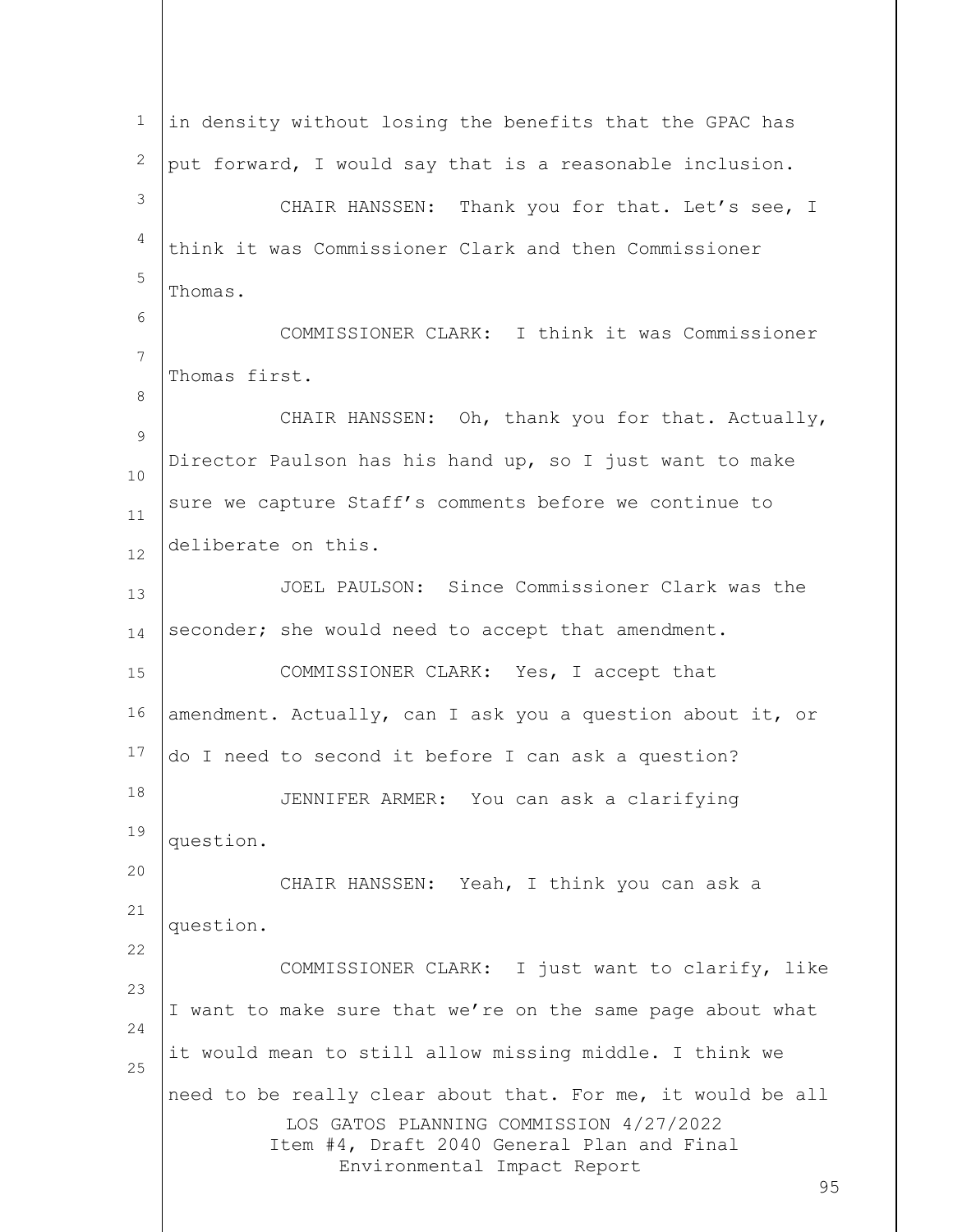1 2 3 4 5 the way up to fourplexes, because I think that those are able to very well fit the structure of a single-family home and that they don't look very different from triplexes and stuff, but they're still affordable, and so would that be what we consider?

7 8  $\mathsf{Q}$ COMMISSIONER JANOFF: I think missing middle to me means whatever number of units is proposed. It doesn't have to be up to a limit, I don't think, but I would certainly be in support of fourplexes, or five or sixes.

6

10

mean.

11 12 13 14 15 16 17 18 19 20 CHAIR HANSSEN: I was going to say, Commissioner Clark, and Staff would probably explain it better than me, but if you're looking at, let's just say, the hearing we had earlier to day, the 6,800 square foot lot, you'd have to do the math and figure out if you're doing ten dwelling units maximum per acre, then what percentage of an acre that is, and so if it's ten, it depends on the size of the lot whether you could get four units, if that makes sense. COMMISSIONER CLARK: Okay, I do see what you

21 22 23 24 25 CHAIR HANSSEN: And so it wouldn't unilaterally be true that… Even with 12 dwelling units per acre, I'm not sure if you could do a fourplex on every single lot, but maybe Staff would a better way to talk through that.

> LOS GATOS PLANNING COMMISSION 4/27/2022 Item #4, Draft 2040 General Plan and Final Environmental Impact Report Director Paulson has his hand up.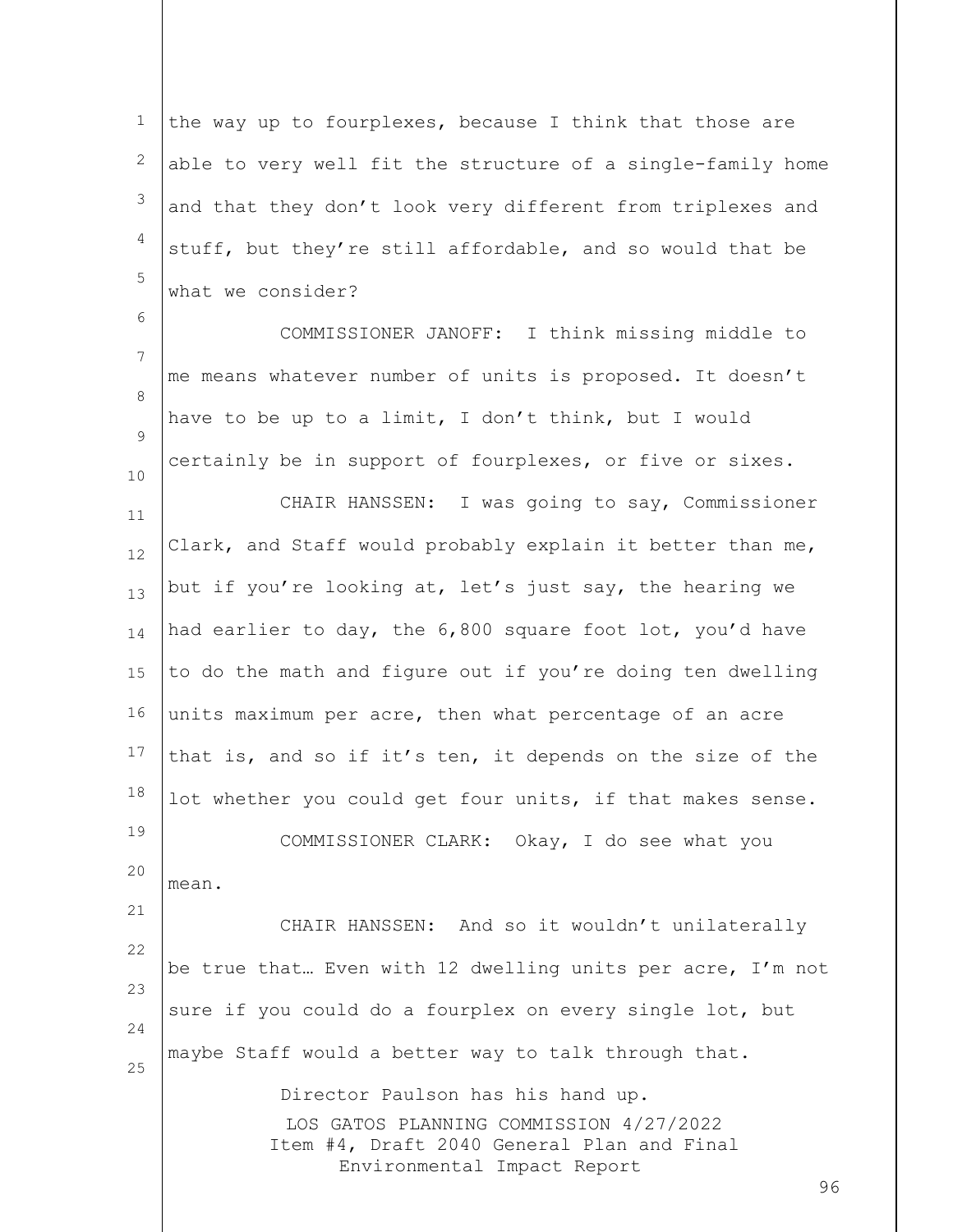| $\mathbf{1}$   | JOEL PAULSON: Thank you, Chair. I was just going                                      |
|----------------|---------------------------------------------------------------------------------------|
| 2              | to comment to Commissioner Clark's thought on if we're                                |
| 3              | trying to get four to allow four units at ten dwelling                                |
| $\overline{4}$ | units per acre, for instance, you need more than a 15,000                             |
| 5              | square foot lot, and if you're talking about, let's say,                              |
| 6              | eight units as a max, then you're looking somewhere around                            |
| $\overline{7}$ | approximately 20,000 square feet in lot size to accomplish                            |
| 8              | that.                                                                                 |
| 9<br>10        | COMMISSIONER CLARK: Thank you. I just want to                                         |
| 11             | make sure we're providing the right amount of direction, if                           |
| 12             | that makes sense, so understanding what it means to                                   |
| 13             | slightly reduce the number. I don't know if we are being                              |
| 14             | clear enough about that. I also do trust Staff and they                               |
| 15             | have all the context of this conversation.                                            |
| 16             | CHAIR HANSSEN: Director Paulson.                                                      |
| 17             | JOEL PAULSON: Thank you. Commissioner Janoff and                                      |
| 18             | Commissioner Clark can correct me if I'm wrong, but I would                           |
| 19             | envision how Staff would carry this forward to Council is                             |
| 20             | that there was a desire to have some reduction of the                                 |
| 21             | maximum density for Low-Density Residential, and so                                   |
| 22             | ultimately we would provide a couple of options or                                    |
| 23             | scenarios like I just mentioned, but we check those numbers                           |
| 24             | to see what the exact number is from a lot size to get to                             |
| 25             | the four units to make sure that what's the minimum lot                               |
|                | LOS GATOS PLANNING COMMISSION 4/27/2022<br>Item #4, Draft 2040 General Plan and Final |
|                | Environmental Impact Report<br>97                                                     |
|                |                                                                                       |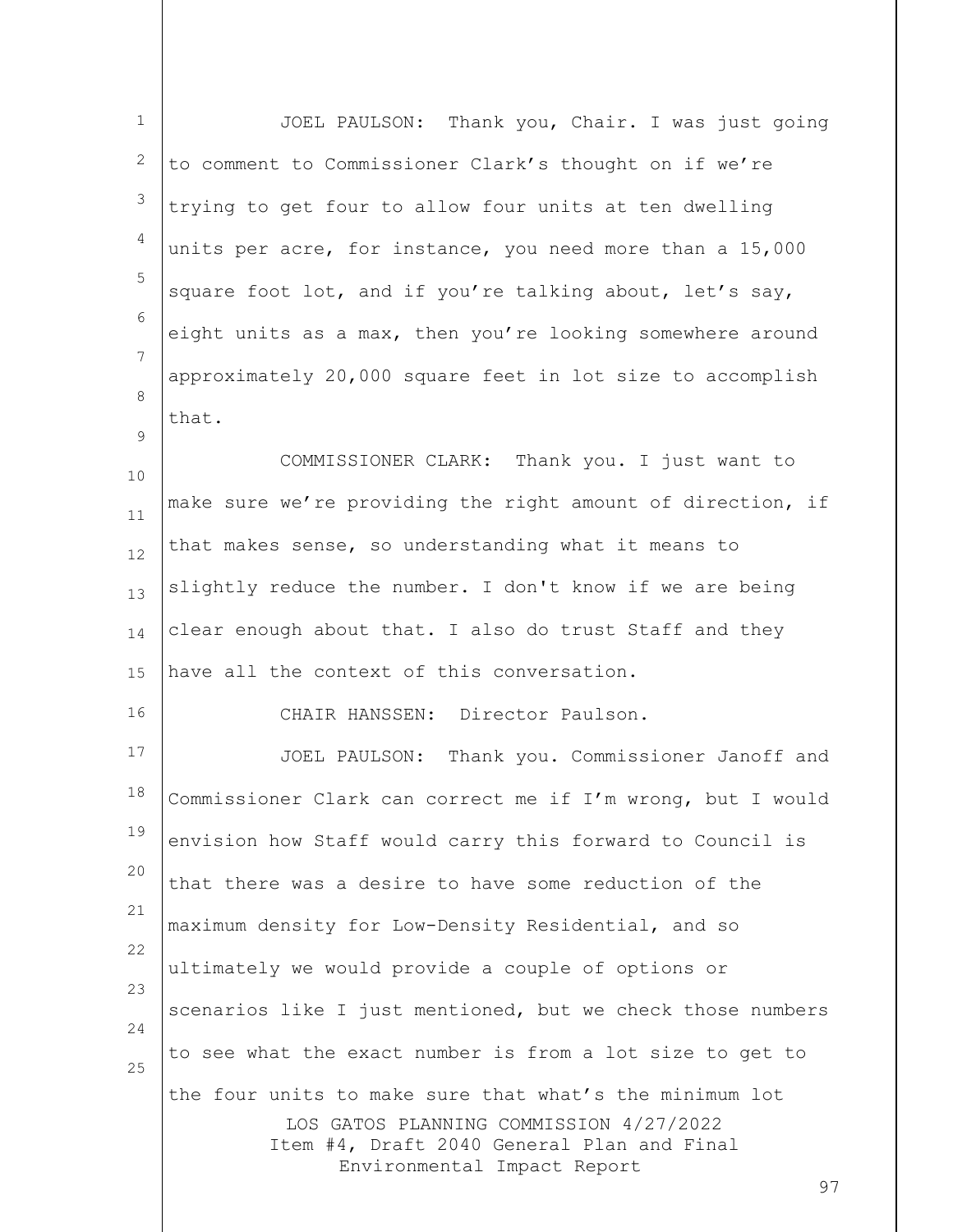1 2 3 size that's required to allow four units. So that would be one way we would carry it forward to the Council for their consideration.

COMMISSIONER CLARK: Okay, thank you.

4

5

6 7 8  $\mathsf{Q}$ 10 11 12 13 CHAIR HANSSEN: Then the other question that we wish we knew the answer to is out of all our Low-Density Residential, how many lots are there at that size? Because we do have a fair number of lots that are like 8,000 square feet. I don't expect Staff to have the answer to that, and they won't in tonight's meeting, but that would be important information to know to increase the comfort level with making that decision, the recommendation.

LOS GATOS PLANNING COMMISSION 4/27/2022 Item #4, Draft 2040 General Plan and Final Environmental Impact Report 14 15 16 17 18 19 20 21 22 23 24 25 I'll go back to Commissioner Clark, and then I don't know between Commissioner Janoff and Commissioner Thomas who was first, but they both have their hands up. COMMISSIONER CLARK: Thank you, and yes, I see Commissioner Janoff has her hand up. I'm curious to hear what you'll think about this, but I feel like reducing the number in Low-Density Residential is not doing what we want it to do, because where the number is only really allows up to missing middle, and so reducing the number will just reduce the number of missing middle housing, so if we do feel like we need to reduce it, I would rather go up one level or something, and especially just because we don't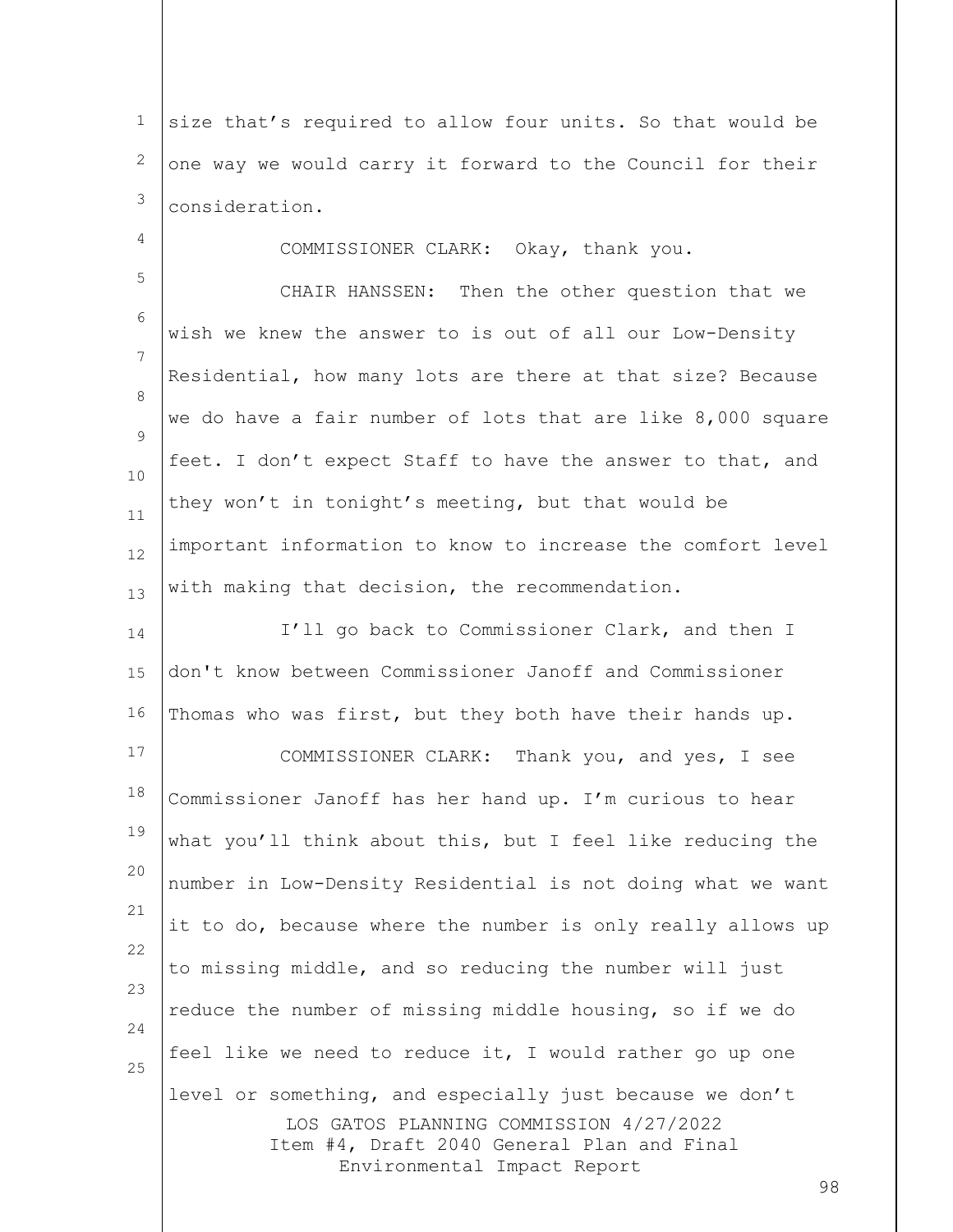1 2 know how many lots it would affect, and you do need a relatively lot to do this.

3 4 5 6 CHAIR HANSSEN: I hear you. Commissioner Janoff. COMMISSIONER JANOFF: Commissioner Clark, when you say you would like to go up one level, do you mean to do Medium-Density?

8  $\mathsf{Q}$ 10 11 COMMISSIONER CLARK: Yeah, like if we felt like we needed to do that, I'd be more comfortable in Medium-Density, although my preference would be to leave the motion as it originally was.

7

12 13 14 15 16 17 COMMISSIONER JANOFF: My hand is up because I wanted to just clarify with Director Paulson that the interest is in reducing the density in Low-Density and Medium-Density as long as that reduction can still accommodate missing middle, and if it can't, then I wouldn't be in favor of making a reduction.

18 19 20 21 22 23 24 25 JOEL PAULSON: Thank you for the clarification. Yes, it's Low-Density and Medium-Density. I only gave the example for Low-Density. Medium-Density, right now the maximum is 24. Like we talked about before, if we cut it in half we'd still be at 18, so that would accommodate missing middle even on smaller lots than our Draft General Plan currently allows in Low-Density.

> LOS GATOS PLANNING COMMISSION 4/27/2022 Item #4, Draft 2040 General Plan and Final Environmental Impact Report COMMISSIONER JANOFF: Thank you.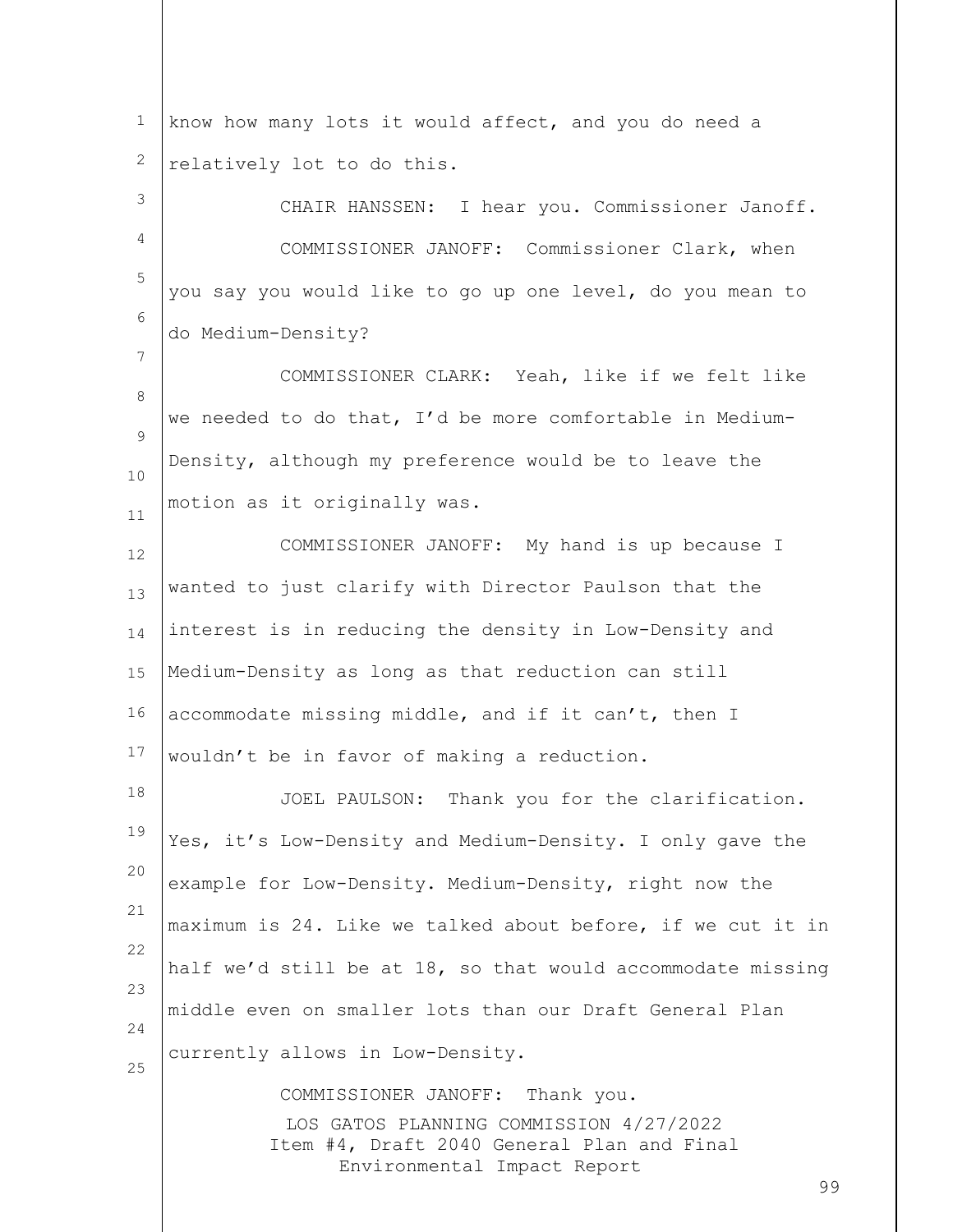| $\mathbf{1}$   | CHAIR HANSSEN: I think it would be fine to                                            |
|----------------|---------------------------------------------------------------------------------------|
| 2              | proceed forward with that motion, since there is still some                           |
| 3              | investigation to be done as long as the proviso is that                               |
| $\overline{4}$ | we're not eliminating missing middle, then the research can                           |
| 5              | be done, and if it turns out that it doesn't work for Low-                            |
| 6              | Density Residential, then we should stay with the 2040                                |
| 7              | proposal as is, is kind of where I was thinking that would                            |
| 8<br>9         | go.                                                                                   |
| 10             | Ms. Armer.                                                                            |
| 11             | JENNIFER ARMER: Thank you. I wanted to ask                                            |
| 12             | whether the seconder had received enough clarification that                           |
| 13             | they could accept the modification or not?                                            |
| 14             | COMMISSIONER CLARK: I'd like to ask one more                                          |
| 15             | clarifying question, and I think I'm just having a hard                               |
| 16             | time grasping this, but to me it seems like reducing the                              |
| 17             | density in Low-Density Residential only has the possibility                           |
| 18             | of like reducing or eliminating missing middle, because I                             |
| 19             | want to know pretty much at that density level what other                             |
| 20             | types of properties there is the possibility of reducing,                             |
| 21             | if that makes sense.                                                                  |
| 22             | COMMISSIONER JANOFF: I'm not if that's a                                              |
| 23             | question to me, but the motion would be to reduce density                             |
| 24<br>25       | only if it did not eliminate missing middle.                                          |
|                |                                                                                       |
|                | LOS GATOS PLANNING COMMISSION 4/27/2022<br>Item #4, Draft 2040 General Plan and Final |
|                | Environmental Impact Report<br>100                                                    |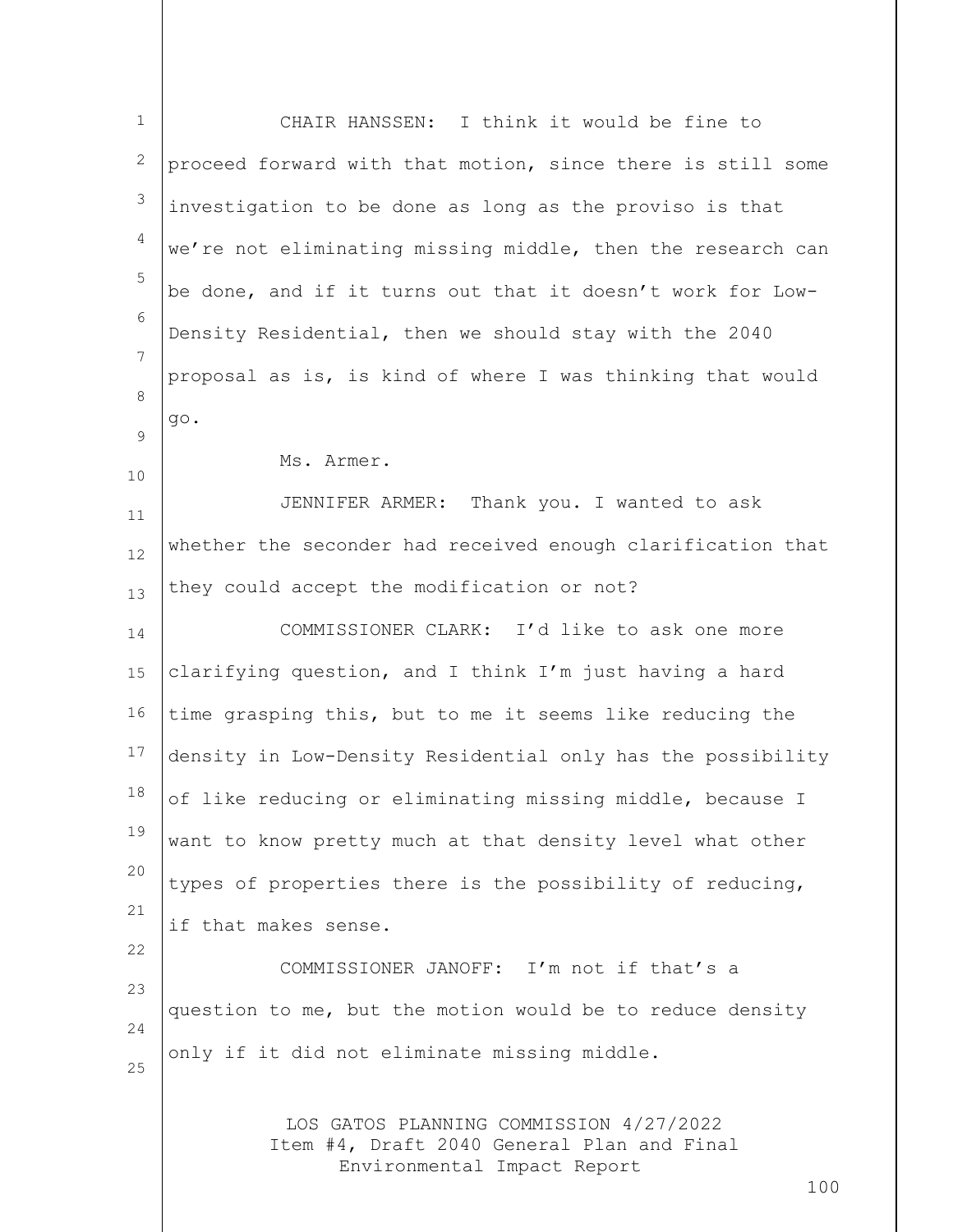1 2 3 4 5 6 7 8  $\mathsf{Q}$ 10 11 12 COMMISSIONER CLARK: And Staff, are you able to clarify if there are other types of properties that might be like not possible if you go from 12 to ten units per acre, for example? JENNIFER ARMER: In just taking a lot at some of the numbers, we have a lot of Low-Density Residential, for example, it's 8,000 square foot lots, and even at the 12 units per acre, that's only going to allow a duplex, the two units plus whatever ADUs, for example, so this modification wouldn't necessarily change for that size of lot a whole lot of what would be allowed.

13 14 15 16 17 18 19 It is really going to be on the slightly larger lots where there might be possibilities for triplexes or fourplexes, and we can provide some of that additional information, and that Planning Commission's recommendation was only to do the modification to this Low-Density Residential designation if it doesn't reduce or eliminate the possibility to missing middle housing.

LOS GATOS PLANNING COMMISSION 4/27/2022 Item #4, Draft 2040 General Plan and Final Environmental Impact Report 20 21 22 23 24 25 I think just based on looking at some of those numbers preliminarily that the reduction is more likely to be possible in the Medium-Density Residential designation rather than Low-Density Residential, but we can provide the qualitative motion from the Planning Commission and provide them some quantitative numbers that they can then consider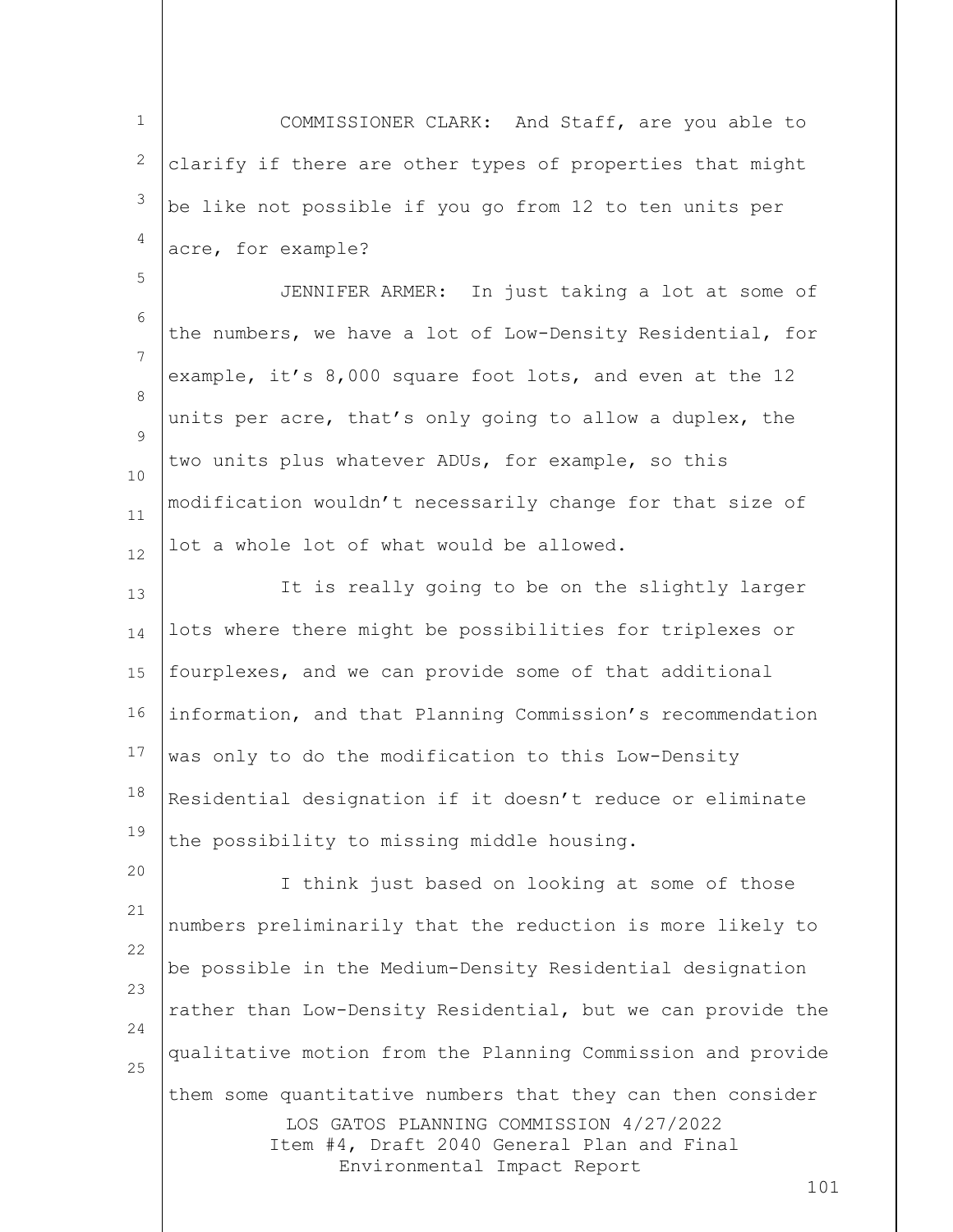LOS GATOS PLANNING COMMISSION 4/27/2022 Item #4, Draft 2040 General Plan and Final 1 2 3 4 5 6 7 8  $\mathsf{Q}$ 10 11 12 13 14 15 16 17 18 19 20 21 22 23 24 25 in determining whether to accept the recommendation from the Planning Commission or to do something different. COMMISSIONER CLARK: Thank you. Yeah, I think that that's where my stipulation was. It feels like in the Low-Density Residential that wouldn't really happen, but I also think because that's in the motion then that would be okay, so I'm still comfortable seconding the motion. Thank you, everyone, for clarifying. CHAIR HANSSEN: No problem. Commissioner Thomas. COMMISSIONER THOMAS: I think that I am much more comfortable just reducing the overall number by 313 from the Office Professional and Service Commercial areas, because we know that those were added at the end for GPAC, those were like just bonus extra things that were added on at the end, and we know that that type of a development is going to be the most difficult for the Town to essentially incentivize, because it's just not appealing to developers, so I would be much more comfortable reducing the number by 313 with those. I think that the only thing that we achieve with reducing the density in Low-Density Residential or Medium-Density Residential is making the SB 9 pathway more appealing, which again, doesn't allow for as much local input and I think could actually upset people in those

Environmental Impact Report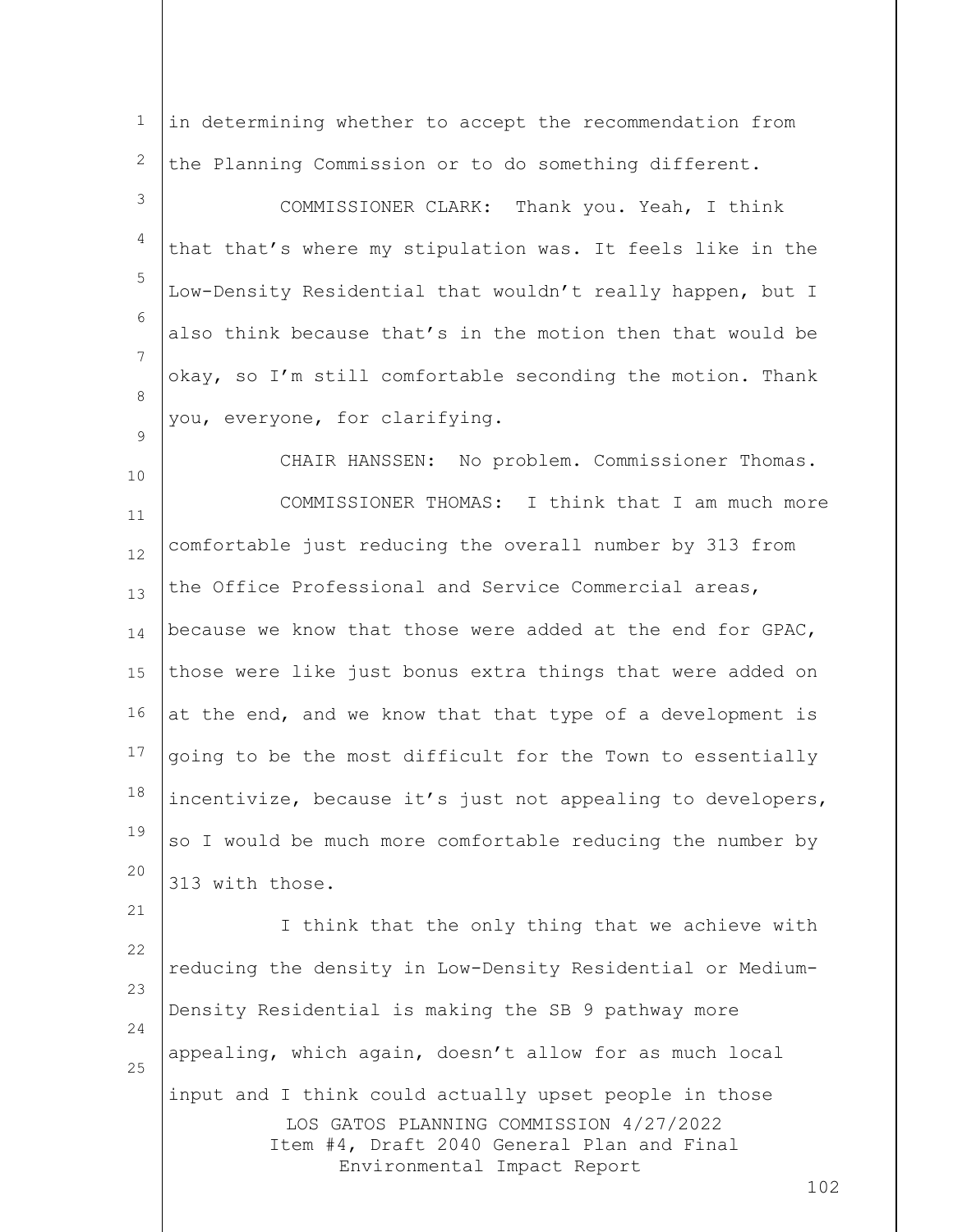| $\mathbf{1}$   | neighborhoods. I wouldn't want to reduce any potential      |
|----------------|-------------------------------------------------------------|
| 2              | housing opportunities that could go through Town. I want to |
| 3              | make our options in Town more appealing than going the SB 9 |
| $\overline{4}$ | route, if that makes sense, because I do think that that's  |
| 5              | in the best interest of the community and neighbors that    |
| 6              | will be affected by any new development or redevelopment,   |
| 7              | so I'm not in favor of changing the densities, but I do     |
| 8              | understand and think that it's a good compromise to knock   |
| 9              | those 313 units off from those two places.                  |
| 10<br>11       | I think that that also gives a very clear                   |
| 12             | recommendation to Town Council, and I'm afraid that if we   |
| 13             | say we can change the densities a little bit for Low-       |
| 14             | Density Residential and Medium-Density Residential and we   |
| 15             | forward that along to Town Council, it's not quite as       |
| 16             | clear, and then that is a concern to me that we're not      |
| 17             | going to really see the final number before we forward      |
| 18             | that, so that's where I'm at with this motion.              |
| 19             | CHAIR HANSSEN: Based on us having a motion and a            |
| 20             | second, you would be a no vote. I would go ahead and count  |
| 21             | it before I go back to Commissioner Clark.                  |
| 22             | Commissioner Clark and I both went to the recent            |
| 23             | Planning Commissioner Academy and they did a pretty         |
| 24             | extensive thing on SB 9, and what I remember them talking   |

about was that it actually is really hard only with SB 9 to

25

LOS GATOS PLANNING COMMISSION 4/27/2022 Item #4, Draft 2040 General Plan and Final Environmental Impact Report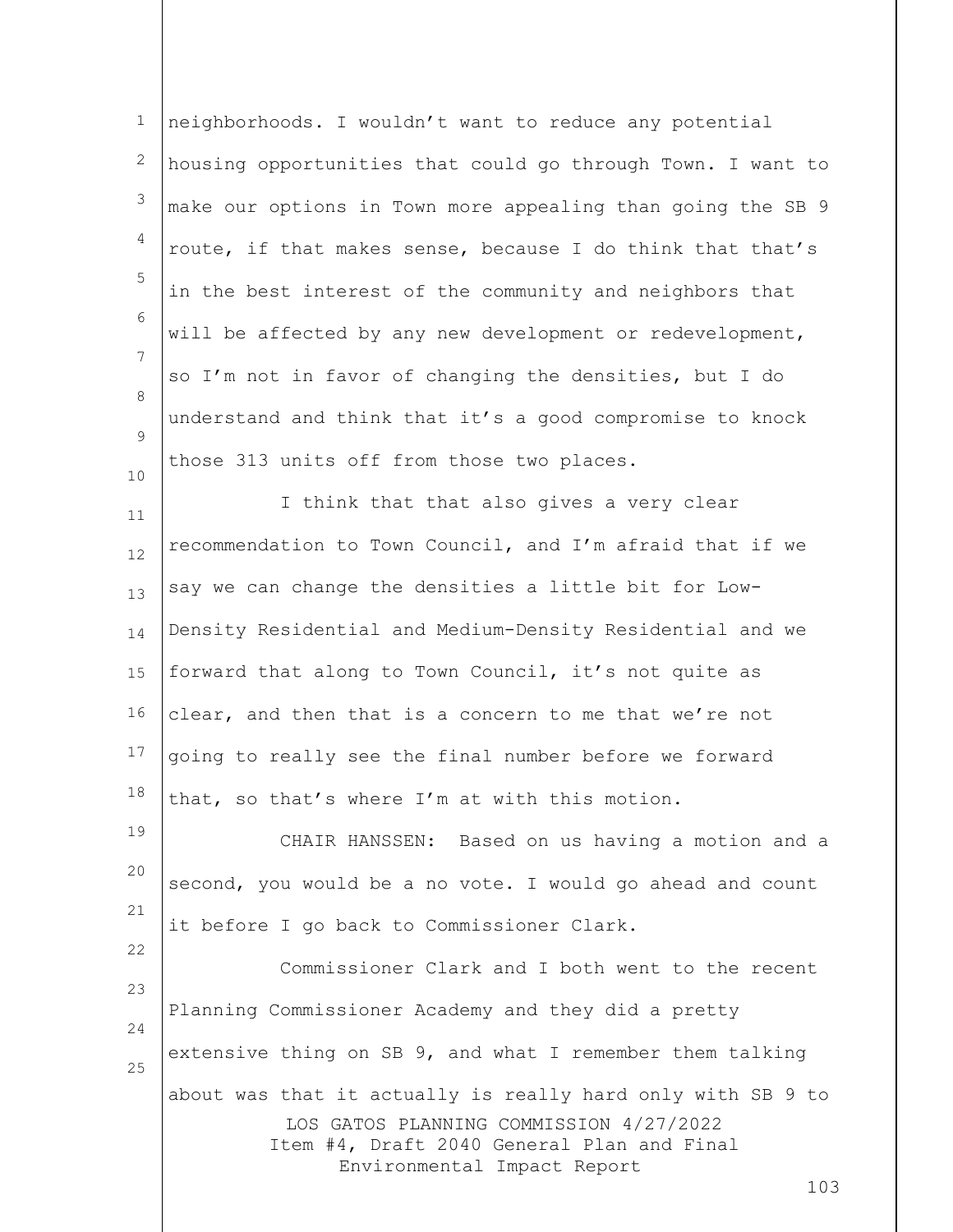| $\mathbf 1$ | get fourplex, because you would have to do it with a lot                              |
|-------------|---------------------------------------------------------------------------------------|
| 2           | split, start with a lot split was my understanding of it,                             |
| 3           | and so it would have to be supplemented by ordinances from                            |
| 4           | towns that would help facilitate that, so it isn't                                    |
| 5           | necessarily the panacea that everyone thought it was, and                             |
| 6           | that's why they're not expecting the take up rate to be                               |
| 7           | super high, because not everyone is going to want to do a                             |
| 8<br>9      | lot split.                                                                            |
| 10          | But with that being said, we don't know for sure,                                     |
| 11          | right? And so I understand your concern, but given that we                            |
| 12          | have this motion on the table we should probably see that                             |
| 13          | through and see if we can get enough votes and go from                                |
| 14          | there, but Commissioner Clark, you wanted to comment and                              |
| 15          | it's fine to go ahead.                                                                |
| 16          | COMMISSIONER CLARK: Can I ask a clarifying                                            |
| 17          | question about that? I mean, that makes me feel better if                             |
| 18          | you think that it is going to not be as appealing to do a                             |
| 19          | fourplex at that level through the SB 9 route. I hope that                            |
| 20          | we're all on the same page, that we want people to take the                           |
| 21          | local Town route versus the SB 9 route as much as possible.                           |
| 22          | I'm trying to ask you, Chair Hanssen, you're not                                      |
| 23          | concerned that reducing the density slightly in these two                             |
| 24<br>25    | areas would discourage people from going through Town or                              |
|             | only give people options to go through SB 9?                                          |
|             | LOS GATOS PLANNING COMMISSION 4/27/2022<br>Item #4, Draft 2040 General Plan and Final |
|             | Environmental Impact Report<br>104                                                    |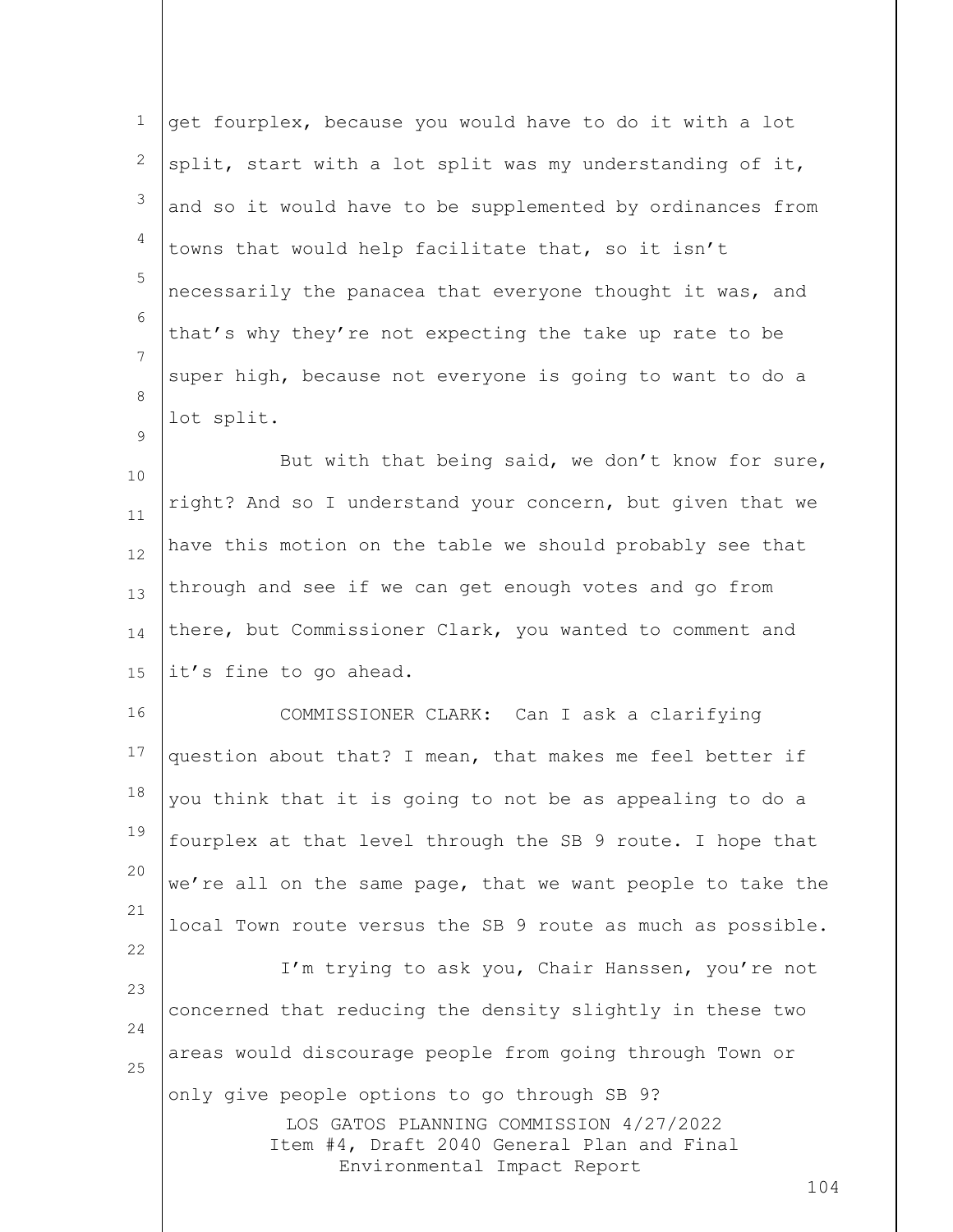| $1\,$            | CHAIR HANSSEN: Based on what I understand, which                                                                     |
|------------------|----------------------------------------------------------------------------------------------------------------------|
| 2                | I'm no expert, but based on what I've heard about SB 9 so                                                            |
| $\mathfrak{Z}$   | far, and Staff probably knows more than me, I don't know                                                             |
| 4                | that you could make the statement that slightly reducing                                                             |
| 5                | the densities in Low-Density Residential for the General                                                             |
| 6                | Plan would open the door for SB 9, because I think there                                                             |
| 7                | are enough things about SB 9 that are limiting, that's all.                                                          |
| 8<br>$\mathsf 9$ | COMMISSIONER CLARK: Okay, thank you.                                                                                 |
| $10$             | CHAIR HANSSEN: If Staff has anything more to add                                                                     |
| 11               | on SB 9, because you guys are closer then I am, but that                                                             |
| 12               | was my impression. But I don't see them.                                                                             |
| 13               | Commissioner Clark, and then Vice Chair Barnett.                                                                     |
| 14               | COMMISSIONER CLARK: Thank you. I'll add                                                                              |
| 15               | something on SB 9. It doesn't allow fourplexes, which I                                                              |
| 16               | think is another reason why these density changes are                                                                |
| 17               | really important, because they'll open up that possibility,                                                          |
| 18               | because that's something I'm bummed about with SB 9 is that                                                          |
| 19               | that wasn't an option.                                                                                               |
| 20               | Then I want to clarify something. So the                                                                             |
| 21               | amendment to Commissioner Janoff's original motion had been                                                          |
| 22<br>23         | made because of Chair Hanssen's concerns with Low-Density                                                            |
| 24               | Residential, and so I wasn't sure how Medium-Density                                                                 |
| 25               | Residential became part of the motion and if it officially                                                           |
|                  | LOS GATOS PLANNING COMMISSION 4/27/2022<br>Item #4, Draft 2040 General Plan and Final<br>Environmental Impact Report |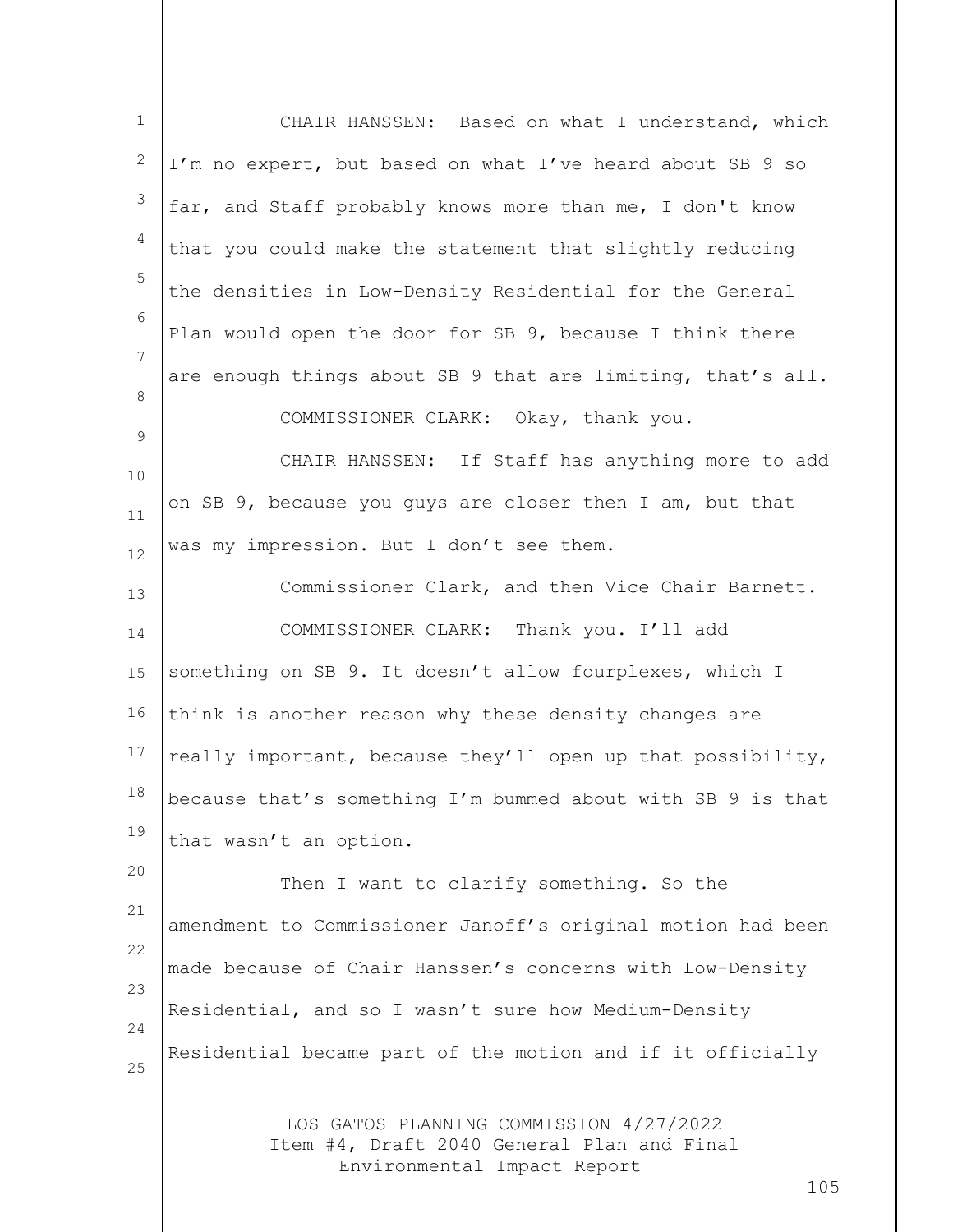| $\mathbf 1$ | is part of it, because it would be my preference to keep it                           |
|-------------|---------------------------------------------------------------------------------------|
| 2           | for just Low-Density Residential.                                                     |
| 3           | CHAIR HANSSEN: I would have said both Low-                                            |
| 4           | Density Residential and Medium-Density Residential with a                             |
| 5           | slight reduction with the idea that I'm not taking too much                           |
| 6           | off the table for any one particular thing. That was my                               |
| 7           | logic.                                                                                |
| 8<br>9      | COMMISSIONER CLARK: That's good with me. Thank                                        |
| 10          | you.                                                                                  |
| 11          | CHAIR HANSSEN: Vice Chair Barnett.                                                    |
| 12          | VICE CHAIR BARNETT: Thank you, Chair. I'm having                                      |
| 13          | trouble understanding how we could give meaningful                                    |
| 14          | direction to the Council if we're talking about not                                   |
| 15          | impairing the missing middle in the Low-Density Residential                           |
| 16          | and Medium-Density Residential designations. I don't see                              |
| 17          | how we can, given the variety of types of those kind of                               |
| 18          | housings with duplexes, triplexes, fourplexes, I don't know                           |
| 19          | how that can materially be evaluated. Maybe I'm missing                               |
| 20          | something.                                                                            |
| 21          | CHAIR HANSSEN: Staff, first of all, we aren't                                         |
| 22<br>23    | going to get any more clarity on this for our meeting                                 |
| 24          | tonight, so then if we were able to get resolution on this                            |
| 25          | and get a majority vote, what could you tell the Council on                           |
|             | this particular point?                                                                |
|             | LOS GATOS PLANNING COMMISSION 4/27/2022<br>Item #4, Draft 2040 General Plan and Final |
|             | Environmental Impact Report<br>106                                                    |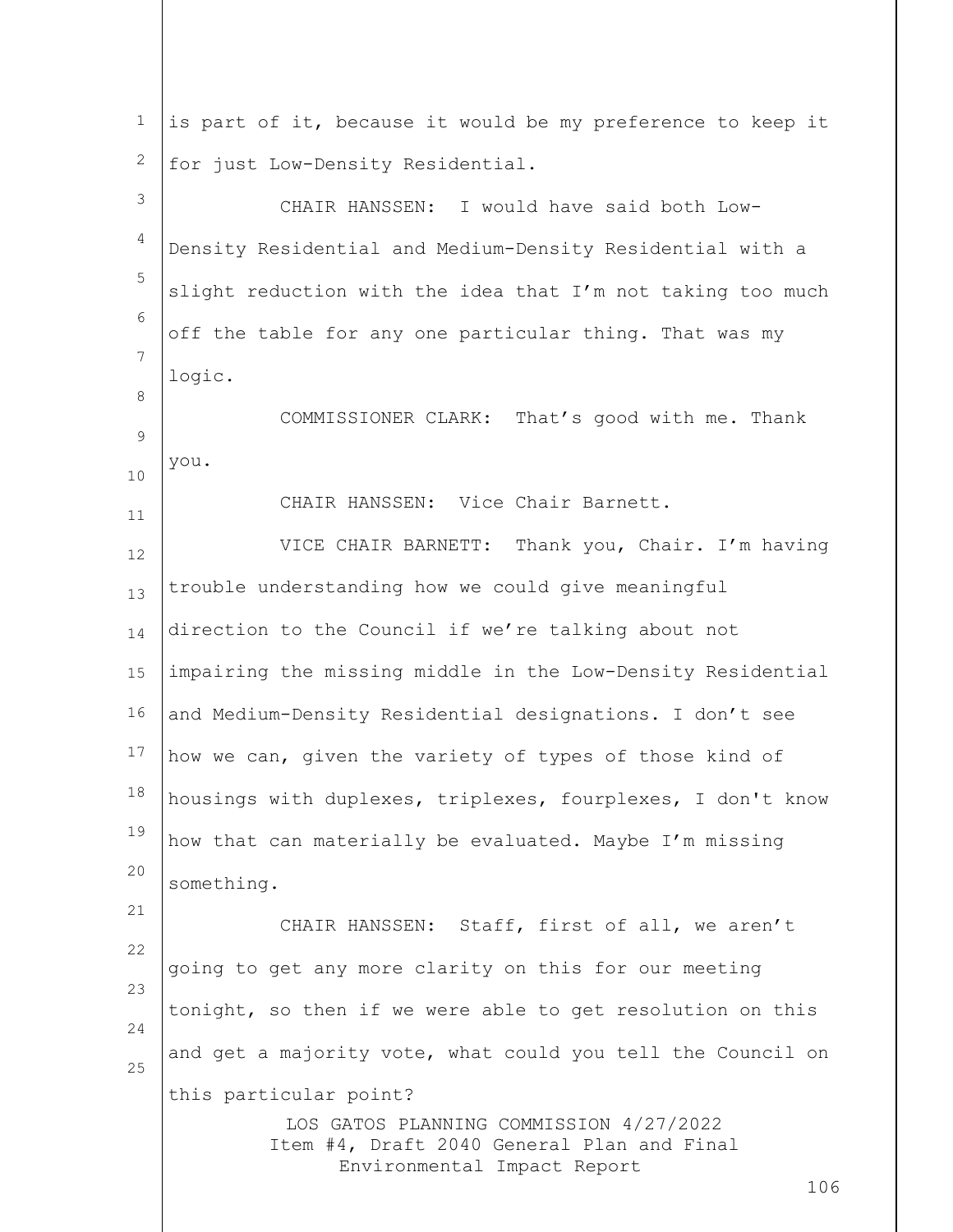| JENNIFER ARMER: Thank you. What I heard from the                                      |
|---------------------------------------------------------------------------------------|
| Planning Commission this evening on this item and this                                |
| motion is that if this were supported, the recommendation                             |
| to Town Council is to remove the housing densities from the                           |
| Office and Service Commercial and to consider lowering the                            |
| allowed densities in the Low-Density Residential and                                  |
| Medium-Density Residential zones, but only to a point that                            |
| would still allow the missing middle.                                                 |
| As I said, it's more of a qualitative kind of                                         |
| quality direction rather than a number direction. It's                                |
| indicating that you recognize that there is interest from                             |
| the community to not increase the densities in those                                  |
| designations as far as in the Draft General Plan, but                                 |
| recognizing the importance of missing middle housing, and                             |
| so that they could then when they have additional numbers                             |
| consider that recommendation and how to implement it, if                              |
| they support it. Is that helpful?                                                     |
| CHAIR HANSSEN: Vice Chair Barnett took his hand                                       |
| down, so I quess he got his answer as much as we have an                              |
| answer.                                                                               |
| VICE CHAIR BARNETT: It seems to me that it's                                          |
| still pretty ambiguous and doesn't give a lot of direction.                           |
| I would favor going for a number such as proposed, or a                               |
|                                                                                       |
| LOS GATOS PLANNING COMMISSION 4/27/2022<br>Item #4, Draft 2040 General Plan and Final |
| Environmental Impact Report<br>107                                                    |
|                                                                                       |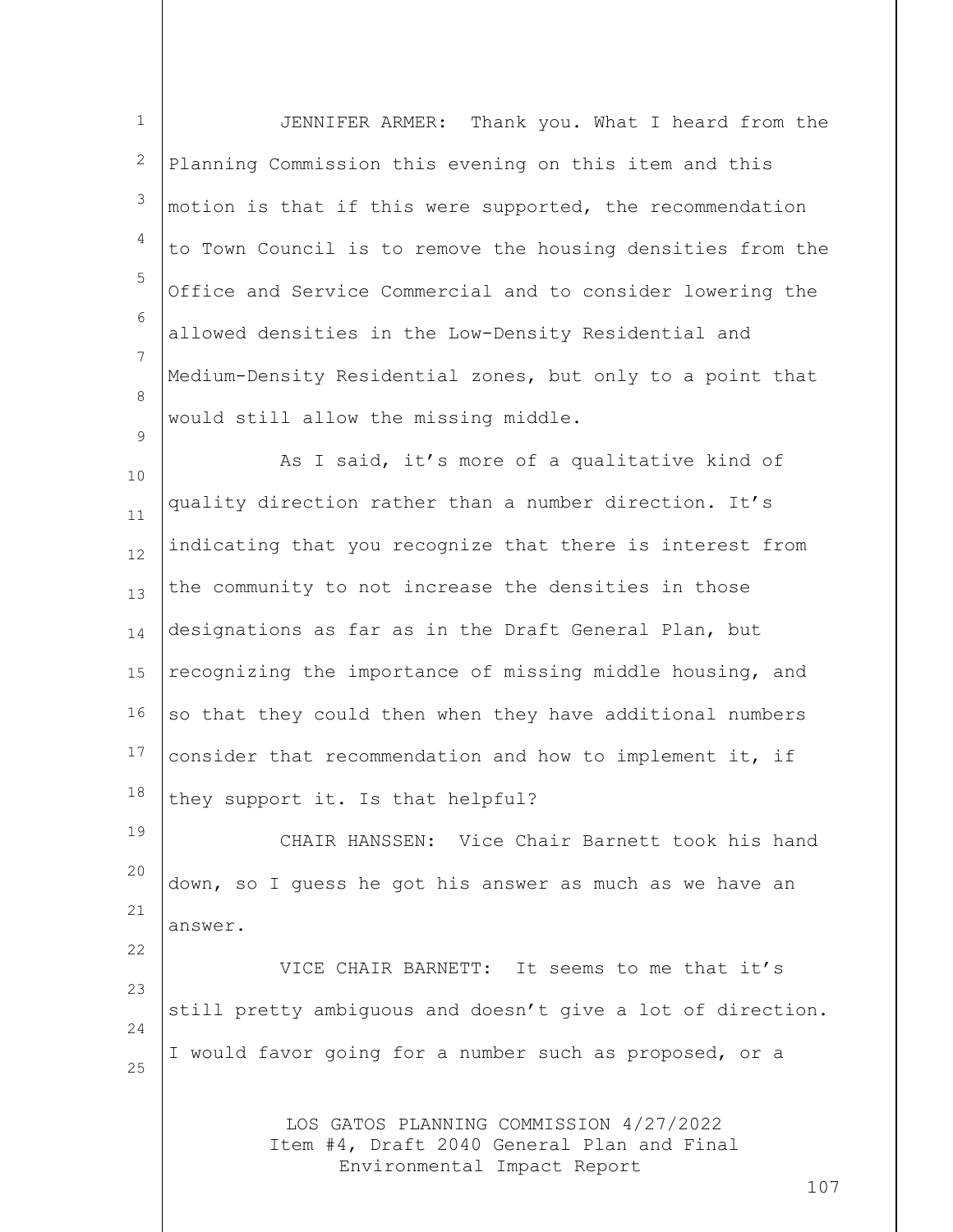1 2 bigger number than that, but I think we're moving into a nebulous area.

| 3        | CHAIR HANSSEN: Ms. Armer has her hand up.                                                                                                                         |
|----------|-------------------------------------------------------------------------------------------------------------------------------------------------------------------|
| 4        | JENNIFER ARMER: Thank you, Chair. I just wanted                                                                                                                   |
| 5        | to call attention to the fact that it is 10:57, and so we                                                                                                         |
| 6        | will need a motion if we want to go past 11:00 o'clock.                                                                                                           |
| 7        | CHAIR HANSSEN: I'm going to ask someone to make                                                                                                                   |
| 8<br>9   | a motion to continue to 11:30, because I would like to at                                                                                                         |
| 10       | least finish this part of the discussion. I don't think                                                                                                           |
| 11       | we'll finish the rest of the plan, but would someone make a                                                                                                       |
| 12       | motion to continue to 11:30? Let's see, I've got                                                                                                                  |
| 13       | Commissioner Janoff, is that a motion? And then                                                                                                                   |
| 14       | Commissioner Thomas.                                                                                                                                              |
| 15       | COMMISSIONER JANOFF: Sorry, I had my hand up for                                                                                                                  |
| 16       | a clarification, but I defer to Commissioner Thomas.                                                                                                              |
| 17       | COMMISSIONER THOMAS: I move to extend the                                                                                                                         |
| 18       | meeting until 11:30.                                                                                                                                              |
| 19       | CHAIR HANSSEN: Okay, thank you for that, and do                                                                                                                   |
| 20       | we have a second? Commissioner Clark.                                                                                                                             |
| 21       | COMMISSIONER CLARK: Second.                                                                                                                                       |
| 22<br>23 | CHAIR HANSSEN: And then a quick roll call vote.                                                                                                                   |
| 24       | Commissioner Thomas.                                                                                                                                              |
| 25       | COMMISSIONER THOMAS: Yes.                                                                                                                                         |
|          | CHAIR HANSSEN: Commissioner Raspe.<br>LOS GATOS PLANNING COMMISSION 4/27/2022<br>Item #4, Draft 2040 General Plan and Final<br>Environmental Impact Report<br>108 |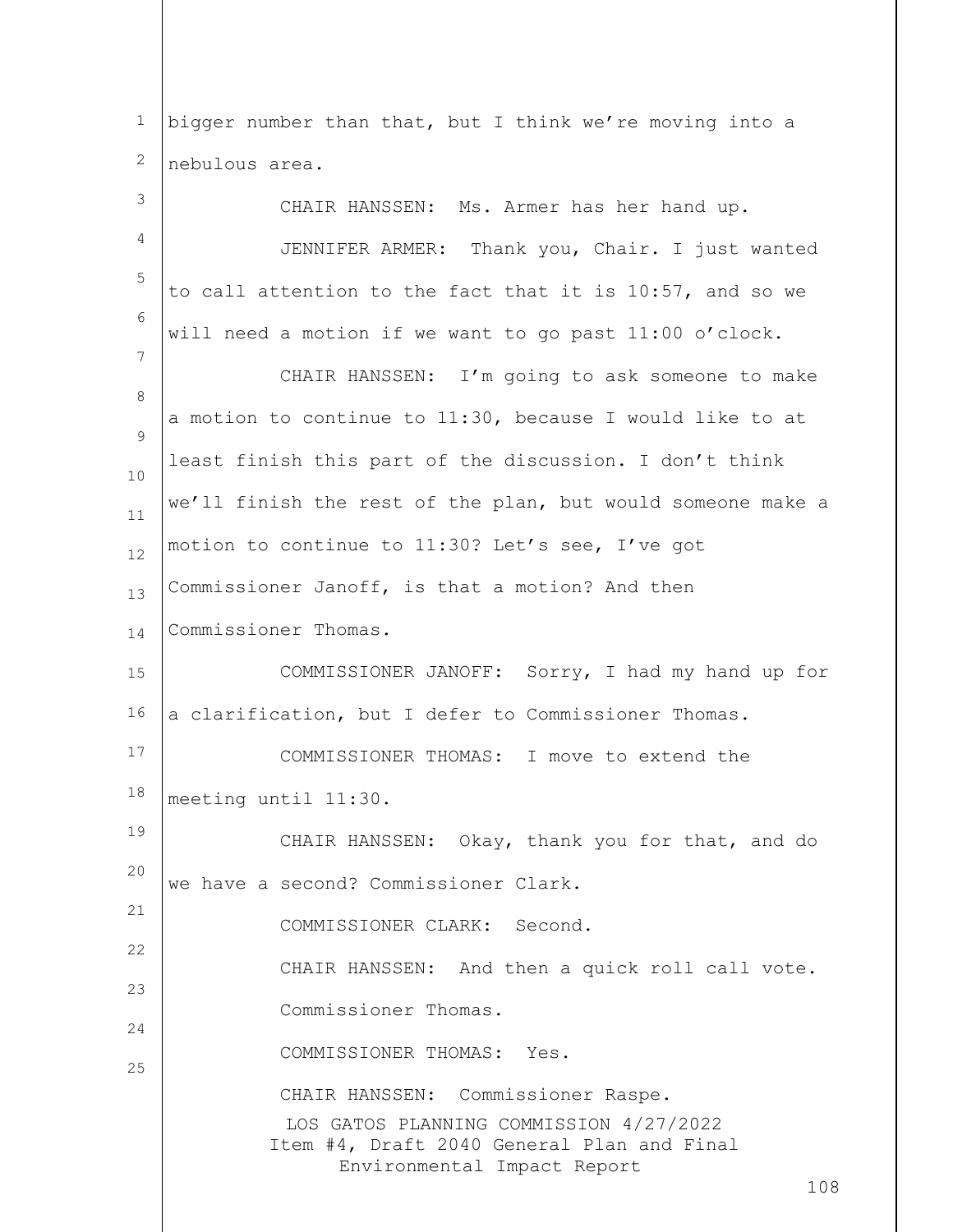| $\mathbf{1}$ | COMMISSIONER RASPE: Yes.                                                                                             |
|--------------|----------------------------------------------------------------------------------------------------------------------|
| 2            | CHAIR HANSSEN: Commissioner Janoff.                                                                                  |
| 3            | COMMISSIONER JANOFF: Yes.                                                                                            |
| 4            | CHAIR HANSSEN: Commissioner Clark.                                                                                   |
| 5            | COMMISSIONER CLARK: Yes.                                                                                             |
| 6            | CHAIR HANSSEN: Vice Chair Barnett.                                                                                   |
| 7            | VICE CHAIR BARNETT: Yes.                                                                                             |
| 8            | CHAIR HANSSEN: And I vote yes as well. We may                                                                        |
| 9<br>10      | not need to go to 11:30.                                                                                             |
| 11           | So Commissioner Janoff, you had a question, and                                                                      |
| 12           | then I think Commissioner Thomas does as well.                                                                       |
| 13           | COMMISSIONER JANOFF: Actually a clarification.                                                                       |
| 14           | The purpose of adding the Low-Density and Medium-Density                                                             |
| 15           | reduction possibilities is to call attention to the Council                                                          |
| 16           | that if it goes too far they'll lose missing middle, and so                                                          |
| 17           | it's really a notion that the GPAC felt very strongly about                                                          |
| 18           | missing middle, and we had over the course of time a number                                                          |
| 19           | of Council members on the GPAC also very much in favor of                                                            |
| 20           | missing middle, so it's really not a number per se. I mean,                                                          |
| 21           | Staff will get it down to a number by the time this goes to                                                          |
| 22           | Council, so they'll know what that is, but the notion is                                                             |
| 23           | the Planning Commission is in favor of retaining missing                                                             |
| 24<br>25     | middle.                                                                                                              |
|              |                                                                                                                      |
|              | LOS GATOS PLANNING COMMISSION 4/27/2022<br>Item #4, Draft 2040 General Plan and Final<br>Environmental Impact Report |

109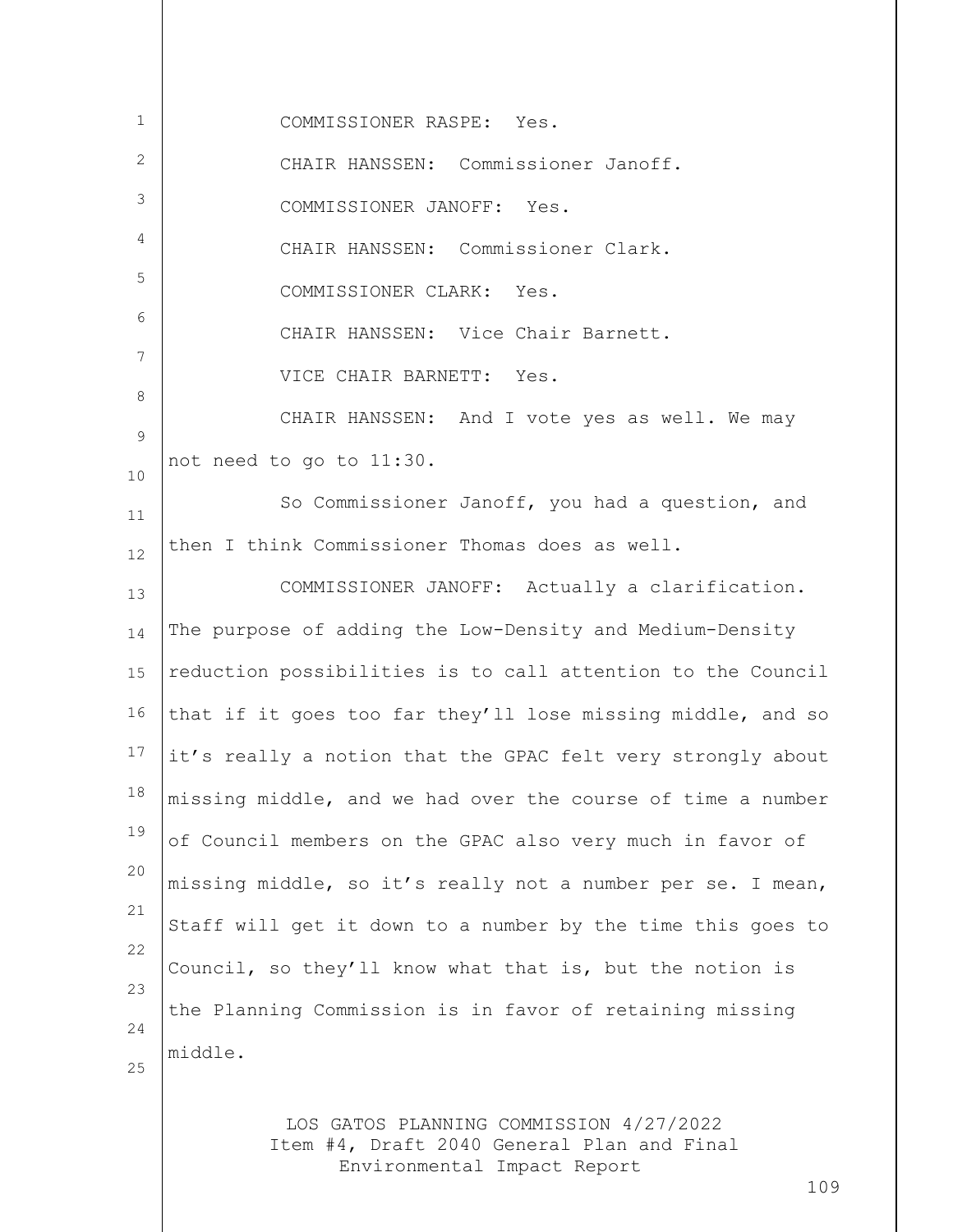| $1\,$    | CHAIR HANSSEN: To add onto that, if you look at                                       |
|----------|---------------------------------------------------------------------------------------|
| 2        | it from the number perspective, such as you did, Vice Chair                           |
| 3        | Barnett, it has to translate into a change in density, so                             |
| 4        | if you say all, then it goes back to 2020, but if it's half                           |
| 5        | and you say I want to reduce the number in half, then the                             |
| 6        | Staff has to do the calculations to determine at what                                 |
| 7<br>8   | density level would it actually translate into half of                                |
| 9        | that, so you wouldn't know the answer to that if you put                              |
| 10       | the number out there either in terms of the only thing that                           |
| 11       | will change in the actual General Plan is the density,                                |
| 12       | because we don't have control over the exact number, we                               |
| 13       | have only a model that translates from the density, if that                           |
| 14       | makes sense.                                                                          |
| 15       | Commissioner Thomas.                                                                  |
| 16       | COMMISSIONER THOMAS: I understand what you're                                         |
| 17       | saying, but I do still have the same concerns as Vice Chair                           |
| 18       | Barnett, and so therefore I'd just feel comfortable like                              |
| 19       | knocking off the Office Professional and Service                                      |
| 20<br>21 | Commercial, because I feel like that's just a very specific                           |
| 22       | thing that we can eliminate from this equation and sends a                            |
| 23       | message that we think the missing middle is still                                     |
| 24       | important, which is also what we want to do as a group.                               |
| 25       | COMMISSIONER JANOFF: Through the Chair, that                                          |
|          | number is already part of the motion.                                                 |
|          | LOS GATOS PLANNING COMMISSION 4/27/2022<br>Item #4, Draft 2040 General Plan and Final |
|          | Environmental Impact Report<br>110                                                    |
|          |                                                                                       |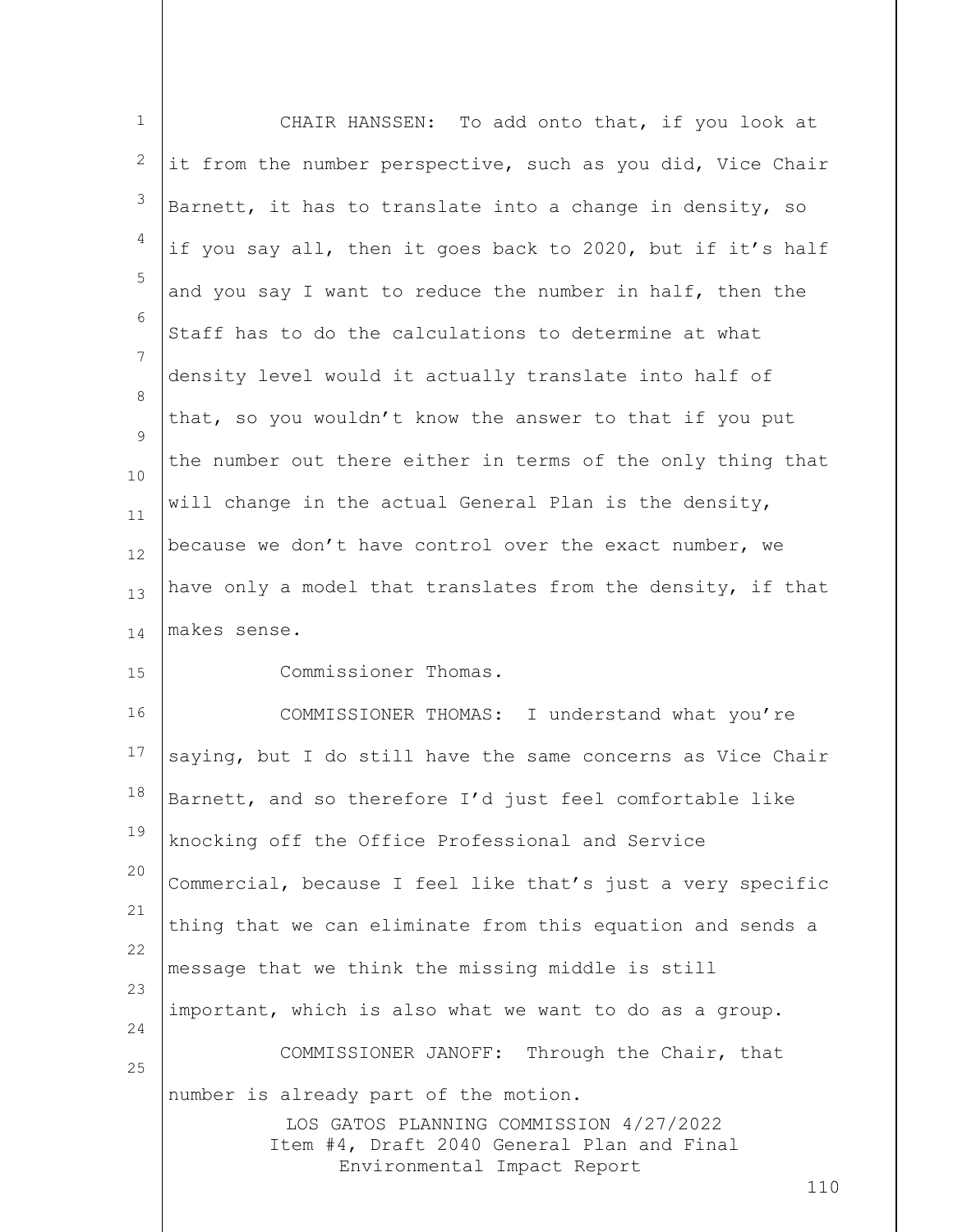1 2 3 4 5 6 7 COMMISSIONER THOMAS: I know, but I think that that's the only part of the motion that I support. I don't want to change the densities also, because I think that then it does get into a gray area and we're forwarding something that we haven't seen the final numbers of. CHAIR HANSSEN: Okay, that's a fair comment. Are

8 there others that would like to comment on this? Commissioner Clark.

 $\mathsf{Q}$ 

21

10 11 12 13 14 15 16 17 18 19 20 COMMISSIONER CLARK: I agree overall with Commissioner Thomas. I think that would definitely be my preferred motion, but I don't think that's the direction we're overall going. I also think that Commissioner Janoff's motion does kind of acknowledge that Council still very well might reduce these numbers further, and so if we do it this way there's a very strong message to keep missing middle housing, and we've also created a path in which missing middle housing is retained in the General Plan, and so yeah, I think for those reasons I prefer this motion overall.

LOS GATOS PLANNING COMMISSION 4/27/2022 Item #4, Draft 2040 General Plan and Final Environmental Impact Report 22 23 24 25 CHAIR HANSSEN: I don't like having an uncertain situation go along to Council, but I feel like there's enough parameters on it with Commissioner Janoff's motion, and then as I said, we kind of knew when we had a meeting before this meeting to discuss it that we would end up with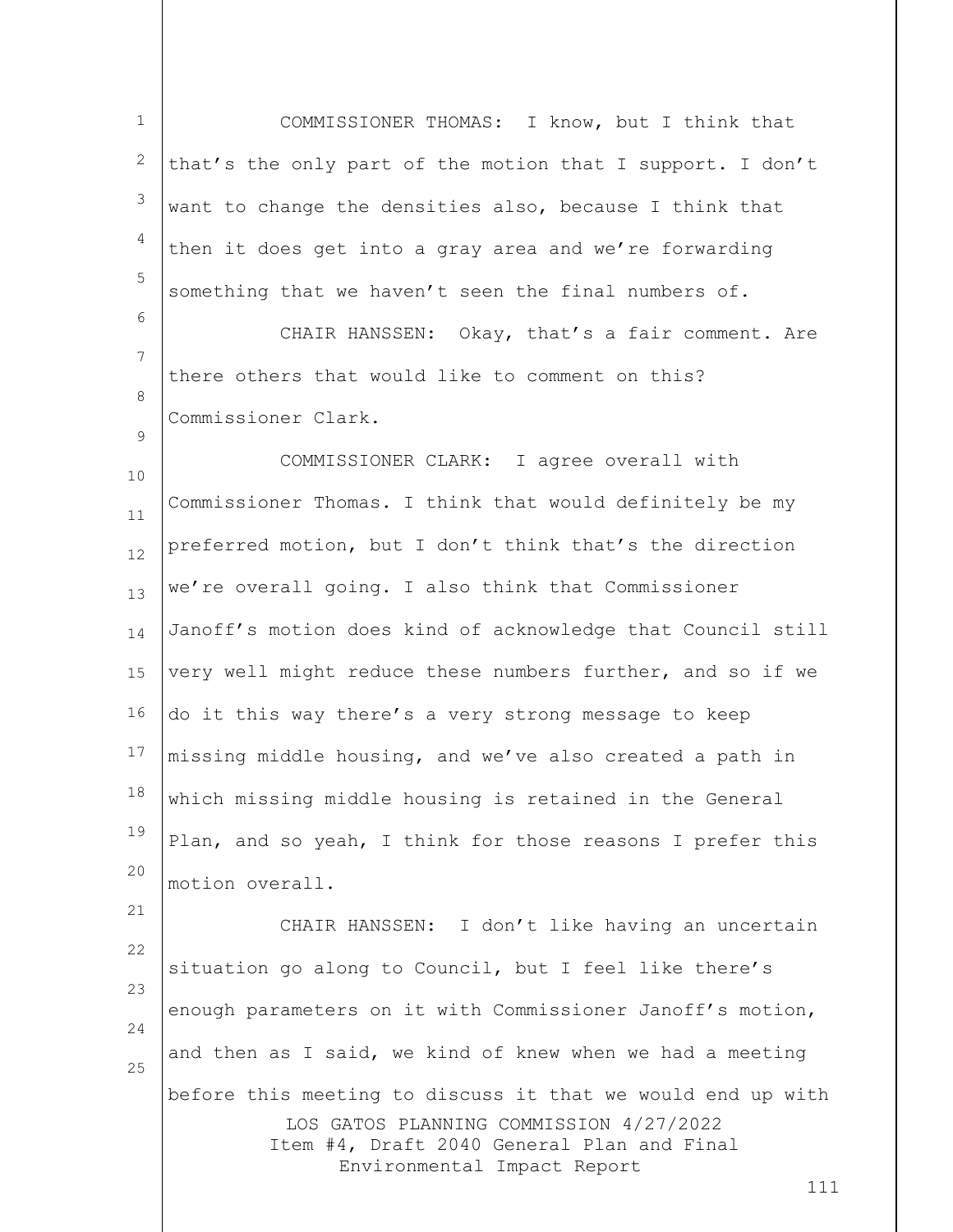LOS GATOS PLANNING COMMISSION 4/27/2022 Item #4, Draft 2040 General Plan and Final Environmental Impact Report 1 2 3 4 5 6 7 8  $\mathsf{Q}$ 10 11 12 13 14 15 16 17 18 19 20 21 22 23 24 25 incomplete information, because you can't off the top of your head translate densities into numbers necessarily, so we would have ended up in the this situation unless we went with one of the numbers that's on this page here in the Staff Report, because they've already done those calculations for us for those. If there are no other comments, I think it would be worth going ahead and taking a vote and see where we stand, and if we can't have a majority, that's fine, we'll have to come up with another motion and go from there. So the motion on the table, do we need to go back over it, or is everyone clear? I think Commissioner Janoff did outline it several times, so I think we're fine. I will start out with Commissioner Thomas. COMMISSIONER THOMAS: No. CHAIR HANSSEN: Commissioner Raspe. COMMISSIONER RASPE: No. CHAIR HANSSEN: Commissioner Janoff. COMMISSIONER JANOFF: Yes. CHAIR HANSSEN: Commissioner Clark. COMMISSIONER CLARK: Yes. CHAIR HANSSEN: Vice Chair Barnett. VICE CHAIR BARNETT: No.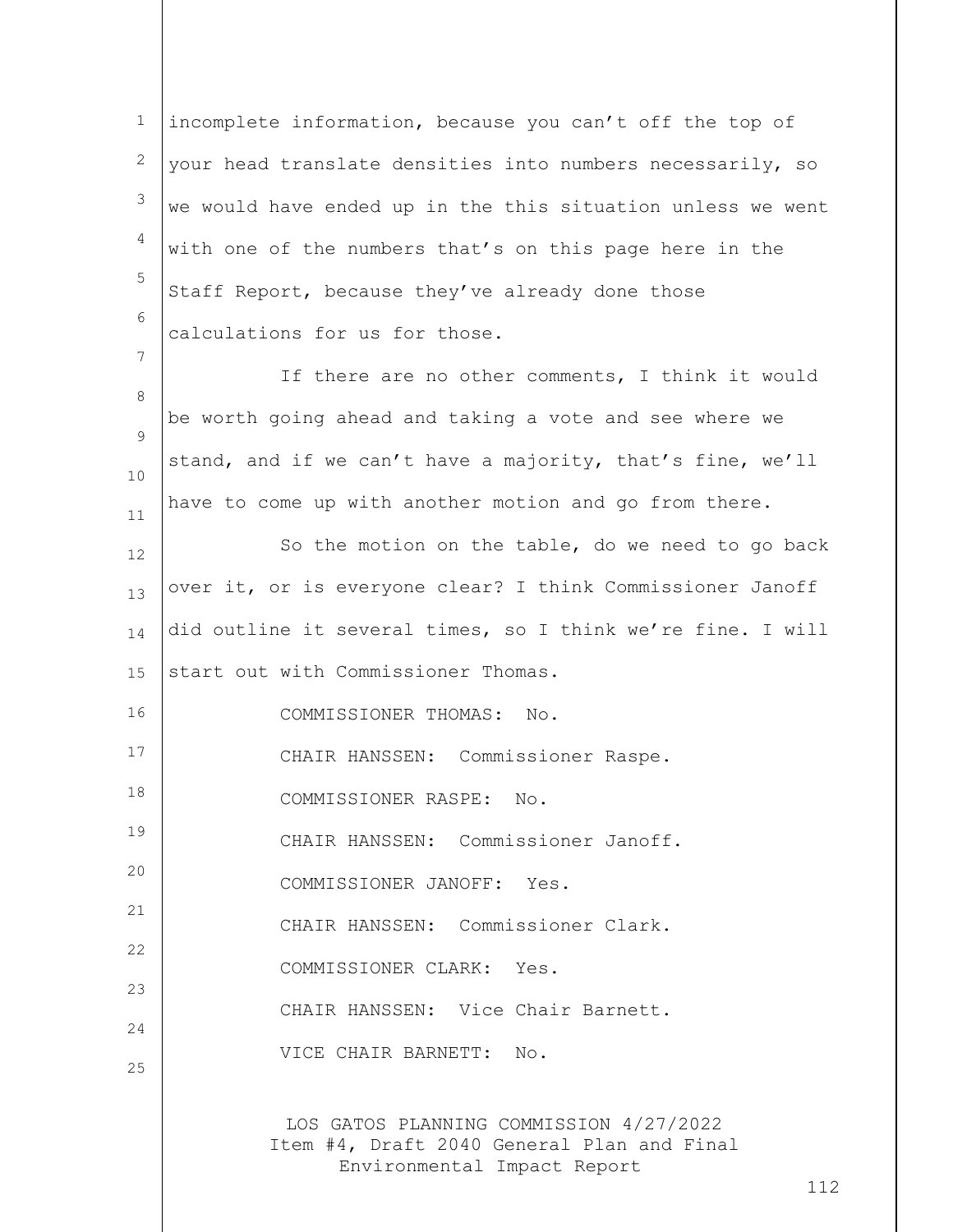LOS GATOS PLANNING COMMISSION 4/27/2022 Item #4, Draft 2040 General Plan and Final Environmental Impact Report 113 1 2 3 4 5 6 7 8  $\mathsf{Q}$ 10 11 12 13 14 15 16 17 18 19 20 21 22 23 24 25 CHAIR HANSSEN: And I vote yes, so we're split 3- 3, so the motion fails, and we have to go back and come up with another suggestion. Commissioner Thomas and then Commissioner Janoff. COMMISSIONER THOMAS: Commissioner Janoff can go. I'm fine. COMMISSIONER JANOFF: So we understand the concern that Commissioner Thomas voiced, and I'd like, if it's not inconvenient, to ask Commissioner Raspe and Vice Chair Barnett if you're still with Vice Chair Barnett's numbers, or is there something else that you have in mind? CHAIR HANSSEN: Commissioner Raspe, you have our hand up. COMMISSIONER RASPE: Sure. I raised that for a different reason, but I'll answer Commissioner Janoff's question. As I indicated earlier, my strongest concern is changing the numbers of the Low-Density housing designation, and the motion as presented leaves great ambiguity in that respect. Largely it's unknown if we vote for that motion what will happen to those designations, whether those numbers will change. It could be the case that none may change, it could be the case that a great many will change.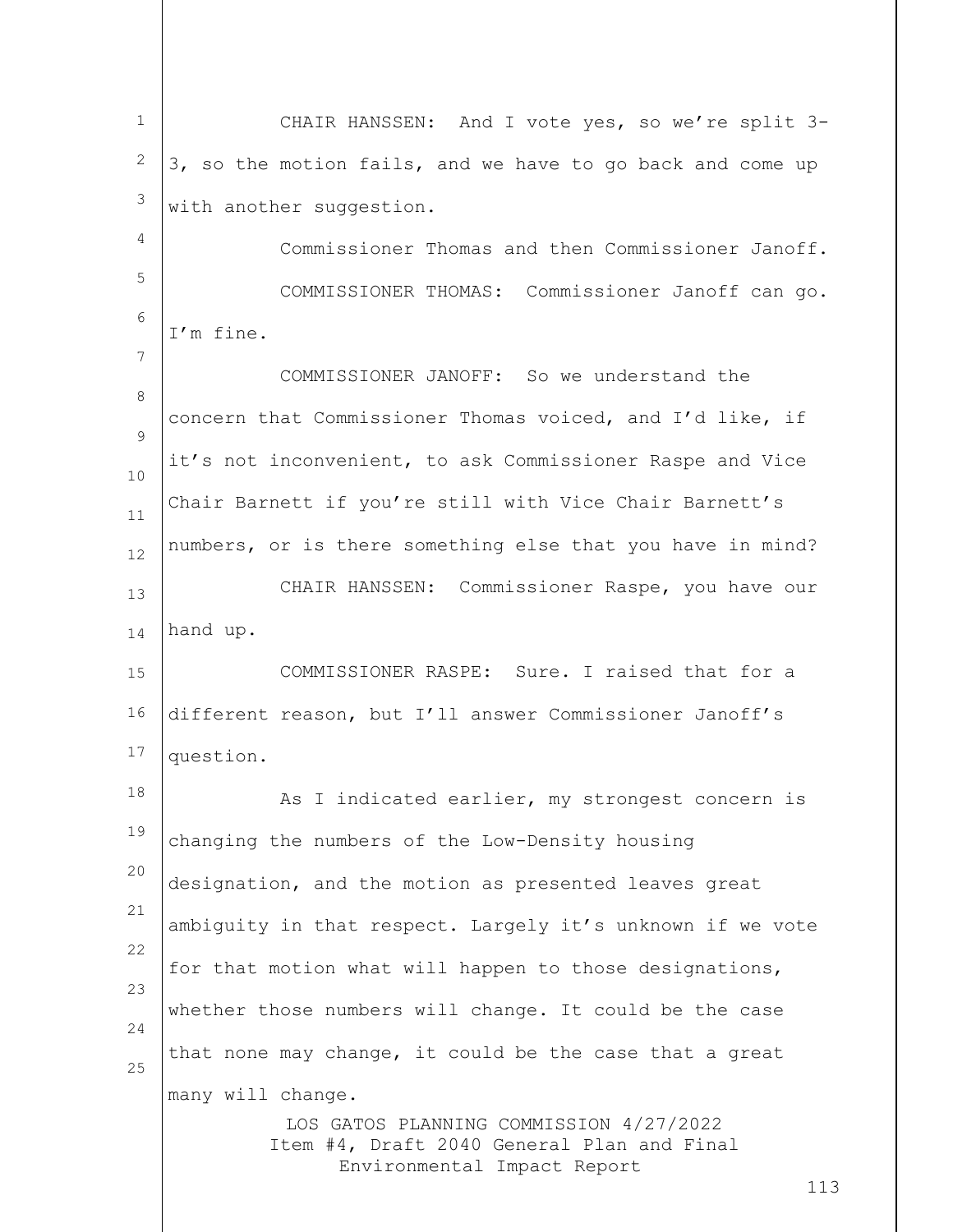LOS GATOS PLANNING COMMISSION 4/27/2022 Item #4, Draft 2040 General Plan and Final Environmental Impact Report 114 1 2 3 4 5 6 7 8  $\mathsf{Q}$ 10 11 12 13 14 15 16 17 18 19 20 21 22 23 24 25 And I appreciate the guidance we want to give the Council, but I think in that formulation it leads to too many questions and too much unknowns, so that hopefully answers your question, Commissioner. Mine was a question more to Staff. I'm curious; we are two or three different positions amongst us. Is it necessary that we agree on a point to provide to Council? Would it be adequate that we provide them an advisement that two Commissioners feel this way, three Commissioners feel this way, etc.? Because again, these are recommendations we're making to Council, as I understand it, so would that be a way through this? I'm just thinking out loud. I'm sorry. And part of it is it's 11:00 o'clock. Thanks so much. CHAIR HANSSEN: Would Staff want to comment on Commissioner Raspe's question? JOEL PAULSON: Thank you. I think we're typically looking for a majority motion. There are a lot of different views and ideas across the Commissioners that we have here tonight, and I think that's pretty obvious through the discussion. It may be that, as I mentioned before, we'll send them verbatim minutes. I'll defer to Ms. Prevetti after I say what I probably shouldn't say, but it is after 11:00, so I'm going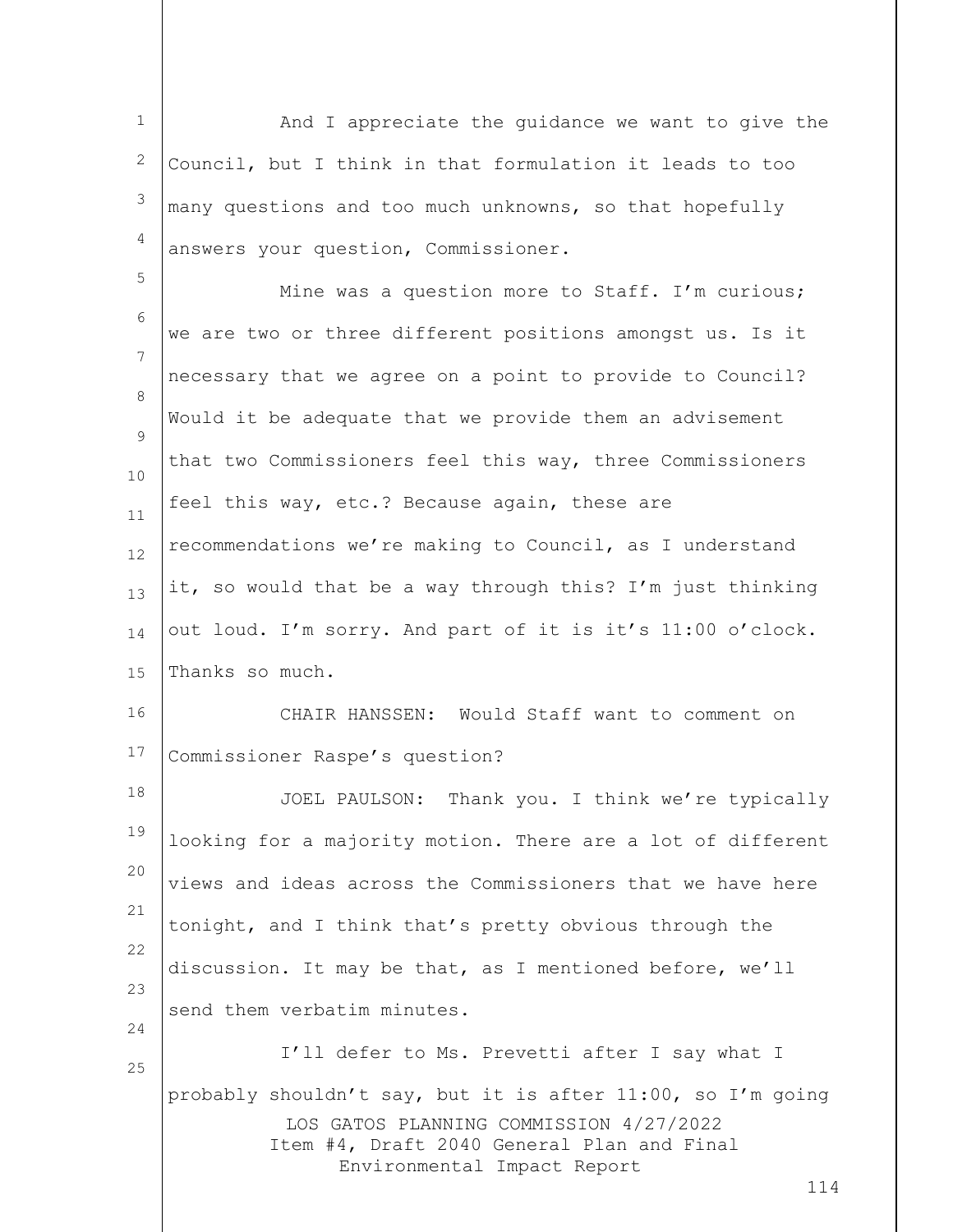1 2 3 4 5 6 to say it anyway. You could get to a point where you can't reach majority on any reconfiguration of the numbers, and so at that point we're going to come to an impasse and we're just going to have to move it forward without an actual, explicit motion on any reduction in the number is my thought.

7

8  $\mathsf{Q}$ 10 11 12 13 14 15 16 LAUREL PREVETTI: And I would support Director Paulson with that. You've had a very robust conversation over these last two meetings over the numbers, and so there is a lot of really good commentary for the Council to consider. We do have a little bit of time yet tonight if somebody would like to try another motion, but it's perfectly fine for us to express the three-way split that has emerged through the course of these conversations. Thank you.

17 18 19 20 21 22 23 24 25 JENNIFER ARMER: Just to clarify that, I would say that if that is where the Commission ends up finding themselves on the numbers, then in the end the motion that the Commission would be considering is a recommendation to forward the Draft 2040 General Plan to Town Council for consideration with the modifications that we have discussed over these three meetings and no specific recommendation on modifications to the housing densities, but Staff would

> LOS GATOS PLANNING COMMISSION 4/27/2022 Item #4, Draft 2040 General Plan and Final Environmental Impact Report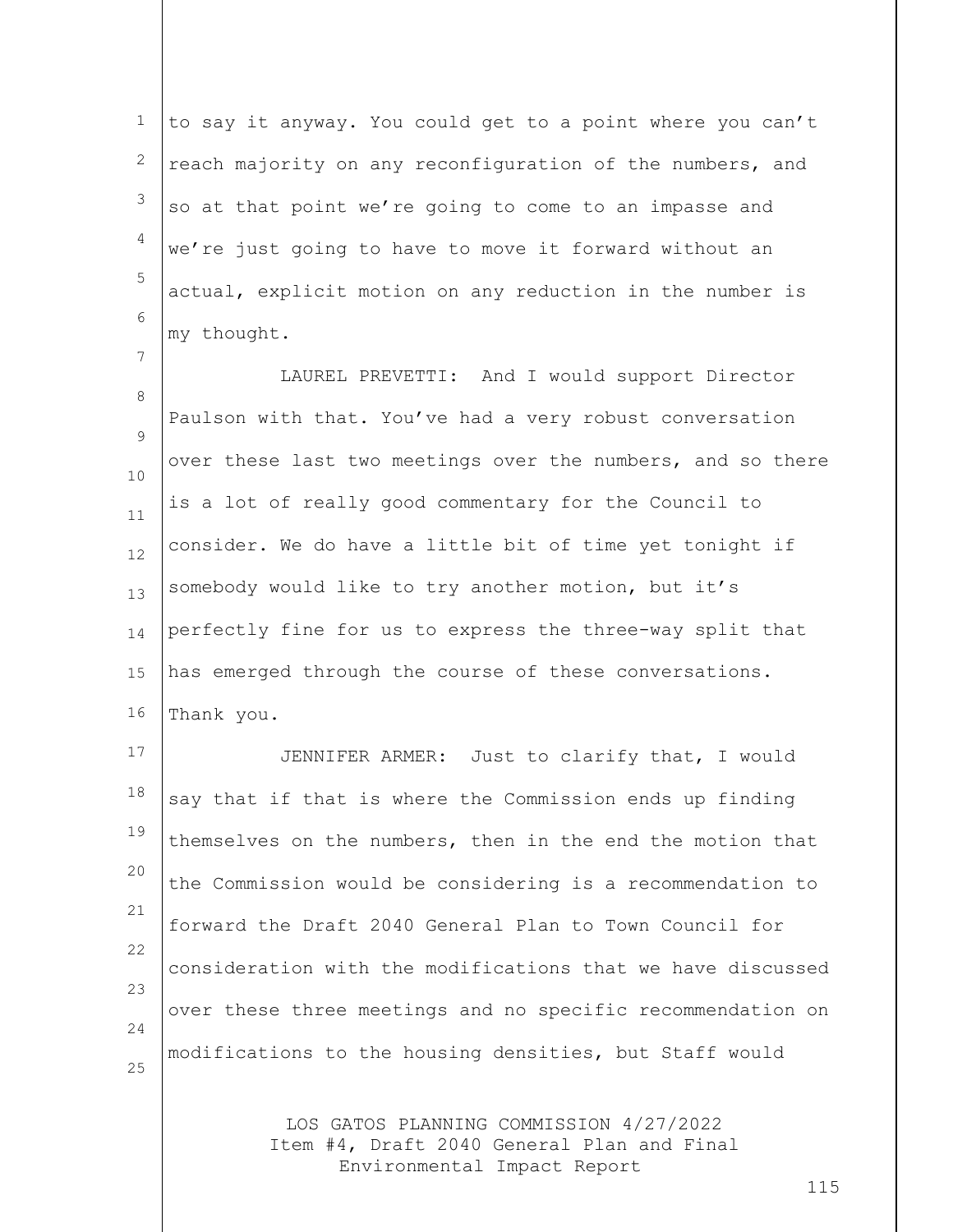| $\mathbf 1$ | provide a summary, and as Town Manager Prevetti mentioned,                                                                                                                                 |
|-------------|--------------------------------------------------------------------------------------------------------------------------------------------------------------------------------------------|
| 2           | they will have access to verbatim minutes as well.                                                                                                                                         |
| 3           | COMMISSIONER RASPE: Thank you, Staff. And just                                                                                                                                             |
| 4           | to be clear, I don't believe we're at an impasse yet, I                                                                                                                                    |
| 5           | think there are still discussions and ideas to be had. I                                                                                                                                   |
| 6           | just wanted to discuss the what-if situation just so we all                                                                                                                                |
| 7           | have that in our heads, so thank you for answering the                                                                                                                                     |
| 8<br>9      | question.                                                                                                                                                                                  |
| 10          | CHAIR HANSSEN: We're going to have to go to                                                                                                                                                |
| 11          | another meeting anyway, because we haven't gotten to the                                                                                                                                   |
| 12          | Community Design Element or the EIR yet, so that isn't                                                                                                                                     |
| 13          | going to happen tonight.                                                                                                                                                                   |
| 14          | The other thing that is in play here is                                                                                                                                                    |
| 15          | Commissioner Tavana is not here, so we have six votes                                                                                                                                      |
| 16          | instead of seven, and even the last motion couldn't have                                                                                                                                   |
| 17          | been split.                                                                                                                                                                                |
| 18          | So that being said, I think that where we're                                                                                                                                               |
| 19          | stuck is kind of where I'm not seeing that anybody has a                                                                                                                                   |
| 20          | problem with the motion to remove Office and Service                                                                                                                                       |
| 21<br>22    | Commercial housing and therefore the density associated                                                                                                                                    |
| 23          | with it from the 2040 General Plan.                                                                                                                                                        |
| 24          | The issue is around Low-Density Residential and                                                                                                                                            |
| 25          | Medium-Density Residential and where the split is is                                                                                                                                       |
|             | between taking that off the table except for what's already<br>LOS GATOS PLANNING COMMISSION 4/27/2022<br>Item #4, Draft 2040 General Plan and Final<br>Environmental Impact Report<br>116 |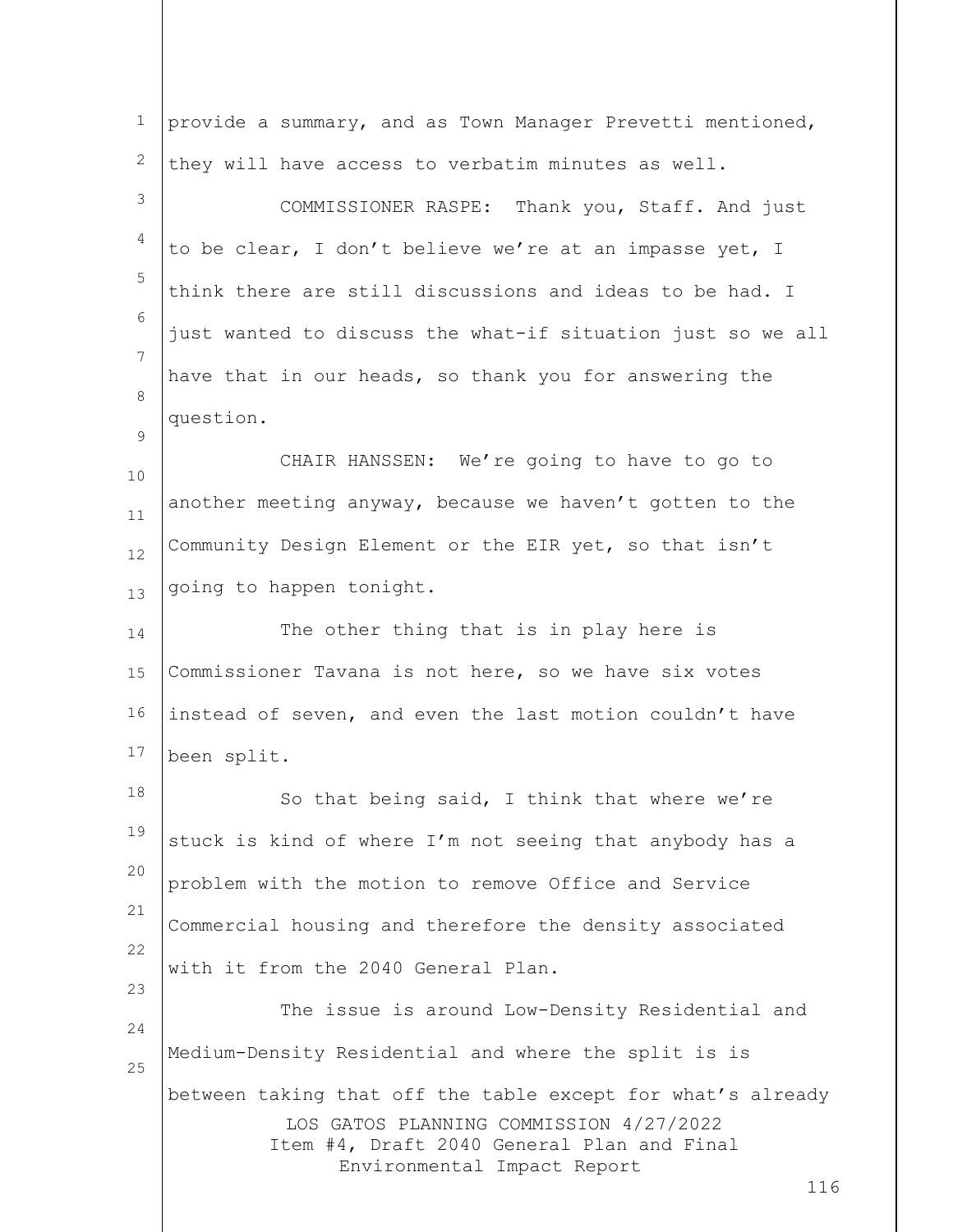1 2 3 ministerial by law or something in between, and then we have the let's not change anything so that we can make the most possible.

4 5 6 7 8  $\mathsf{Q}$ 10 11 12 13 14 15 16 17 18 19 Commissioner Janoff and then Commissioner Clark. COMMISSIONER JANOFF: What I'm thinking is in order to further assist if we don't have a majority decision is to go through the bullets on page 219. We're talking about potential reductions, and I think for clarification to Council we should probably indicate which the Planning Commission would be in favor of, kind of a yes or no, and then if we had any conversation… I think it's clear where we are with the Low-Density and Medium-Density. We've already suggested removing the Office and Service Commercial. "Revert properties in New Community designation back to Neighborhood 58 units," that could be. But I think we also agree that we don't want to reduce the density in the Mixed-Use designation or the final bullet. CHAIR HANSSEN: You're suggesting we have that

20 discussion?

21

LOS GATOS PLANNING COMMISSION 4/27/2022 Item #4, Draft 2040 General Plan and Final Environmental Impact Report 22 23 24 25 COMMISSIONER JANOFF: That's my summary. We've kind of been talking around these bullets, but I was just thinking since these bullets were potential reductions that came I believe from Council, then responding to those potential reduction areas probably further gives guidance

117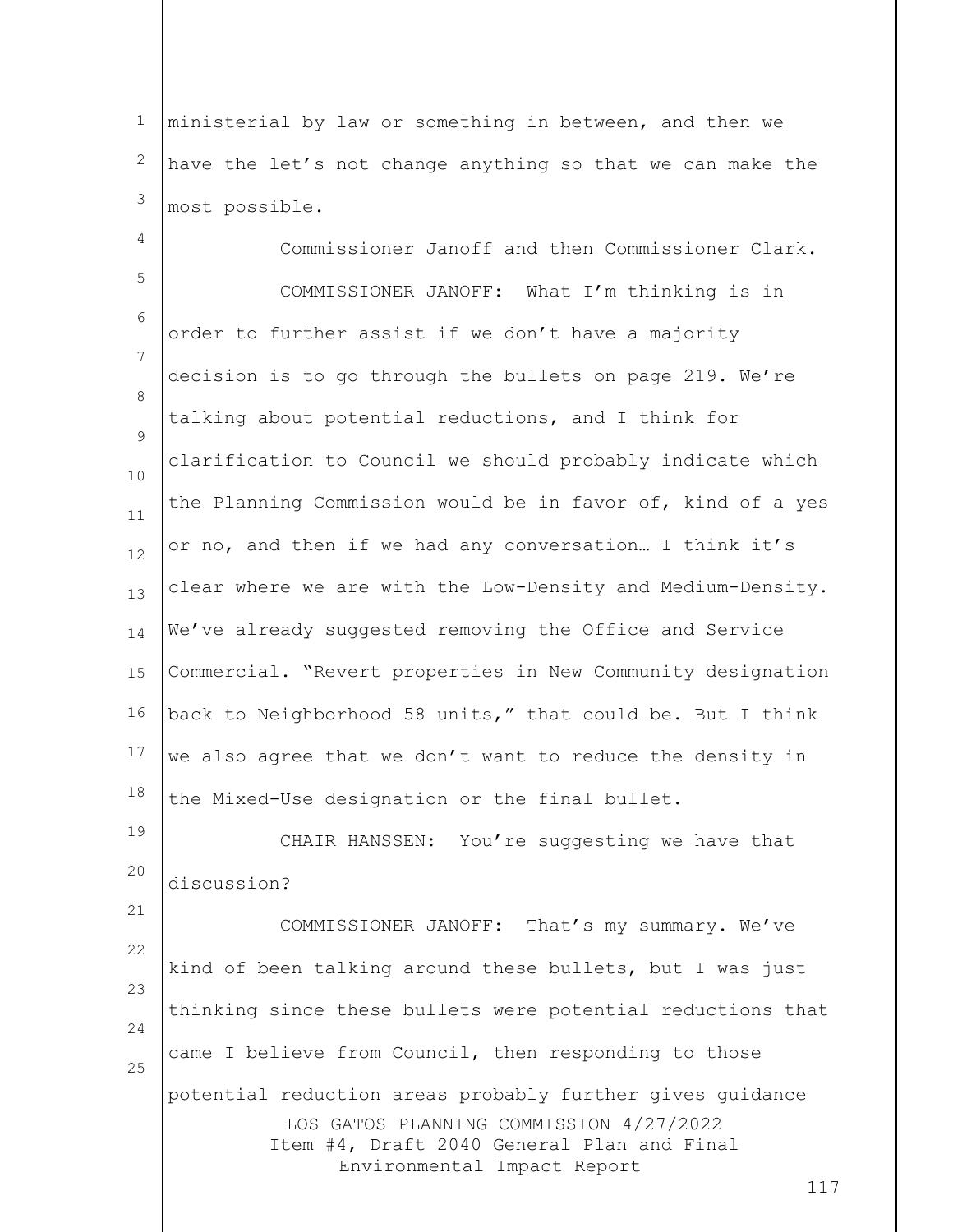1 2 as to the recommendation of the Planning Commission, even if we can't reach a consensus.

| 3               | CHAIR HANSSEN: Yes, I think that makes sense.                                                                               |
|-----------------|-----------------------------------------------------------------------------------------------------------------------------|
| 4               | Commissioner Clark, you have your hand up.                                                                                  |
| 5               | COMMISSIONER CLARK: Thank you. I do feel like we                                                                            |
| 6               | can reach an at least majority consensus, and I think that                                                                  |
| $7\phantom{.0}$ | to me feels like an important thing to do to really be able                                                                 |
| 8<br>9          | to pass a single General Plan on with at least something                                                                    |
| 10              | that we've all come together to recommend.                                                                                  |
| 11              | Earlier we were able to have a majority who                                                                                 |
| 12              | agreed to eliminating the 313 from the Office and Service                                                                   |
| 13              | Commercial designations, then beyond that the concern was                                                                   |
| 14              | that they get the strong message about missing middle                                                                       |
| 15              | housing that they understand that the dissenting                                                                            |
| 16              | Commissioners' concerns are related to Low-Density                                                                          |
| 17              | Residential and Medium-Density Residential.                                                                                 |
| 18              | So I would like to make a motion that is along                                                                              |
| 19              | the lines of the original one, which is to remove the 313                                                                   |
| 20              | housing units from Office and Service Commercial                                                                            |
| 21<br>22        | designations.                                                                                                               |
| 23              | CHAIR HANSSEN: You mean to just get approval for                                                                            |
| 24              | that and recognize that the Commission is not comfortable                                                                   |
| 25              | with the balance of it? I'm trying to understand.                                                                           |
|                 | LOS GATOS PLANNING COMMISSION 4/27/2022<br>Item #4, Draft 2040 General Plan and Final<br>Environmental Impact Report<br>118 |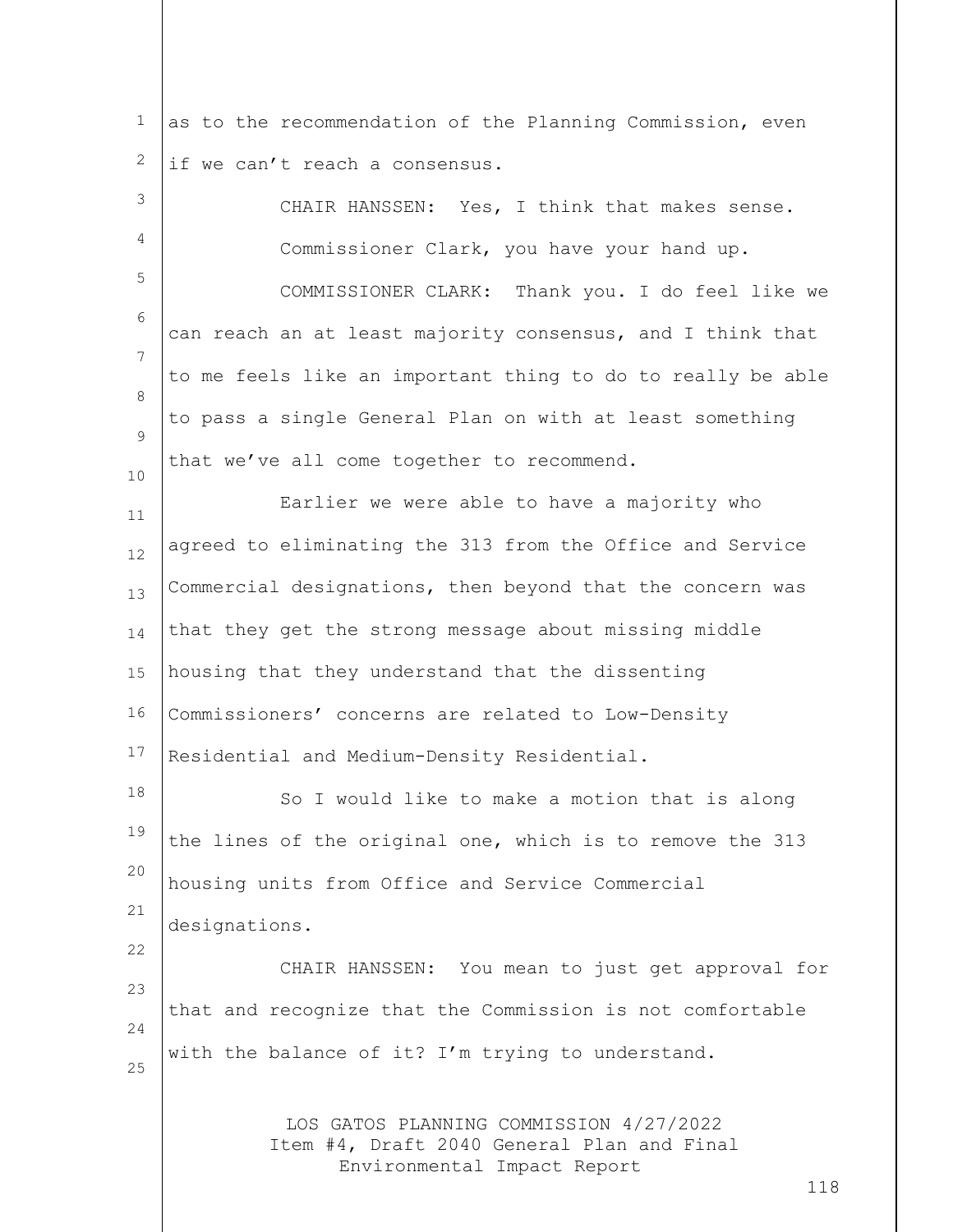| $\mathbf{1}$ | COMMISSIONER CLARK: I think we were all in a                                                                                                                                         |
|--------------|--------------------------------------------------------------------------------------------------------------------------------------------------------------------------------------|
| 2            | place where we were ready to agree with that or that we had                                                                                                                          |
| 3            | the majority in agreement with that, and then beyond that                                                                                                                            |
| 4            | our concerns were that the Council receive certain                                                                                                                                   |
| 5            | messages, and so I think that it's recommending that number                                                                                                                          |
| 6            | and then us having the comfort of knowing that the Council                                                                                                                           |
| 7            | will be aware of this entire conversation and of the                                                                                                                                 |
| 8            | nuances of our conversation.                                                                                                                                                         |
| 9<br>10      | CHAIR HANSSEN: I think I understand where you're                                                                                                                                     |
| 11           | going. I'm not really comfortable with that personally as                                                                                                                            |
| 12           | the Chair, but it is a Commission decision, but feel like                                                                                                                            |
| 13           | we should, and it is our role to try to come to some                                                                                                                                 |
| 14           | resolution on the other issues that are on the table                                                                                                                                 |
| 15           | besides that.                                                                                                                                                                        |
| 16           | Director Paulson                                                                                                                                                                     |
| 17           | JOEL PAULSON: I just wanted to say, we have a                                                                                                                                        |
| 18           | motion on the floor, we need to at least see if we have a                                                                                                                            |
| 19           | second, and then we can have a discussion.                                                                                                                                           |
| 20           | CHAIR HANSSEN: Yes, fair enough. Thank you for                                                                                                                                       |
| 21           | that. Commissioner Thomas.                                                                                                                                                           |
| 22           | COMMISSIONER THOMAS: I second the motion.                                                                                                                                            |
| 23<br>24     | CHAIR HANSSEN: So there is a motion and a                                                                                                                                            |
| 25           | second, and the motion is simply about the Office and                                                                                                                                |
|              | Service Commercial. My question is we're not making a<br>LOS GATOS PLANNING COMMISSION 4/27/2022<br>Item #4, Draft 2040 General Plan and Final<br>Environmental Impact Report<br>119 |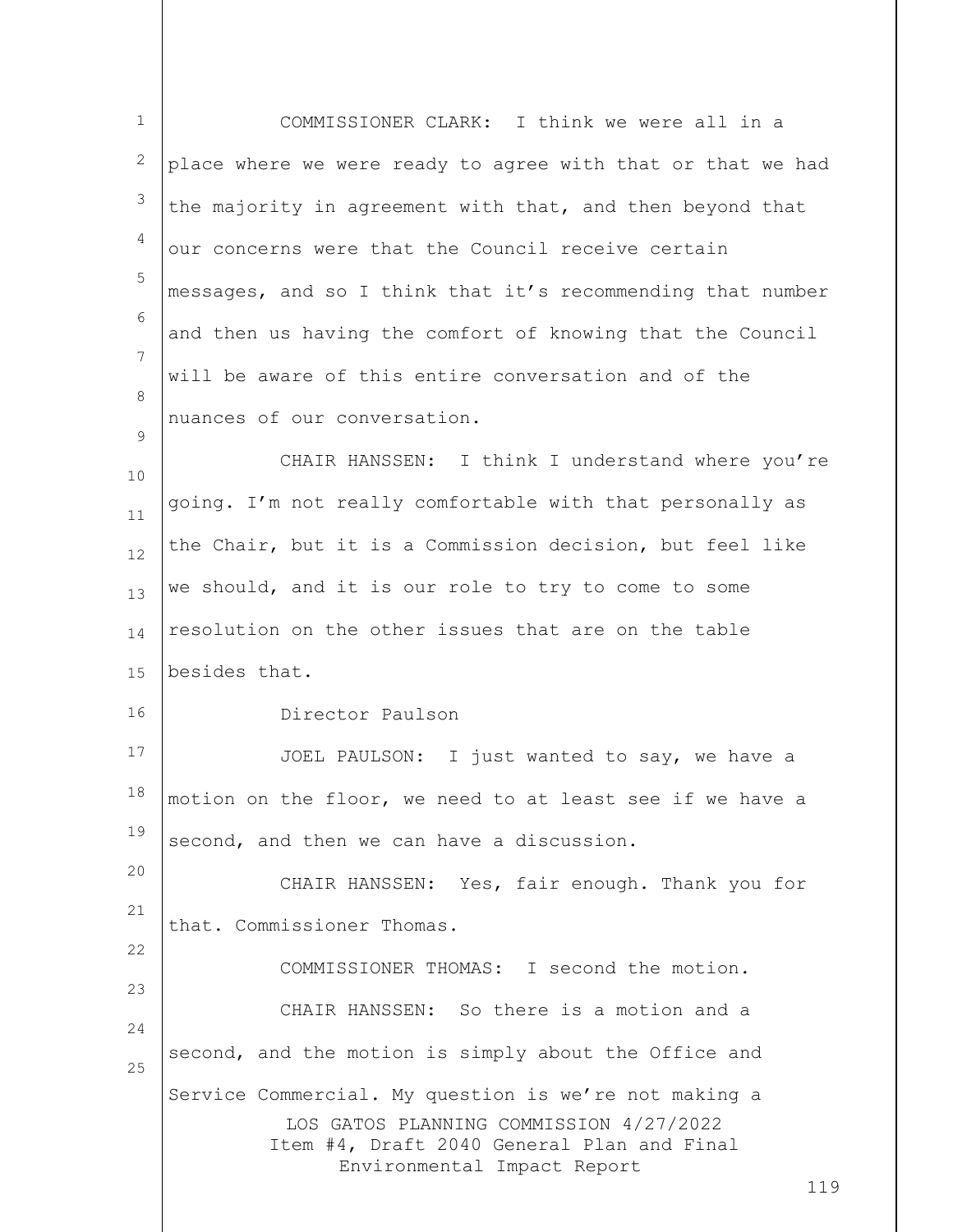| $\mathbf{1}$      | recommendation on the overall land use number, we're only                             |     |
|-------------------|---------------------------------------------------------------------------------------|-----|
| $\mathbf{2}$      | making a recommendation on that one aspect of the land use                            |     |
| 3                 | number, is that correct?                                                              |     |
| 4                 | COMMISSIONER CLARK: I think that my vision of it                                      |     |
| 5                 | is that it's pretty much Commissioner Janoff's original                               |     |
| 6                 | motion, so that it is on the overall number with the                                  |     |
| 7                 | reduction of the 313 units. Does that make sense?                                     |     |
| 8                 | CHAIR HANSSEN: Yes. So there's a motion and                                           |     |
| $\mathsf 9$<br>10 | second, and is there other discussion?                                                |     |
| 11                | Commissioner Janoff.                                                                  |     |
| 12                | COMMISSIONER JANOFF: Yes, I think that I would                                        |     |
| 13                | like to hear from Commissioner Barnett regarding also                                 |     |
| 14                | adding to this the Community Commercial to Neighborhood                               |     |
| 15                | Commercial and Central Business District reductions. Vice                             |     |
| 16                | Chair Barnett is recommending a 50% reduction in those                                |     |
| 17                | numbers and I'm just curious what of those numbers is                                 |     |
| 18                | actually on the list of bullets from the Council, and I'm                             |     |
| 19                | just wondering whether there is agreement in adding the                               |     |
| 20                | reverting the properties in the new Community Commercial                              |     |
| 21                | back to Neighborhood Commercial for an additional 58 units,                           |     |
| 22                | and reducing the Central Business District down to 67                                 |     |
| 23                | units?                                                                                |     |
| 24<br>25          | CHAIR HANSSEN: So Vice Chair Barnett.                                                 |     |
|                   |                                                                                       |     |
|                   | LOS GATOS PLANNING COMMISSION 4/27/2022<br>Item #4, Draft 2040 General Plan and Final |     |
|                   | Environmental Impact Report                                                           | 120 |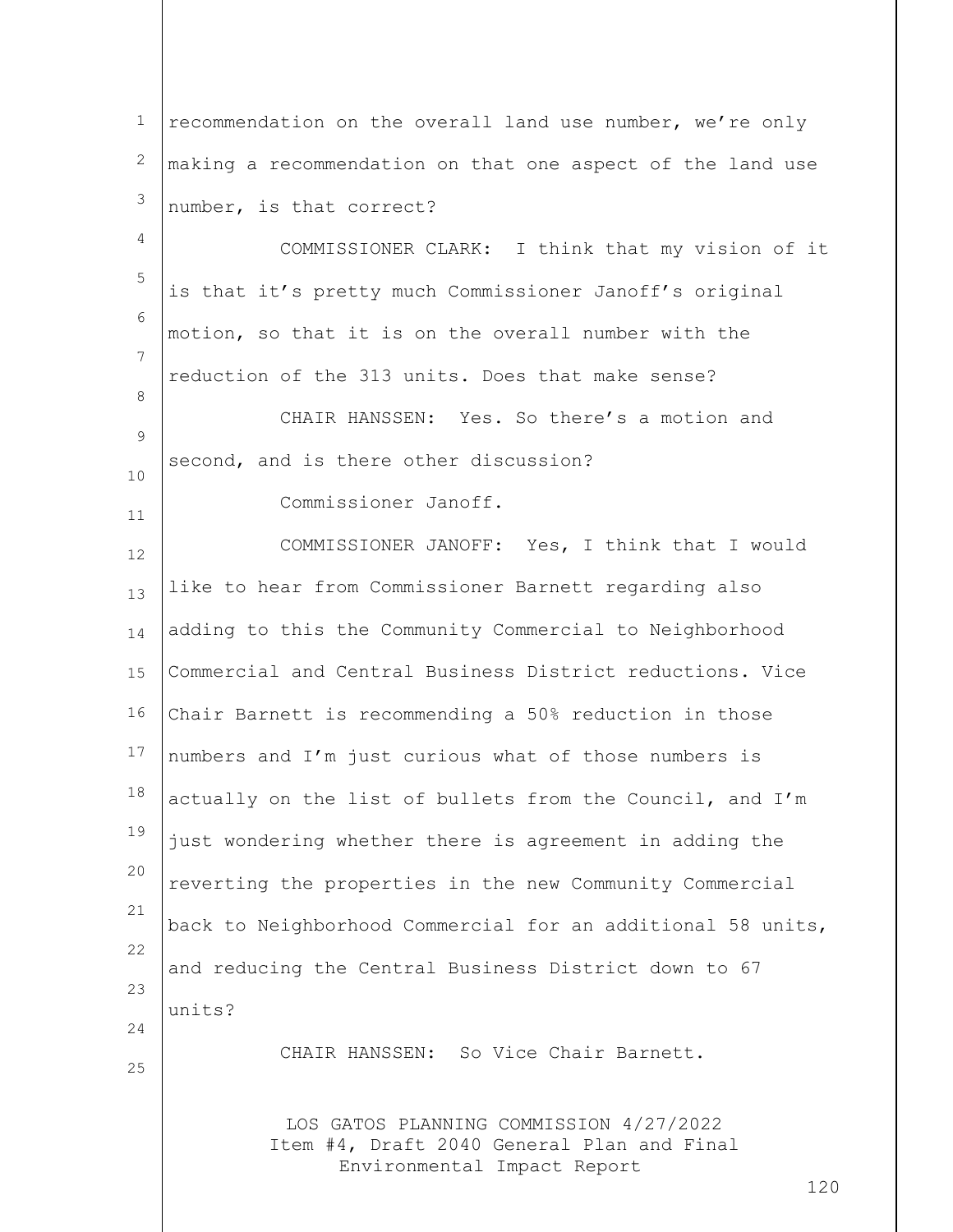| $\mathbf{1}$         | VICE CHAIR BARNETT: The motion that's on the                                                                                |
|----------------------|-----------------------------------------------------------------------------------------------------------------------------|
| 2                    | floor, I thought we already voted on it and it was a motion                                                                 |
| 3                    | that failed. Yes, in the abstract with looking at specific                                                                  |
| 4                    | line items I would agree with the two changes that                                                                          |
| 5                    | Commissioner Janoff just mentioned, but that leaves all the                                                                 |
| 6                    | other ones to be discussed.                                                                                                 |
| 7                    | CHAIR HANSSEN: Commissioner Clark.                                                                                          |
| 8                    | COMMISSIONER CLARK: I'd like to amend my motion                                                                             |
| $\overline{9}$<br>10 | to include those two additional changes suggested by                                                                        |
| 11                   | Commissioner Janoff.                                                                                                        |
| 12                   | CHAIR HANSSEN: And is there a second?                                                                                       |
| 13                   | Commissioner Thomas, do you agree to the amendment of the                                                                   |
| 14                   | motion?                                                                                                                     |
| 15                   | COMMISSIONER THOMAS: Yes. Can they be repeated                                                                              |
| 16                   | one more time before I agree? I need clarification.                                                                         |
| 17                   | COMMISSIONER JANOFF: Yes, and let's look at the                                                                             |
| 18                   | Town's bullet number four, "Revert properties in the New                                                                    |
| 19                   | Community Commercial designation back to Neighborhood                                                                       |
| 20                   | Commercial, which would have a reduction of 58 units," and                                                                  |
| 21                   | then not on this list, but Vice Chair Barnett has                                                                           |
| 22                   | recommended the Central Business District be reduced, I                                                                     |
| 23<br>24             | don't know what from, but to 67. Let me just look.                                                                          |
| 25                   | COMMISSIONER THOMAS: It's from 135 total.                                                                                   |
|                      | LOS GATOS PLANNING COMMISSION 4/27/2022<br>Item #4, Draft 2040 General Plan and Final<br>Environmental Impact Report<br>121 |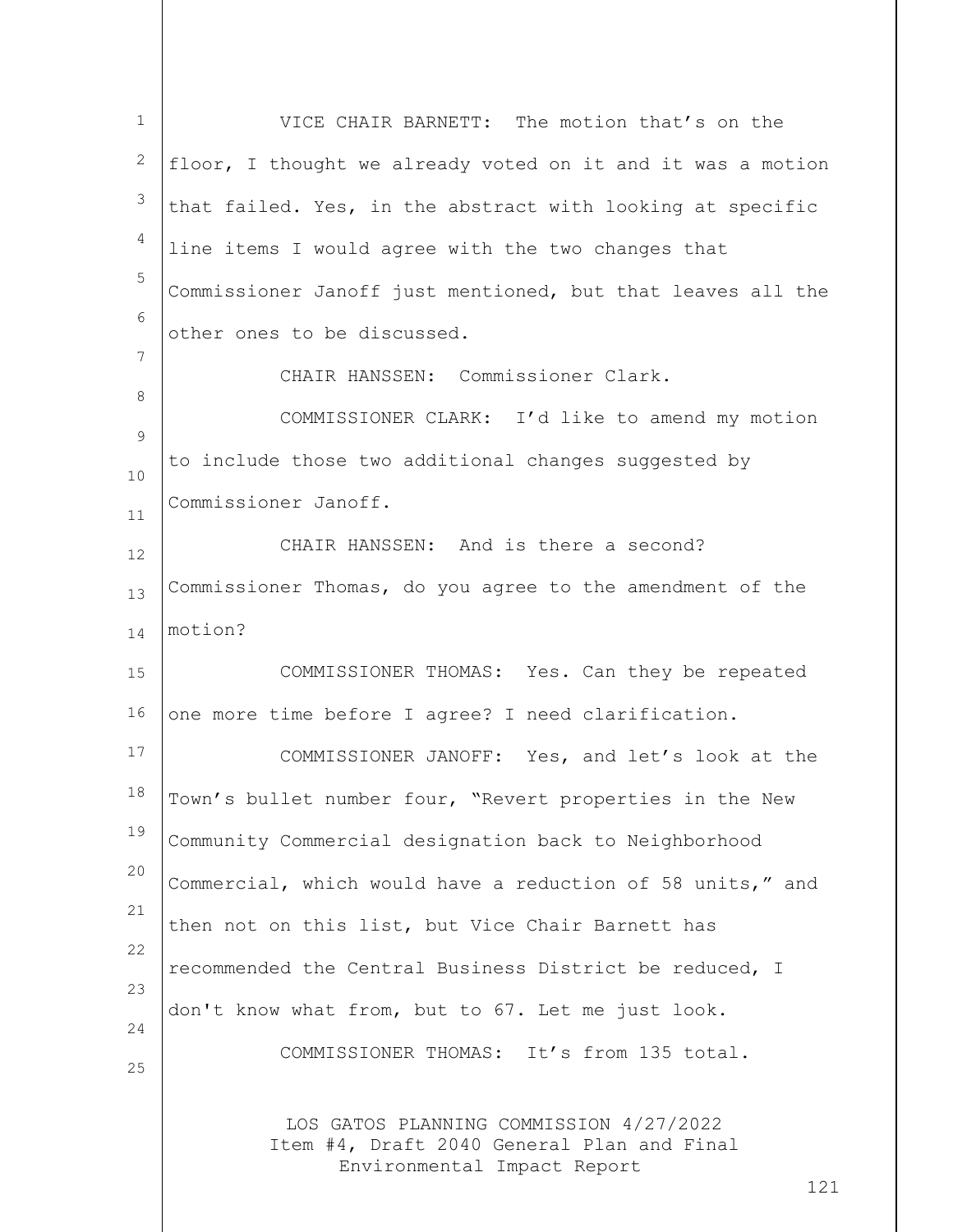LOS GATOS PLANNING COMMISSION 4/27/2022 Item #4, Draft 2040 General Plan and Final Environmental Impact Report 122 1 2 3 4 5 6 7 8  $\mathsf{Q}$ 10 11 12 13 14 15 16 17 18 19 20 21 22 23 24 25 COMMISSIONER JANOFF: Right, 135 total down to 67. COMMISSIONER THOMAS: Down to 67. Yes, I accept the second. CHAIR HANSSEN: Ms. Armer, did you have a comment? JENNIFER ARMER: In looking at the numbers it looks like the reduction in the Central Business District, I believe you just reduced the total number half. That keeps it still slightly above the densities that are currently allowed in downtown, but gets it pretty close to what the existing is. We have to do some numbers to figure out what the density would actually be. JOEL PAULSON: I'll just jump in real quick. Since the max now is 20 and proposed is 30, he's cutting it in half, the 135, so it's probably somewhere in the order of a maximum of 25 (inaudible) that's greater. CHAIR HANSSEN: All right, so we do have a motion from Commissioner Clark and then a second by Commissioner Thomas. Is there more discussion? I'll weigh in. I'm not super comfortable for a couple of reasons. One is given the discussion that we had at the Housing Element Advisory Board about the site inventory, and we did already go through downtown. We had some very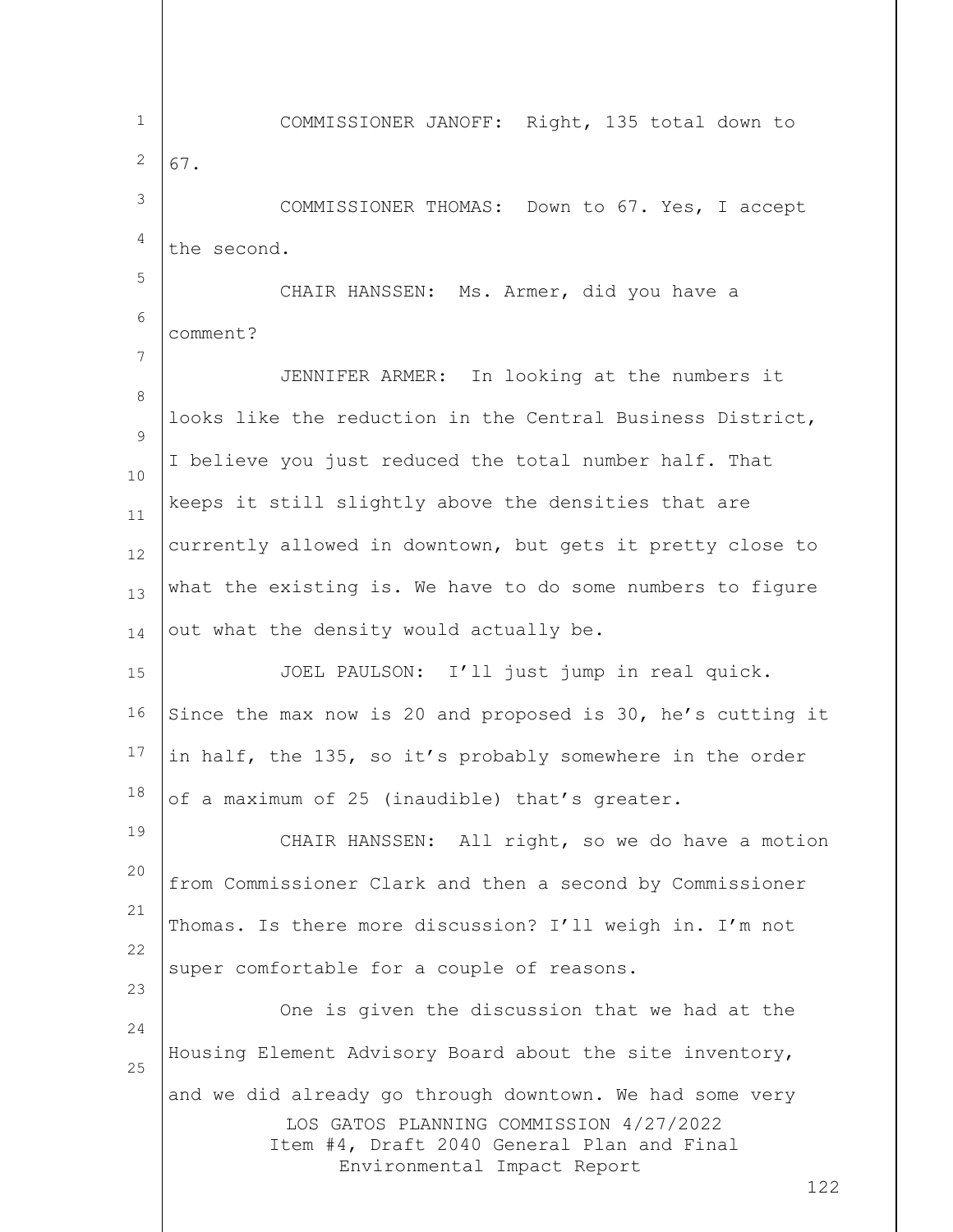| $\mathbf 1$     | passionate comments from the Vice Mayor, who lives                                                                          |
|-----------------|-----------------------------------------------------------------------------------------------------------------------------|
| $\mathbf{2}$    | downtown, and a few others about there are some really                                                                      |
| $\mathsf 3$     | wonderful opportunities for Mixed-Use development that                                                                      |
| $\overline{4}$  | could fit in nicely with downtown, and one of the specific                                                                  |
| 5               | properties that was mentioned was the post office, and                                                                      |
| 6               | while there is no application on the table at the moment                                                                    |
| $7\phantom{.0}$ | that I know of, I'm not sure that given the things that                                                                     |
| 8               | we've been hearing from people about Mixed-Use that that                                                                    |
| 9<br>10         | wouldn't come off the table if we were to take more density                                                                 |
| 11              | off the table. In fact, what I've been hearing is we might                                                                  |
| 12              | even need to do more, so I'd be uncomfortable with that                                                                     |
| 13              | part of it alone.                                                                                                           |
| 14              | The Community Commercial to Neighborhood                                                                                    |
| 15              | Commercial was fine, but I would further add that I'm not                                                                   |
| 16              | sure that not reducing anything in Low-Density or Medium-                                                                   |
| 17              | Density is going to be acceptable to Commissioner Raspe and                                                                 |
| 18              | Vice Chair Barnett. We can go ahead and try to vote on it,                                                                  |
| 19              | but those are the problems I see.                                                                                           |
| 20              | Let's see, Commissioner Thomas and then                                                                                     |
| 21              | Commissioner Clark.                                                                                                         |
| 22              | COMMISSIONER THOMAS: Chair Hanssen, which part                                                                              |
| 23<br>24        | of the motion are you uncomfortable with?                                                                                   |
| 25              | CHAIR HANSSEN: The Central Business District,                                                                               |
|                 | downtown.                                                                                                                   |
|                 | LOS GATOS PLANNING COMMISSION 4/27/2022<br>Item #4, Draft 2040 General Plan and Final<br>Environmental Impact Report<br>123 |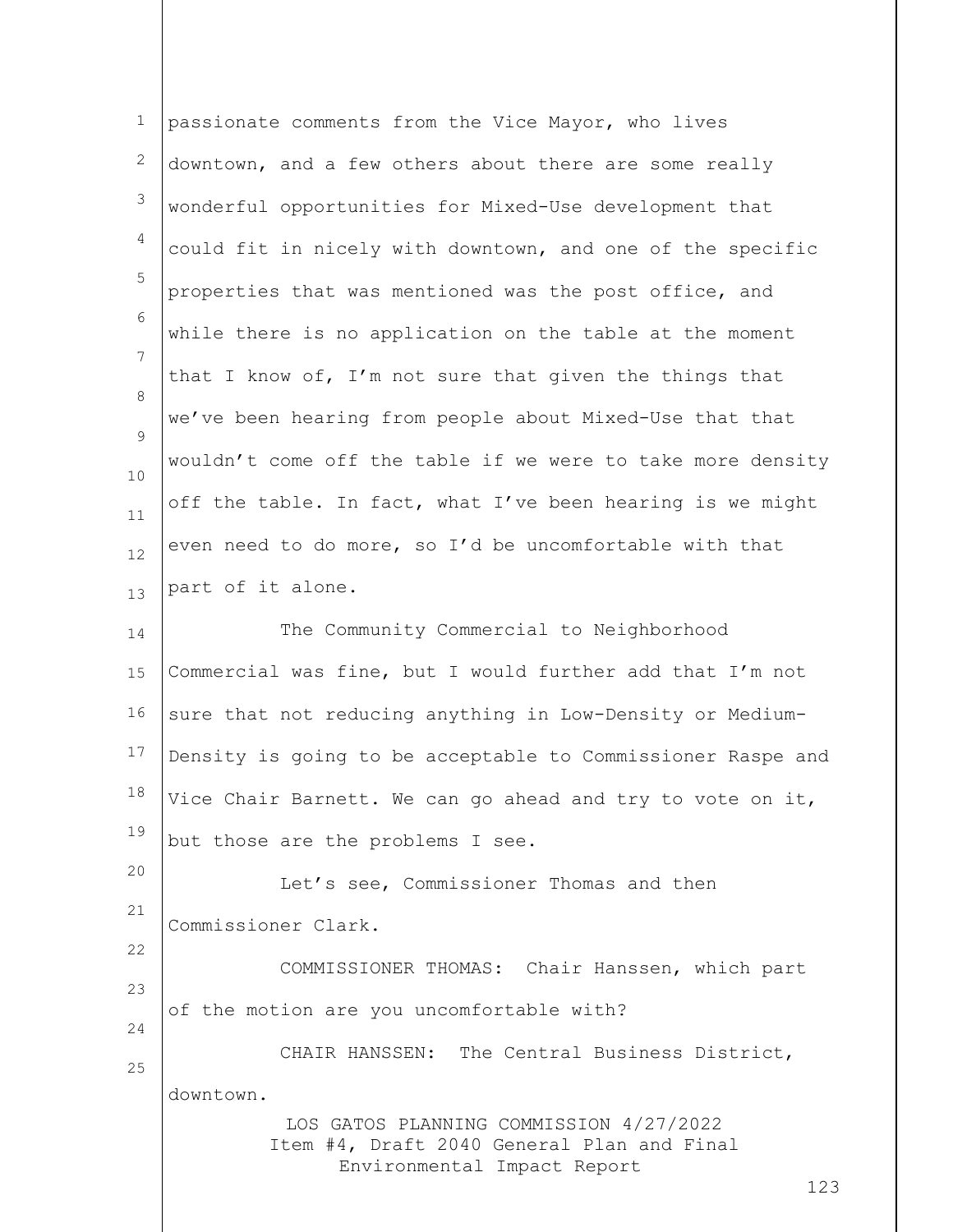| $\mathbf{1}$ | COMMISSIONER THOMAS: Just the reducing the                                                                                                                                               |
|--------------|------------------------------------------------------------------------------------------------------------------------------------------------------------------------------------------|
| 2            | density of that specific space?                                                                                                                                                          |
| 3            | CHAIR HANSSEN: Yes.                                                                                                                                                                      |
| 4            | COMMISSIONER THOMAS: But you're okay with                                                                                                                                                |
| 5            | changing Community Commercial, reverting that back to                                                                                                                                    |
| 6            | Neighborhood Commercial?                                                                                                                                                                 |
| 7            | CHAIR HANSSEN: Yes. But I don't know if it's                                                                                                                                             |
| $\,8\,$      | going to work out to not make some reduction in Low-Density                                                                                                                              |
| 9            | or Medium-Density, but I could be okay with that.                                                                                                                                        |
| 10<br>11     | COMMISSIONER THOMAS: Okay.                                                                                                                                                               |
| 12           | CHAIR HANSSEN: Let's see, Commissioner Clark and                                                                                                                                         |
| 13           | then Commissioner Janoff.                                                                                                                                                                |
| 14           | COMMISSIONER CLARK: Thank you. Here's my                                                                                                                                                 |
| 15           | thought. Since we're clearly going to meet again, would it                                                                                                                               |
| 16           | be possible to have Staff explore that loose guidance that                                                                                                                               |
| 17           | had been given about reducing the densities in Low-Density                                                                                                                               |
| 18           | Residential and Medium-Density Residential to a point where                                                                                                                              |
| 19           | they still allow missing middle housing, and then we would                                                                                                                               |
| 20           | be able to use that to guide our discussions since some of                                                                                                                               |
| 21           | the problems were with the ambiguities?                                                                                                                                                  |
| 22           | JOEL PAULSON: I'll jump in. That's a definite                                                                                                                                            |
| 23<br>24     | maybe. We'll see what we can pull together. It's almost                                                                                                                                  |
| 25           | 11:30. We still have to get through this motion if we ever                                                                                                                               |
|              | actually call the question, and then we also are going to<br>LOS GATOS PLANNING COMMISSION 4/27/2022<br>Item #4, Draft 2040 General Plan and Final<br>Environmental Impact Report<br>124 |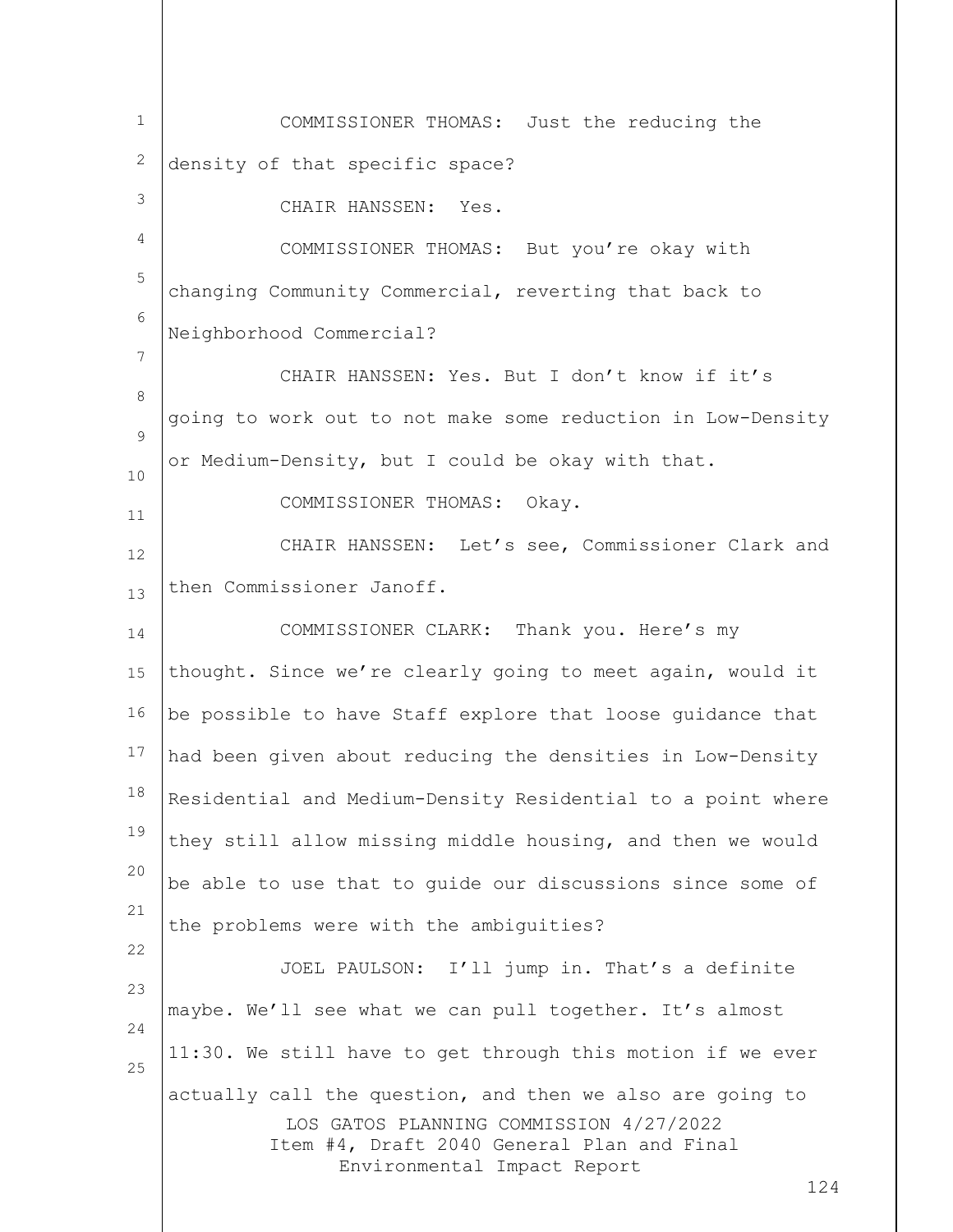| 1        | have to continue this to a date certain, so we need to keep                                                                                                |
|----------|------------------------------------------------------------------------------------------------------------------------------------------------------------|
| 2        | that in mind. We may need another motion to extend past                                                                                                    |
| 3        | 11:30, but we will work with Staff to see what we can pull                                                                                                 |
| 4        | up from a numbers perspective to try to get what the                                                                                                       |
| 5        | minimum lot size for four units or missing middle is and                                                                                                   |
| 6        | then see if we can go through our GIS to figure out how                                                                                                    |
| 7        | many lots of the lots in those designations would still                                                                                                    |
| 8        | remain viable.                                                                                                                                             |
| 9<br>10  | COMMISSIONER CLARK: Thank you. That's a lot of                                                                                                             |
| 11       | work, so thank you very much, and yeah, I think that's my                                                                                                  |
| 12       | preference. I don't know if this is possible, but I don't                                                                                                  |
| 13       | think we need to worry about that motion I made previously,                                                                                                |
| 14       | and the motion that I would prefer that we make is what I                                                                                                  |
| 15       | just suggested, to wait and have the Staff explore that                                                                                                    |
| 16       | possibility.                                                                                                                                               |
| 17       | CHAIR HANSSEN: Can she just withdraw her motion?                                                                                                           |
| 18       | She would need to withdraw her<br>JOEL PAULSON:                                                                                                            |
| 19       | motion, yes.                                                                                                                                               |
| 20       | COMMISSIONER CLARK: I withdraw my motion.                                                                                                                  |
| 21       | CHAIR HANSSEN: All right, and then since we are                                                                                                            |
| 22       | running close to our deadline, I don't know that we need to                                                                                                |
| 23<br>24 | continue past 11:30 as long as we can come up with a date                                                                                                  |
| 25       | certain and vote on that before, but I'm going to look to                                                                                                  |
|          | Staff for quidance on that.<br>LOS GATOS PLANNING COMMISSION 4/27/2022<br>Item #4, Draft 2040 General Plan and Final<br>Environmental Impact Report<br>125 |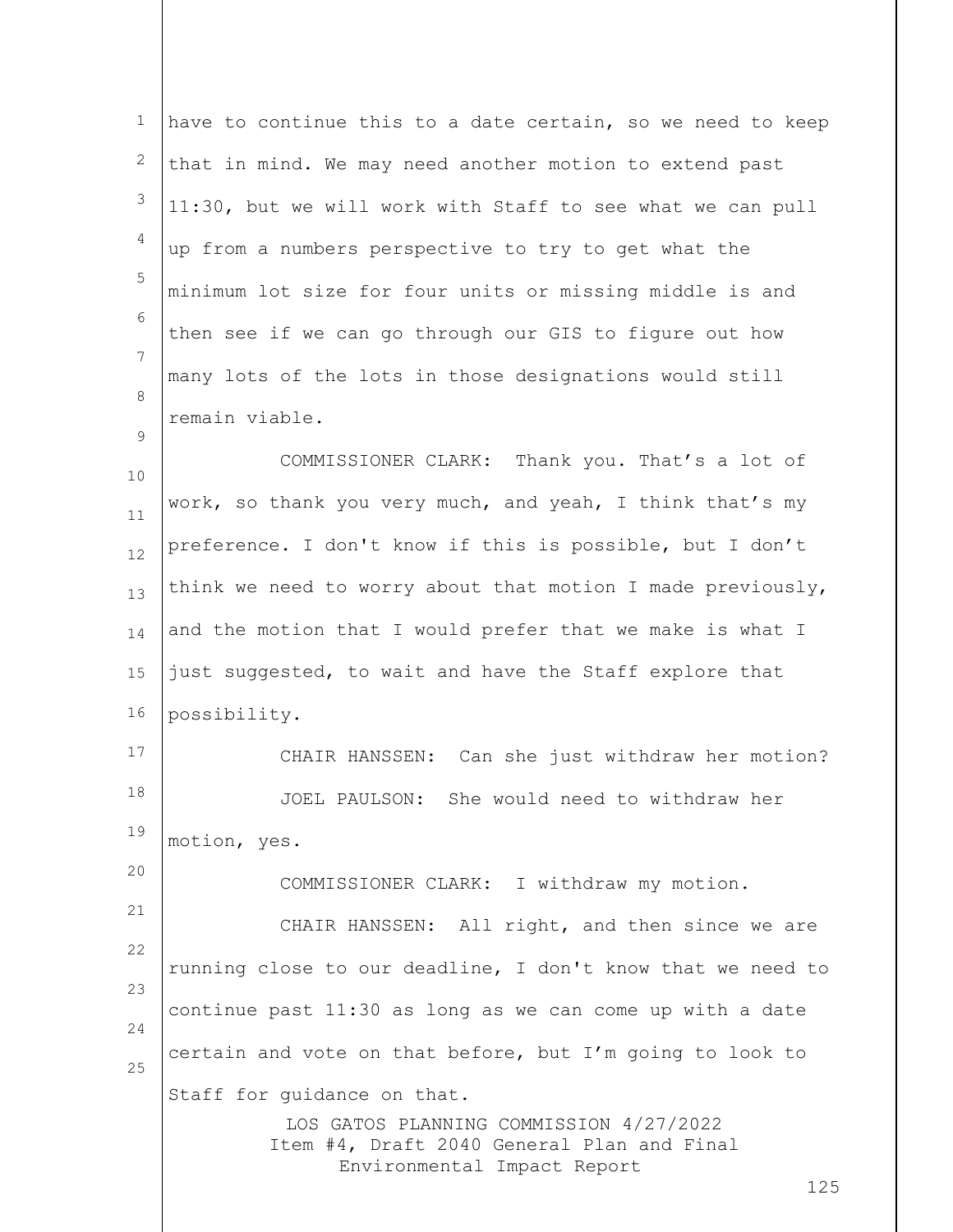LOS GATOS PLANNING COMMISSION 4/27/2022 Item #4, Draft 2040 General Plan and Final Environmental Impact Report 1 2 3 4 5 6 7 8  $\mathsf{Q}$ 10 11 12 13 14 15 16 17 18 19 20 21 22 23 24 25 JENNIFER ARMER: Thank you, Chair. We have looked at the Town's calendars in terms of upcoming meetings and what dates might be possibilities for continuance. Next Monday, May 2nd would be one option. If it were a 7:00 o'clock meeting it would not conflict with other scheduled Town meetings. Unfortunately we've got a lot of evening meetings coming up, so another option then would be Tuesday the  $10^{th}$ , which is the day before your next regular meeting on the 11<sup>th</sup>, which would also be an option. CHAIR HANSSEN: Can I just see a show of hands from the Commissioners who can make it on Monday, May  $2^{nd}$ ? It looks like everybody. And Tuesday, May 10<sup>th</sup>. Not as much. Okay. I'll go ahead and make the motion to continue this to a date certain of Monday, May  $2<sup>nd</sup>$  at 7:00 o'clock. Can I get a second? Vice Chair Barnett. VICE CHAIR BARNETT: I second the motion. CHAIR HANSSEN: Okay, great. Commissioner Raspe, did you have a question. COMMISSIONER RASPE: Quick question. I just want to confirm with Staff that May 2<sup>nd</sup> is enough time for them to complete the work that we've asked them to do?

126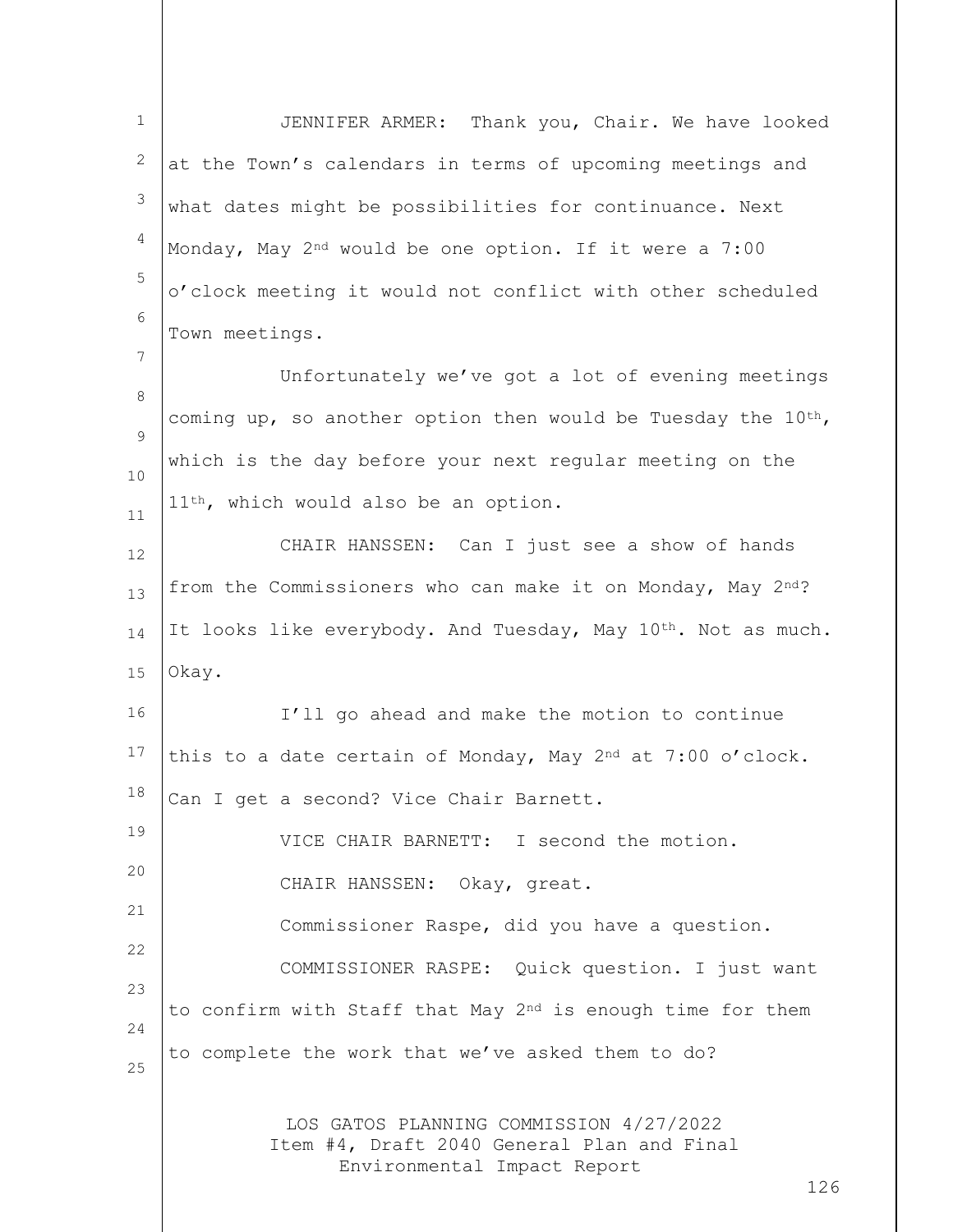LOS GATOS PLANNING COMMISSION 4/27/2022 Item #4, Draft 2040 General Plan and Final Environmental Impact Report 127 1 2 3 4 5 6 7 8  $\mathsf{Q}$ 10 11 12 13 14 15 16 17 18 19 20 21 22 23 24 25 CHAIR HANSSEN: Thank you for that. That's a good question. JENNIFER ARMER: Well, as Director Paulson said, it's a definite maybe. We will put together what information we can for a Staff Report this Friday, but that is the day after tomorrow, so we can pull some information, but it would likely be limited. JOEL PAULSON: I'd just offer that if we can't get it for the Friday memo, then we can see what we can pull together on Monday for a Desk Item. CHAIR HANSSEN: I think that was a good issue to raise though. It looked like we had five out six of us for the 10th. Commissioner Janoff. COMMISSIONER JANOFF: I would just like to say that personally I'm not looking for a precise number, it's more an order of magnitude. Are we going to get 10%, 20%, just so we know that there's a meaningful reduction if we go down that route? I know that some Commissioners are keen on having a precise number, but if time does not allow for that analysis, then I think knowing that there's a substantial enough number or not would be sufficient for me.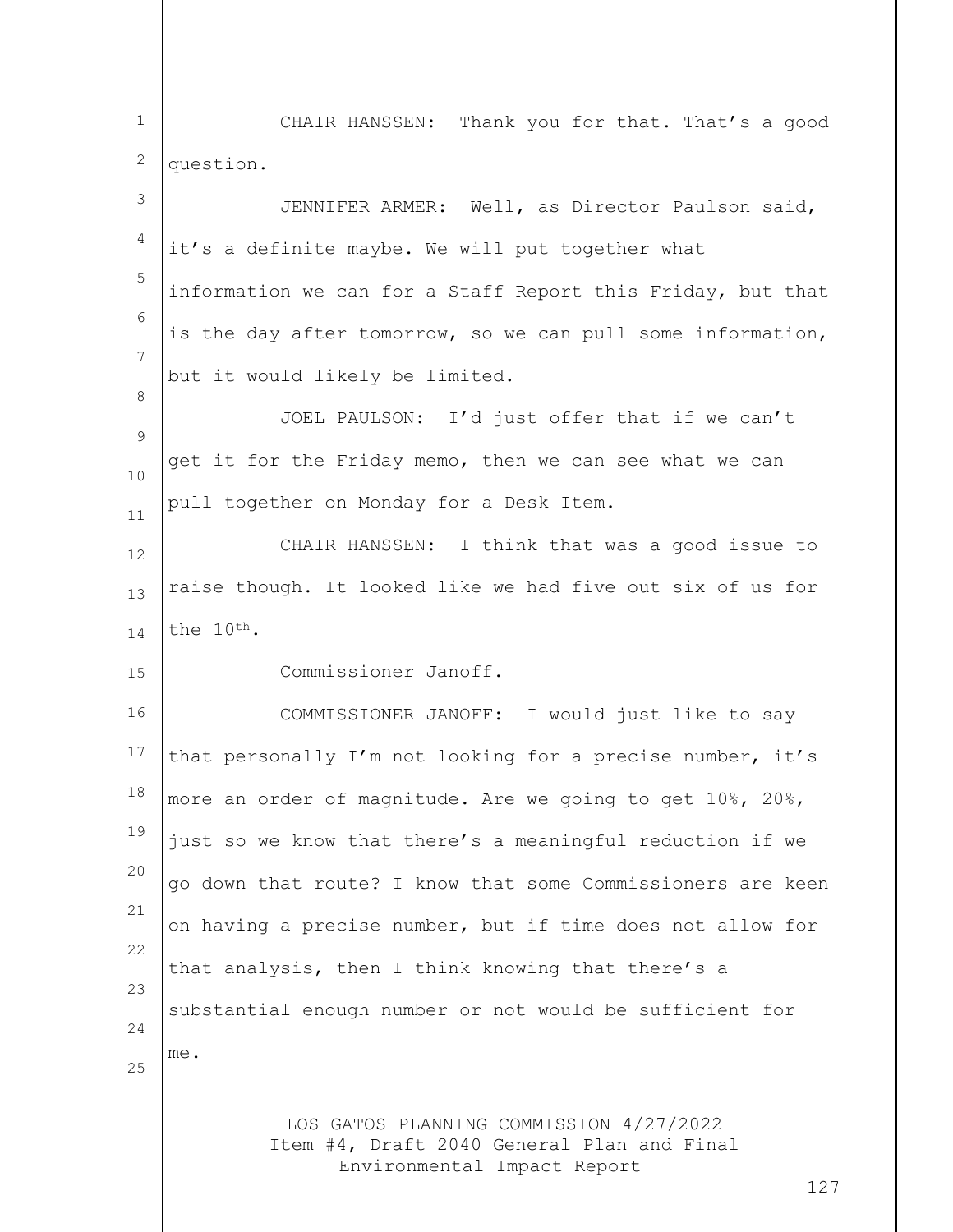| $\mathbf 1$  | JENNIFER ARMER: And I would say that I think we                                       |
|--------------|---------------------------------------------------------------------------------------|
| $\mathbf{2}$ | can come up with some numbers as to what minimum lot size                             |
| 3            | would be required for a fourplex based on a couple of                                 |
| 4            | different densities, and then I am hopeful that we would be                           |
| 5            | able, if not Friday then by Monday, to figure out the                                 |
| 6            | number of parcels in our Low-Density designation to meet                              |
| 7            | that. It may be that we would need to do that for Medium-                             |
| 8<br>9       | Density as well, so I think we could get you some                                     |
| 10           | information. It's just it is going to be a quick                                      |
| 11           | turnaround, so we don't want to promise too much.                                     |
| 12           | CHAIR HANSSEN: I think that would be enough. I                                        |
| 13           | hope you guys feel the same way. There's always going to be                           |
| 14           | more, but I think that would give us, based on the                                    |
| 15           | questions I was hearing, so can I get a second for my                                 |
| 16           | motion for Monday, May 2nd?                                                           |
| 17           | Commissioner Raspe.                                                                   |
| 18           | COMMISSIONER RASPE:<br>I'll second.                                                   |
| 19           | CHAIR HANSSEN: And then I will do a quick roll                                        |
| 20           | call vote.                                                                            |
| 21           | CHAIR HANSSEN: Commissioner Thomas.                                                   |
| 22           | COMMISSIONER THOMAS: Yes.                                                             |
| 23<br>24     | CHAIR HANSSEN: Commissioner Raspe.                                                    |
| 25           | COMMISSIONER RASPE: Yes.                                                              |
|              | CHAIR HANSSEN: Commissioner Janoff.                                                   |
|              | LOS GATOS PLANNING COMMISSION 4/27/2022<br>Item #4, Draft 2040 General Plan and Final |
|              | Environmental Impact Report<br>128                                                    |
|              |                                                                                       |